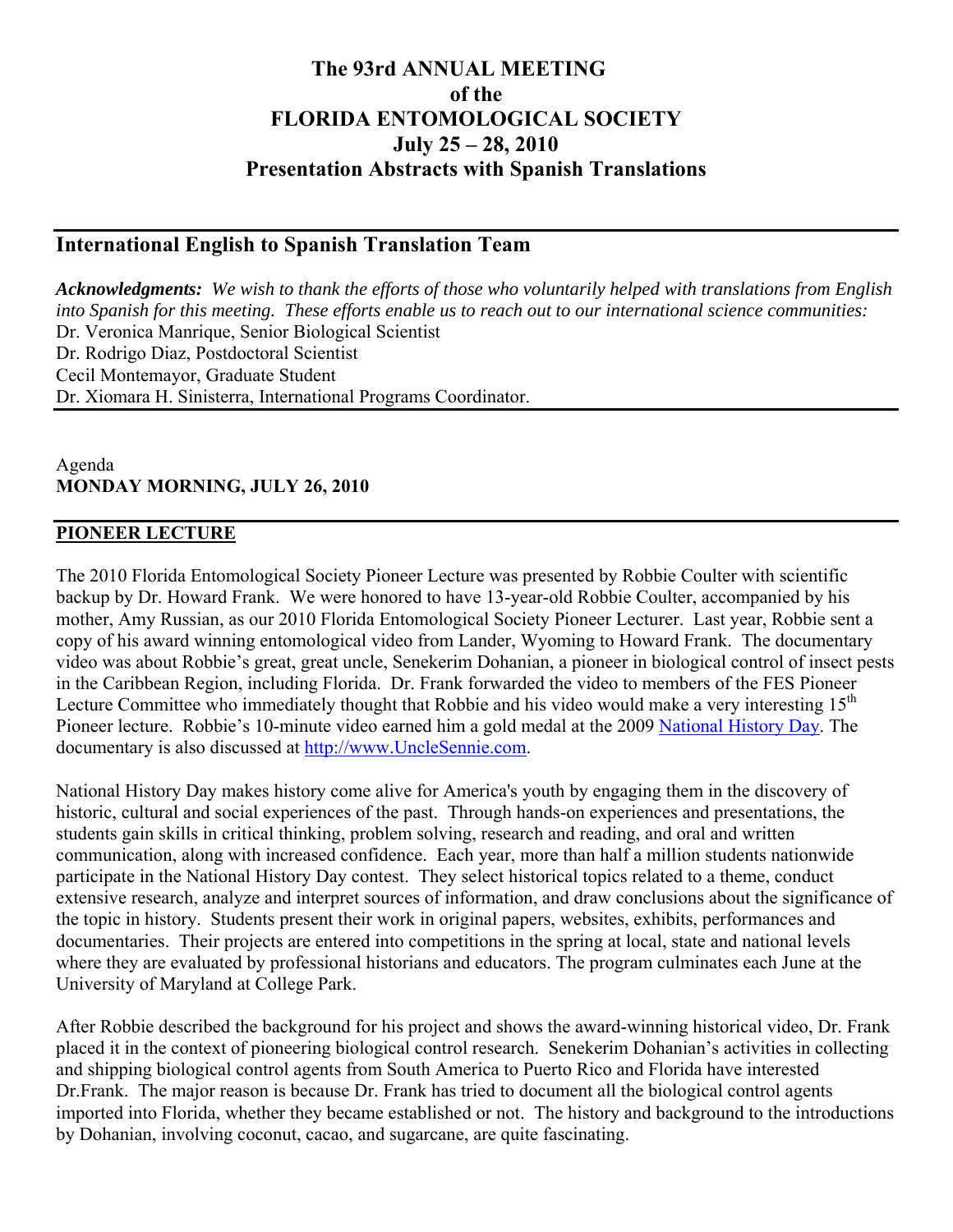**Biography of Robbie Coulter.** Robbie Coulter, the great, great nephew of Senekerim Dohanian, was born on January 2, 1997. He was twelve years old and in sixth grade when he researched, wrote, and produced the film "Senekerim Dohanian: Uncle Sam's Ace Insect Hunter" as a school project for National History Day, where it won first place in June, 2009. This year, he will be entering eighth grade at Starrett Junior High School in Lander, Wyoming. Robbie's favorite subjects are science, art, and English. He won the 2010 Fremont County spelling bee. He plays soccer and is a referee, and participates on junior high cross-country running, Nordic skiing, and track teams. In his spare time, Robbie enjoys reading, doing tricks on his mountain bike, riding his dirt bike, snowboarding, and playing guitar. Robbie's motto is "work hard, and you'll get there."

**Biography of Dr. Howard Frank.** Dr. Frank earned his B.Sc. in Zoology (Honors) from Durham University, England in 1963 and his D. Philosophy in Entomology from Oxford University, England in 1967. After graduating, he served as a Post-doctoral Fellow in the Entomology Department, University of Alberta, Canada (1966-1968) and an Entomologist in the Research Department, Sugar Manufacturers' Association, Mandeville, Jamaica (1968-1972). He joined the staff of the Florida Medical Entomology Laboratory, Vero Beach, FL in 1972. In 1985, he transferred to the Entomology and Nematology Department, University of Florida. His research responsibilities emphasize biological control of pest insects using parasitoids, predators, or pathogens. Additionally, he teaches Biological Control, a course for graduate students and Tropical Entomology for undergraduates [http://entomology.ifas.ufl.edu/frank/tropent/a](http://entomology.ifas.ufl.edu/frank/tropent/)nd graduates. His Extension program delivers the results of his research projects. His many accomplishments include more than 200 refereed papers, book chapters and other publications primarily on parasites of the Staphylinidae, biological control of Bromeliad pests, and mole crickets and their natural enemies.

# **Symposium Title: CLOSE ENCOUNTERS OF THE HYMENOPTERAN KIND**

**Organizers:** John Sivinski

 $1$ USDA-ARS, Center for Medical, Agricultural and Veterinary Entomology, Gainesville, FL

| 1. Intrinsic competition between two species of                   |
|-------------------------------------------------------------------|
| neotropical parasitoids: The fierce and the fugitive?             |
|                                                                   |
| Los resultados del parasitismo múltiple (ocupación del            |
| hospedero por parasitoides de más de una especie) suelen          |
| ser predecibles, una especie típicamente saca al otro de la       |
| competencia.                                                      |
| Tal predictibilidad podría haberse generado a partir de           |
| interacciones asimétricas entre los competidores durante el       |
| tiempo evolutivo. En algunos casos, un parasitoide                |
| generalista puede hacer frente a una diversidad de                |
| especialistas, mientras que un parasitoide especialista es        |
| probable que enfrente al generalista por si solo. La              |
| exposición continua a un competidor generalista en                |
| particular puede representar una oportunidad para los             |
| especialistas a adaptarse y ejercer los medios efectivos de       |
| competencia en los hospederos doblemente parasitados.             |
| Pruebas de competencia fueron llevadas a cabo en el               |
| laboratorio entre Utetes anastrephae y Doryctobracon              |
| areolatus (Hymenoptera: Braconidae) en las larvas de la           |
| mosca mexicana de la fruta Anastrepha ludens                      |
| (Tephritidae) para determinar si la secuencia de exposición       |
| de hospederos influenciarían la sobrevivencia de la               |
| progenie en ya sea uno o ambos parasitoides. Utetes               |
| <i>anastrephae</i> tuvo una ventaja competitiva con respecto a D. |
|                                                                   |

## **Date: MONDAY July 26th from 10:00‐1:30, Sailfish Room**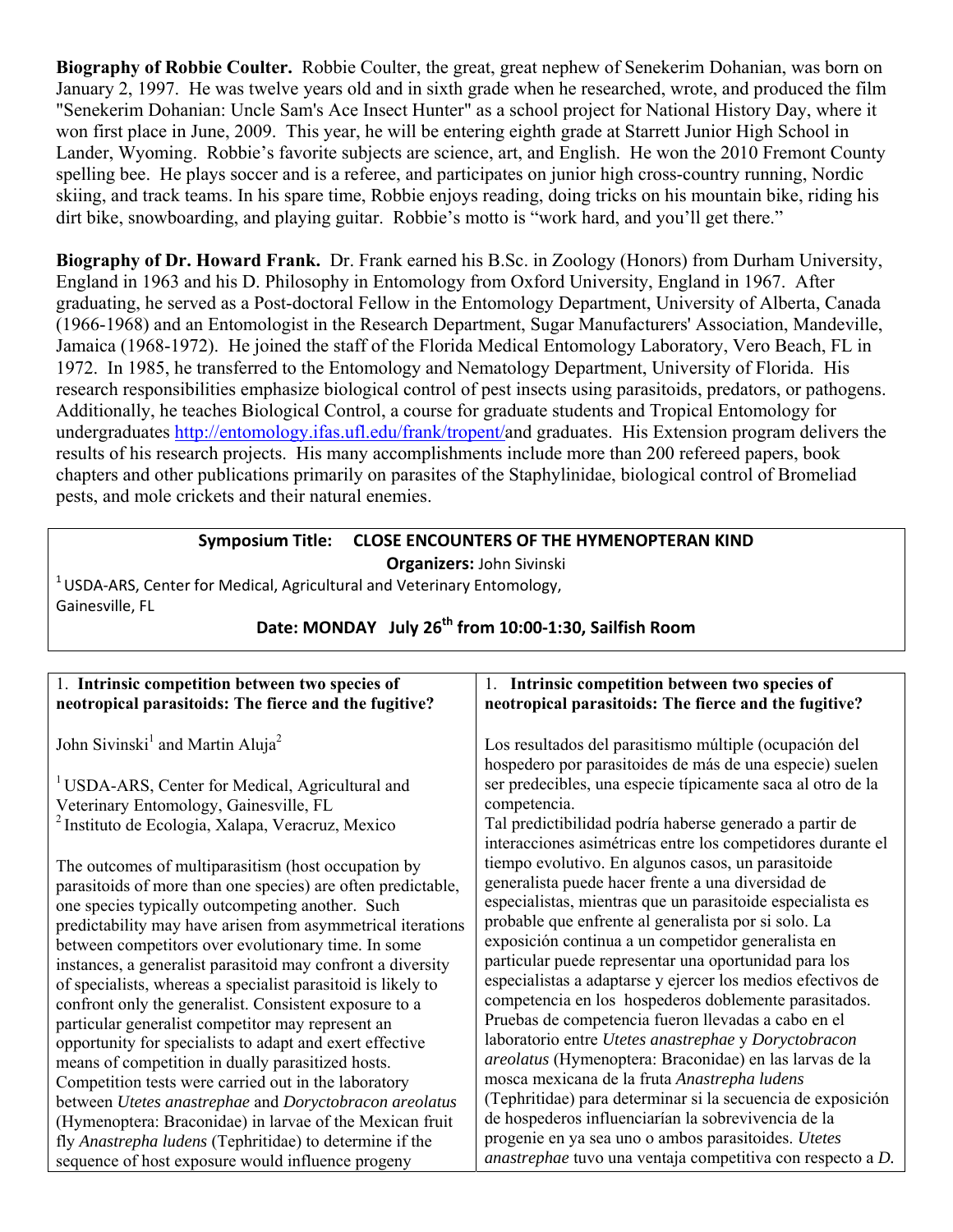| survival in either or both of the two parasitoids. <i>Utetes</i><br>anastrephae had a competitive advantage over D. areolatus<br>when they occurred in multiparasitized hosts, and this<br>advantage occurred regardless of the order in which the two<br>parasitoids oviposited. That the specialist U. anastrephae<br>could eliminate a more generalist competitor D. areolatus,<br>probably through aggression, conforms to the hypothesis,<br>although additional comparisons are required to confirm its<br>generality.                                                                                                                                                                                                                                                                                                                                                                                                                                                                                                                                                                                                                                                                                                                                | <i>areolatus</i> , cuando estos ocurrían en hospederos<br>multiparasitados, y esta ventaja se mantuvo<br>independientemente del orden en el que los dos parasitoides<br>depositaban los huevos. El que el especialista U.<br>anastrephae haya eliminado al competidor más generalista<br>D. areolatus, probablemente a través de la agresión, se<br>ajusta a la hipótesis, aunque comparaciones adicionales se<br>requieren para confirmar su generalidad.                                                                                                                                                                                                                                                                                                                                                                                                                                                                                                                                                                                                                                                                                                                                                                                                                                                                                                                                                                      |
|-------------------------------------------------------------------------------------------------------------------------------------------------------------------------------------------------------------------------------------------------------------------------------------------------------------------------------------------------------------------------------------------------------------------------------------------------------------------------------------------------------------------------------------------------------------------------------------------------------------------------------------------------------------------------------------------------------------------------------------------------------------------------------------------------------------------------------------------------------------------------------------------------------------------------------------------------------------------------------------------------------------------------------------------------------------------------------------------------------------------------------------------------------------------------------------------------------------------------------------------------------------|---------------------------------------------------------------------------------------------------------------------------------------------------------------------------------------------------------------------------------------------------------------------------------------------------------------------------------------------------------------------------------------------------------------------------------------------------------------------------------------------------------------------------------------------------------------------------------------------------------------------------------------------------------------------------------------------------------------------------------------------------------------------------------------------------------------------------------------------------------------------------------------------------------------------------------------------------------------------------------------------------------------------------------------------------------------------------------------------------------------------------------------------------------------------------------------------------------------------------------------------------------------------------------------------------------------------------------------------------------------------------------------------------------------------------------|
| 2. Cleptoparasitism Among Bees                                                                                                                                                                                                                                                                                                                                                                                                                                                                                                                                                                                                                                                                                                                                                                                                                                                                                                                                                                                                                                                                                                                                                                                                                              | 2. Cleptoparasitism Among Bees                                                                                                                                                                                                                                                                                                                                                                                                                                                                                                                                                                                                                                                                                                                                                                                                                                                                                                                                                                                                                                                                                                                                                                                                                                                                                                                                                                                                  |
| H. Glenn Hall, Department of Entomology and<br>Nematology, University of Florida, Gainesville Florida.<br>Jerome G. Rozen, Division of Invertebrate Zoology,<br>American Museum of Natural History, New York, New<br>York<br>Three of the six bee families in North America have<br>cleptoparasitic genera. Cleptoparasites enter the nests of<br>their solitary bee hosts to lay eggs on the stores of pollen.<br>The parasitic larvae, typically early instars, are endowed<br>with large sharp mandibles with which they kill the host<br>larvae. The cleptoparasite then grows and develops while<br>feeding on the food provided by the host. Examples will be<br>given of differences in behavior and anatomy of parasitic<br>species with a focus on recent studies of Stelis ater, a<br>Florida endemic, and its mason bee host, Osmia chalybea.                                                                                                                                                                                                                                                                                                                                                                                                    | Tres de las seis familias de abejas en Norte America tienes<br>géneros cleptoparasíticos. Los cleptoparásitos entran al<br>nido de una abeja solitaria para poner sus huevos sobre los<br>almacenes de polen. Las larvas parasíticas, por lo general<br>los primeros estadios, están dotados de grandes mandíbulas<br>afiladas con las que matan a las larvas del hospedero. El<br>cleptoparásito luego crece y se desarrolla mientras se<br>alimentan de los alimentos proporcionados por el<br>hospedero. Se darán ejemplos de las diferencias en el<br>comportamiento y la anatomía de las especies de parásitos<br>con un enfoque en estudios recientes de Stelis ater, una<br>especie endémica de la Florida, y su hospedero la abeja<br>albañil, Osmia chalybea.                                                                                                                                                                                                                                                                                                                                                                                                                                                                                                                                                                                                                                                          |
| 3. Cooperation and Conflict in Bidirectional Parental<br>Care Within the Eusocial Paper Wasp, Mischocyttarus<br>mexicanus                                                                                                                                                                                                                                                                                                                                                                                                                                                                                                                                                                                                                                                                                                                                                                                                                                                                                                                                                                                                                                                                                                                                   | 3. Cooperation and Conflict in Bidirectional Parental<br>Care Within the Eusocial Paper Wasp, Mischocyttarus<br>mexicanus"                                                                                                                                                                                                                                                                                                                                                                                                                                                                                                                                                                                                                                                                                                                                                                                                                                                                                                                                                                                                                                                                                                                                                                                                                                                                                                      |
| Charles W. Gunnels, IV, Department of Biological<br>Sciences, Florida Gulf Coast University, Ft. Myers, FL<br>33965-6565<br>Parental care is a defining characteristic of all eusocial<br>species. This behavior is so important that young eusocial<br>animals rely on adults for their growth, development, and<br>survival. Adults can provide parental care because benefits<br>outweigh costs. Some eusocial species show a unique form<br>of parental care, bidirectional parental care. In bidirectional<br>parental care, young care for adults in additional to the<br>typical adults caring for young. Mischocyttarus mexicanus,<br>a primitively eusocial paper wasp, shows bidirectional<br>parental: adults provide nest larvae with shelter, protection,<br>and nourishment. In turn, larvae provide adults with<br>nourishment. Adult M. mexicanus feed segments of<br>captured prey to larvae. Later, larvae provide adults with a<br>salivary secretion of regurgitated liquid food upon<br>solicitation. Larvae provide these salivary secretions<br>despite the potential of huge costs owing to their age and<br>dependency. Milking larvae for a single salivary secretion<br>resulted in a 13% shorter lifespan. However, larvae that | El cuidado parental es una característica esencial de todas<br>las especies eusociales. Este comportamiento es tan<br>importante que los animales juveniles eusociales dependen<br>de los adultos para su crecimiento, desarrollo y<br>sobrevivencia. Los adultos pueden ofrecer cuidado parental<br>porque los beneficios superan los costos. Algunas especies<br>eusociales muestran una forma única de cuidado parental,<br>el cuidado parental bidireccional. En el cuidado parental<br>bidireccional, los juveniles cuidan de los adultos<br>adicionalmente de que los adultos cuiden de los juveniles.<br>Mischocyttarus mexicanus, una avispa de papel eusocial<br>primitiva, muestra cuidado parental bidireccional: los<br>adultos proporcionan a las larvas nido como refugio,<br>protección y alimento. A su vez, las larvas ofrecen alimento<br>para los adultos. Los adultos M. mexicanus alimentan a las<br>larvas con pedazos de presas capturadas. Posteriormente,<br>las larvas proveen a los adultos una secreción salival de<br>comida liquida regurgitada. Las larvas proporcionan estas<br>secreciones salivales a pesar del enorme potencial de los<br>costos debido a su edad y dependencia. El ordeño de las<br>larvas a partir de una sola secreción salival resulto en una<br>esperanza de vida 13% más corta. Sin embargo, las larvas,<br>que proporcionaron más secreciones salivales sobrevivieron |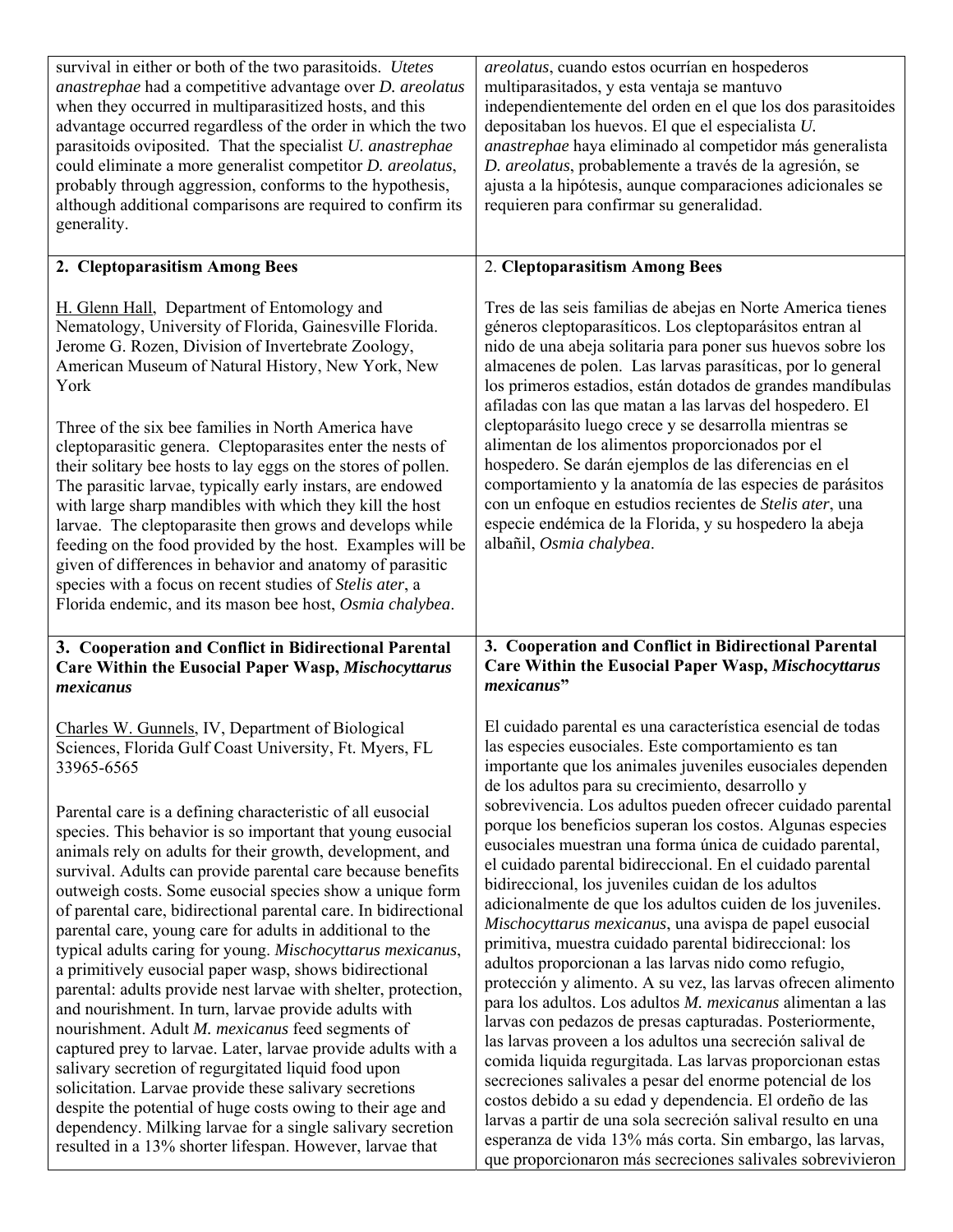| provided the most salivary secretions survived the longest.<br>Larvae appear to be able to regulate this interaction: larvae<br>that show "lobes extended" behavior gave less food than<br>larvae that showed "head exposed". The microbial fauna in<br>larvae was also considerably more diverse and able to<br>process a wider array of foodstuff than the microbial fauna<br>in adults. These data suggests that larvae pay a large cost<br>for bidirectional parental care but may be able to regulate<br>their participation. In addition, adult M. mexicanus may be<br>dependent on larvae for their nourishment. The system<br>appears to be maintained through cooperation and conflict<br>between larvae and adults via cannibalism and reciprocal<br>altruism, respectively.                                                                                                                                                                                                                                                                                                                                                                                                                                                                                                                                                                                                                                                                                                                                                                                                                                                                                                                                                                                                                                                                                                                    | más tiempo. Las larvas parecen ser capaces de regular esta<br>interacción: las larvas que muestran la conducta "lóbulos<br>extendidos" dieron menos comida que las larvas que<br>mostraron "la cabeza expuesta". La fauna microbiana en las<br>larvas fue además mucho más diversa y capaz de procesar<br>una gama más amplia de productos alimenticios que la<br>fauna microbiana de los adultos. Estos datos sugieren que<br>las larvas pagan un gran costo por el cuidado parental<br>bidireccional, pero pueden ser capaces de regular su<br>participación. Además, los adultos M. mexicanus pueden<br>depender de las larvas para su nutrición. Parece que el<br>sistema se ha mantenido por la cooperación y el conflicto<br>entre las larvas y los adultos a través del canibalismo y el<br>altruismo recíproco, respectivamente.                                                                                                                                                                                                                                                                                                                                                                                                                                                                                                                                                                                                                                                                                                                                                                                                                                                                                                                                                                                                                                                                                         |
|-----------------------------------------------------------------------------------------------------------------------------------------------------------------------------------------------------------------------------------------------------------------------------------------------------------------------------------------------------------------------------------------------------------------------------------------------------------------------------------------------------------------------------------------------------------------------------------------------------------------------------------------------------------------------------------------------------------------------------------------------------------------------------------------------------------------------------------------------------------------------------------------------------------------------------------------------------------------------------------------------------------------------------------------------------------------------------------------------------------------------------------------------------------------------------------------------------------------------------------------------------------------------------------------------------------------------------------------------------------------------------------------------------------------------------------------------------------------------------------------------------------------------------------------------------------------------------------------------------------------------------------------------------------------------------------------------------------------------------------------------------------------------------------------------------------------------------------------------------------------------------------------------------------|----------------------------------------------------------------------------------------------------------------------------------------------------------------------------------------------------------------------------------------------------------------------------------------------------------------------------------------------------------------------------------------------------------------------------------------------------------------------------------------------------------------------------------------------------------------------------------------------------------------------------------------------------------------------------------------------------------------------------------------------------------------------------------------------------------------------------------------------------------------------------------------------------------------------------------------------------------------------------------------------------------------------------------------------------------------------------------------------------------------------------------------------------------------------------------------------------------------------------------------------------------------------------------------------------------------------------------------------------------------------------------------------------------------------------------------------------------------------------------------------------------------------------------------------------------------------------------------------------------------------------------------------------------------------------------------------------------------------------------------------------------------------------------------------------------------------------------------------------------------------------------------------------------------------------------|
| 4. Fruit Flies Learn to Recognize and Avoid the<br><b>Marking Pheromones of Their Wasp Parasitoids in a</b><br><b>Context-Dependent Manner that is Mediated by</b><br><b>Preimaginal Conditioning</b><br>Lukasz Stelinski, Entomology and Nematology<br>Department, Citrus Research and Education Center,<br>University of Florida, 700 Experiment Station Road, Lake<br>Alfred, FL 33850, U.S.A.<br>Many insects deposit marking pheromones following egg-<br>laying that signal an occupied and thus sub-optimal<br>resource. Herbivorous insects mark host fruit or other<br>vegetative plant parts after depositing eggs, while insect<br>parasitoids deposit such pheromones directly on the cuticle<br>of a particular life stage of their prey. These oviposition<br>marking pheromones (OMPs) are then recognized by<br>conspecifics, who avoid subsequent egg-laying in the<br>previously utilized and unsuitable host. Since many host<br>resources are capable of supporting a limited number of<br>offspring, these pheromones function to decrease<br>competition among the brood, which increases survival rate<br>of the subsequent generation. In rare instances, distinct<br>species of phytophagous and parasitic insects will inspect<br>the same substrate following egg-laying. <sup>1</sup> Recently,<br>Stelinski et al. <sup>1</sup> have demonstrated that in such instances,<br>the herbivore is able to learn to recognize its predator's<br>OMP and utilize it to its advantage by avoiding oviposition<br>into unsuitable host fruit. This recognition of a foreign<br>marking pheromone occurs in a multitrophic context since<br>both herbivore and parasitoid inspect, oviposit into, and<br>mark the same substrate (e.i. fruit surface). Furthermore,<br>this recognition of a foreign pheromone is both context<br>dependent and mediated by preimaginal conditioning. | 4. Muchos insectos depositan feromonas marcadoras tras la<br>puesta de huevos que señalan un lugar ocupado y por lo<br>tanto un recurso inferior al óptimo.<br>Los insectos herbívoros marcan la fruta hospedera u<br>otras partes vegetativas de la planta después de<br>depositar los huevos, mientras que los insectos<br>parasitoides depositan tales feromonas, directamente<br>sobre la cutícula de sus presas en una etapa<br>determinada de la vida. Estas feromonas marcadoras<br>de oviposición (FMO) luego son reconocidas por sus<br>congéneres, que evitan posteriores puestas de huevos<br>en el hospedero previamente utilizado e inadecuado.<br>Dado que muchos hospederos son capaces de soportar<br>un número limitado de progenie, estas feromonas<br>funcionan para disminuir la competencia entre las<br>crías, lo que aumenta la tasa de supervivencia de las<br>generaciones posteriores. En raras ocasiones, algunas<br>especies de insectos fitófagos y parasíticos<br>inspeccionan el sustrato siguiendo la deposición del<br>huevo <sup>1</sup> . Recientemente, Stelinski y cols. <sup>1</sup> han<br>demostrado que en tales casos, el herbívoro es capaz<br>de aprender a reconocer la FMO de su depredador y<br>utilizarlo a su ventaja, evitando la oviposición en<br>frutas hospederas inadecuados. Este reconocimiento de<br>una feromona marcadora se produce en un contexto<br>multitrófico ya que tanto los herbívoros y parasitoides<br>inspeccionan, depositan sus huevos, y marcan el<br>mismo sustrato (ei. la superficie de la fruta). Por otra<br>parte, esta feromona marcadora de reconocimiento es a<br>la vez dependiente del contexto y mediada por el<br>condicionamiento preimaginal. <sup>1</sup> Stelinski LL, Rodriguez-<br>Saona C, Meyer WL. Recognition of foreign oviposition-marking<br>pheromone in a multi-trophic context. Naturwissenschaften 2009;<br>96:585-592. |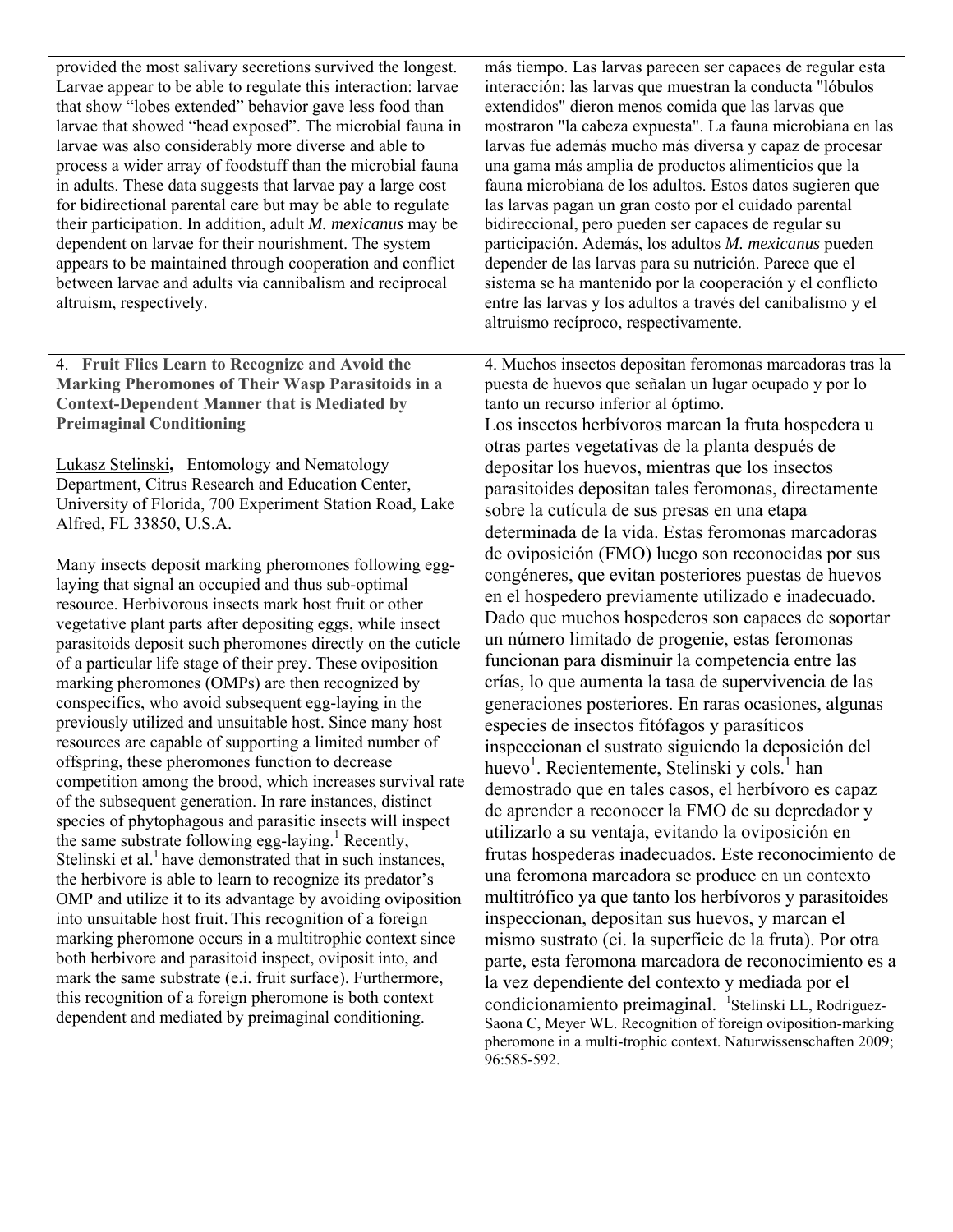| 5. Evidence for Competition among Three Species of<br><b>Pseudacteon Decapitating Flies Released in the</b><br><b>Gainesville Area as Fire Ant Biocontrol Agents"</b><br>Sanford Porter, USDA-ARS, Center for Medical,<br>Agricultural and Veterinary Entomology, Gainesville, FL                                                                                                                                                                                                                                                                                                                                                                                                                                                                                                                                                                                                                                                                                                                                                                                                                                                                                                                                                                                                                                                                                                                                                                                                                                                                                                                                                                                            | 5.                                                                                                                                                                                                                                                                                                                                                                                                                                                                                                                                                                                                                                                                                                                                                                                                                                                                                                                                                                                                                                                                                                                                                                                                                                                                                                                                                                                                     |
|------------------------------------------------------------------------------------------------------------------------------------------------------------------------------------------------------------------------------------------------------------------------------------------------------------------------------------------------------------------------------------------------------------------------------------------------------------------------------------------------------------------------------------------------------------------------------------------------------------------------------------------------------------------------------------------------------------------------------------------------------------------------------------------------------------------------------------------------------------------------------------------------------------------------------------------------------------------------------------------------------------------------------------------------------------------------------------------------------------------------------------------------------------------------------------------------------------------------------------------------------------------------------------------------------------------------------------------------------------------------------------------------------------------------------------------------------------------------------------------------------------------------------------------------------------------------------------------------------------------------------------------------------------------------------|--------------------------------------------------------------------------------------------------------------------------------------------------------------------------------------------------------------------------------------------------------------------------------------------------------------------------------------------------------------------------------------------------------------------------------------------------------------------------------------------------------------------------------------------------------------------------------------------------------------------------------------------------------------------------------------------------------------------------------------------------------------------------------------------------------------------------------------------------------------------------------------------------------------------------------------------------------------------------------------------------------------------------------------------------------------------------------------------------------------------------------------------------------------------------------------------------------------------------------------------------------------------------------------------------------------------------------------------------------------------------------------------------------|
|                                                                                                                                                                                                                                                                                                                                                                                                                                                                                                                                                                                                                                                                                                                                                                                                                                                                                                                                                                                                                                                                                                                                                                                                                                                                                                                                                                                                                                                                                                                                                                                                                                                                              |                                                                                                                                                                                                                                                                                                                                                                                                                                                                                                                                                                                                                                                                                                                                                                                                                                                                                                                                                                                                                                                                                                                                                                                                                                                                                                                                                                                                        |
| 6. Development of Semiochemical Based Control<br><b>Programs for Arthropod Pests of Honeybees</b>                                                                                                                                                                                                                                                                                                                                                                                                                                                                                                                                                                                                                                                                                                                                                                                                                                                                                                                                                                                                                                                                                                                                                                                                                                                                                                                                                                                                                                                                                                                                                                            | 6.                                                                                                                                                                                                                                                                                                                                                                                                                                                                                                                                                                                                                                                                                                                                                                                                                                                                                                                                                                                                                                                                                                                                                                                                                                                                                                                                                                                                     |
| Peter E. A. Teal <sup>1</sup> , Adrian Duehl <sup>1</sup> , Mark Carroll <sup>2</sup> and<br>Baldwin Torto <sup>3</sup><br>1) Center for Medical, Agricultural and Veterinary<br>Entomol., USDA-ARS, 1700 SW 23 Dr., Gainesville, FL<br>2) Carl Haden Bee Research Center, USDA-ARS, 2000<br>East Allen Road, Tucson, AZ 85719<br>3) International Centre of Insect Physiology and Ecology<br>(icipe), P.O. Box 20772-00100, Nairobi, Kenya<br>In recent years the apiculture industry has experienced<br>serious problems from serious invasions by exotic pests<br>including Varroa destructor and the Small hive beetle,<br>Aethina tumida. Control of these pests is difficult and<br>problematic because Honey bees are extremely sensitive to<br>pesticides and the public is becoming increasingly<br>concerned about food containing pesticide residues.<br>Clearly, effective control programs for these pests require<br>development of alternative approaches to classical chemical<br>systems. One alternative approach, the use of<br>semiochemicals that are required by the pests to survive in<br>hives, is highly attractive. We have been studying the<br>semiochemical mechanisms associated with invasion of<br>honey bee brood by <i>Varroa</i> mites and hive invasion by the<br>Small hive beetle. Results of our studies have led to the<br>identification of chemicals responsible for these behavioral<br>events for both pests. Here we report on the biological and<br>chemicals research that led to identification of these<br>compounds and on our efforts in developing of approaches<br>to control of the pests using these semiochemicals. | La industria de la apicultura ha experimentado estos<br>últimos años problemas graves de invasiones serias de<br>parásitos exóticos incluyendo el Varroa destructor y el<br>pequeño escarabajo de la colmena, Aethina tumida.<br>El control de estas plagas es difícil y problemático porque<br>las abejas de la miel son extremadamente sensibles a los<br>pesticidas y el público se está preocupando cada vez más<br>sobre el alimento que contienen residuos de pesticidas.<br>Claramente, los programas eficaces de control para estas<br>plagas requieren el desarrollo de programas alternativos a<br>los sistemas químicos clásicos. Un programa alternativo, el<br>uso de los semioquímicos que son requeridos para que las<br>plagas sobrevivan en las colmenas, es altamente atractivo.<br>Hemos estado estudiando los mecanismos semioquímicos<br>asociados a la invasión de la cría de las abejas de la miel<br>por los ácaros Varroa y la invasión del pequeño escarabajo<br>de la colmena. Los resultados de nuestros estudios han<br>llevado a la identificación de químicos responsables de<br>estos acontecimientos conductuales para ambos parásitos.<br>Aquí reportamos la investigacion biológica y química que<br>llevara a la identificación de estos compuestos y de<br>nuestros esfuerzos en desarrollar alternativas al control de<br>las plagas usando estos semioquímicos. |
|                                                                                                                                                                                                                                                                                                                                                                                                                                                                                                                                                                                                                                                                                                                                                                                                                                                                                                                                                                                                                                                                                                                                                                                                                                                                                                                                                                                                                                                                                                                                                                                                                                                                              |                                                                                                                                                                                                                                                                                                                                                                                                                                                                                                                                                                                                                                                                                                                                                                                                                                                                                                                                                                                                                                                                                                                                                                                                                                                                                                                                                                                                        |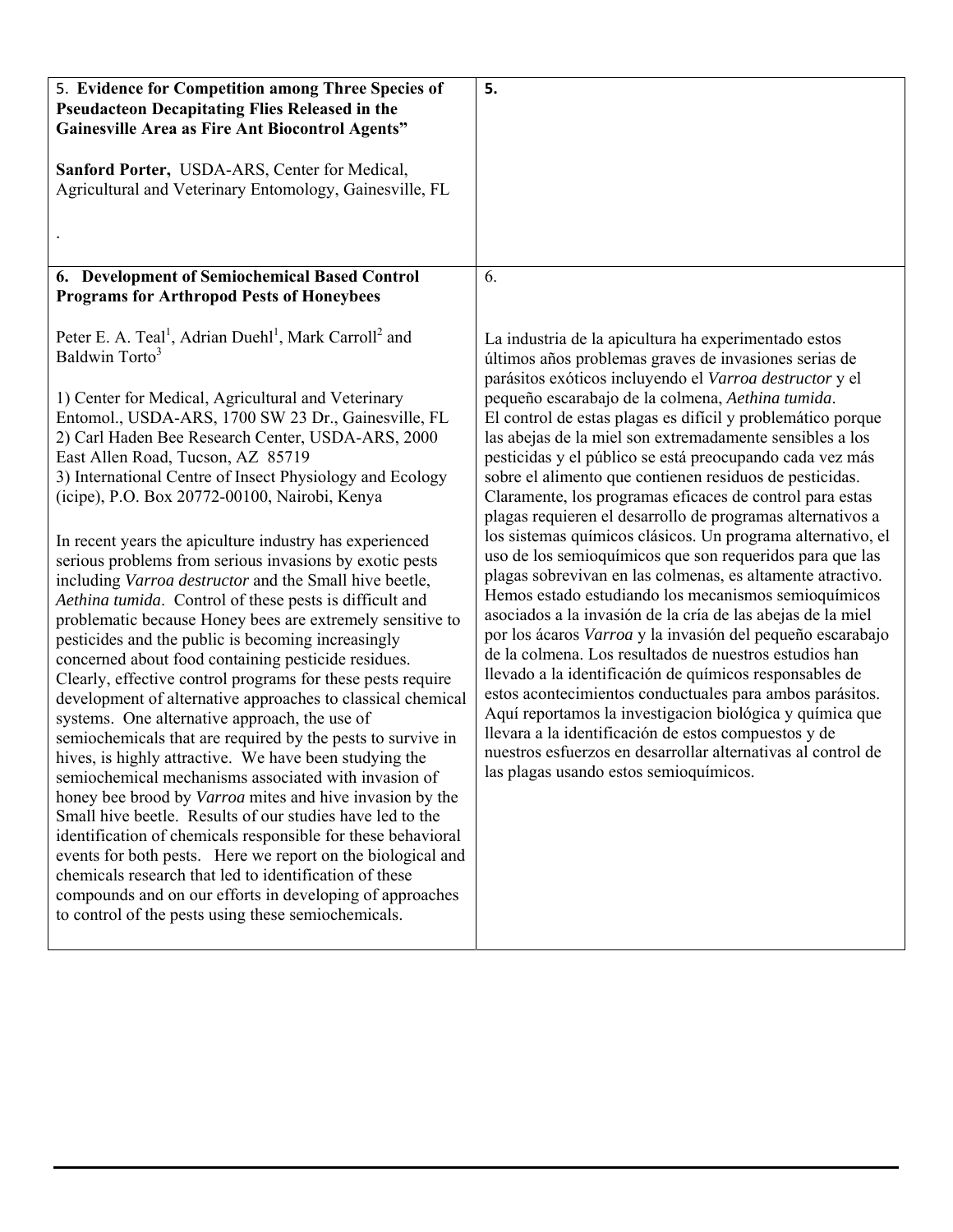## **POSTER DISPLAYS SESSION‐1: MONDAY 26TH Organizer: Wayne B. Hunter**

**Date: July 26th from 8:00am to 6:00 pm, MARLIN Room**

| <b>DSP1</b> Emerging Psyllid Genomes- Increasing RNA-<br>interference Targets for Insect Management<br>Wayne Hunter <sup>1</sup> , Blake Bextine <sup>2</sup> , Robert Shatters <sup>1</sup> , Jr., David<br>Hall <sup>1</sup><br>1. USDA, ARS, U.S. Horticultural Res. Lab, 2001 S. Rock Rd.,<br>Ft. Pierce, FL 34945, USA. Wayne.hunter@ars.usda.gov<br>2. University of Texas at Tyler, 3900 University Blvd., Tyler,<br>TX, 75703, USA. bbextine@uttyler.edu<br>Genomics has changed the strategies available to manage<br>insects and diseases. The ability to effect a change in<br>proteins, and transcripts, through RNA-interference, RNAi,<br>has produced a rush towards the development of the most<br>state-of-the-art pest suppression strategies available. We<br>established the "International Psyllid Genome<br>Consortium". To further studies on Psyllids which transmit<br>Can. Liberibacter species, associated with Huanglongbing<br>in citrus and Zebra Chip disease in potato. The first psyllid<br>species being sequenced is the Asian Citrus Psyllid,<br>Diaphorina citri, DIACI_v1.0 being led by the USDA, ARS, Ft.<br>Pierce, FL. The potato psyllid genome, Bacterocera<br>cockerelli, is being led by Dr. Bextine, Univ. of Texas at<br>Tyler, together with ARS and the main working group "The<br>International Psyllid Genome Consortium"<br>http://www.uttyler.edu/psyllidgenomics/Home.html; see<br>the Psyllid genome NCBI homepage:<br>http://www.ncbi.nlm.nih.gov/sites/entrez?Db=genomeprj<br>&cmd=ShowDetailView&TermToSearch=29473<br>The genome from <i>D. citri</i> will act as the reference genome<br>for future sequencing projects on psyllids and will provide<br>the transcriptome, and a gene list. Combining this with<br>research on RNAi delivery, construction, and development,<br>we propose that specific psyllid transcripts can be used to<br>reduce and suppress psyllids within an area-wide program<br>using RNAi strategies. General information on psyllids and<br>other insect genomes available at: Arthropod Genomes:<br>http://arthropodgenomes.org/wiki/Diaphorina citri | DSP1.<br>A genómica ha cambiado las estrategias disponibles para manejar<br>insectos y enfermedades. La capacidad de efectuar cambios en las<br>proteínas, y las transcripciones geneticas, a través de la<br>interferencia del ARN, (ARNi), ha producido una carrera hacia el<br>desarrollo de tecnologías de punta enfocadas en el uso de la<br>supresión transcricional para el control de plagas. Para avanzar en<br>estos esfuerzos hacia el manejo de psílidos y la reducción de<br>HLB, se estableció el "Consorcio Internacional del Genoma de<br>Psílidos ". Psílidos transmiten especies de Can. Liberibacter, las<br>bacterias asociadas con las enfermedades Huanglongbing de los<br>cítricos y Chip Zebra de la papa. La primera especie de psílidos en<br>ser secuenciado es el psílido asiático de cítricos, Diaphorina citri,<br>DIACI_v1.0. Este esfuerzo es liderado por el USDA, ARS, Ft.<br>Pierce, FL. El sequenciamiento del genoma del psílido de la papa,<br>Bacterocera cockerelli, está siendo dirigido por el Dr. Bextine,<br>Univ de Texas en Tyler, junto con ARS y el grupo de trabajo "El<br>Consorcio Internacional del Genoma psílido"<br>http://www.uttyler.edu/psyllidgenomics/Home.html; ver la<br>pagina web de NCBI dedicada al genoma de psílidos:<br>http://www.ncbi.nlm.nih.gov/sites/entrez?Db=genomeprj&c<br>md=ShowDetailView&TermToSearch=29473<br>El genoma de D. citri actuará como el genoma de referencia para<br>futuros proyectos de secuenciación de psílidos y proporcionará el<br>transcriptoma, y una lista de genes. Proponemos que combinando<br>esto con la subsecuente investigación sobre la administración,<br>construcción y desarrollo de ARNi, desarrollaremos transcriptos<br>específicos del psílido que se puedan utilizar para reducir y<br>suprimir los psílidos dentro del contexto de un programa regional<br>utilizando estrategias de ARNi. Información general sobre psílidos<br>y otros genomas de insectos está disponible en: Genomas de<br>artrópodos:<br>http://arthropodgenomes.org/wiki/Diaphorina_citri |
|--------------------------------------------------------------------------------------------------------------------------------------------------------------------------------------------------------------------------------------------------------------------------------------------------------------------------------------------------------------------------------------------------------------------------------------------------------------------------------------------------------------------------------------------------------------------------------------------------------------------------------------------------------------------------------------------------------------------------------------------------------------------------------------------------------------------------------------------------------------------------------------------------------------------------------------------------------------------------------------------------------------------------------------------------------------------------------------------------------------------------------------------------------------------------------------------------------------------------------------------------------------------------------------------------------------------------------------------------------------------------------------------------------------------------------------------------------------------------------------------------------------------------------------------------------------------------------------------------------------------------------------------------------------------------------------------------------------------------------------------------------------------------------------------------------------------------------------------------------------------------------------------------------------------------------------------------------------------------------------------------------------------------------------------------------------------------------------------------------------------------------------------------|-------------------------------------------------------------------------------------------------------------------------------------------------------------------------------------------------------------------------------------------------------------------------------------------------------------------------------------------------------------------------------------------------------------------------------------------------------------------------------------------------------------------------------------------------------------------------------------------------------------------------------------------------------------------------------------------------------------------------------------------------------------------------------------------------------------------------------------------------------------------------------------------------------------------------------------------------------------------------------------------------------------------------------------------------------------------------------------------------------------------------------------------------------------------------------------------------------------------------------------------------------------------------------------------------------------------------------------------------------------------------------------------------------------------------------------------------------------------------------------------------------------------------------------------------------------------------------------------------------------------------------------------------------------------------------------------------------------------------------------------------------------------------------------------------------------------------------------------------------------------------------------------------------------------------------------------------------------------------------------------------------------------------------------------------------------------------------------------|
| <b>DSP2.</b> RNA-interference To Reducing Insect Pests: Plant                                                                                                                                                                                                                                                                                                                                                                                                                                                                                                                                                                                                                                                                                                                                                                                                                                                                                                                                                                                                                                                                                                                                                                                                                                                                                                                                                                                                                                                                                                                                                                                                                                                                                                                                                                                                                                                                                                                                                                                                                                                                                    | DSP2.                                                                                                                                                                                                                                                                                                                                                                                                                                                                                                                                                                                                                                                                                                                                                                                                                                                                                                                                                                                                                                                                                                                                                                                                                                                                                                                                                                                                                                                                                                                                                                                                                                                                                                                                                                                                                                                                                                                                                                                                                                                                                     |
|                                                                                                                                                                                                                                                                                                                                                                                                                                                                                                                                                                                                                                                                                                                                                                                                                                                                                                                                                                                                                                                                                                                                                                                                                                                                                                                                                                                                                                                                                                                                                                                                                                                                                                                                                                                                                                                                                                                                                                                                                                                                                                                                                  |                                                                                                                                                                                                                                                                                                                                                                                                                                                                                                                                                                                                                                                                                                                                                                                                                                                                                                                                                                                                                                                                                                                                                                                                                                                                                                                                                                                                                                                                                                                                                                                                                                                                                                                                                                                                                                                                                                                                                                                                                                                                                           |
| <b>Infusions</b>                                                                                                                                                                                                                                                                                                                                                                                                                                                                                                                                                                                                                                                                                                                                                                                                                                                                                                                                                                                                                                                                                                                                                                                                                                                                                                                                                                                                                                                                                                                                                                                                                                                                                                                                                                                                                                                                                                                                                                                                                                                                                                                                 |                                                                                                                                                                                                                                                                                                                                                                                                                                                                                                                                                                                                                                                                                                                                                                                                                                                                                                                                                                                                                                                                                                                                                                                                                                                                                                                                                                                                                                                                                                                                                                                                                                                                                                                                                                                                                                                                                                                                                                                                                                                                                           |
|                                                                                                                                                                                                                                                                                                                                                                                                                                                                                                                                                                                                                                                                                                                                                                                                                                                                                                                                                                                                                                                                                                                                                                                                                                                                                                                                                                                                                                                                                                                                                                                                                                                                                                                                                                                                                                                                                                                                                                                                                                                                                                                                                  | Hemos desarrollado un sistema para administrar                                                                                                                                                                                                                                                                                                                                                                                                                                                                                                                                                                                                                                                                                                                                                                                                                                                                                                                                                                                                                                                                                                                                                                                                                                                                                                                                                                                                                                                                                                                                                                                                                                                                                                                                                                                                                                                                                                                                                                                                                                            |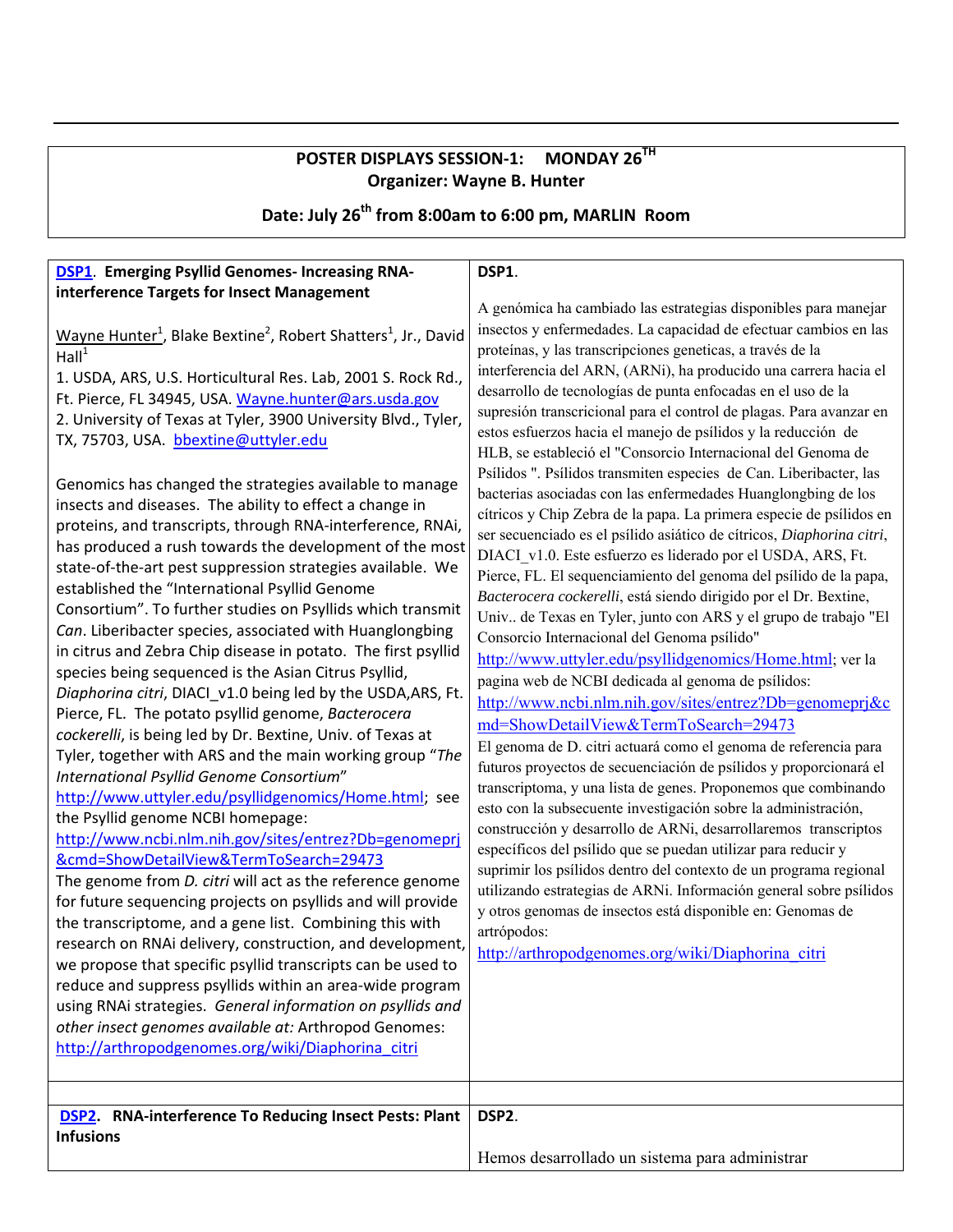| persistence within plant tissues. RNA- interference<br>technology (RNAi) has been used shown to silence<br>endogenous insect genes both by injection and feeding<br>and in plants (genetically improved). Previously, RNAi<br>was used successfully to prevent bees from succumbing<br>to infection from a viral disease, and dsRNA was shown<br>not to persist in bees nor honey once treatment was<br>stopped. Future trials are focused on applications and<br>titers needed to protect mature citrus trees. We propose<br>that in the case of citrus pests specific transcripts can be<br>used to reduce and suppress psyllids in an area-wide<br>program targeting reduction of Huanglongbing.<br><b>RNA-Interference Against Disease: Increasing</b><br>DSP3.<br><b>Bee Health</b><br>WB. Hunter <sup>1</sup> <sup>*</sup> , J. Ellis <sup>2</sup> , D. vanEngelsdorp <sup>3*</sup> , J. Hayes <sup>4</sup> , D.<br>Westervelt <sup>4</sup> , E. Glick <sup>5</sup> , M. Williams <sup>3</sup> , I. Sela <sup>6</sup> , E. Maori <sup>6</sup> , J.<br>Pettis <sup>7</sup> , D. Cox-Foster <sup>3</sup> , Nitzan Paldi <sup>5*</sup> . 1 USDA, ARS 2001 S. | Anteriormente, el ARNi fue utilizado con éxito para evitar<br>que las abejas sucumbieran a enfermedades virales,<br>encontrandose que el dsARN no persistió en las abejas o<br>afectó la miel, una vez el tratamiento se terminó. Los<br>ensayos futuros se centraran en el tipo de aplicaciones y las<br>concentraciones necesarios para proteger árboles maduros.<br>Proponemos que en el caso de las plagas de los cítricos,<br>transcritos específicos se pueden utilizar para reducir y<br>suprimir las poblaciones de psílidos dentro de un programa<br>regional dirigido a la reducción del Huanglongbing.<br>DSP3.<br>Aqui presentamos un ejemplo real de la utilización exitosa<br>de un producto de ARNi para el control de enfermedades.<br>ARNi aumentó la salud de las abejas en la presencia del<br>patógeno viral IAPV. La importancia de las abejas         |
|-----------------------------------------------------------------------------------------------------------------------------------------------------------------------------------------------------------------------------------------------------------------------------------------------------------------------------------------------------------------------------------------------------------------------------------------------------------------------------------------------------------------------------------------------------------------------------------------------------------------------------------------------------------------------------------------------------------------------------------------------------------------------------------------------------------------------------------------------------------------------------------------------------------------------------------------------------------------------------------------------------------------------------------------------------------------------------------------------------------------------------------------------------------------|-----------------------------------------------------------------------------------------------------------------------------------------------------------------------------------------------------------------------------------------------------------------------------------------------------------------------------------------------------------------------------------------------------------------------------------------------------------------------------------------------------------------------------------------------------------------------------------------------------------------------------------------------------------------------------------------------------------------------------------------------------------------------------------------------------------------------------------------------------------------------------|
| Wayne Hunter <sup>1</sup> , Eitan Glick <sup>2</sup> , Blake Bextine <sup>3</sup> , Nitzan Paldi <sup>2</sup><br>1. USDA, ARS, U.S. Horticultural Res. Lab, 2001 S. Rock<br>Rd., Ft. Pierce, FL, 2. Beeologics Inc., 11800 SW 77 <sup>th</sup> Ave.<br>Miami, FL; 3. University of Texas at Tyler, 3900 University<br>Blvd., Tyler, TX, USA.<br>We developed a system for delivery of dsRNA constructs<br>in whole-plant systems (herbaceous plants, woody<br>grapevine and citrus seedlings and trees). Successful<br>feeding of dsRNA in sucrose solutions to psyllids led to<br>using cut plant flush. Treatments of seedlings showed<br>that dsRNA could be introduced into whole plant systems.<br>Fruiting citrus trees, ~2.5 m tall were successfully infused<br>and are now being screened for dosage requirements and                                                                                                                                                                                                                                                                                                                                  | construcciones de dsARN a plantas completas (en plantas<br>herbáceas, vid, plantas leñosas y árboles de cítricos). El<br>éxito experimentado con la adición de dsRNA a las<br>soluciones de sacarosa usadas para alimentar psílidos, llevó<br>a la utilización de cortes de ramas jóvenes. Los tratamientos<br>de las plántulas mostraron que es posible introducir dsARN<br>a nivel sistémico en planta. Frutos y árboles de cítricos, ~<br>2,5 m de altura fueron infundidos exitosamente con dsARN<br>y ahora están siendo examinados para determinar los<br>requisitos de dosis y la persistencia en los tejidos vegetales.<br>La tecnología de ARN de interferencia (ARNi) se ha<br>utilizado para demostrar silenciamiento de genes endógenos<br>en insectos tanto por inyección como por alimentación<br>directa en insectos y por mejoramiento genético en plantas. |

We present a real world example of the successful use of an RNAi product for disease control. RNAi increased bee health in the presence of the bee viral pathogen, IAPV. The importance of honeybees to the world economy far surpasses their contribution in terms of honey production; they are responsible for 10‐30% of the world's food production through pollination. Since 2006, honey bees in the U.S. have faced a serious population decline due to a phenomenon call Colony Collapse Disorder (CCD) which is a disease caused by the interaction of two or more agents. Subsequent studies, with IAPV have shown it to cause honeybee mortality. IAPV is a single stranded RNA virus with no DNA stage placed taxonomically within the family Dicistroviridae. RNA‐interference technology (RNAi) has been used successfully to silence endogenous genes in insects

Rock Rd, Ft. Pierce, FL 34945, USA. {\*5. Beeologics Inc.,

11800 SW 77<sup>th</sup> Ave. Miami, FL; et al., }

#### patógeno viral IAPV. La importancia de las abejas mIelíferas para la economía mundial supera con creces a su contribución en términos de producción de miel, ellas son responsables de un 10-30% de la producción mundial de alimentos a través de la polinización. Desde el otoño de 2006, las población de abejas mieliferas en los EE.UU. han enfrentado una grave disminución de la debido a un fenómeno llamado desorden del colapso de colonias (CCD), el cual es una enfermedad causada por la interacción de dos o más agentes. Estudios posteriores, con el IAPV han demostrado que este virus contribuye a la mortalidad de las abejas. IAPV es un virus ARN que no presenta una fase de ADN en su ciclo replicativo y que ha sido colocado taxonómicamente dentro de la familia Dicistroviridae . La tecnología de ARN de interferencia (ARNi) ha sido utilizada con éxito para silenciar genes endógenos en insectos (incluiyendo las abejas mieliferas), aplicando la metodología tanto por la inyección como por alimentación. Anteriormente, el ARNi fue utilizado con éxito para evitar que las abejas sucumbieran a la infección del IAPV en el laboratorio. Este estudio de campo utilizó exitosamente dsARNs específicos para IAPV para mejorar la salud de las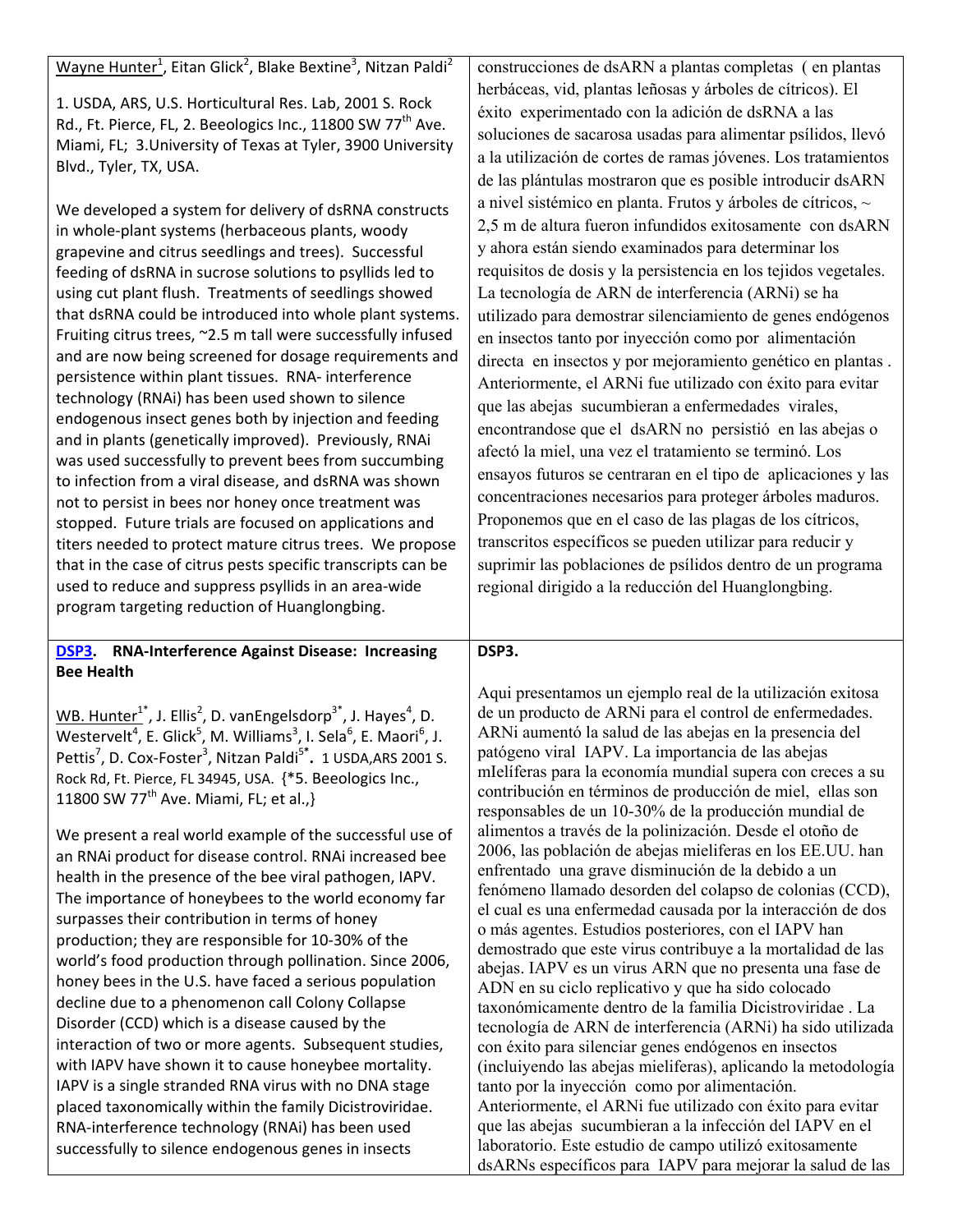| (including honey bee) by injection and feeding. Previously<br>RNAi was used successfully to prevent bees from<br>succumbing to infection from IAPV in the lab. This field<br>study used IAPV specific homologous dsRNA to<br>successfully improve the health of bees infected with<br>IAPV in over 160 honey bee hives in two discrete climates,<br>seasons and geographical locations (FL and PA). This is the<br>first successful large-scale application in animals which<br>demonstrates that RNAi approaches have a place in<br>disease control.                                                                                                                                         | abejas infectadas con el IAPV en más de 160 colmenas en<br>dos climas, estaciones y localidades geográficas diferentes<br>(Florida y Pennsylvania). Esta es la primera aplicación<br>exitosa a gran escala en sujetos animales, lo cual demuestra<br>que los métodos de ARNi tienen un lugar en las estrategias<br>de control de enfermedades.                                                                                                                                                                                                                                     |
|-----------------------------------------------------------------------------------------------------------------------------------------------------------------------------------------------------------------------------------------------------------------------------------------------------------------------------------------------------------------------------------------------------------------------------------------------------------------------------------------------------------------------------------------------------------------------------------------------------------------------------------------------------------------------------------------------|------------------------------------------------------------------------------------------------------------------------------------------------------------------------------------------------------------------------------------------------------------------------------------------------------------------------------------------------------------------------------------------------------------------------------------------------------------------------------------------------------------------------------------------------------------------------------------|
| <b>DSP4.</b> Food-based lure performance in three locations<br>in Puerto Rico: attractiveness to Anastrepha suspensa                                                                                                                                                                                                                                                                                                                                                                                                                                                                                                                                                                          | DSP4.                                                                                                                                                                                                                                                                                                                                                                                                                                                                                                                                                                              |
| and A. oblique.                                                                                                                                                                                                                                                                                                                                                                                                                                                                                                                                                                                                                                                                               |                                                                                                                                                                                                                                                                                                                                                                                                                                                                                                                                                                                    |
| David A. Jenkins, Nancy Epsky, Paul E. Kendra, Robert R.<br>Heath, and Ricardo Goenaga. USDA-ARS-TARS, 2200 Ave.<br>P.A. Campos Ste. 201, Mayaguez, PR 00680,<br>David.jenkins@ars.usda.gov<br>Different lures based on hydrolyzed protein products<br>were assayed in the field for their ability to attract<br>Anastrepha suspensa and A. obliqua (Diptera:<br>Tephritidae). Typically, ammonium acetate with<br>putrescine and freeze-dried NuLure with ammonium<br>acetate and putrescine attracted more flies than other<br>baits and NuLure alone attracted the fewest flies. This is<br>in contrast with similar studies conducted in Miami,<br>Guatemala, and the Dominican Republic. | Diferentes señuelos a base de productos de proteína<br>hidrolizada se ensayaron en el campo para determinar su<br>capacidad para atraer Anastrepha suspensa y A. obliqua<br>(Diptera: Tephritidae). Normalmente, el acetato de amonio<br>con putrescina y liofilizados NuLure con acetato de amonio<br>putrescina atrajeron más moscas que los cebos, y NuLure<br>sin aditivos atrajo a la menor cantidad de moscas. Esto está<br>en contraste con estudios similares realizados en Miami,<br>Guatemala y la República Dominicana.                                                 |
| DSP5. Methods to improve Tamarixia radiata<br>(Waterston) (Hymenoptera: Eulophidae) movement<br>from emergence chamber to collection container in<br>laboratory colonies                                                                                                                                                                                                                                                                                                                                                                                                                                                                                                                      | DSP5.                                                                                                                                                                                                                                                                                                                                                                                                                                                                                                                                                                              |
| Miriam J Ortez, H. Alejandro Arevalo, Phil A. Stansly<br>SWFREC. University of Florida, 2685 SR 29 N. Immokalee,<br>FL. 34142<br>We evaluated four collection methods to attract<br>Tamarixia radiata, a parasitoid of Diaphorina citri, from<br>laboratory colonies. A 2x2 factorial using presence<br>/absence of LCD-lights with and without gentle suction<br>was used to encourage wasps to move from an<br>emergence chamber into a collection container. These<br>methods were compared with fluorescent lights, the<br>current standard in our colony. LCD-lights attracted the<br>most wasps. Suction had a negative effect on the<br>attraction.                                    | Se evaluaron cuatro métodos de collecta para atraer colonias<br>de laboratorio de Tamarixia radiata, un parasitoide de<br>Diaphorina citri. Se utilizo un factorial 2x2 de la presencia<br>/ ausencia de luces-LCD con y sin succión suave para<br>animar a las avispas a pasar de una cámara de emergencia a<br>un recipiente de recolección. Estos métodos fueron<br>comparados con las luces fluorescentes, lo cual es el<br>estándar actual en nuestra colonias. Las luces-LCD atrajeron<br>el mayor numero de avispas. La succión tuvo un efecto<br>negativo en la atracción. |
|                                                                                                                                                                                                                                                                                                                                                                                                                                                                                                                                                                                                                                                                                               |                                                                                                                                                                                                                                                                                                                                                                                                                                                                                                                                                                                    |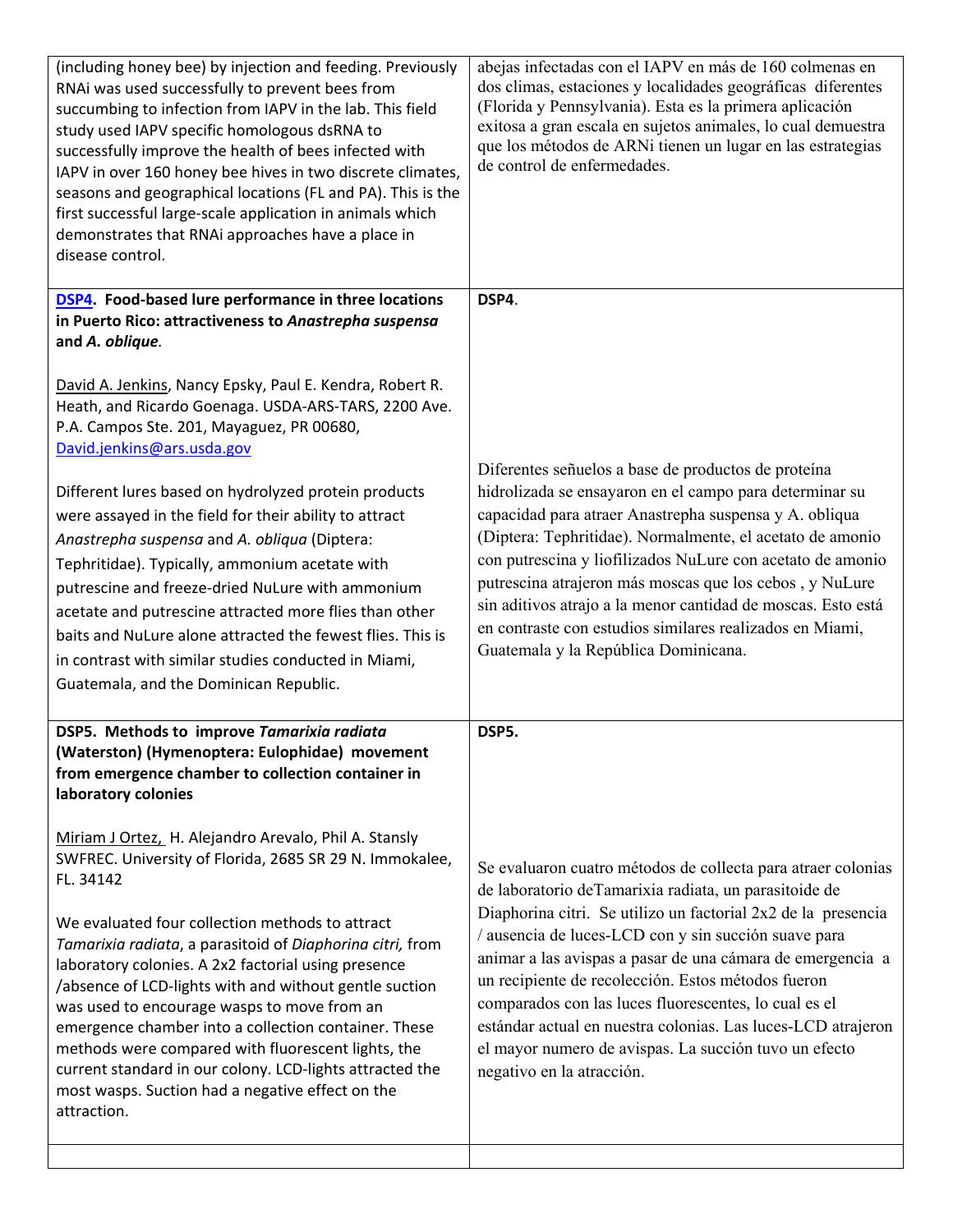| DSP6. Selection by Harmonia axyridis (Pallas) and                                                                                                                                                                                                                                                                                                                                                                                                                                                                                                                                                                                                                                                                                                                                                     | DSP6.                                                                                                                                                                                                                                                                                                                                                                                                                                                                                                                                                                                                                                                    |
|-------------------------------------------------------------------------------------------------------------------------------------------------------------------------------------------------------------------------------------------------------------------------------------------------------------------------------------------------------------------------------------------------------------------------------------------------------------------------------------------------------------------------------------------------------------------------------------------------------------------------------------------------------------------------------------------------------------------------------------------------------------------------------------------------------|----------------------------------------------------------------------------------------------------------------------------------------------------------------------------------------------------------------------------------------------------------------------------------------------------------------------------------------------------------------------------------------------------------------------------------------------------------------------------------------------------------------------------------------------------------------------------------------------------------------------------------------------------------|
| Cycloneda sanguinea L. (Coleoptera: Coccinelidae) for<br>Aphis craccivora (Hemiptera: Aphididae) and Diaphorina<br>citri (Hemiptera: Psyllidae based on olfaction.                                                                                                                                                                                                                                                                                                                                                                                                                                                                                                                                                                                                                                    |                                                                                                                                                                                                                                                                                                                                                                                                                                                                                                                                                                                                                                                          |
| Mendez, Joel; Arevalo, H. A.; Stansly P. A.<br>Southwest Florida Research and Education Center, 2685<br>State Road 29 North. Immokalee, FL 34142.<br>Harmonia axyridis and Cycloneda sanguinea are two of<br>the most common natural enemies of aphids and psyllids<br>in Florida's citrus groves. Using an olfactometer, we<br>compared preferences given a choice between "aphids<br>and psyllids", "aphids and clean flush", and "psyllids and<br>clean flush" under light and dark conditions. We<br>observed that H. axyridis responded to olfactory clues<br>emitted by the pray independent of species. However, C.<br>sanguinea did not responded to olfactory cues from the<br>aphids or psyllids species tested.                                                                            | Harmonia axyridis y Cycloneda sanguinea son dos de los<br>enemigos naturales más comunes de los áfidos y psílidos en<br>huertos de cítricos de la Florida. Usando un olfatómetro,<br>comparamos las preferencias cuando se les daba la opción<br>de elegir entre "áfidos y psílidos ", "áfidos y ramas limpias"<br>y "psílidos y ramas limpias" bajo condiciones de luz y<br>oscuridad. Observamos que H. axyridis respondió a las<br>pistas olfativas emitidas por la presa independiente de la<br>especie. Sin embargo, C. sanguinea no respondió a las<br>señales olfativas de los especies de áfidos o psílidos<br>pruebadas.                        |
| DSP7. Weevils of Cultivated Palms in the United States                                                                                                                                                                                                                                                                                                                                                                                                                                                                                                                                                                                                                                                                                                                                                | DSP7.                                                                                                                                                                                                                                                                                                                                                                                                                                                                                                                                                                                                                                                    |
| and Caribbean Countries<br>Muhammad Haseeb and Moses T.K. Kairo<br>Center for Biological Control, College of Engineering<br>Sciences, Technology and Agriculture, Florida A&M Univ.,<br>Tallahassee, FL 32307. Moses.Kairo@famu.edu<br>Cultivated palms are one of the important commodities in<br>the United States and Caribbean Countries. Numerous<br>insect pests are affiliated with palms worldwide. Among<br>these, several invasive species are considered serious<br>pests on coconut palms, ornamental palms and date<br>palms. Our work focuses on identification and diagnostics<br>of 80 weevil species. Of these, 60 species are pests and 20<br>species are pollinators. Proper identification and<br>diagnostics of these species is prerequisite for regulatory<br>pest management. | Palmas cultivadas son uno de los productos básicos<br>importantes en los Estados Unidos y los países del Caribe.<br>Numerosas plagas de insectos están asociados con las<br>palmas en todo el mundo. Entre ellas, varias especies<br>invasoras son consideradas serias plagas de las palmas de<br>coco, palmeras ornamentales y palmeras datileras. Nuestro<br>trabajo se centra en la identificación y diagnóstico de 80<br>especies de gorgojo. De estas, 60 especies son plagas y 20<br>especies son polinizadores. La correcta identificación y<br>diagnóstico de estas especies es requisito previo para la<br>reglamentación del manejo de plagas. |
| DSP8. Susceptibility of Southern Green Stink Bug,                                                                                                                                                                                                                                                                                                                                                                                                                                                                                                                                                                                                                                                                                                                                                     | DSP 8.                                                                                                                                                                                                                                                                                                                                                                                                                                                                                                                                                                                                                                                   |
| Nezara viridula (L.) to different isolates of the<br>mycopathogen, Beauveria bassiana under laboratory<br>conditions                                                                                                                                                                                                                                                                                                                                                                                                                                                                                                                                                                                                                                                                                  |                                                                                                                                                                                                                                                                                                                                                                                                                                                                                                                                                                                                                                                          |
| Jordan Williamson, Abisoye Somorin, Muhammad<br>Haseeb, Moses T.K. Kairo. Center for Biological Control,<br>College of Engineering Sciences, Technology and<br>Agriculture, Florida A&M University, Tallahassee, FL<br>32307-4100. Moses.Kairo@famu.edu                                                                                                                                                                                                                                                                                                                                                                                                                                                                                                                                               | El Pinacate Verde del sur, Nezara viridula (L.) es una plaga<br>grave de numerosos cultivos de importancia económica en<br>todo el mundo. Los estudios para evaluar el potencial para<br>desarrollar Beauveria bassiana como micopesticida para el<br>manejo de esta plaga se han iniciado. Esos estudios están<br>enfocados a la evaluación en el laboratorio.                                                                                                                                                                                                                                                                                          |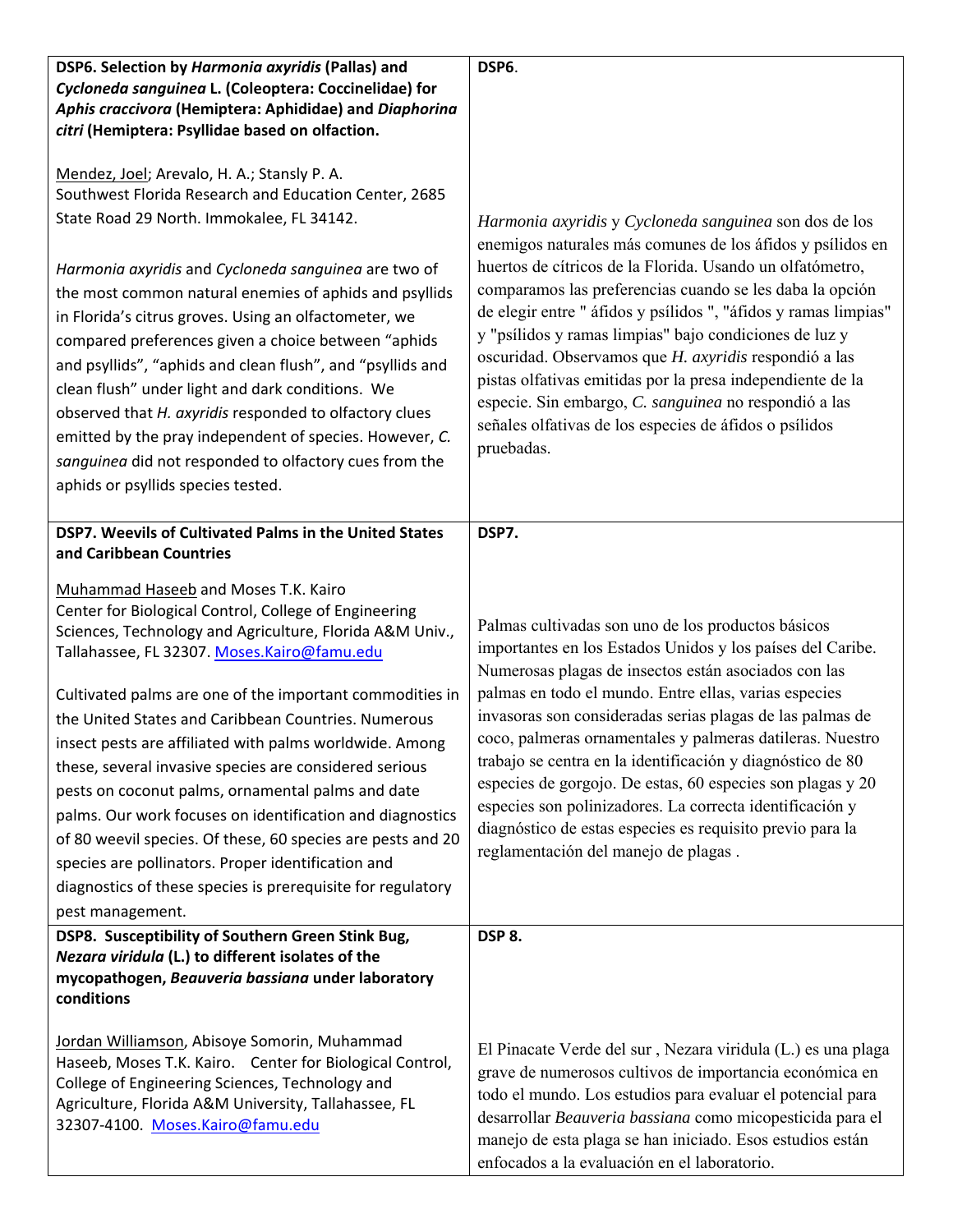| DSP11. Chemical control of the red bay ambrosia beetle,                                                                                                                                                                                                                                                                                                                                                                                                                                                                                                                                                                                                                                                                                                                                               | <b>DSP11.</b>                                                                                                                                                                                                                                                                                                                                                                                                                                                                                                                                                                                                                                                                              |
|-------------------------------------------------------------------------------------------------------------------------------------------------------------------------------------------------------------------------------------------------------------------------------------------------------------------------------------------------------------------------------------------------------------------------------------------------------------------------------------------------------------------------------------------------------------------------------------------------------------------------------------------------------------------------------------------------------------------------------------------------------------------------------------------------------|--------------------------------------------------------------------------------------------------------------------------------------------------------------------------------------------------------------------------------------------------------------------------------------------------------------------------------------------------------------------------------------------------------------------------------------------------------------------------------------------------------------------------------------------------------------------------------------------------------------------------------------------------------------------------------------------|
| lychee, and essential oil lures<br>Paul E. Kendra, Wayne S. Montgomery, Jerome Niogret,<br>Jorge E. Peña, Nancy D. Epsky, and Robert R. Heath<br>USDA-ARS, Subtropical Horticulture Research Station,<br>13601 Old Cutler Rd., Miami, FL 33158<br>The redbay ambrosia beetle (RAB, Xyleborus glabratus) is<br>a wood-boring pest that vectors laurel wilt, a lethal<br>vascular disease that currently threatens Florida<br>avocados. Field and laboratory studies were conducted<br>to evaluate attraction of RAB to avocado wood (three<br>races), lychee wood, and two commercial lures (manuka<br>and phoebe oils). Results indicated (1) no strong<br>preference among avocado races, (2) greater attraction to<br>lychee vs avocado, and (3) greater attraction to phoebe<br>oil vs manuka oil. | El escarabajo de ambrosía redbay (RAB, Xyleborus<br>glabratus) es una plaga maderera que es vector del<br>marchitamiento del laurel, una enfermedad vascular letal<br>que amenaza actualmente a los aguacates de la Florida.<br>Estudios de campo y de laboratorio fueron realizados para<br>evaluar la atracción de RAB a las maderas de arboles de<br>aguacate (tres razas) lichi y dos señuelos comerciales<br>(manuka y aceites Phoebe). Los resultados indican (1) que<br>no hay ninguna preferencia entre las razas de aguacate, (2)<br>que hay una mayor atracción por lichi vs aguacate, y (3) que<br>hay una atracción mas grande por el aceite Phoebe vs el<br>aceite de manuka. |
| <b>DSP10.</b> Attraction of redbay ambrosia beetle<br>(Coleoptera: Curculionidae: Scolytinae) to avocado,                                                                                                                                                                                                                                                                                                                                                                                                                                                                                                                                                                                                                                                                                             | <b>DSP10.</b>                                                                                                                                                                                                                                                                                                                                                                                                                                                                                                                                                                                                                                                                              |
| glabratus comprised 75% of the captures in a mixed pine-<br>oak-redbay forest with advanced stages of laurel wilt.                                                                                                                                                                                                                                                                                                                                                                                                                                                                                                                                                                                                                                                                                    |                                                                                                                                                                                                                                                                                                                                                                                                                                                                                                                                                                                                                                                                                            |
| bolts of avocado and lychee wood attracted 17 species of<br>Scolytinae, including 5 species of Xyleborus. Xyleborus                                                                                                                                                                                                                                                                                                                                                                                                                                                                                                                                                                                                                                                                                   | de pino-encino-redbay que presentaba estadios avanzados de<br>la marchitez de laurel.                                                                                                                                                                                                                                                                                                                                                                                                                                                                                                                                                                                                      |
| essential oil lures (manuka and phoebe) or freshly cut                                                                                                                                                                                                                                                                                                                                                                                                                                                                                                                                                                                                                                                                                                                                                | glabratus fueron el 75% de las capturas en un bosque mixto                                                                                                                                                                                                                                                                                                                                                                                                                                                                                                                                                                                                                                 |
| abundance. Traps (Lindgren and sticky) baited with                                                                                                                                                                                                                                                                                                                                                                                                                                                                                                                                                                                                                                                                                                                                                    | Scolytinae, incluyendo 5 especies de Xyleborus. Xyleborus                                                                                                                                                                                                                                                                                                                                                                                                                                                                                                                                                                                                                                  |
| providing information on species diversity and relative                                                                                                                                                                                                                                                                                                                                                                                                                                                                                                                                                                                                                                                                                                                                               | cortado y madera de lichi atrajeron 17 especies de                                                                                                                                                                                                                                                                                                                                                                                                                                                                                                                                                                                                                                         |
| captured numerous non-target ambrosia beetles,                                                                                                                                                                                                                                                                                                                                                                                                                                                                                                                                                                                                                                                                                                                                                        | esenciales (manuka y Phoebe) o pernos de aguacate recién                                                                                                                                                                                                                                                                                                                                                                                                                                                                                                                                                                                                                                   |
| for the redbay ambrosia beetle (Xyleborus glabratus)                                                                                                                                                                                                                                                                                                                                                                                                                                                                                                                                                                                                                                                                                                                                                  | pegajosas) cebadas con señuelos impregnados con aceite                                                                                                                                                                                                                                                                                                                                                                                                                                                                                                                                                                                                                                     |
| Field trapping studies conducted in north-central Florida                                                                                                                                                                                                                                                                                                                                                                                                                                                                                                                                                                                                                                                                                                                                             | especies y su abundancia relativa. Trampas (Lindgren y                                                                                                                                                                                                                                                                                                                                                                                                                                                                                                                                                                                                                                     |
| Montgomery, Jerome Niogret, and Katherine E. Okins                                                                                                                                                                                                                                                                                                                                                                                                                                                                                                                                                                                                                                                                                                                                                    | capturaron numerosos coleópteros de otras especies,<br>proporcionando información sobre la diversidad de las                                                                                                                                                                                                                                                                                                                                                                                                                                                                                                                                                                               |
| Paul E. Kendra, Jorge S. Sanchez, Wayne S.                                                                                                                                                                                                                                                                                                                                                                                                                                                                                                                                                                                                                                                                                                                                                            | glabratus realizados por Montgomery, Niogret Jerónimo, y<br>Katherine E. Okins en el norte-centro de Florida                                                                                                                                                                                                                                                                                                                                                                                                                                                                                                                                                                               |
| Curculionidae: Scolytinae) attracted to avocado, lychee,<br>and essential oil lures                                                                                                                                                                                                                                                                                                                                                                                                                                                                                                                                                                                                                                                                                                                   | Los estudios de campo de captura del escarabajo Xyleborus                                                                                                                                                                                                                                                                                                                                                                                                                                                                                                                                                                                                                                  |
| <b>DSP9.</b> Diversity of ambrosia beetles (Coleoptera:                                                                                                                                                                                                                                                                                                                                                                                                                                                                                                                                                                                                                                                                                                                                               | <b>DSP 9.</b>                                                                                                                                                                                                                                                                                                                                                                                                                                                                                                                                                                                                                                                                              |
| throughout the world. Studies to assess the potential for<br>development of Beauveria bassiana as a mycopesticide<br>that can be used for the management of this pest have<br>been initiated. These studies are focused on laboratory<br>assessment of the virulence of different isolates available<br>in the ARSEF collection.                                                                                                                                                                                                                                                                                                                                                                                                                                                                      |                                                                                                                                                                                                                                                                                                                                                                                                                                                                                                                                                                                                                                                                                            |
| The Southern Green Stinkbug, Nezara viridula (L.) is a<br>serious pest of numerous economically important crops                                                                                                                                                                                                                                                                                                                                                                                                                                                                                                                                                                                                                                                                                       | de la virulencia de diferentes aislamientos disponibles en la<br>colección ARSEF                                                                                                                                                                                                                                                                                                                                                                                                                                                                                                                                                                                                           |
|                                                                                                                                                                                                                                                                                                                                                                                                                                                                                                                                                                                                                                                                                                                                                                                                       |                                                                                                                                                                                                                                                                                                                                                                                                                                                                                                                                                                                                                                                                                            |

*Xyleborus glabratus* **(Coleoptera: Scolytinae) in Florida**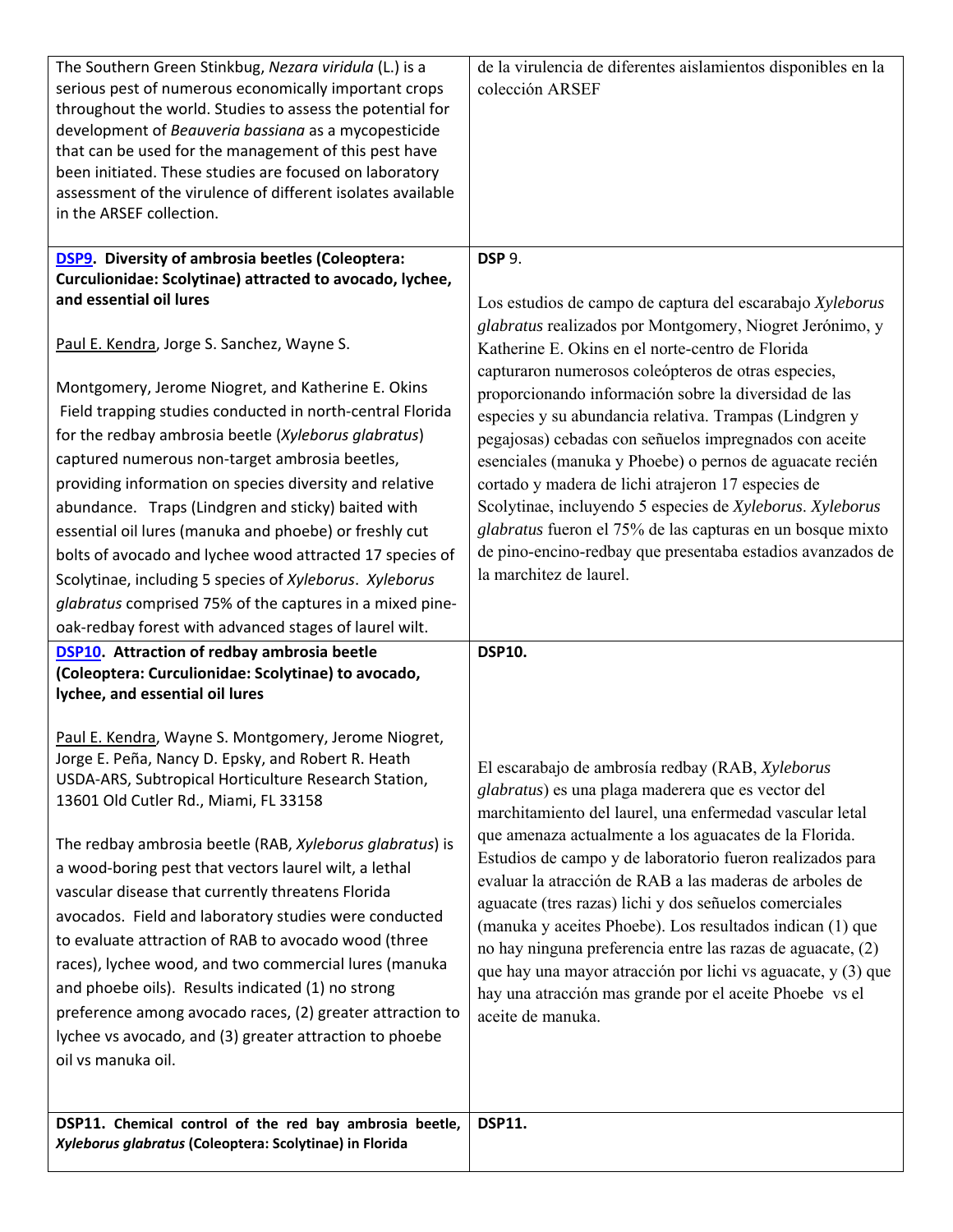| J. E. Peña, J. H. Crane, R. Cave, R. Duncan and M. Samuel-                                                                                                                                                                                                                                                                                                                                                                                                                                                                                                                                                                                                                                                                                                                                                                                                                                                                                                                                                                               |                                                                                                                                                                                                                                                                                                                                                                                                                                                                                                                                                                                                                                                                                                                                                                                                                                                                                                                                                                                   |
|------------------------------------------------------------------------------------------------------------------------------------------------------------------------------------------------------------------------------------------------------------------------------------------------------------------------------------------------------------------------------------------------------------------------------------------------------------------------------------------------------------------------------------------------------------------------------------------------------------------------------------------------------------------------------------------------------------------------------------------------------------------------------------------------------------------------------------------------------------------------------------------------------------------------------------------------------------------------------------------------------------------------------------------|-----------------------------------------------------------------------------------------------------------------------------------------------------------------------------------------------------------------------------------------------------------------------------------------------------------------------------------------------------------------------------------------------------------------------------------------------------------------------------------------------------------------------------------------------------------------------------------------------------------------------------------------------------------------------------------------------------------------------------------------------------------------------------------------------------------------------------------------------------------------------------------------------------------------------------------------------------------------------------------|
| Foo.<br>University of Florida, Tropical REC, 18905 SW 280 <sup>th</sup> Street,<br>Homestead, FL 33031. jepe@ifas.ufl.edu                                                                                                                                                                                                                                                                                                                                                                                                                                                                                                                                                                                                                                                                                                                                                                                                                                                                                                                | Xyleborus glabratus es una plaga exótica de las Lauraceae<br>en los EE.UU., amenaza la producción de aguacate, Persea<br>americana en la Florida mediante la transmisión de la                                                                                                                                                                                                                                                                                                                                                                                                                                                                                                                                                                                                                                                                                                                                                                                                    |
| The red bay ambrosia beetle, Xyleborus glabratus and a<br>exotic pest of the Lauraceae in the US, threatens avocado<br>Persea americana production in Florida by transmitting<br>laurel wilt to this important fruit crop. While chemical<br>control is not viewed as the only solution, control tactics<br>should be made available to Florida avocado growers.<br>Tests were conducted using either avocado logs treated<br>with a pesticide or by treating with insecticides potted<br>avocado trees. In general, contact insecticides, Bifenthrin,<br>Permethrin and Endigo provided significant differences<br>on beetle entry, while malathion and Endigo + LI 700<br>provided effective control during winter and spring,<br>2010, when avocado logs were treated. Danitol, Kryocide<br>and Tolfenpyrad appeared to be promising at the<br>beginning of the experiment when avocado trees were<br>drenched or sprayed with several chemicals, i.e.,<br>Tolfenpyrad, Actara, Kryocide, HGW86+MSO, Endigo,<br>Danitol, and Mustang. | marchitez del laurel. Mientras que el control químico no es<br>visto como la única solución, tácticas de control deben estar<br>a disposición de los productores de aguacate de la Florida.<br>Se llevaron a cabo pruebas utilizando troncos de aguacate<br>tratados con un plaguicida o árboles plantados en macetas<br>tratados con insecticidas. En general, los insecticidas de<br>contacto, Bifentrina, permetrina y Endigo muestran<br>diferencias significativas en el control de la entrada del<br>escarabajo, mientras que el malatión y Endigo $LI + 700$<br>proporcionaron un control efectivo durante el invierno y la<br>primavera de 2010, cuando los troncos de aguacate fueron<br>tratados. Danitol, Kryocide y tolfenpirad fueron<br>prometedores al comienzo del experimento, cuando los<br>árboles de aguacate fueron empapados o rociarse con varios<br>productos químicos, es decir, tolfenpirad, Actara, Kryocide,<br>HGW86 + MSO, Endigo, Danitol, Mustang |
| DSP12. Parthenogenesis induction by Wolbachia in<br>parasitoids                                                                                                                                                                                                                                                                                                                                                                                                                                                                                                                                                                                                                                                                                                                                                                                                                                                                                                                                                                          | <b>DSP12.</b>                                                                                                                                                                                                                                                                                                                                                                                                                                                                                                                                                                                                                                                                                                                                                                                                                                                                                                                                                                     |
| Andrew P. Davies <sup>1</sup> , Martin Aluja <sup>2</sup> , Richard B. Furlong <sup>1</sup> ,<br>Paul D. Shirk <sup>1</sup> and John Sivinski <sup>1</sup>                                                                                                                                                                                                                                                                                                                                                                                                                                                                                                                                                                                                                                                                                                                                                                                                                                                                               |                                                                                                                                                                                                                                                                                                                                                                                                                                                                                                                                                                                                                                                                                                                                                                                                                                                                                                                                                                                   |
| <sup>1</sup> United States Department of Agriculture - Agricultural<br>Research Service (USDA-ARS), Center for Medical, Agricultural<br>and Veterinary Entomology, Gainesville, Florida, USA. Email:<br>andrew.davies@ars.usda.gov<br><sup>2</sup> Instituto de Ecologia, A.C., Apartado Postal 63, 91000 Xalapa,<br>Veracruz, Mexico.                                                                                                                                                                                                                                                                                                                                                                                                                                                                                                                                                                                                                                                                                                   | Wolbachia pipientis es una bacteria intracelular heredada                                                                                                                                                                                                                                                                                                                                                                                                                                                                                                                                                                                                                                                                                                                                                                                                                                                                                                                         |
| The maternally inherited intracellular bacterium,<br>Wolbachia pipientis, induces reproductive alterations in<br>host arthropod populations such as male-killing,<br>feminization, parthenogenesis induction (PI, or<br>reproduction without males) and cytoplasmic<br>incompatibility. Here we report that PI in Mexican<br>Odontosema anastrephae (Hymenoptera: Figitidae)<br>parasitoids of Anastrepha spp. fruit flies is caused by<br>novel Wolbachia strain infection. In addition, we discuss<br>ongoing cytogenetic and genomic studies using O.<br>anastrephae as a model to elucidate the mechanisms<br>behind Wolbachia PI.                                                                                                                                                                                                                                                                                                                                                                                                   | maternalmente, que induce alteraciones reproductivas en las<br>poblaciones de artrópodos, tales como muerte selectiva de<br>machos, feminización, inducción de partenogénesis (PI, o<br>reproducción sin machos) e incompatibilidad citoplasmática.<br>Aquí mostramos que el PI en Odontosema anastrephae<br>Mejicana (Hymenoptera: Figitidae) parasitoides de<br>Anastrepha spp., moscas de la fruta es causada por una<br>infección de una nueva cepa de Wolbachia. Además, se<br>discutiran los estudios citogenéticos y genómicos en curso<br>utilizando O. anastrephae como un modelo para elucidar los<br>mecanismos detrás de PI causada por Wolbachia.                                                                                                                                                                                                                                                                                                                    |
| DSP13. Volatile chemicals from host and non-host trees<br>of the redbay ambrosia beetle Xyleborus glabratus,                                                                                                                                                                                                                                                                                                                                                                                                                                                                                                                                                                                                                                                                                                                                                                                                                                                                                                                             | <b>DSP13.</b>                                                                                                                                                                                                                                                                                                                                                                                                                                                                                                                                                                                                                                                                                                                                                                                                                                                                                                                                                                     |
| threatening the Floridan avocado production                                                                                                                                                                                                                                                                                                                                                                                                                                                                                                                                                                                                                                                                                                                                                                                                                                                                                                                                                                                              |                                                                                                                                                                                                                                                                                                                                                                                                                                                                                                                                                                                                                                                                                                                                                                                                                                                                                                                                                                                   |
| Jerome Niogret, Paul E. Kendra, Nancy D. Epsky, Robert R.<br>Heath.<br>Jerome.Niogret@ars.usda.gov;<br>Subtropical                                                                                                                                                                                                                                                                                                                                                                                                                                                                                                                                                                                                                                                                                                                                                                                                                                                                                                                       |                                                                                                                                                                                                                                                                                                                                                                                                                                                                                                                                                                                                                                                                                                                                                                                                                                                                                                                                                                                   |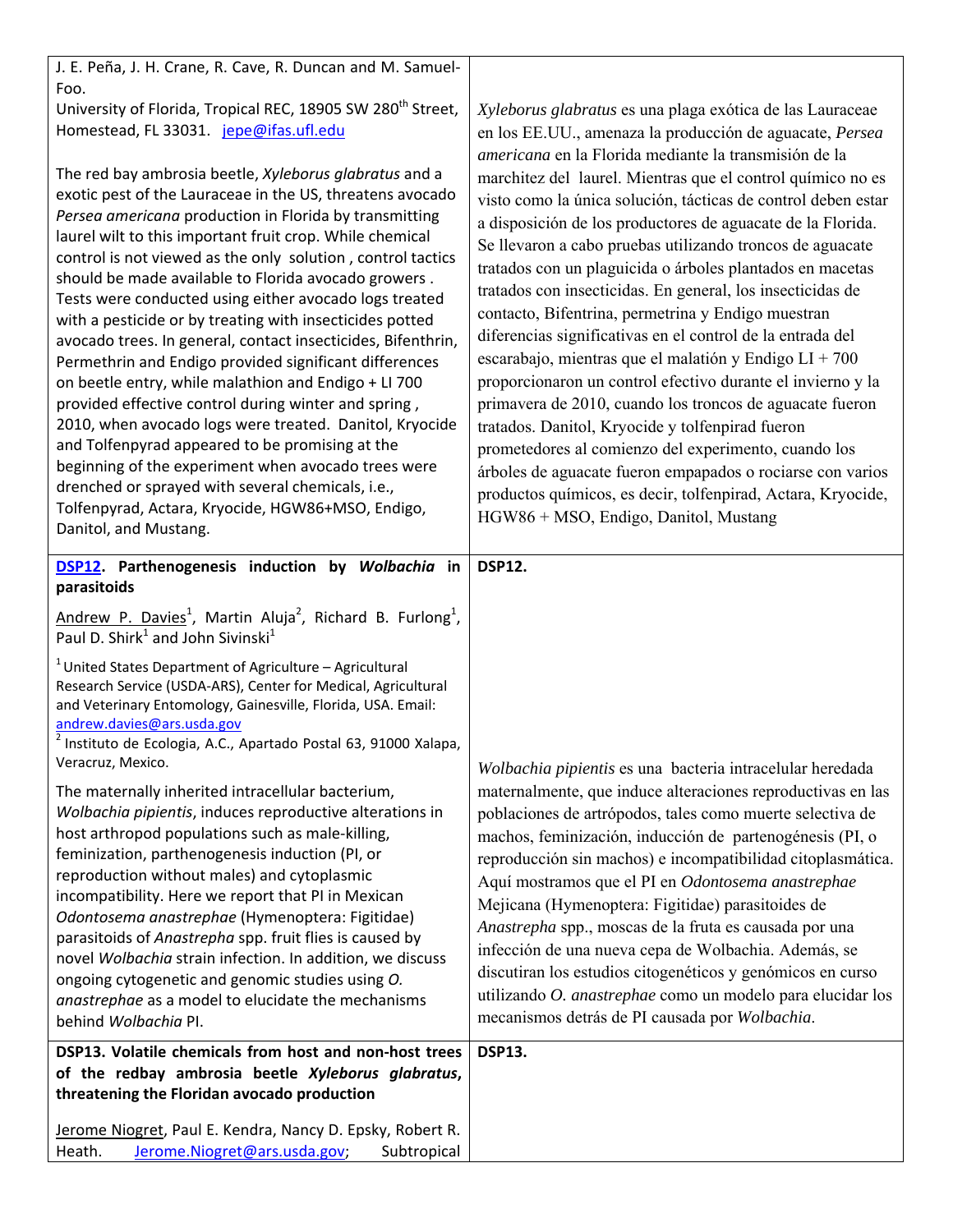| Horticul. Res. Station, USDA-ARS, 13601 Old Cutler Road<br>33158 Miami, FL.<br>The redbay ambrosia beetle Xyleborus glabratus<br>(Coleoptera: Scolytinae) is an invasive pest introduced in<br>spreading in Southeastern US. The beetle carries a<br>symbiotic fungus which causes laurel wilt, a vascular<br>disease killing of host trees of the Laureacea family as 6<br>weeks. We compare the chemical profiles from host and<br>non-host trees as part of research on potential<br>semiochemicals that could be used for detecting and<br>monitoring this new pest. | Xyleborus glabratus (Coleoptera: Scolytinae) es una plaga<br>invasora introducida en el sureste de EE.UU El escarabajo<br>lleva un hongo simbiótico que causa la marchitez del laurel,<br>una enfermedad vascular que mata en 6 semanas a los<br>árboles hospederos pertenecientes a familia Laureacea. Se<br>comparan los perfiles químicos de hospederos y no<br>hospederos como parte de la investigación sobre<br>semioquímicos potenciales que podrían ser utilizados para la<br>detección y seguimiento de esta nueva plaga. |
|--------------------------------------------------------------------------------------------------------------------------------------------------------------------------------------------------------------------------------------------------------------------------------------------------------------------------------------------------------------------------------------------------------------------------------------------------------------------------------------------------------------------------------------------------------------------------|------------------------------------------------------------------------------------------------------------------------------------------------------------------------------------------------------------------------------------------------------------------------------------------------------------------------------------------------------------------------------------------------------------------------------------------------------------------------------------------------------------------------------------|
| DSP14. Host defense costs to parasitism in Plodia<br>interpunctella - Venturia canescens interactions<br>Jerome Niogret, Pejman Rohani<br>Odum School of Ecology, University of Georgia, Athens,<br>GA. Jerome.Niogret@ars.usda.gov<br>The level of an organism's investment in defenses against<br>natural enemies depends on the fitness costs of resisting<br>parasitism and on the costs of maintaining defenses in<br>the absence of infection. We measured the cost of<br>resistance to parasitism and the cost of maintaining                                     | <b>DSP14.</b><br>El nivel de inversión de un organismo en las defensas<br>contra los enemigos naturales depende de los costos de<br>aptitud reproductiva de resistir el parasitismo y de los costos<br>de mantenimiento de defensas en la ausencia de infección.<br>En este estudio medimos el costo de la resistencia al<br>parasitismo y el costo de mantenimiento de la resistencia en<br>ausencia de desafío inmunologico durante la siguiente<br>generación en la interacción Plodia interpunctella-Ventura                   |
| resistance in the absence of immune challenge during the<br>Plodia<br>interpunctella-Ventura<br>next<br>generation<br>in<br>canescens interaction, focusing on larval and adult host<br>size, growth and developmental time on two successive<br>generations.                                                                                                                                                                                                                                                                                                            | canescens, centrándonos en el tamaño de la larva y el adulto,<br>y el tiempo de crecimiento y desarrollo en dos generaciones<br>sucesivas                                                                                                                                                                                                                                                                                                                                                                                          |

## **MONDAY AFTERNOON, JULY 26, 2010**

| Symposium Title: MOSQUITO ECOLOGY AND ARBOVIRUS TRANSMISSION IN FLORIDA |
|-------------------------------------------------------------------------|
| <b>Organizer: Dr. Phil Lounibos</b>                                     |
| Date: MONDAY July 26 <sup>th</sup> from 2:05-5:00, Pompano Room         |

| The role of multiple vectors in West Nile virus<br>epidemiology.                                            | El rol de vectores multiples en la epidemiologia del virus<br>del Nilo occidental                                                                                                   |
|-------------------------------------------------------------------------------------------------------------|-------------------------------------------------------------------------------------------------------------------------------------------------------------------------------------|
| <b>Cynthia Lord, Stephanie Richards and Walter</b><br>Tabachnick                                            | Múltiple especies de mosquitos pueden transmitir el virus<br>del Nilo occidental. Lo cual acarre consecuencias para la<br>epidemiologia del virus; y esto será discutido en nuestra |
| Multiple mosquito species can transmit West Nile virus.<br>We will discuss the consequences of this for the | presentación.                                                                                                                                                                       |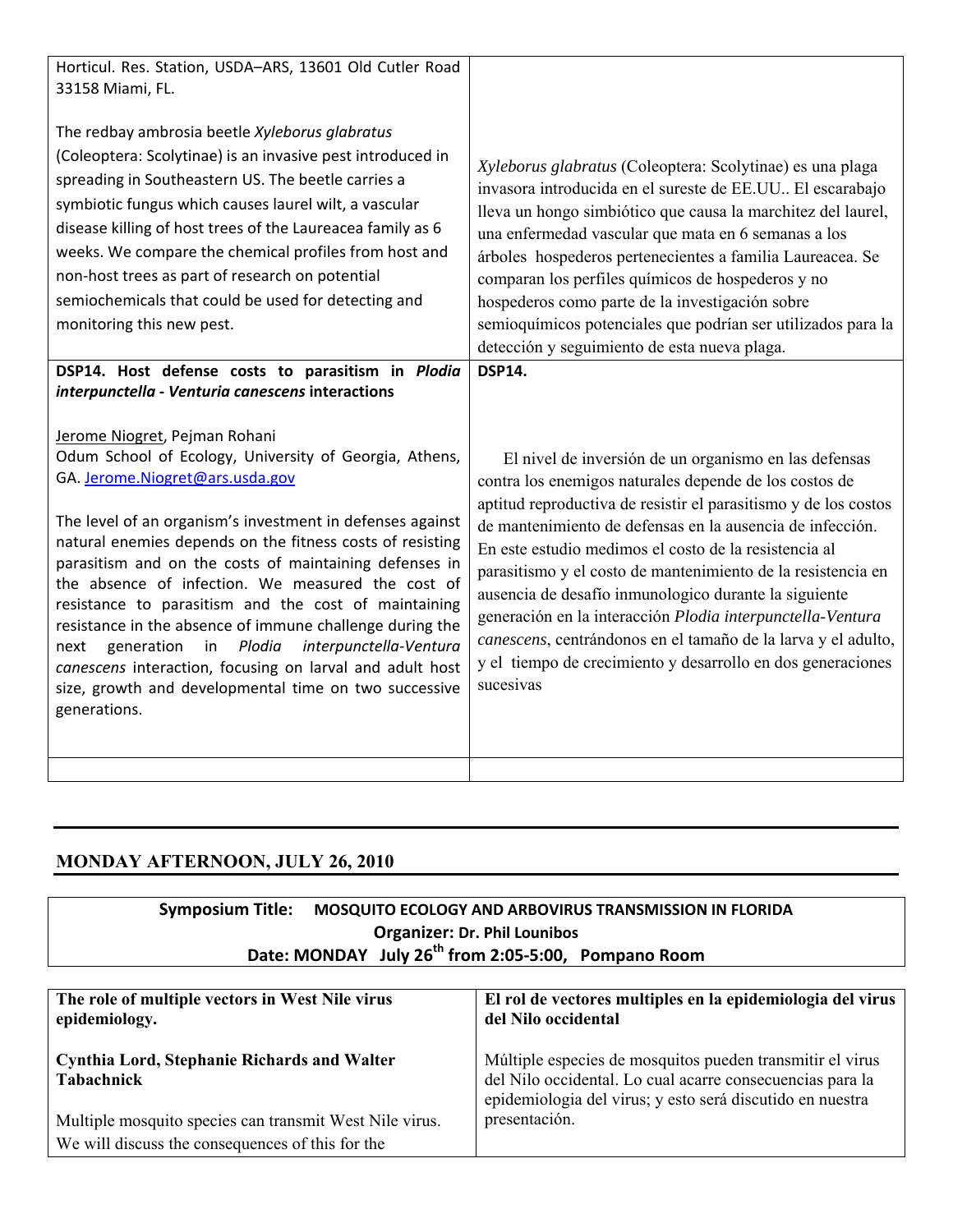| epidemiology of the virus.                                                                                                                                                                                                                                                                                                                                                                                                                                                                         |                                                                                                                                                                                                                                                                                                                                                                                                                                                                                                                                              |
|----------------------------------------------------------------------------------------------------------------------------------------------------------------------------------------------------------------------------------------------------------------------------------------------------------------------------------------------------------------------------------------------------------------------------------------------------------------------------------------------------|----------------------------------------------------------------------------------------------------------------------------------------------------------------------------------------------------------------------------------------------------------------------------------------------------------------------------------------------------------------------------------------------------------------------------------------------------------------------------------------------------------------------------------------------|
| Chemical ecology of host-finding by Culex                                                                                                                                                                                                                                                                                                                                                                                                                                                          | Ecología química del comportamiento de búsqueda del<br>hospedador por Culex                                                                                                                                                                                                                                                                                                                                                                                                                                                                  |
| Sandra A. Allan, Ulrich Bernier and Daniel Kline                                                                                                                                                                                                                                                                                                                                                                                                                                                   |                                                                                                                                                                                                                                                                                                                                                                                                                                                                                                                                              |
| Research on behavior of <i>Culex</i> mosquitoes to host                                                                                                                                                                                                                                                                                                                                                                                                                                            |                                                                                                                                                                                                                                                                                                                                                                                                                                                                                                                                              |
| odors and odors newly identified from avians provides                                                                                                                                                                                                                                                                                                                                                                                                                                              |                                                                                                                                                                                                                                                                                                                                                                                                                                                                                                                                              |
| insights into cues used to locate avian hosts.                                                                                                                                                                                                                                                                                                                                                                                                                                                     |                                                                                                                                                                                                                                                                                                                                                                                                                                                                                                                                              |
| Use of container habitats by Aedes aegypti during and<br>after an outbreak of Dengue-1 virus in Key West,<br>Florida.                                                                                                                                                                                                                                                                                                                                                                              | Uso de contenedores como hábitat de Aedes aegypti<br>durante y luego del brote del virus del dengue-1 en los<br>cayos, Florida                                                                                                                                                                                                                                                                                                                                                                                                               |
| Lawrence J. Hribar, Andrea L. Leal, Mikki J. Coss,<br>Michael C. Spoto, and Edsel M. Fussell.<br>Larval surveys conducted in Key West during an outbreak<br>of dengue-1 virus and throughout the Keys afterward<br>revealed high levels of infestation by Aedes aegypti.                                                                                                                                                                                                                           | Muestreos de larvas revelaron altos niveles de infestación<br>por Aedes aegypti en los cayos durante y luego de un brote<br>del virus del dengue-1.                                                                                                                                                                                                                                                                                                                                                                                          |
| Larval ecology and adult vector competence of invasive<br>mosquitoes Aedes albopictus and Ae. aegypti for<br>chikungunya virus                                                                                                                                                                                                                                                                                                                                                                     | Ecologia de la larva y la competencia del adulto vector<br>del mosquito invasivo Aedes albopictus y Ae. aegypti por<br>el virus chikungunya                                                                                                                                                                                                                                                                                                                                                                                                  |
| <b>Westbrook, Catherine A</b>                                                                                                                                                                                                                                                                                                                                                                                                                                                                      | Características del hábitat de la larva determina la historia<br>de vida que son importantes en la dinámica del arbovirus y                                                                                                                                                                                                                                                                                                                                                                                                                  |
| Features of the mosquito larval environment shape life-<br>history traits important in arbovirus dynamics and can<br>directly affect characteristics that influence adult<br>susceptibility to chikungunya virus.                                                                                                                                                                                                                                                                                  | pueden afectar directamente las características que<br>influyen en la susceptibilidad del adulto al virus<br>chikungunya                                                                                                                                                                                                                                                                                                                                                                                                                     |
|                                                                                                                                                                                                                                                                                                                                                                                                                                                                                                    |                                                                                                                                                                                                                                                                                                                                                                                                                                                                                                                                              |
| <b>Invasive Plants and Mosquitoes in Florida</b>                                                                                                                                                                                                                                                                                                                                                                                                                                                   | Plantas invasivas y mosquitos en Florida                                                                                                                                                                                                                                                                                                                                                                                                                                                                                                     |
| <b>Michael Reiskind</b><br>Human landscapes in Florida are dominated by invasive<br>plants. These landscapes are also plagued with two non-<br>native mosquito species: Aedes aegypti and Aedes<br><i>albopictus</i> . As both of these mosquitoes use plant material<br>as a nutrient base in the aquatic, larval stage, and invasive<br>plants make up a significant fraction of those plant<br>materials, I investigated the effects of invasive and native<br>plants on these mosquito larvae. | Las aéreas urbanizadas en Florida están dominados por<br>plantas invasivas. Estos ambientes también están plagados<br>de dos especies de mosquitos no-nativos: Aedes aegypti y<br>Aedes albopictus. Debido a que ambas especies de<br>mosquitos utilizan partes de las plantas como una base de<br>nutrientes durante el estadio acuático larval, y que las<br>plantas invasivas conforman una fracción significativa de<br>esos materiales, se investigo los efectos de plantas<br>invasivas y nativas en las larvas de aquellos mosquitos. |
| The role of resources in competitive coexistence and<br>exclusion among Florida Aedes                                                                                                                                                                                                                                                                                                                                                                                                              | El rol de los recursos durante una coexistencia<br>competitiva y de exclusión entre especies de Aedes en<br>Florida                                                                                                                                                                                                                                                                                                                                                                                                                          |
| Steven A. Juliano, Ebony G. Murrell, Kavitha Damal,<br>Scott B. Chism, Jarrett B. Cellini<br>Meta-analysis shows that competitive exclusion of Aedes                                                                                                                                                                                                                                                                                                                                               | Un meta-análisis muestra que la exclusión competitiva de<br>Aedes aegypti por Aedes albopictus depende en el tipo de<br>recursos de detritos. La distribución en el campo de estas<br>especies, y su habilidad de explotar diferentes clases de                                                                                                                                                                                                                                                                                              |
| <i>aegypti</i> by <i>Aedes albopictus</i> depends on the type of detritus                                                                                                                                                                                                                                                                                                                                                                                                                          | detritos sugiere cuales son las condiciones que llevan a una                                                                                                                                                                                                                                                                                                                                                                                                                                                                                 |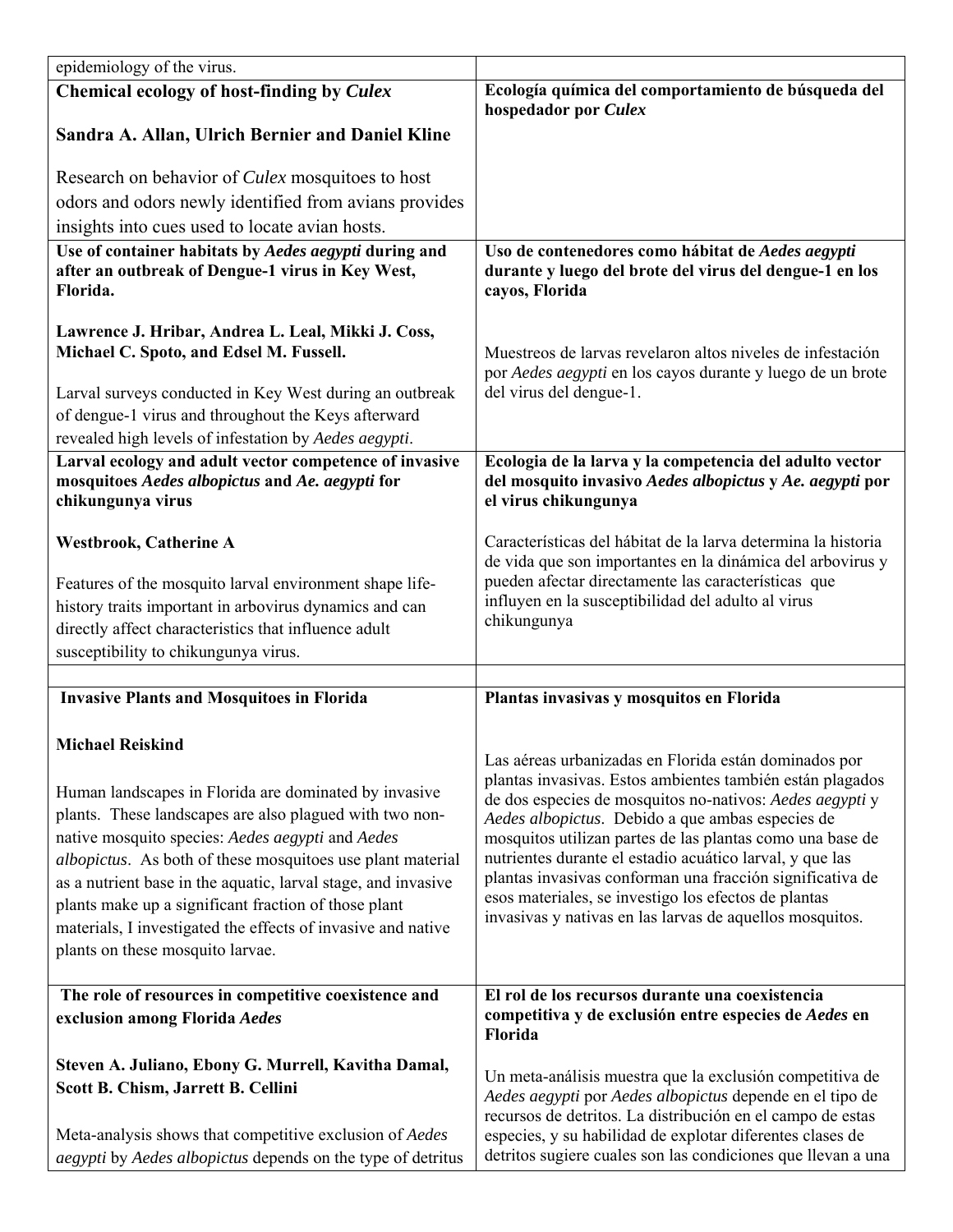| resource. These species' field distributions and abilities to<br>exploit different classes of detritus suggest the conditions<br>yielding competitive coexistence.                                                                                                           | coexistencia competitiva.                                                                                                                                                                                             |
|------------------------------------------------------------------------------------------------------------------------------------------------------------------------------------------------------------------------------------------------------------------------------|-----------------------------------------------------------------------------------------------------------------------------------------------------------------------------------------------------------------------|
| Competitive reduction by satyrization? Evidence for<br>interspecific mating and asymmetric reproductive<br>competition between invasive Florida vectors.                                                                                                                     | ¿Hay una reducción competitiva por satyrization?<br>Evidencias de apareamiento interespecifico y<br>competencia reproductiva asimétrica entre vectores<br>invasivos de Florida                                        |
| L. Philip Lounibos, Frederic Tripet, Naoya Nishimura,<br><b>Erik Blosser</b><br>New results demonstrate mating between Aedes albopictus<br>and Aedes aegypti in nature in Florida and that interspecific<br>matings promote the competitive reduction of A. <i>aegypti</i> . | Resultados recientes demuestran que ocurre el<br>apareamiento entre Aedes albopictus y Aedes aegypti en<br>Florida, y que el apareamiento interespecifico promueve la<br>reducción de la competencia de Aedes aegypti |

## **MONDAY AFTERNOON, JULY 26, 2010**

CONCURRENT SESSION: **Student Paper Competition**, *Doctor of Philosophy* DOLPHIN- ROOM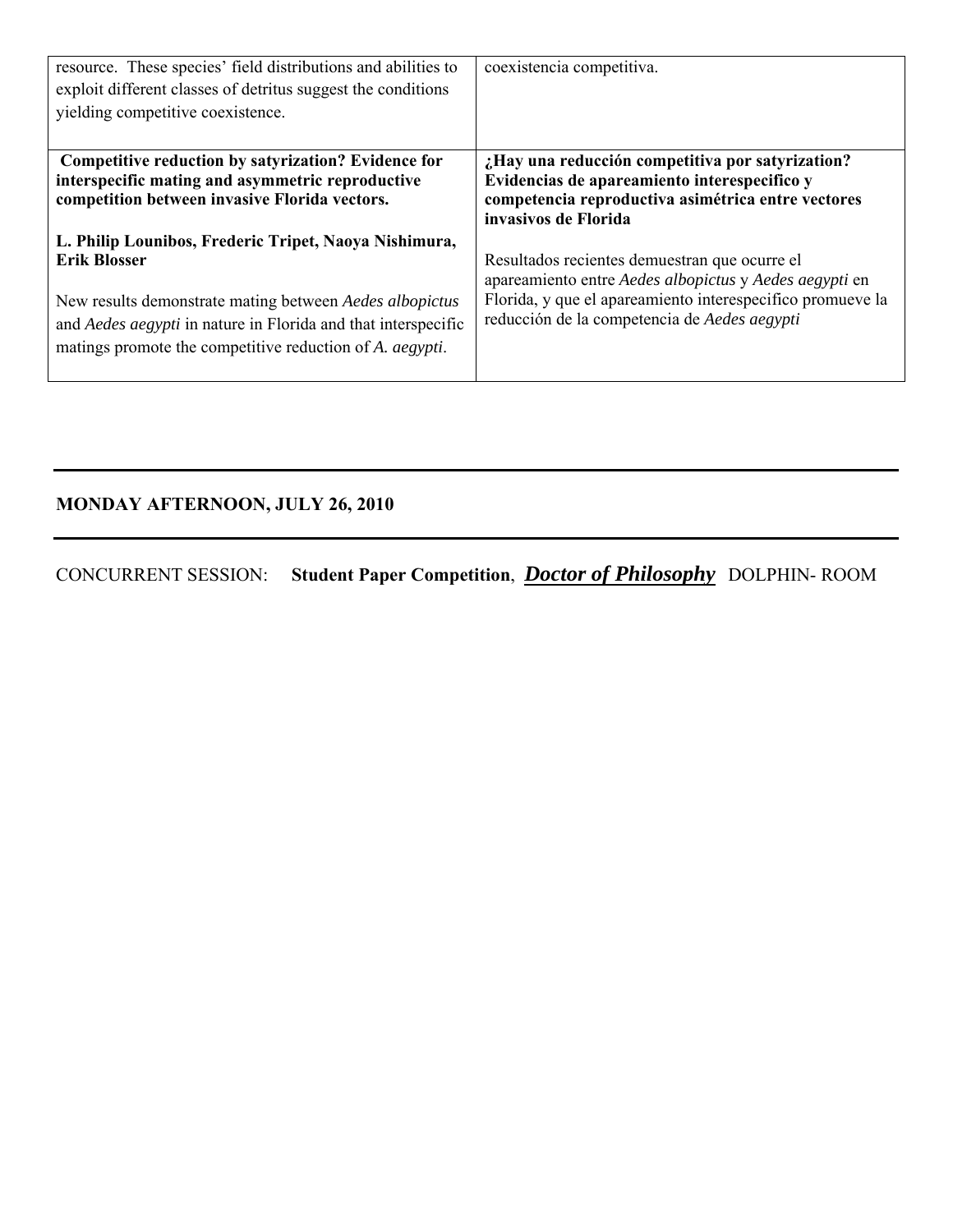| A Study on the Two Invasive Citrus Butterfly Species in<br>Jamaica, <i>Heraclides andraemon</i> (Papilionidae) Hubner,<br>and Papilio demoleus (Papilionidae) L. and the<br>development of Control Measures against them.                                                                                                                                                                                                                                                                                                                                                                                                                                                                                                                                                                                                                                                                                                                                                  | Studio de dos especies de mariposas invasoras en cítricos en<br>Jamaica, <i>Heraclides andraemon</i> (Papilionidae) Hubner, y<br>Papilio demoleus (Papilionidae), y el desarrollo de medidas<br>de control contra estas plagas                                                                                                                                                                                                                                                                                                                                                                                                                                                                                                                                                                                                                                                                                                                                                          |
|----------------------------------------------------------------------------------------------------------------------------------------------------------------------------------------------------------------------------------------------------------------------------------------------------------------------------------------------------------------------------------------------------------------------------------------------------------------------------------------------------------------------------------------------------------------------------------------------------------------------------------------------------------------------------------------------------------------------------------------------------------------------------------------------------------------------------------------------------------------------------------------------------------------------------------------------------------------------------|-----------------------------------------------------------------------------------------------------------------------------------------------------------------------------------------------------------------------------------------------------------------------------------------------------------------------------------------------------------------------------------------------------------------------------------------------------------------------------------------------------------------------------------------------------------------------------------------------------------------------------------------------------------------------------------------------------------------------------------------------------------------------------------------------------------------------------------------------------------------------------------------------------------------------------------------------------------------------------------------|
| Charah Watson, <sup>1</sup> Eric Garraway, <sup>2</sup> Dwight Robinson, <sup>2</sup> Nemoi<br>Chisolm, $2$ and Trevor Yee. <sup>3</sup><br><sup>1</sup> Dept. of Chemistry, <sup>2</sup> Dept. of Life Sciences, <sup>3</sup> Natural<br>Products Institute, the University of the West Indies, Mona,<br>Kingston 7, Jamaica.<br>The invasive citrus butterfly, <i>Heraclides andraemon</i> :<br>andraemon (Papilionidae) Hubner, was found by us feeding<br>on a previously un-described host plant, Piper amalago:<br><i>amalago</i> (Piperaceae) L. Our investigation into this feeding<br>and the breeding behavior of the butterfly, led to the<br>discovery of the chemical that is the critically important<br>attractant, of the various host plants. By manipulating its<br>breeding behavior, a novel control method was developed,<br>which we think is very effective, but also, environmentally<br>friendly, species specific, and to which the butterfly is | La mariposa invasora de cítricos, Heraclides andraemon:<br>andraemon (Papilionidae) Hubner, fue encontrada por nosotros<br>alimentándose de una planta no descripta, Piper amalago:<br><i>amalago</i> (Piperaceae) L. La investigación sobre la alimentación<br>y comportamiento reproductivo de esta mariposa, condujo al<br>descubrimiento de la sustancia química atrayente de varias<br>plantas hospederas. Mediante la manipulación de su<br>comportamiento reproductivo, un método de control se ha<br>desarrollado, el cual pensamos que es muy efectivo, pero sobre<br>todo amigable con el medio ambiente, específico, y al cual la<br>mariposa no podrá desarrollar resistencia tan fácilmente. Estas<br>investigaciones también han llevado a nuestra hipótesis de la<br>evolución de plantas hospederas de mariposas. Con la llegada de<br>otras especies invasoras de cítricos de Asia, Papilio demoleus L.,<br>primero al Nuevo Mundo, luego a República Dominicana en el |
| unlikely to build up a resistance against, easily. These<br>investigations have also led to our hypothesis of the<br>butterfly's host plant evolution. With the arrival of another<br>invasive citrus feeding species, from Asia, Papilio demoleus<br>L., in the New World firstly, in the Dominican Republic<br>in 2004, which then spread to Puerto Rico in 2005, and<br>Jamaica in 2006, this led to the investigation and adaptation<br>of our methodology against this new species. It has resulted<br>in another successful potential control method, which will<br>also be described in this presentation.                                                                                                                                                                                                                                                                                                                                                          | 2004, que se extendió a Puerto Rico en el 2005, y Jamaica en el<br>2006, esto condujo a la investigación y adaptación de nuestra<br>metodología en contra de estas nuevas especie. Esto ha generado<br>otro potencial método de control de gran éxito, que también será<br>descripto en esta presentación.                                                                                                                                                                                                                                                                                                                                                                                                                                                                                                                                                                                                                                                                              |
| Impact of different organic mulches on the soil surface<br>arthropod community and weeds                                                                                                                                                                                                                                                                                                                                                                                                                                                                                                                                                                                                                                                                                                                                                                                                                                                                                   | Impacto de diferentes coberturas orgánicas en la<br>comunidad de artrópodos en la superficie del suelo y las                                                                                                                                                                                                                                                                                                                                                                                                                                                                                                                                                                                                                                                                                                                                                                                                                                                                            |
|                                                                                                                                                                                                                                                                                                                                                                                                                                                                                                                                                                                                                                                                                                                                                                                                                                                                                                                                                                            | malezas                                                                                                                                                                                                                                                                                                                                                                                                                                                                                                                                                                                                                                                                                                                                                                                                                                                                                                                                                                                 |
| Harsimran K Gill, Robert McSorley, Gaurav Goyal and<br>Marc Branham                                                                                                                                                                                                                                                                                                                                                                                                                                                                                                                                                                                                                                                                                                                                                                                                                                                                                                        |                                                                                                                                                                                                                                                                                                                                                                                                                                                                                                                                                                                                                                                                                                                                                                                                                                                                                                                                                                                         |
| Department of Entomology & Nematology, 970 Natural<br>Area Drive, P.O. Box 110620, Gainesville, FL 32611-0620                                                                                                                                                                                                                                                                                                                                                                                                                                                                                                                                                                                                                                                                                                                                                                                                                                                              | El uso de coberturas alrededor de las plantas puede controlar el<br>ataque de plagas de insectos y malezas. Un experimento de<br>campo se realizó para comparar el impacto de la corteza de                                                                                                                                                                                                                                                                                                                                                                                                                                                                                                                                                                                                                                                                                                                                                                                             |
| Mulching around plants can control the attack of insect<br>pests and weeds. Field experiment was conducted to<br>compare the impact of pine bark, sunn hemp, sorghum-<br>sudangrass, and cowpea mulches on soil surface arthropods de las malezas (usando una escala), conteo de orugas, y la<br>using pitfall and board traps, weed ratings, buckeye<br>caterpillar counts, and snapdragon mortality. Formicidae,<br>Cicadellidae, Orthoptera, and small plant feeders were<br>found to be higher in control and cowpea plots. Buckeye<br>caterpillars were not affected by treatments.                                                                                                                                                                                                                                                                                                                                                                                   | pino, crotalaria, sorgo parto sudan, y coberturas de frijol sobre<br>la abundancia de artrópodos de la superficie utilizando las<br>trampas "pitfall y board", y también se realizaron mediciones<br>mortalidad de "snapdragon". Mayores números de<br>Formicidae, Cicadellidae, Orthoptera, y pequenos herviboros<br>se encontraron en el control y en las parcelas de frijol. El<br>conteo de orugas no fue afectado por los tratamientos.                                                                                                                                                                                                                                                                                                                                                                                                                                                                                                                                            |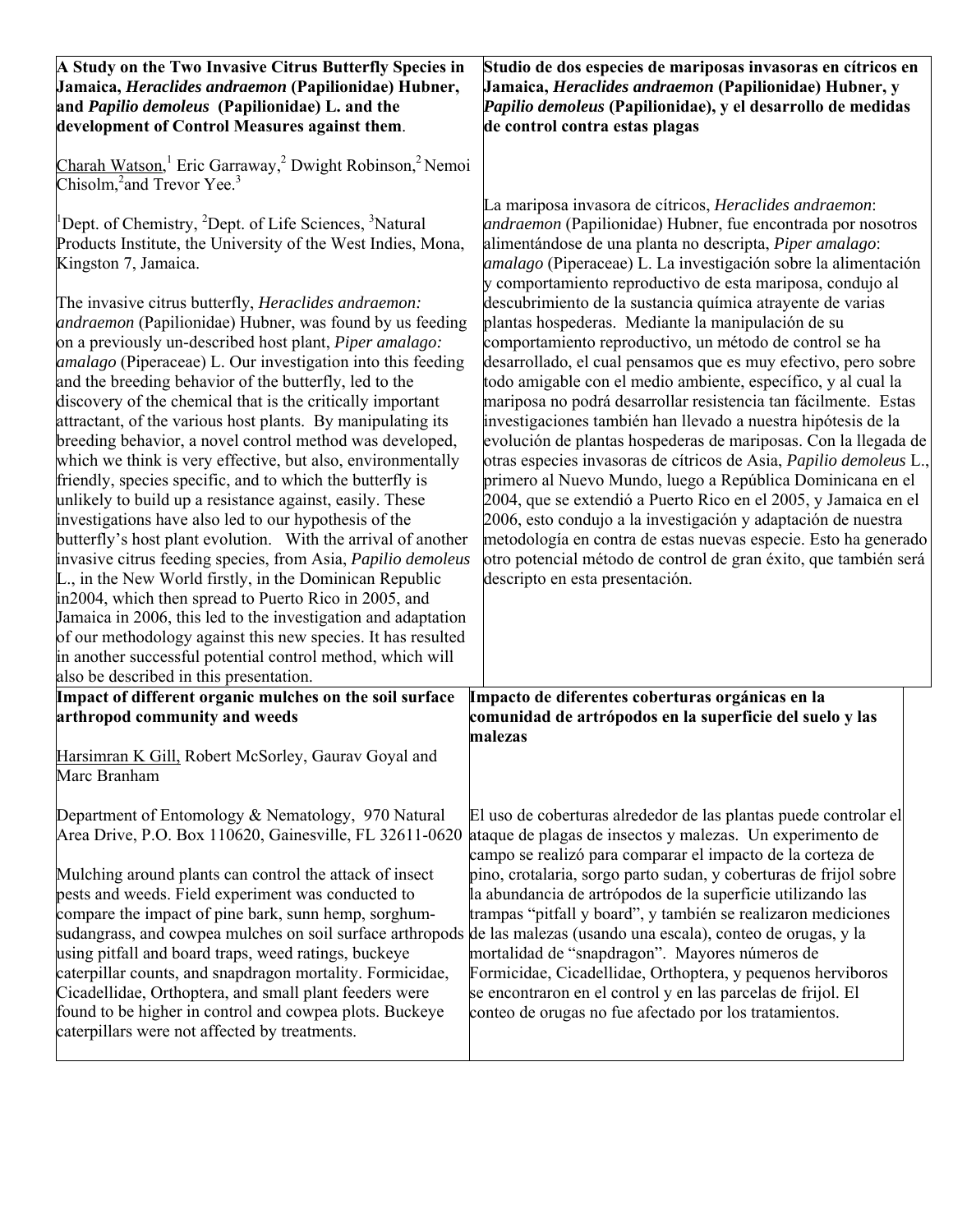| Influence of abiotic factors on activity of three fungal<br>pathogens regulating chilli thrips, Scirtothrips dorsalis<br>(Thysanoptera: Thripidae) on pepper                                                                                                                                                                                                                                                                                                                                                                                                                                                                                                                                                                                                                                               | Influencia de factores abióticos sobre la actividad de tres<br>hongos patógenos que regulan los trips Scirtothrips dorsalis<br>(Thysanoptera: Thripidae) en pimentón                                                                                                                                                                                                                                                                                                                                                                                                                                |
|------------------------------------------------------------------------------------------------------------------------------------------------------------------------------------------------------------------------------------------------------------------------------------------------------------------------------------------------------------------------------------------------------------------------------------------------------------------------------------------------------------------------------------------------------------------------------------------------------------------------------------------------------------------------------------------------------------------------------------------------------------------------------------------------------------|-----------------------------------------------------------------------------------------------------------------------------------------------------------------------------------------------------------------------------------------------------------------------------------------------------------------------------------------------------------------------------------------------------------------------------------------------------------------------------------------------------------------------------------------------------------------------------------------------------|
| Vivek Kumar, Dakshina R Seal, David J. Schuster, Lance<br>Osborne, Cindy McKenzie and Garima Kakkar.<br>Tropical Research and Education Center, 18905 SW 280 <sup>th</sup><br>St. Homestead, FL 33031, vivekiari@ufl.edu<br>Entomopathogenic fungi have become significant part of<br>integrated pest management program but still its role is<br>questionable based on its inconsistent performance. The<br>efficacy of fungal pathogens greatly varies with the change<br>in abiotic conditions. In current study, we evaluated how<br>three different moisture levels and timing of application,<br>influences activity of entomopathogens- Beauvaria<br>bassiana, Metarhizium anisopliae and Paecilomyces<br><i>fumosoroseus</i> in regulating chilli thrips, Scirtothrips<br>dorsalis Hood on pepper. | Los hongos entomopatógenos se han convertido en una parte<br>importante del programa de manejo integrado de plagas, pero<br>so rol es aún cuestionado debido a su inconsistente<br>desempeño. La eficacia de los hongos patógenos varía mucho<br>con el cambio de las condiciones abióticas. En este estudio, se<br>evaluó la influencia de tres niveles de humedad y el momento<br>de aplicación sobre la actividad de los entomopatógenos-<br>Beauvaria bassiana, Metarhizium anisopliae y Paecilomyces<br>fumosoroseus en la regulación del trips, Scirtothrips dorsalis<br>Hood en la pimienta. |
| Identification of immature stages of picture-winged fly                                                                                                                                                                                                                                                                                                                                                                                                                                                                                                                                                                                                                                                                                                                                                    |                                                                                                                                                                                                                                                                                                                                                                                                                                                                                                                                                                                                     |
| pests of corn<br>Goyal, G., G.J. Steck, G.S. Nuessly, J.L. Capinera, D.R.                                                                                                                                                                                                                                                                                                                                                                                                                                                                                                                                                                                                                                                                                                                                  |                                                                                                                                                                                                                                                                                                                                                                                                                                                                                                                                                                                                     |
| Seal, and K.J. Boote, Everglades Research and Education<br>Center, University of Florida, IFAS, Belle Glade, F                                                                                                                                                                                                                                                                                                                                                                                                                                                                                                                                                                                                                                                                                             |                                                                                                                                                                                                                                                                                                                                                                                                                                                                                                                                                                                                     |
|                                                                                                                                                                                                                                                                                                                                                                                                                                                                                                                                                                                                                                                                                                                                                                                                            |                                                                                                                                                                                                                                                                                                                                                                                                                                                                                                                                                                                                     |
| The effect of adjacent plant communities on the<br>development of flower thrips populations in southern<br>highbush blueberries in Florida                                                                                                                                                                                                                                                                                                                                                                                                                                                                                                                                                                                                                                                                 | Efecto de las comunidades de plantas adyacentes sobre el<br>desarrollo de las poblaciones de trips de flores en los<br>arándanos de arbusto alto en el sur de Florida                                                                                                                                                                                                                                                                                                                                                                                                                               |
| Elena M. Rhodes and O. E. Liburd, University of Florida<br>Entomology and Nematology Department, P. O. Box<br>110620, Bldg. 970 Natural Area Dr. Gainesville, FL 32611.<br>erhodes@ufl.edu                                                                                                                                                                                                                                                                                                                                                                                                                                                                                                                                                                                                                 | Los trips de flores son una plaga importante de los arándanos<br>de arbusto alto en el sur de Florida. Los trips pueden moverse<br>a los cultivos desde plantas hospederas vecinas. En este<br>estudio, fueron monitoreados el desarrollo y movimiento de<br>trips hacia una plantación de arándanos y hacia campos                                                                                                                                                                                                                                                                                 |
| Flower thrips are the key pest of southern highbush<br>blueberries in Florida. Thrips can move into crops from<br>neighboring host plants. In this study, thrips development<br>field were monitored and the effect of weed control on<br>thrips numbers was examined. Flower thrips developed in<br>the blueberry planting and clover field simultaneously.<br>However, less thrips per trap were found in the weeded<br>plots.                                                                                                                                                                                                                                                                                                                                                                           | adyacentes de tréboles, también se evaluó el efecto del control<br>de malezas en los números de trips. Los trips de flores se<br>desarrollaron simultáneamente en la plantación de arándanos y<br>and movement into a blueberry planting and adjacent cloveren el campo de tréboles. Sin embargo, menos trips por trampa<br>se encontraron en las parcelas desmalezadas.                                                                                                                                                                                                                            |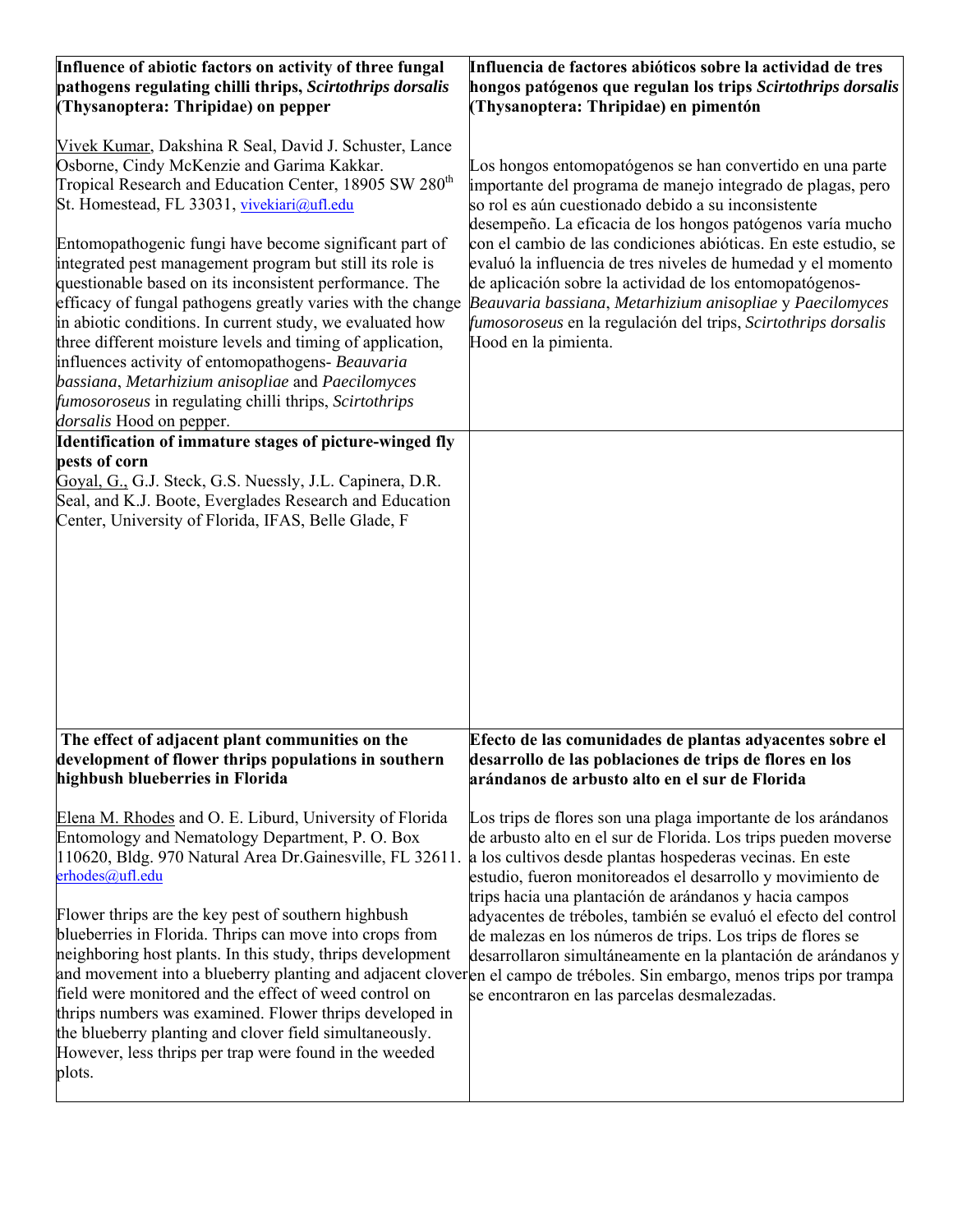| <b>Timing of Temik and Movento Applications for</b><br>Control of Asian Citrus psyllid (ACP) Diaphorina citri<br>Scott Croxton, Mike Edenfield and Phil Stansly, University<br>of Florida, Institute of Food and Agricultural<br>Sciences, Southwest Florida Research and Education<br>Center, 2685 State Rd. 29 N, Immokalee, FL 34142.<br>Temik and Movento are systemic insecticides used to<br>control ACP by soil and foliar application, respectively.<br>We compared two timings of Temik with and without<br>Movento and a standard February application of a<br>pyrethroid. ACP populations were monitored using the tap<br>method once every two weeks through the spring and<br>summer growing seasons. All Temik and Movento<br>treatments performed equally well and provided more<br>extended control than the standard.                                                                                                                                                                                                                                                                                                                                                                                                                                                                                                                                                                                                                           | Tiempo de aplicaciones de Temik y Movento para el<br>control del psílido asíatico de los cítricos (ACP) Diaphorina<br>citri.<br>Temik y Movento son insecticidas sistémicos utilizados para<br>controlar ACP aplicados al suelo y al follaje, respectivamente.<br>Se compararon dos tiempos de aplicaciones de Temik con y<br>sin Movento y una aplicación estándar de un piretroide en<br>Febrero. Las poblaciones de ACP fueron monitoreadas<br>mediante el método del "tap" una vez cada dos semanas<br>durante la primavera y el verano. Se obtuvo similares<br>resultados para Temik y Movento, y ambos tratamientos<br>produjeron un control más extenso de lo habitual.                                                                                                                                                                                                                                                                                                                                                                                                                                                      |
|------------------------------------------------------------------------------------------------------------------------------------------------------------------------------------------------------------------------------------------------------------------------------------------------------------------------------------------------------------------------------------------------------------------------------------------------------------------------------------------------------------------------------------------------------------------------------------------------------------------------------------------------------------------------------------------------------------------------------------------------------------------------------------------------------------------------------------------------------------------------------------------------------------------------------------------------------------------------------------------------------------------------------------------------------------------------------------------------------------------------------------------------------------------------------------------------------------------------------------------------------------------------------------------------------------------------------------------------------------------------------------------------------------------------------------------------------------------|-------------------------------------------------------------------------------------------------------------------------------------------------------------------------------------------------------------------------------------------------------------------------------------------------------------------------------------------------------------------------------------------------------------------------------------------------------------------------------------------------------------------------------------------------------------------------------------------------------------------------------------------------------------------------------------------------------------------------------------------------------------------------------------------------------------------------------------------------------------------------------------------------------------------------------------------------------------------------------------------------------------------------------------------------------------------------------------------------------------------------------------|
| <b>How effective are Risk Communication Activities</b><br>during the Permitting/ Importation Process of Insect<br><b>Biological Control Agents</b><br>O. Paraiso, M. T. K. Kairo, S. Bloem, and S. D. Hight,<br>Center for Biological Control, College of Engineering<br>Sciences, Technology and Agriculture, Florida Agricultural impuestos por el Departamento de Agricultura de EE.UU.<br>& Mechanical University, Tallahassee, FL 32307.<br>Concerns about potentially detrimental environment<br>impacts that might result from the introduction of insect<br>biological control agents are responsible for the<br>increasingly stringent import regulatory requirements<br>imposed by the U.S. Department of Agriculture (USDA),<br>Animal and Plant Health Inspection Service (APHIS), Plant permisos/importación de agentes de control biológico de<br>Protection and Quarantine (PPQ) division. Consequently, a<br>study was conducted to describe how PPQ communicated<br>risks' pertaining to the permitting/importation process of<br>insect biological control agents to stakeholders. In addition,<br>this study explored which areas of risk communication<br>practices would be most important for improving the<br>current importation process. A web questionnaire was<br>developed using the 'Mentals Model' approach and<br>delivered to 5 groups of PPQ stakeholders. The results will<br>be used as an important input for improving risk | ¿Cuán efectivas son las actividades de comunicación de<br>riesgos durante el proceso de permisos/importación de<br>agentes de control biológico de insectos?<br>El aumento en los requisitos reguladores de importación<br>(USDA), Sanidad Animal y Vegetal del Servicio de Inspección<br>(APHIS), Sanidad Vegetal y Cuarentena (PPQ), se deben a las<br>preocupaciones relacionadas a los impactos perjudiciales al<br>medio ambiente que pudieran derivar la introducción de<br>agentes de control biológico de insectos. Por esta razón, se<br>realizó un estudio para describir la forma como PPQ comunica<br>a los interesados los riesgos con respecto al proceso de<br>insectos. Además, este estudio exploró cuales serian las áreas<br>de las prácticas de comunicación de riesgo que serían más<br>importantes para poder mejorar el proceso actual de<br>importación. Un cuestionario en la web, desarrollado a través<br>del "Mentals Model", fue entregado a 5 grupos de PPQ<br>interesados. Los resultados se utilizarán como información<br>importante para mejorar el rendimiento de la comunicación de<br>riesgos. |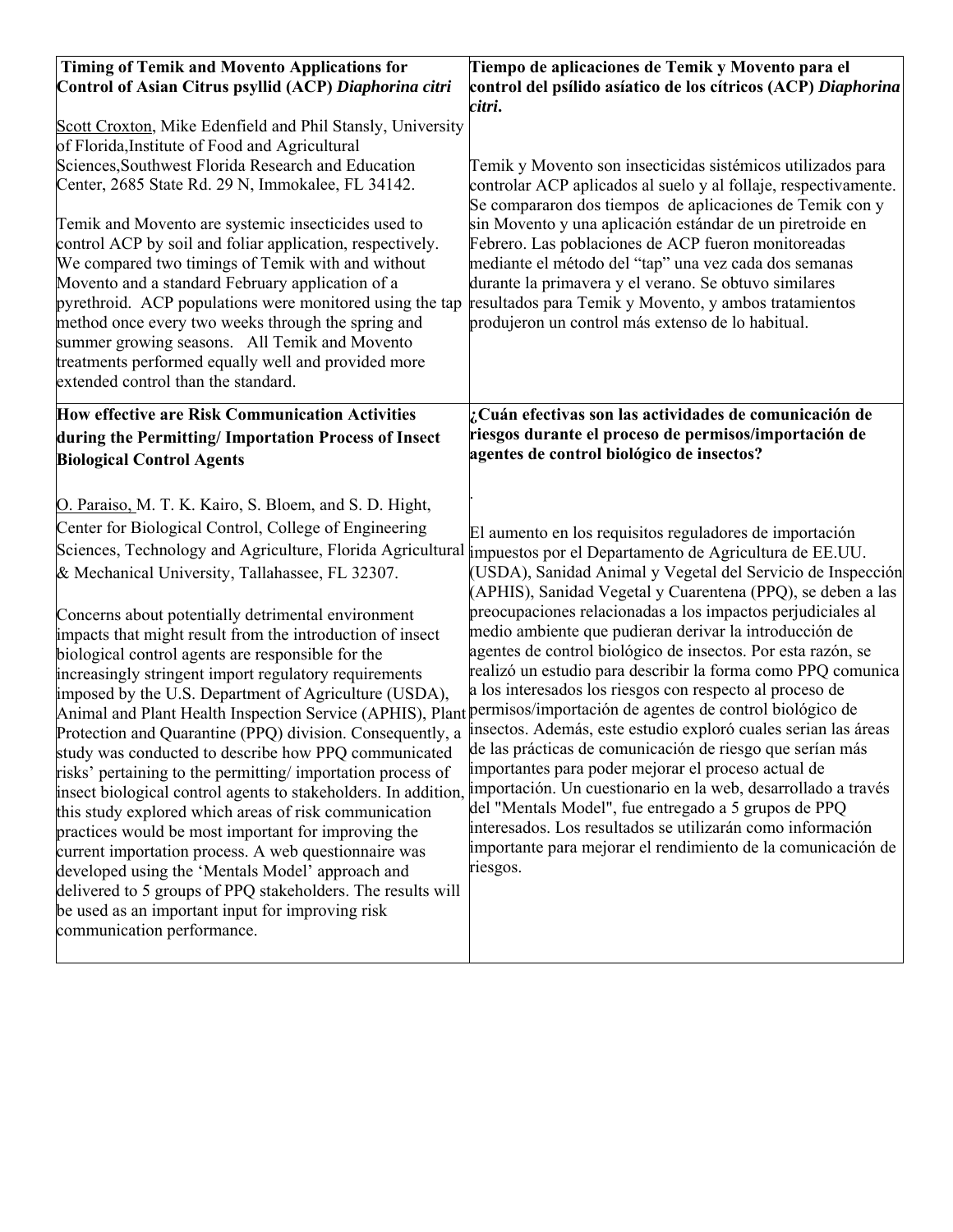| <b>Effect of Twospotted Spider Mites (Acari:</b><br>Tetranychidae) on Marketable Yield of Field-grown<br><b>Strawberries</b>                                                                                                                                                                                                                                                                                                                                                                                                                                                                                                                                                                                                                                    | Efecto de la araña roja (Acari: Tetranychidae) en el<br>rendimiento comercial de fresas cultivadas en campo.                                                                                                                                                                                                                                                                                                                                                                                                       |
|-----------------------------------------------------------------------------------------------------------------------------------------------------------------------------------------------------------------------------------------------------------------------------------------------------------------------------------------------------------------------------------------------------------------------------------------------------------------------------------------------------------------------------------------------------------------------------------------------------------------------------------------------------------------------------------------------------------------------------------------------------------------|--------------------------------------------------------------------------------------------------------------------------------------------------------------------------------------------------------------------------------------------------------------------------------------------------------------------------------------------------------------------------------------------------------------------------------------------------------------------------------------------------------------------|
| Nyoike, T.W., and O.E. Liburd, Entomology $\&$<br>Nematology Dept, Bldg 970 Natural Area Drive,<br>University of Florida Gainesville, FL 32611<br>The twospotted spider mite (Tetranychus urticae Koch) is<br>the most damaging mite pest in strawberries. Field<br>experiments were conducted to evaluate the effect of mite<br>infestation on strawberry yields. Three different mite<br>infestations levels (high, medium and low) were established acaro-días y el rendimiento comercial de la cosecha.<br>on field-grown strawberries alongside a control. The<br>treatment with the highest mite infestation had the lowest<br>yield in both years. There was a negative correlation<br>between accumulated mite-days and harvested marketable<br>yields. | La araña roja (Tetranychus urticae Koch) es el ácaro más<br>perjudicial en fresas. Los experimentos de campo fueron<br>realizados para evaluar el efecto de infestaciones de ácaros en<br>los rendimientos de la fresa. Tres infestaciones del ácaro (alto,<br>medio y bajo) se establecieron en fresas producidas en el<br>campo junto a un control. El tratamiento con la infestación<br>más alta de ácaros tuvo el menor rendimiento en ambos años.<br>Existió una correlación negativa entre la acumulación de |
|                                                                                                                                                                                                                                                                                                                                                                                                                                                                                                                                                                                                                                                                                                                                                                 |                                                                                                                                                                                                                                                                                                                                                                                                                                                                                                                    |
|                                                                                                                                                                                                                                                                                                                                                                                                                                                                                                                                                                                                                                                                                                                                                                 | <b>Graduate Student Competition MASTER'S of SCIENCE</b>                                                                                                                                                                                                                                                                                                                                                                                                                                                            |
| Differential predation by two predatory mites<br>Amblyseius swirskii and A. cucumeris (Acari:<br>(Thysanoptera: Thripidae) in field cucumber                                                                                                                                                                                                                                                                                                                                                                                                                                                                                                                                                                                                                    | Diferencia en la depredación por el acaro depredador<br>Amblyseius swirskii y A. cucumeris (Acari: Phytoseiidae)<br>Phytoseiidae) on Frankliniella schultzei and Thrips palmisobre Frankliniella schultzei y Thrips palmi (Thysanoptera:<br>Thripidae) en pepino en el campo.                                                                                                                                                                                                                                      |
| Garima Kakkar, Dakshina R. Seal, Philip A. Stansly, Oscar<br>E. Liburd and Vivek Kumar, Tropical Research and<br>Education Center, University of Florida, 18905 SW 280 <sup>th</sup><br>St. Homestead, FL 33031, garimaiari@ufl.edu<br>Thrips palmi Karny and Frankliniella schultzei Trybom are A. cucumeris (Oudemans) como reguladores de estas dos<br>one of the important pests of field cucumber in Homestead, especies de thrips. A. <i>swirskii</i> proporcionó una reducción<br>Florida. In the present study we evaluated the efficacy of<br>two predatory mites- Amblyseius swirskii (Athias-Henriot)<br>and A. cucumeris (Oudemans) in regulating these two thrips                                                                                  | Thrips palmi Karny y Frankliniella schultzei Trybom son unas<br>de las plagas mas importantes de pepino en Homestead,<br>Florida. En el presente estudio evaluamos la eficacia de dos<br>ácaros depredadores- Amblyseius swirskii (Athias-Henriot) y<br>signficativa en T. palmi y ninguno de los ácaros depredadores<br>fueron efectivos regulando F. schultzei.                                                                                                                                                  |
| species. A. <i>swirskii</i> provided significant reduction of T.<br><i>palmi</i> and none of the two predatory mites were effective in<br>regulating F. schultzei.                                                                                                                                                                                                                                                                                                                                                                                                                                                                                                                                                                                              |                                                                                                                                                                                                                                                                                                                                                                                                                                                                                                                    |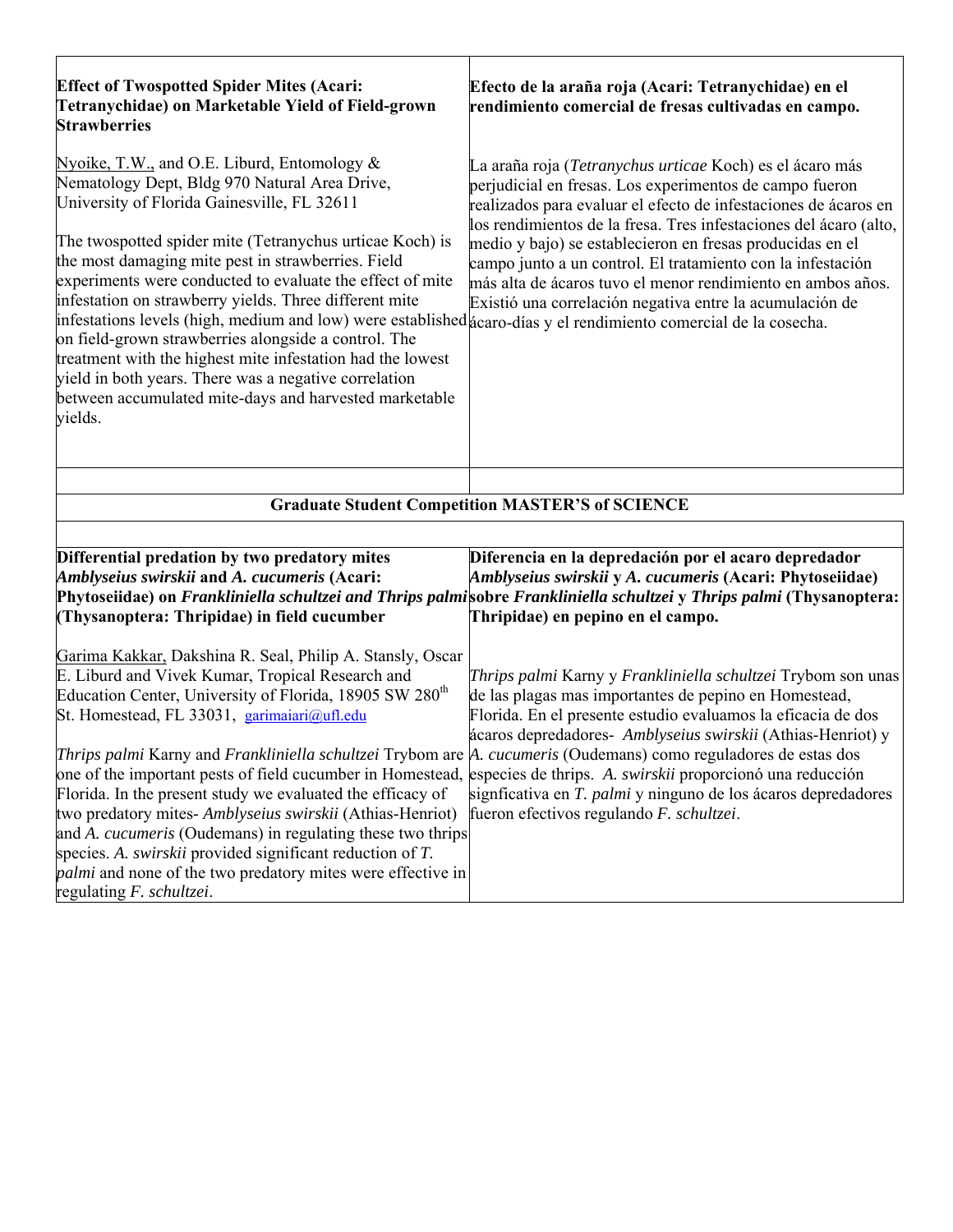| Evaluating the predator for Euxesta stigmatias by                                                                      | Evaluación de depredadores de Euxesta stigmatias              |
|------------------------------------------------------------------------------------------------------------------------|---------------------------------------------------------------|
| investigating the microflora of corn ear                                                                               | mediante la investigación de la microflora de la mazorca.     |
| Megha Kalsi, D. R. Seal, G. Nuessly and J. L. Capinera                                                                 | Euxesta stigmatias Loew es una plaga del maíz dulce. Oreus    |
| Tropical research and education center (TREC). 18905, SW <i>insidiosus</i> (Say) es un depredador potencial que ocurre |                                                               |
| $280th$ street. Homestead, Florida-33031. meghakalsi@ufl.edu comúnmente en los campos de maíz en el sur de la Florida. |                                                               |
| <i>Euxesta stigmatias</i> Loew is a serious pest of sweet corn.                                                        | Diversos estadios de desarrollo de O. insidiosus depredan     |
| <i>Oreus insidiosus</i> (Say) is a commonly occurring potential                                                        | sobre los huevos de E. stigmatias. Además, algunos            |
| predator in the cornfields in south Florida. Various                                                                   | estafilínidos inmaduros no identificados son altamente        |
| development stages of $O$ . <i>insidiosus</i> predates on $E$ .                                                        | consumidores de huevos y larvas de E. stigmatias. En la       |
| stigmatias eggs. Besides, some unidentified staphylinids                                                               | presente investigación, se reportan la abundancia estacional, |
| immature are highly active feeder on E. <i>stigmatias</i> eggs and distribución y comportamiento de alimentación en E. |                                                               |
| larvae. In the present research, seasonal abundance,                                                                   | stigmatias de estos dos agentes de control biológico.         |
| distribution and behavior in feeding on E. stigmatias of                                                               |                                                               |
| these biocontrol agents will be addressed.                                                                             |                                                               |

#### 8:30 -- 12:00 **TUESDAY MORNING, July 27, 2010**

#### **Symposium Title: Innovative Arthropod Management Solutions Organizers:** Joe Eger (Dow AgroSciences, Tampa, FL) Scott Ferguson (Atlantic Turf & Ornamental Consulting, Vero Beach, FL)

## **Date: TUESDAY July 27th from 8:00am‐12:00pm, AMBERJACK Room**

| Field validation of subterranean termite (Isoptera, Rhind<br>control with Recruit <sup>®</sup> HD, a new<br>termite bait from Dow AgroSciences.                                                                                                                                                                                                                                                                                                                                                                                                                                                                                                                                                                                                                                                                                                                       | Validación de campo para el control de termitas<br>subterráneas (Isóptera, Rhinotermitidae) con Recruit®<br>HD, un nuevo cebo para termitas de Dow AgroSciences.                                                                                                                                                                                                                                                                 |
|-----------------------------------------------------------------------------------------------------------------------------------------------------------------------------------------------------------------------------------------------------------------------------------------------------------------------------------------------------------------------------------------------------------------------------------------------------------------------------------------------------------------------------------------------------------------------------------------------------------------------------------------------------------------------------------------------------------------------------------------------------------------------------------------------------------------------------------------------------------------------|----------------------------------------------------------------------------------------------------------------------------------------------------------------------------------------------------------------------------------------------------------------------------------------------------------------------------------------------------------------------------------------------------------------------------------|
| J.E. Eger, Dow AgroSciences, Tampa, FL, Joe J. DeMark,<br>Dow AgroSciences, Fayetteville, AR, J. A. McKern, Dow<br>AgroSciences, Christianburg, VA, M. P. Tolley, Dow<br>AgroSciences, Indianapolis, IN, M. D. Lees, Dow<br>AgroSciences, Granite Bay, CA, M. L. Fisher, Dow<br>AgroSciences, Fresno, CA, R. L. Hamm, Dow<br>AgroSciences, Indianapolis, IN, M. W. Melichar, Dow<br>AgroSciences, Indianapolis, IN, M. Messenger, USDA,<br>APHIS, VS, NCAHP, Alexandria, VA, and E. M. Thoms,<br>Dow AgroSciences, Gainesville, FL.<br>Recruit <sup>®</sup> HD was evaluated in a large scale regulatory study<br>involving 145 structures across the country. This study is<br>nearing completion. Elimination of termites at preventative<br>(uninfested) structures and remedial (infested) structures<br>is reviewed along with information on associated placebo | Recruit <sup>®</sup> HD fue evaluado en un estudio regulatorio a gran<br>escala comprendido de 145 estructuras en todo el país, el<br>cual esta próximo a concluir. La eliminación de termitas en<br>estructuras preventivas (no infestadas) y correctivas<br>(infestadas) es revisada, además de información asociada a<br>las estructuras placebo (trampas sin cebo). Los resultados<br>del consumo de cebo serán presentados. |
| (unbaited) structures. Bait consumption results will also be<br>presented.                                                                                                                                                                                                                                                                                                                                                                                                                                                                                                                                                                                                                                                                                                                                                                                            |                                                                                                                                                                                                                                                                                                                                                                                                                                  |
| The use of the bio-insecticide PFR-97 in food crop   Uso del bio-insecticida PFR-97 en la producción de                                                                                                                                                                                                                                                                                                                                                                                                                                                                                                                                                                                                                                                                                                                                                               |                                                                                                                                                                                                                                                                                                                                                                                                                                  |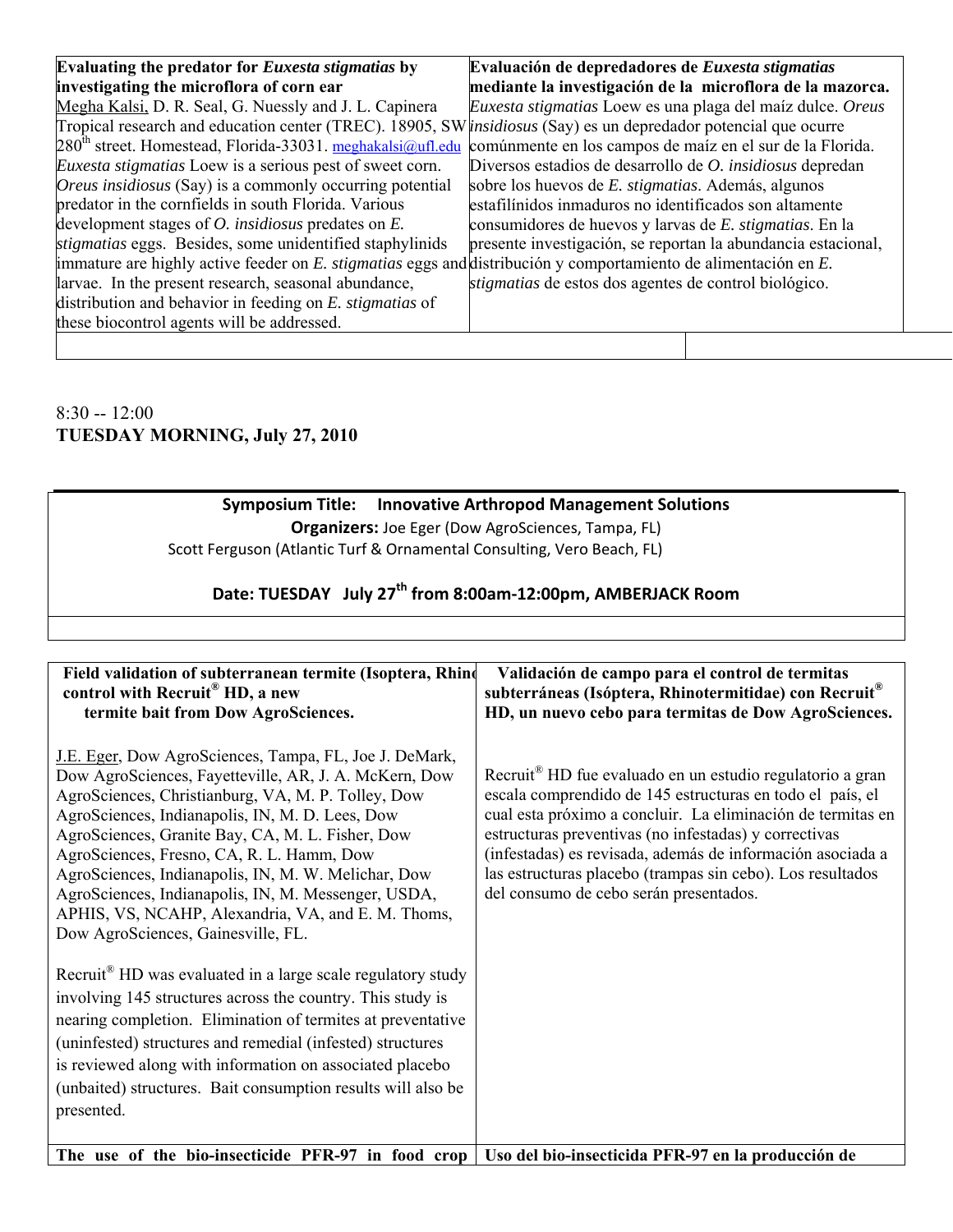| production in the southeastern US.                                                                                                                                                                                                                                                                                                                                                                                                                                                                                                                                                                                                                                                                                                                                                                                                                                                                                                                                                                                                                                                                                                                                                                                                                                                                                                                                                                                                                                                                                                                                            | cultivos alimenticios en el Sur Este de los EE.UU.                                                                                                                                                                                                                                                                                                                                                                                                                                                                                                                                                                                                                                                                                                                                                                                                                                                                                                                                                                                                                                                                                                                                                                                                                                                                                                                                                                                                                                     |
|-------------------------------------------------------------------------------------------------------------------------------------------------------------------------------------------------------------------------------------------------------------------------------------------------------------------------------------------------------------------------------------------------------------------------------------------------------------------------------------------------------------------------------------------------------------------------------------------------------------------------------------------------------------------------------------------------------------------------------------------------------------------------------------------------------------------------------------------------------------------------------------------------------------------------------------------------------------------------------------------------------------------------------------------------------------------------------------------------------------------------------------------------------------------------------------------------------------------------------------------------------------------------------------------------------------------------------------------------------------------------------------------------------------------------------------------------------------------------------------------------------------------------------------------------------------------------------|----------------------------------------------------------------------------------------------------------------------------------------------------------------------------------------------------------------------------------------------------------------------------------------------------------------------------------------------------------------------------------------------------------------------------------------------------------------------------------------------------------------------------------------------------------------------------------------------------------------------------------------------------------------------------------------------------------------------------------------------------------------------------------------------------------------------------------------------------------------------------------------------------------------------------------------------------------------------------------------------------------------------------------------------------------------------------------------------------------------------------------------------------------------------------------------------------------------------------------------------------------------------------------------------------------------------------------------------------------------------------------------------------------------------------------------------------------------------------------------|
| H. Brett Highland, Certis USA, 1069 Eisenhower Dr,<br>Nokomis, FL 34275.<br>PFR-97 $WDG^{\omega}$ is presently marketed by Certis USA as a<br>microbial insecticide for the control of many different insect<br>pests, and was originally isolated in 1986 by Dr. Lance Osborne<br>of the University of Florida (Apopka). The active ingredient in<br>the product is the blastospore stage of the naturally occurring soil<br>fungus Paecilomyces fumosoroseus strain Apopka 97. The fungus<br>has been shown to be effective in controlling many different<br>insect pests found in Florida including onion thrips, western<br>flower thrips, potato psyllids, and citrus psyllids. At present<br>Certis USA is seeking a food crop use registration for the product<br>and expects a registration before the end of 2010. We will discuss<br>the product characteristics of PFR-97, its mode of action,<br>proposed application scenarios, use limitations, and review<br>pertinent data on its use in food crop production in SE US<br>specialty vegetable and fruit crops.                                                                                                                                                                                                                                                                                                                                                                                                                                                                                                | $PFR-97 WDG^{\circledcirc}$ es actualmente comercializado por Certis<br>EE.UU. como un insecticida microbiano para el control de<br>muchas plagas de insectos y fue originalmente aislado en<br>1986 por el Dr. Lance Osborne de la Universidad de<br>Florida (Apopka). El ingrediente activo de este producto es<br>la etapa de blastospore del hongo Paecilomyces<br>fumosoroseus variedad Apopka 97, el cual ocurre<br>naturalmente en el suelo. Este hongo ha demostrado ser<br>eficiente controlando muchas plagas en Florida tales como:<br>los trips en cebolla, trips de las flores del oeste, psilidos en<br>papa y psilidos en cítricos. Actualmente, Certis EE.UU.<br>esta buscando un registro federal para cultivos alimenticios<br>y espera tenerlo a finales del año 2010. Se discutirá la<br>características de PFR-97, su modo de acción, sus<br>limitaciones e información pertinente de su uso en la<br>producción en cultivos alimenticios especialmente en<br>vegetales y frutas en el Sur Este de los EE.UU.                                                                                                                                                                                                                                                                                                                                                                                                                                                     |
| Control of royal palm bug, Xylastodoris<br>luteolus<br>(Hemiptera: Thaumastocoridae), with soil<br>applied<br>systemic insecticides.                                                                                                                                                                                                                                                                                                                                                                                                                                                                                                                                                                                                                                                                                                                                                                                                                                                                                                                                                                                                                                                                                                                                                                                                                                                                                                                                                                                                                                          | Control del insecto plaga de la palmera real,<br>Xylastodoris luteolus (Hemiptera: Thaumastocoridae),<br>con insecticidas sistémicos aplicados al suelo.                                                                                                                                                                                                                                                                                                                                                                                                                                                                                                                                                                                                                                                                                                                                                                                                                                                                                                                                                                                                                                                                                                                                                                                                                                                                                                                               |
| Doug Caldwell, Collier County Extension Service, Institute<br>of Food and Agricultural Sciences, University of Florida,<br>14700 Immokalee Road, Naples, FL 34120 and A. D. Ali,<br>Davey Institute, The Davey Tree Expert Co., 17140 Oak<br>Creek Road, Alva, FL 33920.<br>The royal palm, Roystonia regia (Kunth) O. F. Cook, is a<br>quintessential tree in South Florida landscapes. This highly<br>valued palm has relatively few pests. However, it can be<br>severely damaged by non-predictable(at this point in time)<br>population flare-ups of the royal palm bug (RPB),<br>Xylastodoris luteolus Barber. Damage appears as frizzled<br>new growth which reduces aesthetics and may affect<br>photosynthetic ability. This study was conducted to<br>evaluate the efficacy of soil-applied neonicotinoid systemic<br>insecticides under moderate to heavy insect pressure. Three<br>active ingredients were tested, Merit 2F (imidacloprid);<br>Safari 2 G (dinotefuran) and Safari 20 SG; and Arena 50<br>WDG (clothianidin). All products provided excellent RPB<br>control 30 and 75 days after treatment. ELISA analysis of<br>palm foliage showed dinotefuran translocated fastest,<br>followed by imidacloprid then clothianidin. Clothianidin is<br>the least soluble of the neonicotinoids and has a high soil-<br>binding coefficient. Off-target drift is a major concern<br>associated with foliar spraying especially in urban<br>landscapes. Soil applications of systemic insecticides are<br>negate the drift issue and are a valuable approach for | La palmera real, Roystonia regia (Kunth) O. F. Cook, es un<br>árbol típico y representativo de los paisajes en el Sur de<br>Florida. Esta palma de gran valor económico posee<br>relativamente pocas plagas. Sin embargo, puede verse<br>seriamente afectada por brotes impredecibles de la "royal<br>palm bug" (RPB) Xylastodoris luteolus Barber. El daño se<br>presenta como rizado en las nuevas hojas afectando<br>negativamente la estética y la capacidad fotosintética de la<br>palmera. Este estudio evaluó la eficacia de insecticidas<br>neonicotinoides sistémicos aplicados al suelo bajo una<br>presión de insectos de moderada a fuerte.<br>Tres ingredientes activos fueron probados, Merit 2F<br>(imidacloprid); Safari 2 G (dinotefuran) y Safari 20 SG; y<br>Arena 50 WDG (clotianidina). Todos los productos<br>controlaron excelentemente RPB 30 y 75 días después de<br>ser aplicados. Los análisis de follaje con ELISA mostraron<br>que dinotefuran se transloca más rápido, seguido por<br>clotianidina y luego por imidacloprid. Clotianidina es el<br>menos soluble de los neonicotinoides y tiene un alto<br>coeficiente de "soil-binding". La deriva es una de las<br>principales preocupaciones asociadas con la aspersión foliar<br>en paisajes urbanos. Las aplicaciones de insecticidas<br>sistémicos al suelo previenen el problema de la deriva y es<br>una valiosa estrategia para el tratamiento de altas palmeras<br>cerca de recursos hídricos. |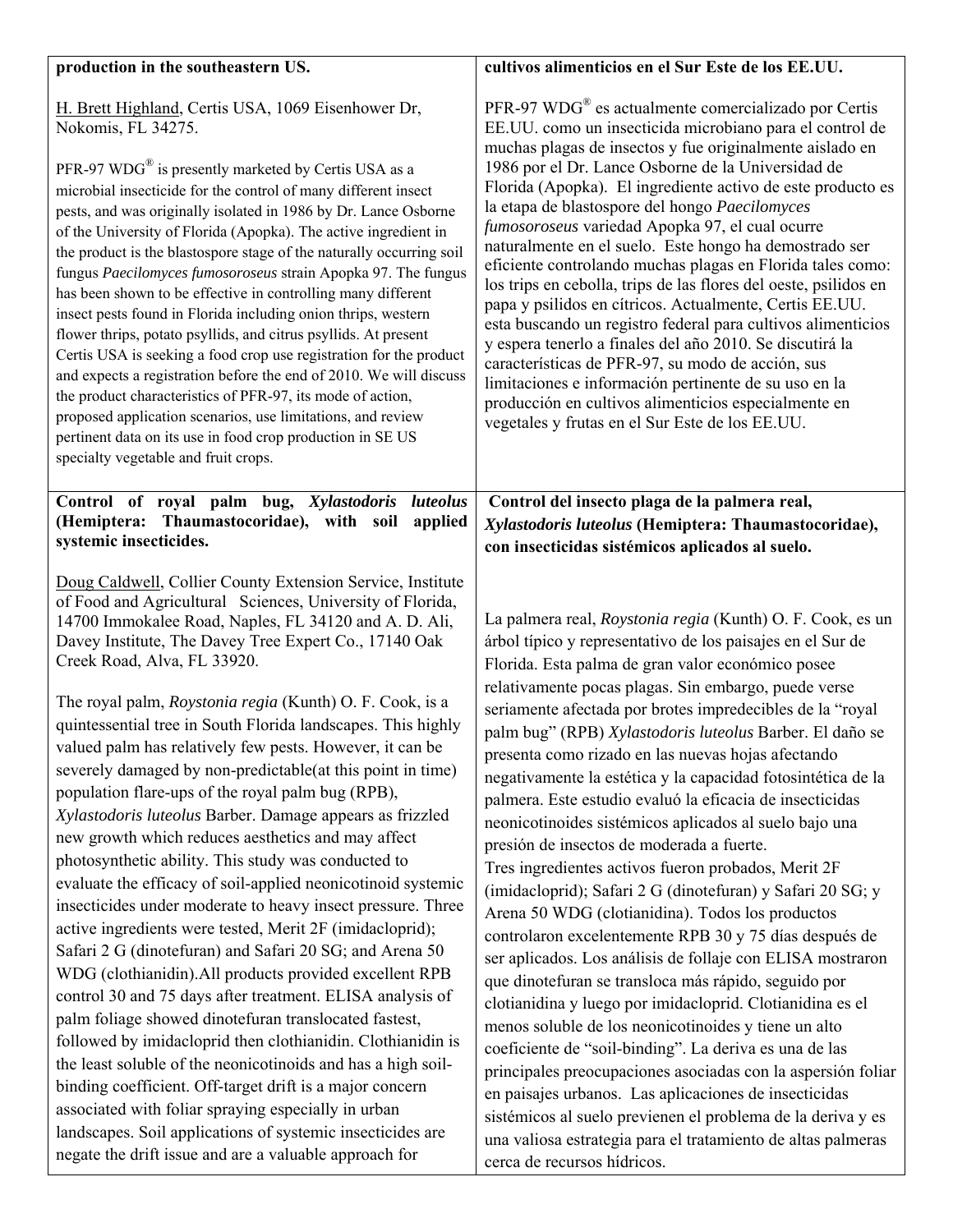| treating tall palms near water resources.                                                                                                                                                                                                                                                                                                                                                                                                                                                                                                                                                                                                                                                                                                                                                                                                                                                                                                                                                                                                                                                                                                           |                                                                                                                                                                                                                                                                                                                                                                                                                                                                                                                                                                                                                                                                                                                                                                                                                                                                                                                                                                     |
|-----------------------------------------------------------------------------------------------------------------------------------------------------------------------------------------------------------------------------------------------------------------------------------------------------------------------------------------------------------------------------------------------------------------------------------------------------------------------------------------------------------------------------------------------------------------------------------------------------------------------------------------------------------------------------------------------------------------------------------------------------------------------------------------------------------------------------------------------------------------------------------------------------------------------------------------------------------------------------------------------------------------------------------------------------------------------------------------------------------------------------------------------------|---------------------------------------------------------------------------------------------------------------------------------------------------------------------------------------------------------------------------------------------------------------------------------------------------------------------------------------------------------------------------------------------------------------------------------------------------------------------------------------------------------------------------------------------------------------------------------------------------------------------------------------------------------------------------------------------------------------------------------------------------------------------------------------------------------------------------------------------------------------------------------------------------------------------------------------------------------------------|
| "Better Mousetraps" for Tough Urban<br><b>Developing</b><br>pests. The Bayer Environmental Science Approach.                                                                                                                                                                                                                                                                                                                                                                                                                                                                                                                                                                                                                                                                                                                                                                                                                                                                                                                                                                                                                                        | Desarrollo de "Mejores Ratoneras" para plagas<br>urbanas. El enfoque de Bayer Environmental Science.                                                                                                                                                                                                                                                                                                                                                                                                                                                                                                                                                                                                                                                                                                                                                                                                                                                                |
| John Paige, Bayer Environmental Science, Vero Beach, FL<br>32963, Byron Reid, Bayer Environmental Science,<br>Research Triangle Park, NC 27709, Joe Hope, Bayer<br>Environmental Science, Research Triangle Park, NC<br>27709, and Tom Macom, Bayer Environmental Science,<br>Research Triangle Park, NC 27709.<br>Ants have historically been the most difficult groups<br>of pests for PMPs to successfully control because<br>contact insecticides provide little to no control of<br>colonies. Bayer Environmental Science has<br>developed 2 recently registered Maxforce baits, a<br>hygroscopic liquid bait, Maxforce Quantum, and a<br>granular bait, Maxforce Complete that address the<br>needs of PMPs to use effective baits. We developed<br>a new combination product for bed bug control by<br>formulating a mixture of a chloronicotinyl<br>(imidacloprid) and a pyrethroid ( -cyfluthrin),<br>Temprid, which exhibits exceptional efficacy<br>against bed bug strains with proven metabolic and<br>target site resistance to pyrethroid insecticides.<br>Laboratory and field trial results of all 3 programs<br>will be detailed. | Las hormigas han sido históricamente uno de los grupos<br>más difíciles de plagas en PMPs para controlar con éxito,<br>debido a que los insecticidas de contacto proveen un poco o<br>ningún control en las colonias. Bayer Environmental<br>Science ha desarrollado y registrado recientemente 2 cebos<br>Maxforce, un cebo líquido higroscópico, Maxforce<br>Quantum y un cebo granulado, Maxforce Complete que<br>satisface las necesidades de PMPs mediante cebos eficaces.<br>Hemos desarrollado un nuevo producto combinado para el<br>control de chinches de cama mediante la formulación de<br>una mezcla de un cloronicotinil (imidacloprid) y un<br>piretroide ( $\beta$ -ciflutrina), Temprid. Este insecticida exhibe<br>una eficacia excepcional contra las variedades de chinches<br>de cama con resistencia a piretroides de tipo metabólica y<br>de sitio químico. Los resultados de los 3 programas de<br>laboratorio y de campo serán detallados. |
| Overture <sup>®</sup> and Belay <sup>®</sup> : New Insecticides for the<br><b>Control of Pests in Greenhouse Ornamentals and Field</b><br><b>Vegetables Production.</b>                                                                                                                                                                                                                                                                                                                                                                                                                                                                                                                                                                                                                                                                                                                                                                                                                                                                                                                                                                             | Overture® and Belay®: Nuevos insecticidas para el<br>control de plagas en invernaderos de ornamentales y en<br>la producción de vegetales en el campo.                                                                                                                                                                                                                                                                                                                                                                                                                                                                                                                                                                                                                                                                                                                                                                                                              |
| J. Chamberlin, J. Smith and C. Granadino, Valent Corp.,<br>8577 Cordes Circle, Germantown, TN 38139.<br>Overture Insecticide contains the active ingredient<br>pyridalyl, which is new chemistry with a novel mode of<br>action. Overture is active against several species of thrips,<br>including western flower and chilli thrips. It is also highly<br>active against a broad range of lepidopteran pests.<br>Overture is marketed as a 35% wettable powder (WP)<br>formulation, and is labeled only for use in commercial<br>greenhouses.<br>Belay is a third-generation neonicotinoid insecticide, which<br>contains the world wide used and proven active ingredient<br>clothianidin. It is active across a wide array of key insect<br>pests in agriculture. Belay is particularly active against<br>insect species in the orders Hemiptera, Coleoptera and<br>generally more active against lepidopteran pests than other                                                                                                                                                                                                                  | El insecticida Overture contiene el ingrediente activo<br>pyridalyl, el cual es un químico nuevo con un nuevo modo<br>de acción. Overture es activo contra varias especies de<br>trips, incluyendo el "western flower trips" y el "trips del<br>chile". También es altamente activo contra una amplia<br>gama de plagas de insectos lepidópteros. Overture se<br>comercializa con una formulación de 35% de polvo<br>mojable (WP), y es recomendado para uso en invernaderos<br>comerciales.<br>Belay es un insecticida neonicotinoides de la tercera<br>generación, que es utilizado en todo el mundo y su<br>ingrediente activo es clotianidina. Es activo contra un<br>amplio rango de plagas principales de insectos en la<br>agricultura. Belay es particularmente activo contra las<br>especies de insectos en los órdenes Hemiptera, Coleoptera,                                                                                                             |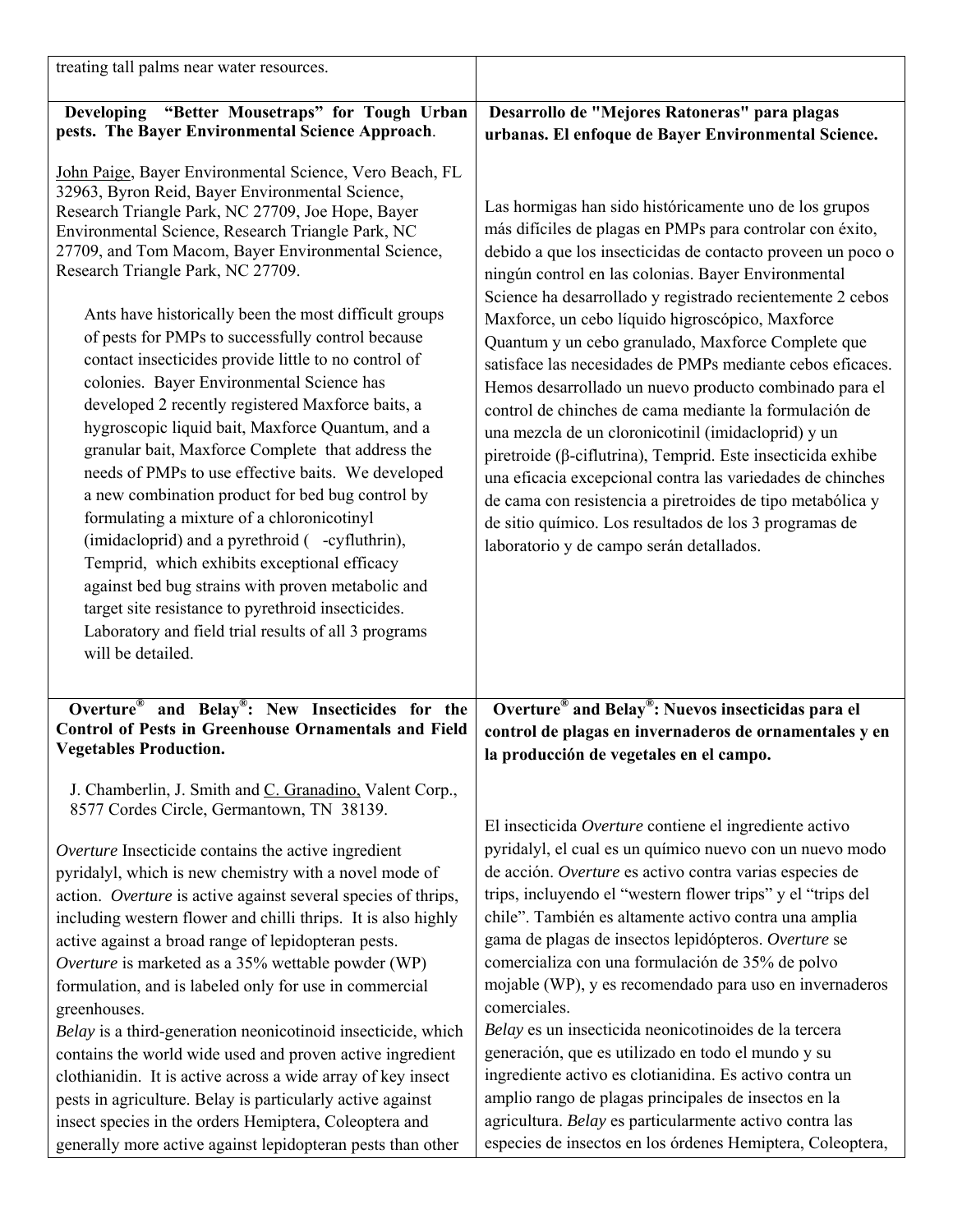| neonicotinoids. Belay will be marketed in vegetables as a<br>50% water-dispersible granule (WDG) formulation in<br>Florida.                                                                                                                                                                                                                                                                                                                                                                                                                                                                                                    | pero en general es más activo contra las plagas de<br>lepidópteros comparados con otros neonicotinoides. Belay<br>se comercializará como una formulación de 50% de<br>gránulos dispersables en agua (WDG) para vegetales en                                                                                                                                                                                                                                                                                                                                                                                       |
|--------------------------------------------------------------------------------------------------------------------------------------------------------------------------------------------------------------------------------------------------------------------------------------------------------------------------------------------------------------------------------------------------------------------------------------------------------------------------------------------------------------------------------------------------------------------------------------------------------------------------------|-------------------------------------------------------------------------------------------------------------------------------------------------------------------------------------------------------------------------------------------------------------------------------------------------------------------------------------------------------------------------------------------------------------------------------------------------------------------------------------------------------------------------------------------------------------------------------------------------------------------|
|                                                                                                                                                                                                                                                                                                                                                                                                                                                                                                                                                                                                                                | Florida.                                                                                                                                                                                                                                                                                                                                                                                                                                                                                                                                                                                                          |
| From Discovery to Sale. The development of a<br>pesticide.                                                                                                                                                                                                                                                                                                                                                                                                                                                                                                                                                                     | Del descubrimiento a la venta. El desarrollo de un<br>pesticida.                                                                                                                                                                                                                                                                                                                                                                                                                                                                                                                                                  |
|                                                                                                                                                                                                                                                                                                                                                                                                                                                                                                                                                                                                                                |                                                                                                                                                                                                                                                                                                                                                                                                                                                                                                                                                                                                                   |
| Jeff Dobbs, OHP Inc., Roswell, GA.                                                                                                                                                                                                                                                                                                                                                                                                                                                                                                                                                                                             | Jeff Dobbs, OHP Inc., Roswell, GA.                                                                                                                                                                                                                                                                                                                                                                                                                                                                                                                                                                                |
|                                                                                                                                                                                                                                                                                                                                                                                                                                                                                                                                                                                                                                |                                                                                                                                                                                                                                                                                                                                                                                                                                                                                                                                                                                                                   |
|                                                                                                                                                                                                                                                                                                                                                                                                                                                                                                                                                                                                                                |                                                                                                                                                                                                                                                                                                                                                                                                                                                                                                                                                                                                                   |
|                                                                                                                                                                                                                                                                                                                                                                                                                                                                                                                                                                                                                                |                                                                                                                                                                                                                                                                                                                                                                                                                                                                                                                                                                                                                   |
| Development of Sulfuryl Fluoride for Quarantine<br>Fumigation of Logs, Bamboo, Wood-Packaging and<br><b>Other Cellulosic Materials.</b>                                                                                                                                                                                                                                                                                                                                                                                                                                                                                        | . Desarrollo de fluoruro de sulfurilo para la fumigación<br>de cuarentena de troncos, bambús, madera de embalaje<br>y otros materiales celulósicos.                                                                                                                                                                                                                                                                                                                                                                                                                                                               |
| Ellen Thoms, Dow AgroSciences, Gainesville, FL.                                                                                                                                                                                                                                                                                                                                                                                                                                                                                                                                                                                |                                                                                                                                                                                                                                                                                                                                                                                                                                                                                                                                                                                                                   |
| The presentation will review recent research conducted to<br>develop treatment schedules for application of the<br>fumigant, sulfuryl fluoride, to disinfest logs, bamboo,<br>wood-packaging for control of quarantine pests, such as the<br>emerald ash borer, bamboo borers, and pinewood<br>nematodes. Monitoring equipment available to measure<br>sulfuryl fluoride concentrations during fumigation will be<br>discussed.                                                                                                                                                                                                | La presentación abarcará una investigación para desarrollar<br>programas de tratamiento en la aplicación del fumigante,<br>fluoruro de sulfurilo, para desinfectar troncos, bambú,<br>madera de embalaje de plagas de cuarentena, tales como el<br>barrenador esmeralda del fresno, los barrenadores del<br>bambú y los nematodos del pino. Los equipos de inspección<br>para medir concentraciones de fluoruro de sulfurilo durante<br>la fumigación serán discutidos.                                                                                                                                           |
| <b>REQUIEM 25EC: Impact on beneficial insects and use</b>                                                                                                                                                                                                                                                                                                                                                                                                                                                                                                                                                                      | REQUIEM 25C: Impacto de insectos benéficos y su uso                                                                                                                                                                                                                                                                                                                                                                                                                                                                                                                                                               |
| for control of key insect pests.                                                                                                                                                                                                                                                                                                                                                                                                                                                                                                                                                                                               | para el control de insectos plaga importantes.                                                                                                                                                                                                                                                                                                                                                                                                                                                                                                                                                                    |
| Dennis Long, AgraQuest, Inc., Demorest, GA.                                                                                                                                                                                                                                                                                                                                                                                                                                                                                                                                                                                    |                                                                                                                                                                                                                                                                                                                                                                                                                                                                                                                                                                                                                   |
|                                                                                                                                                                                                                                                                                                                                                                                                                                                                                                                                                                                                                                |                                                                                                                                                                                                                                                                                                                                                                                                                                                                                                                                                                                                                   |
|                                                                                                                                                                                                                                                                                                                                                                                                                                                                                                                                                                                                                                |                                                                                                                                                                                                                                                                                                                                                                                                                                                                                                                                                                                                                   |
| <b>Chemical Class Rotations for Control of Bemisia tabaci</b><br><b>Biotypes on Poinsettia.</b>                                                                                                                                                                                                                                                                                                                                                                                                                                                                                                                                | Rotación de diferentes clases de químicos para el<br>control de Bemisia tabaci en biotipos de la Flor de<br>Pascua.                                                                                                                                                                                                                                                                                                                                                                                                                                                                                               |
| Cindy McKenzie, US Horticultural Research Laboratory,<br>2001 South Rock Road, Fort Pierce, FL 34945Cristi<br>Palmer, Lance Osborne, Scott Ludwig, and Ron Oetting.                                                                                                                                                                                                                                                                                                                                                                                                                                                            |                                                                                                                                                                                                                                                                                                                                                                                                                                                                                                                                                                                                                   |
| Since the introduction of <i>Bemisia tabaci</i> Q biotype in 2005,<br>many products have been tested for efficacy on this<br>whitefly biotype. Avid, Judo, Kontos, Safari, Sanmite, and<br>TriStar consistently provided good to excellent control at<br>approximately 3 weeks after the first application. Other<br>products providing suppression of Q biotype and candidates<br>for inclusion within a program to manage multiple insects<br>include Aria, Celero, and Flagship. Experiments were<br>established to test the efficacy of rotational programs based<br>on the Whitefly Management Plan on a mixed population | Desde la introducción de Bemisia tabaci biotipo Q en<br>2005, muchos productos han sido evaluados para controlar<br>este biotipo. Avid, Judo, Kontos, Safari, Sanmite, y TriStar<br>proveyeron buen y excelente control durante 3 semanas<br>después de su primera aplicación. Los productos Aria,<br>Celero y Flagship suprimen las poblaciones de biotipo Q y<br>son candidatos para ser incluidos en programas para el<br>manejo múltiple de insectos. Se establecieron experimentos<br>para evaluar la eficacia de programas de rotación basados<br>en el plan de manejo de la mosca blanca con poblaciones B |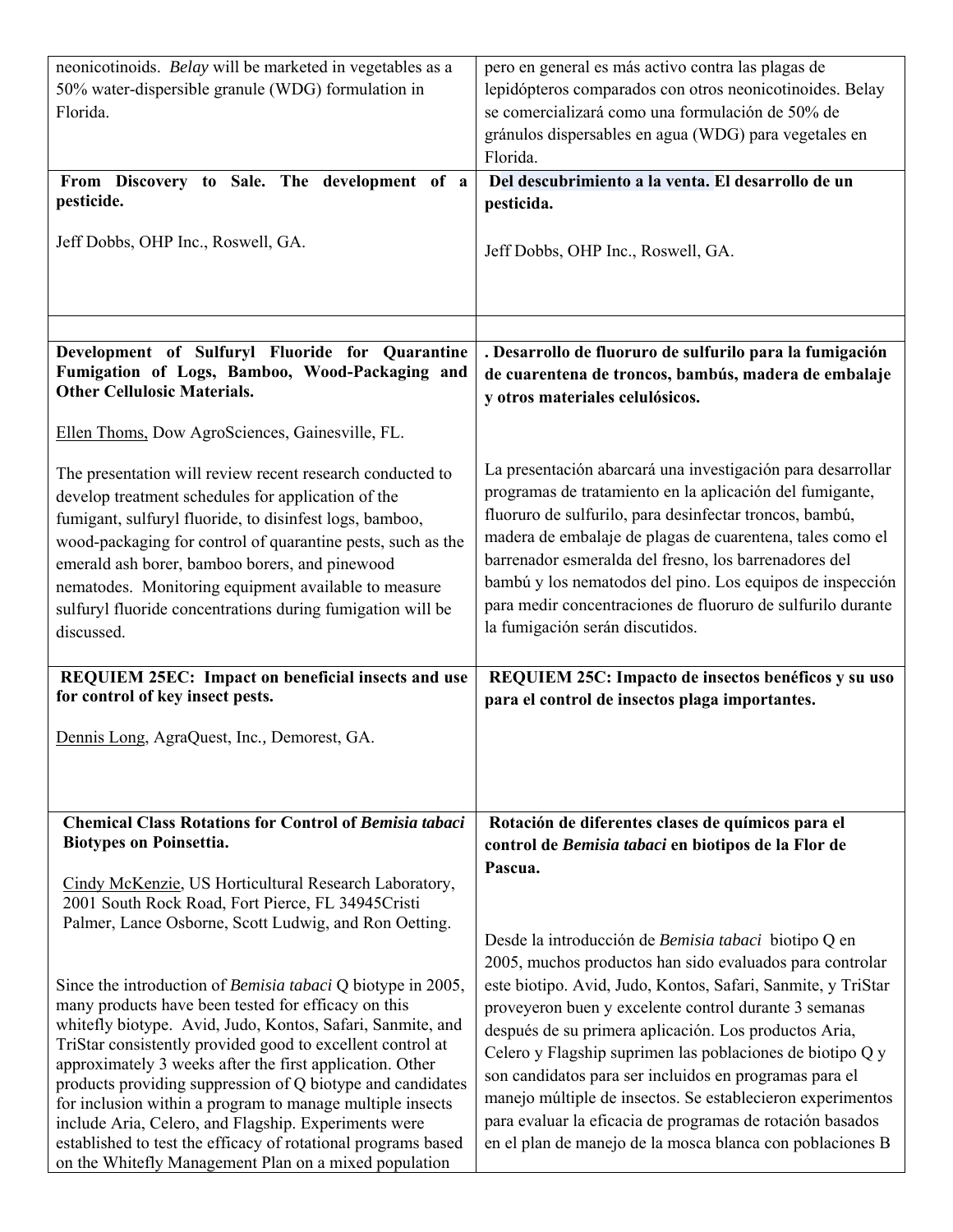| of B and Q $(\sim 50:50)$ . The rotations incorporated the<br>products known to provide good to excellent control with<br>those that might provide suppression. Three different<br>chemical classes were represented in each rotation with<br>each having one neonicotinoid product applied. All 7 | y Q mezcladas ( $\sim$ 50:50). Las rotaciones consistieron de                                                                                                                                                                                                                                                                                                                                                                                                                              |
|----------------------------------------------------------------------------------------------------------------------------------------------------------------------------------------------------------------------------------------------------------------------------------------------------|--------------------------------------------------------------------------------------------------------------------------------------------------------------------------------------------------------------------------------------------------------------------------------------------------------------------------------------------------------------------------------------------------------------------------------------------------------------------------------------------|
| rotations reduced whitefly populations, with only one series<br>not providing commercially acceptable control. The effect<br>of each rotation on the ratio of B:Q will be presented.                                                                                                               | productos conocidos por proveer de buen a excelente<br>control con aquellos productos que puedan suprimir la<br>plaga. Tres clases de químicos fueron representados en<br>cada rotación y en cada una había una aplicación de un<br>producto neonicotenoide. Las siete rotaciones redujeron las<br>poblaciones de mosca blanca, a excepción de una serie la<br>cual no proveyó un control aceptable comercialmente. El<br>efecto de cada rotación en la relación a B:Q será<br>presentado. |
|                                                                                                                                                                                                                                                                                                    |                                                                                                                                                                                                                                                                                                                                                                                                                                                                                            |

#### **POSTER DISPLAYS SESSION‐2: TUESDAY 27TH Organizer: Wayne B. Hunter Date: July 27th from 8:00am to 6:00 pm, MARLIN Room**

#### **DSP15. Evaluation of New Insecticides for** *Frankliniella occidentalis* **(Pergande) Management in Pepper**

Mrittunjai Srivastava, J.E. Funderburk, and Steve Olson NFREC, IFAS, University of Florida, 155 Research Road, Quincy, FL 32351‐5677

During the past few years *Frankliniella occidentalis* (western flower thrips) have become the most significant insect pest of pepper. Feeding by the western flower thrips, causes damage to the fruits of pepper and the species is the vector of *Tomato spotted wilt virus*. An insecticide trial was conducted in Gadsden County during the spring of 2008 aiming to evaluate the efficacy of 11 insecticides and an untreated control for managing western flower thrips in pepper. Populations of *F. occidentalis* and *F. tritici* were present on all sample dates and there were significant differences between the treatments on all sample dates. There were significant treatment differences for *F. bispinosa* on all sample dates except 21 May. The adults of *F. fusca* were low in the pepper flowers on all sample dates and there were no significant treatment differences. The numbers of larval thrips were great throughout the growing season, and there were significant treatment differences on all sample

#### **DSP15**.

Durante los últimos años *Frankliniella occidentalis* se ha convertido en el insecto plaga más importante de la pimienta. La alimentación de los trips causa daño a los frutos de pimiento y la especie es el vector del virus del bronceado del tomate. Una prueba de insecticidas se realizó en el condado de Gadsden en la primavera de 2008 con el objetivo de evaluar la eficacia de 11 insecticidas y controles no tratados para manejar los trips en pimiento. Se encontraron poblaciones de *F. occidentalis* y *F. tritic*i en todas las fechas de muestreo y hubo diferencias significativas entre los tratamientos en todas las fechas de muestreo. Se encontraron diferencias significativas para el tratamiento *F. bispinosa* en todas las fechas de muestreo excepto el 21 de mayo. El numero de adultos de *F. fusca* fue bajo en las flores de pimiento en todas las fechas de muestreo y no hubo diferencias estadísticamente significativas. El número de larvas de trips fue alto a travez de la temporada de crecimiento, y hubo diferencias significativas entre tratamientos en todas las fechas de muestreo. Los adultos de insectos depredadores insidiosos de flores fueron abundantes. Se encontraron diferencias significativas entre tratamientos en tres fechas de muestreo.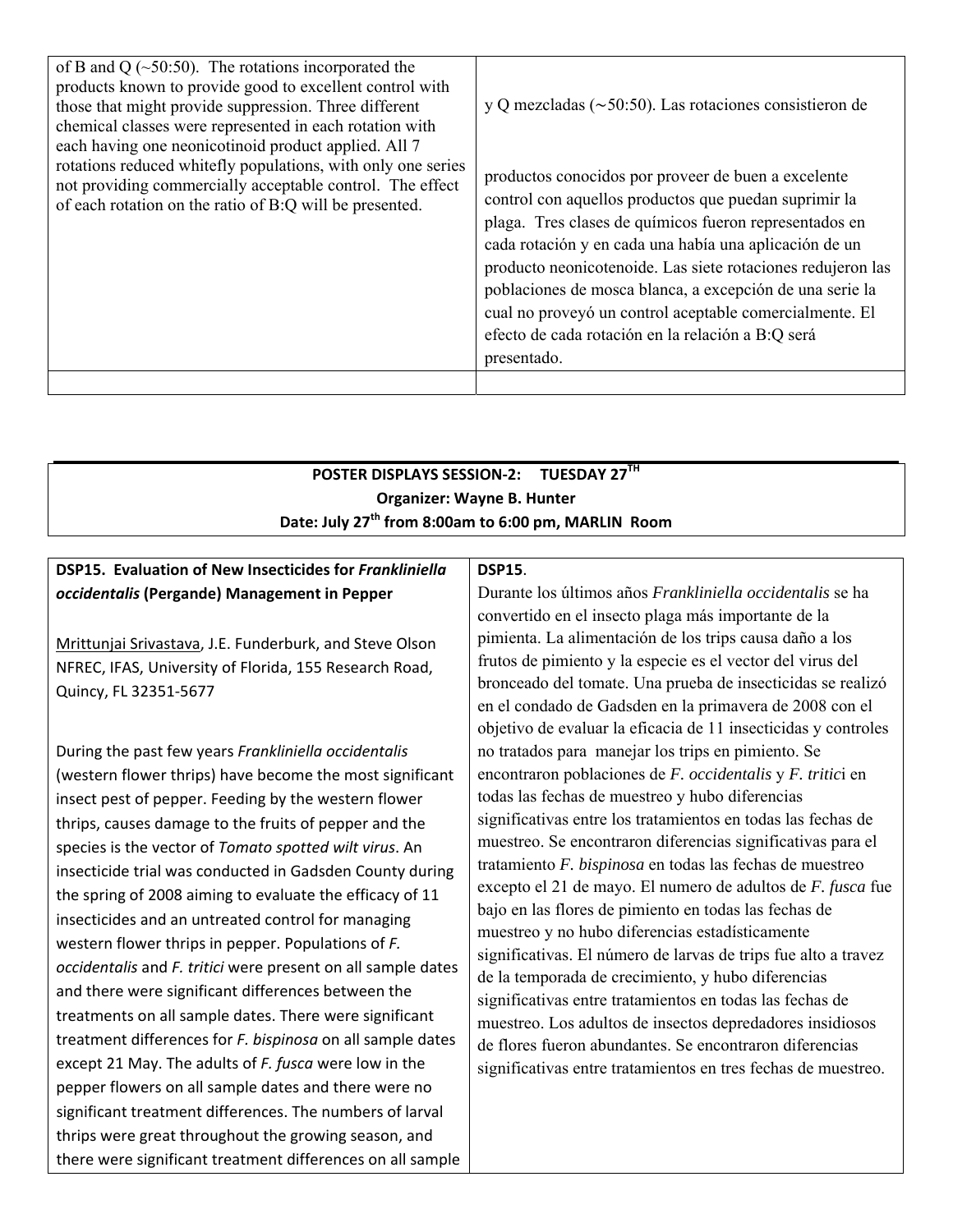| dates. The adults of the predatory insidious flower bugs                                                             |                                                                                                                      |
|----------------------------------------------------------------------------------------------------------------------|----------------------------------------------------------------------------------------------------------------------|
| were abundant. There were significant treatment                                                                      |                                                                                                                      |
| differences on three sample dates.                                                                                   |                                                                                                                      |
|                                                                                                                      |                                                                                                                      |
|                                                                                                                      |                                                                                                                      |
|                                                                                                                      |                                                                                                                      |
| DSP16. Artificial Rearing and Ecology of the Black                                                                   | <b>DSP16.</b>                                                                                                        |
| Soldier Fly (Hermetia illucens (Diptera: Stratmyidae)) in<br><b>Korea</b>                                            | La mosca soldado negro, Hermetia illucens (BSF), tiene una                                                           |
|                                                                                                                      | distribución mundial en los trópicos y regiones templadas y                                                          |
| Kwanho Park, Sangbeom Lee, Wontae Kim, Jonggill Kim                                                                  | es activa en Corea de mayo a octubre. La cría de mosca                                                               |
| and Youngcheol Choi                                                                                                  | soldado negro durante todo el año en Corea necesita                                                                  |
| Department of Agricultural Biology, National Academy of                                                              | condiciones apropiadas. Esta especie coloniza una amplia                                                             |
| Agricultural Science, RDA, Suwon, Korea 441-853                                                                      | variedad de materia vegetal y animal en descomposición y                                                             |
|                                                                                                                      | deposita sus huevos en una variedad de materiales en                                                                 |
| The black soldier fly, Hermetia illucens (BSF), has a                                                                | descomposición. Nosotros investigamos el patrón de                                                                   |
| worldwide distribution in the tropics and warm                                                                       | distribución, las características ecológicas y el ciclo de vida                                                      |
| temperate regions and is active in the Korea from May<br>through October. Rearing of black soldier fly whole year    | de la BSF. Los insectos se encontraron sobretodo alrededor                                                           |
| in Korea needs proper conditions . This species colonize a                                                           | el ganado, cobertizos de ganado, estiércol, vertedero de                                                             |
| wide variety of decomposing vegetable and animal                                                                     | desechos, y terrenos donde hay acumulacion de desperdicios                                                           |
| matter and oviposit in a variety of decomposing                                                                      | de comida y basura. Las características del desarrollo de                                                            |
| materials. We investigated the distribution pattern,                                                                 | BSF son los siguientes: el huevo es de forma ovalada cerca                                                           |
| ecological characteristics and life cycle of the BSF. The                                                            | de 887 micras en el eje mayor y 190 micras en el eje menor,<br>pesando 24 mg. Females ovipositan ca. 1.000 huevos en |
| insect mainly occurred around cattle, cattle sheds,                                                                  | promedio, los huevos eclosionan en 81 horas bajo                                                                     |
| manure sheds, living waste dump grounds, and food                                                                    | condiciones de laboratorio (27C, 60% de humedad relativa).                                                           |
| waste dump grounds. Developmental characteristics of                                                                 | La duración del estado larval es aproximadamente $15 \sim 20$                                                        |
| BSF are as follows: the egg was long oval shaped of 887                                                              | d. El tamaño de último instar es 21 mm. La cutícula de las                                                           |
| um in the major axis and 190 um in the minor axis; it<br>weighed 24 µg. Female oviposited ca. 1,000 eggs on          | pupas fgradualmente adquire un color rojo-marrón y el                                                                |
| average; eggs hatched in 81 hours under laboratory                                                                   | tamaño de de la puapa es 19 mm. El estado pupal es mas                                                               |
| condition (27C, 60% R.H.). The duration of the larval stage                                                          | corto para las hembras (16 días) que para los machos (15 d).                                                         |
| was approximately 15~20 d. The last instar size was 21                                                               | Los adultos miden $\sim$ 13-20 mm de largo y son de color                                                            |
| mm. The cuticle of the pupae gradually acquired red-                                                                 | negro. Los adultos viven $\sim$ 5.8 d la primera generación                                                          |
| brown color and the size of them was 19 mm. The pupal                                                                | (Junio a Julio), $\sim$ 70 a 10 d, la 2 <sup>ª</sup> generación de Agosto a                                          |
| stage was shorter for females (16 days) than males (15 d).                                                           | Septiembre), y ~ 13 a 18 d la 3 <sup>ª</sup> generación (Septiembre a                                                |
| Adults were ~13-20 mm long and black-colored. Adults                                                                 | Octubre). El apareamiento comenza al tercer día después de                                                           |
| lived ~5-8 d for the first generation (June~July), ~7-10 d,                                                          | la emergencia. El apareamiento se produjo la mayoría de                                                              |
| 2 <sup>nd</sup> generation (Aug.~Sept.), and ~13-18 d for the 3rd                                                    | veces entre 10:00 y 16:00, tiempo en el cual la intensidad de                                                        |
| generation (Sept.~Oct.). Mating started on the next day of<br>emergence and actively occurred at the third day after | luz es mayor. Oviposición el que se inicia al día 3 post-                                                            |
| emergence. Mating occurred most between 10:00 and                                                                    | emergencia y fue el más frecuente a partir del día cuarto a                                                          |
| 16:00 during which light intensity is highest. Egg-laying                                                            | sexto post- emergencia. De manera similar al apareamiento,                                                           |
| started on the 3rd day and was most frequent from the                                                                | las hembras ovipositan mayormente entre $10:00$ y 16:00.                                                             |
| $4th$ to $6th$ day after emergence. Similar to mating time,                                                          |                                                                                                                      |
| females oviposited most between 10:00 and 16:00.                                                                     |                                                                                                                      |
| KEY WORDS : Black Soldier Fly (BSF), Hermetia illucens, Life                                                         |                                                                                                                      |
| cycle, Mating, Egg-laying                                                                                            |                                                                                                                      |
| <b>DSP17.</b> Effect of Temperatures on Development and                                                              | <b>DSP17.</b>                                                                                                        |
| Oviposition of the Bigeyed Bug, Geocoris pallidipennis                                                               |                                                                                                                      |
| <u>Jeong Hwan Kim<sup>1</sup></u> , Young-Woong Byeon <sup>1</sup> , Hwang-Yong                                      | El efecto de las temperaturas en el desarrollo y la                                                                  |
|                                                                                                                      |                                                                                                                      |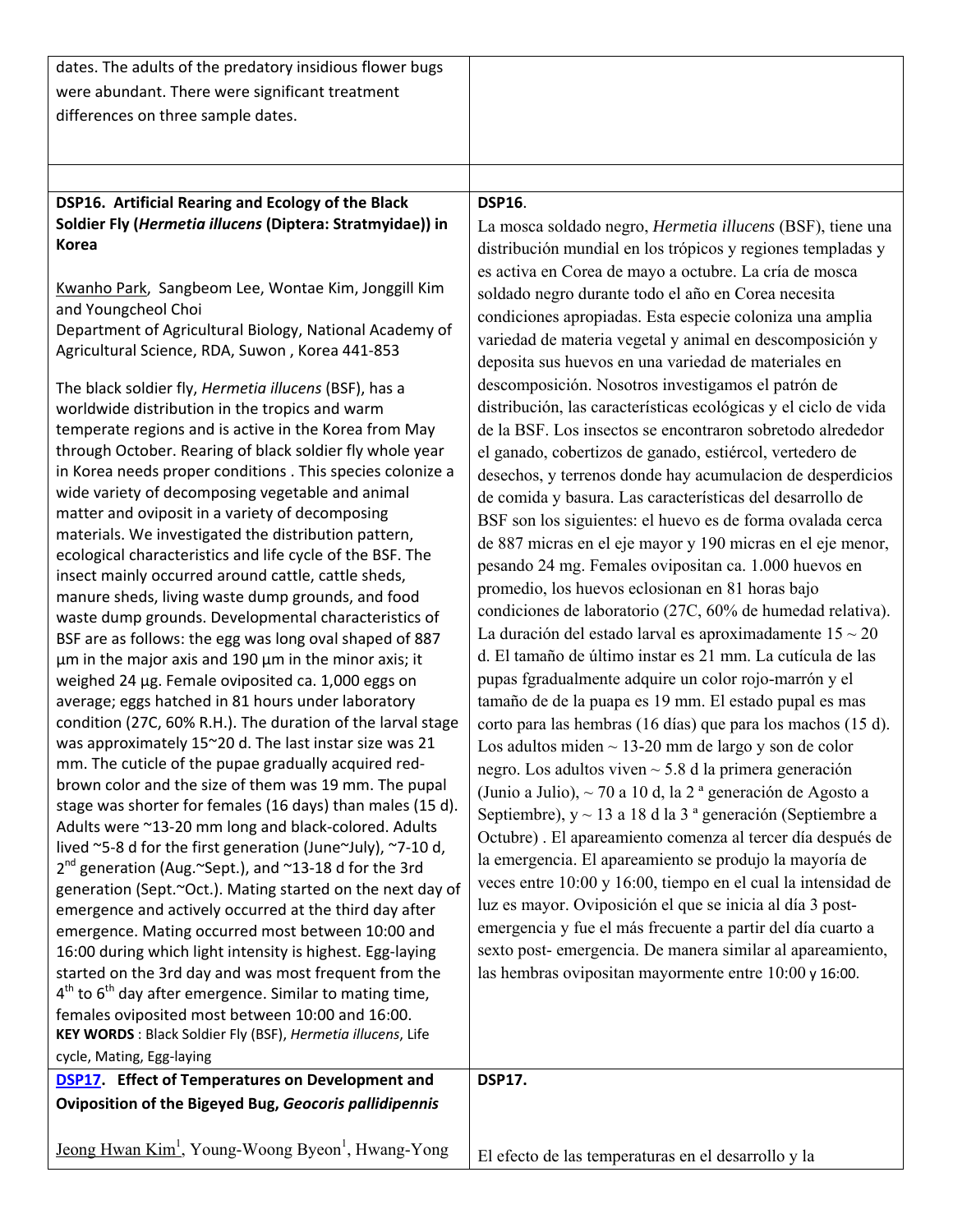| $Kim2$ and Man-Young Choi <sup>1</sup>                                                                                 | oviposición del insecto ojos grandes, Geocoris                                                                                     |
|------------------------------------------------------------------------------------------------------------------------|------------------------------------------------------------------------------------------------------------------------------------|
| <sup>1</sup> Crop Protection Division, National Academy of Agricultural                                                | <i>pallidipennis</i> , se investigó a 25, 30, 35, 37,5, y 40° C (70 $\pm$                                                          |
| Science (NAAS), Suwon, South Korea                                                                                     | 10% HR y 16L: 8D hr fotoperíodo). La eclosión de los                                                                               |
| <sup>2</sup> International Technology Cooperation Center, Rural                                                        | huevos de G. pallidipennis a 25, 30, 35 y 37.5C fue 84, 94,                                                                        |
| Development Administration (RDA), Suwon, South Korea                                                                   | 80,07, 81,08% y 59,98%, respectivamente. Sin embargo, los                                                                          |
| kim9@korea.kr (Jeong-Hwan Kim)                                                                                         | huevos de G. pallidipennis no eclosionaron a 40°C. El                                                                              |
|                                                                                                                        | período de oviposición de los adultos G. pallidipennis fue el                                                                      |
| The effect of temperatures on development and                                                                          | más largo a 25° C (37,9 días) y el más corto a 40°C (5,6                                                                           |
| oviposition of the bigeyed bug, Geocoris pallidipennis,                                                                | días). El número promedio de huevos deppositados por                                                                               |
| was investigated at 25, 30, 35, 37.5, and 40°C (70±10% RH                                                              | hembra fue de 111,2 a 35°C y 22,1 a 40°C. Después de la                                                                            |
| and 16L:8D hr photoperiod). The hatchability of G.                                                                     | emergencia, los adultos sobrevivieron por 62,5, 39,3, 33,8,                                                                        |
| pallidipennis eggs at 25, 30, 35 and 37.5C was 84.94,                                                                  | 17, 0 y 9, 3 días a 25, 30, 35, 37,5 y 40 °C, respectivamente.                                                                     |
| 80.07, 81.08% and 59.98%, respectively. However, G.<br>pallidipennis eggs not hatched at 40C. The oviposition          | Los períodos de huevo, ninfa, y adulto de G. pallidipennis se                                                                      |
| period of G. pallidipennis adult was the longest at 25°C                                                               | hicieron más cortos a medida que la temperatura aumentó.                                                                           |
| (37.9 days) and the shortest at $40^{\circ}$ C (5.6 days). The                                                         |                                                                                                                                    |
| average number of eggs laid per female was 111.2 eggs at                                                               |                                                                                                                                    |
| 35°C and 22.1 eggs at 40°C. After emergence, Adults                                                                    |                                                                                                                                    |
| survived for 62.5, 39.3, 33.8, 17.0 and 9.3 days at 25, 30,                                                            |                                                                                                                                    |
| 35, 37.5 and 40°C, respectively. The egg, nymph and adult                                                              |                                                                                                                                    |
| period of G. pallidipennis were become shorter as                                                                      |                                                                                                                                    |
| temperature rises. Key Words: Geocoris pallidipennis,                                                                  |                                                                                                                                    |
| temperature, development time, oviposition, longevity                                                                  |                                                                                                                                    |
|                                                                                                                        |                                                                                                                                    |
| <b>DSP18.</b> Functional Response of an Aphid Parasitoid                                                               | <b>DSP18.</b>                                                                                                                      |
|                                                                                                                        |                                                                                                                                    |
| Aphelinus asychis in the Laboratory                                                                                    |                                                                                                                                    |
|                                                                                                                        |                                                                                                                                    |
| Young Woong Byeon <sup>1</sup> , Midori Tuda <sup>2</sup> , Jeong-Hwan Kim <sup>1</sup>                                | La respuesta funcional de un parasitoide de áfidos,                                                                                |
| and Man-Young Choi <sup>1</sup>                                                                                        | Aphelinus asychis en el pulgón verde del duraznero, Myzus                                                                          |
| <sup>1</sup> Crop Protection Division, National Academy of Agricultural                                                | persicae, se han investigado en cajas de Petri (9 cm $\times$ 4 cm)<br>y en jaulas (120 × 120 × 70 cm) durante 24 horas a 25 ° C y |
| Science (NAAS), Suwon, South Korea, biotin92@korea.kr<br>(Young-Woong Byeon)                                           |                                                                                                                                    |
|                                                                                                                        | una 16L: 8D fotoperíodo . En el experimento de cajas de<br>Petri, áfidos de 2-2.5 días de edad fueron introducidos en              |
| <sup>2</sup> Institute of Biological Control, Faculty of Agriculture, Kyushu<br>University, Fukuoka, Japan,            | discos de hojas de berenjena (7 cm de diámetro) con                                                                                |
|                                                                                                                        | diferentes densidades de hospedero (5, 10, 20, 30, 50 y 80                                                                         |
| The functional response of an aphid parasitoid, Aphelinus                                                              | M. persicae) para la oviposición del parasitoide. Entre los                                                                        |
| asychis on the green peach aphid, Myzus persicae, were                                                                 | tres tipos de respuesta funcional, el tipo III describe mejor la                                                                   |
| investigated in Petri dish (9cm×4cm) and net cage                                                                      | respuesta del parasitoide a las densidades de hospedero en A.                                                                      |
| $(120 \times 120 \times 70 \text{cm})$ for 24 h at 25 <sup>o</sup> C and a 16L:8D                                      | asychis, de acuerdo con el criterio de información bayesiano                                                                       |
| photoperiod. In Petri dish experiment, 2-2.5 day-old                                                                   | (BIC). la eficiencia estimada de la búsqueda (a, / día) y el                                                                       |
| aphids were introduced on eggplant leaf-disc (7cm                                                                      | tiempo de manipulación (Th, día) A. asychis en M. persicae                                                                         |
|                                                                                                                        | fueron 0,116 y 0,043, respectivamente. En el experimento de                                                                        |
| diameter) for parasitoid oviposition with different host                                                               | jaulas, la respuesta funcional de A. asychis se investigó en                                                                       |
| densities (5, 10, 20, 30, 50 and 80 M. persicae). Among                                                                | berenjenas (5 $\times$ 5). Después de que <i>M. persicae</i> se inoculó                                                            |
| the three types of functional response, type III best                                                                  | de manera homogénea en densidades de 1, 3, 6, 9 y 12 (por                                                                          |
| described the parasitoid response to the host densities in                                                             | planta) sobre hojas superiores, medias e inferiores. Una                                                                           |
| A. asychis, according to the Bayesian information criterion                                                            | hembra apareada de A. asychis se introdujo en la berenjena                                                                         |
| (BIC). Estimated searching efficiency (a, /day) and                                                                    | central. Cada densidad de las poblaciones de áfidos se                                                                             |
| handling time $(T_h, day)$ of A. asychis on M. persicae were<br>0.116 and 0.043, respectively. In net cage experiment, | duplicaron tres veces . A. asychis mostró una respuesta                                                                            |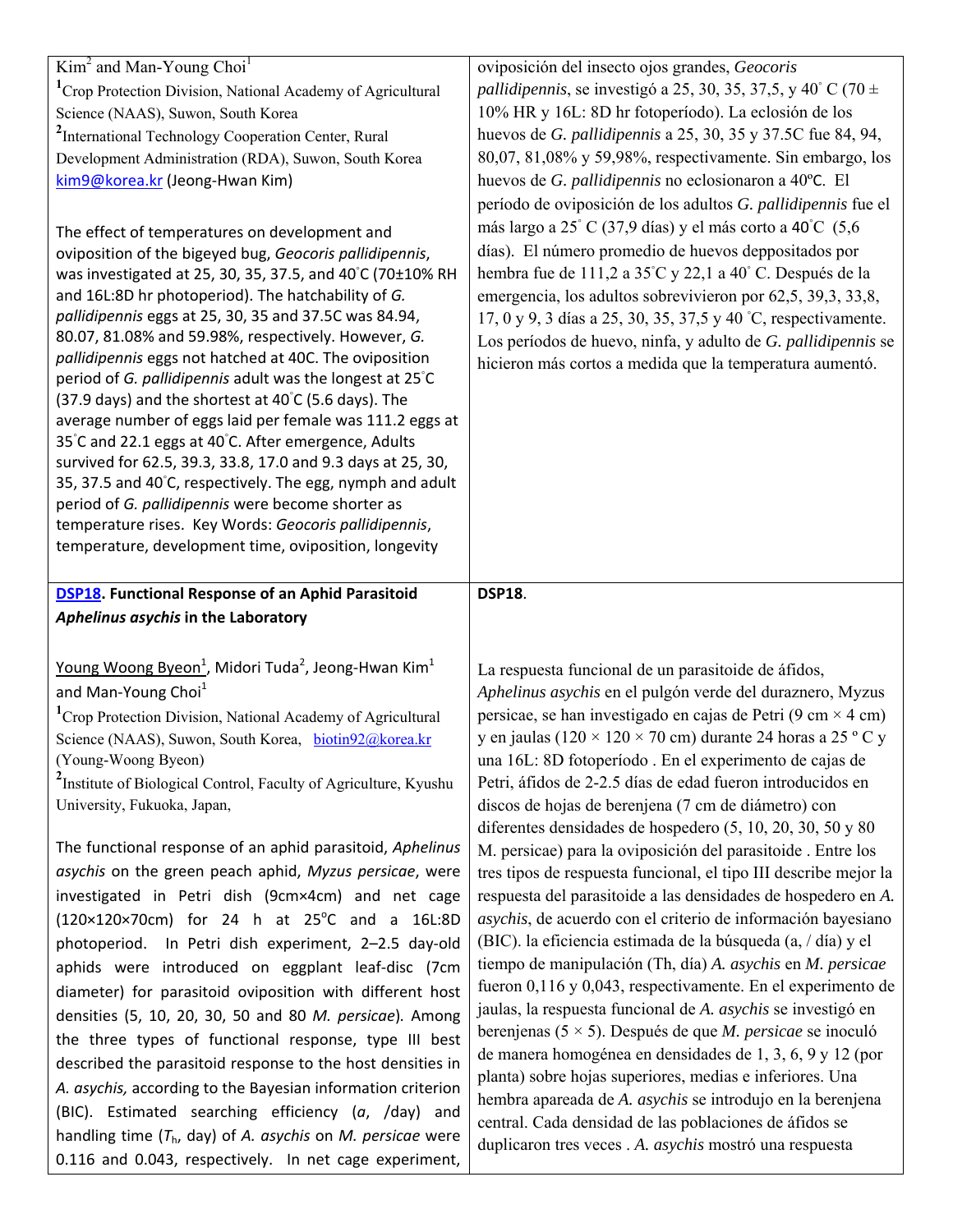| functional response of A. asychis was investigated on 5×5                                                                   | funcional de tipo II diferente de la respuesta estimada en los                                                                     |
|-----------------------------------------------------------------------------------------------------------------------------|------------------------------------------------------------------------------------------------------------------------------------|
| eggplants in the net cage. After M. persicae were                                                                           | esperimentos de caja de Petri.                                                                                                     |
| inoculated uniformly at the densities of 1, 3, 6, 9 and 12                                                                  |                                                                                                                                    |
| (per plant) on upper, middle and lower leaves of each 25                                                                    |                                                                                                                                    |
| eggplants, one mated A. asychis female was introduced                                                                       |                                                                                                                                    |
| on the central eggplant. Each aphid density was                                                                             |                                                                                                                                    |
| duplicated three times. A. asychis showed a type II                                                                         |                                                                                                                                    |
| functional response different from that estimated on the                                                                    |                                                                                                                                    |
| eggplant leaf-disc arena.                                                                                                   |                                                                                                                                    |
|                                                                                                                             |                                                                                                                                    |
| DSP19. Host plant range of Raoiella indica Hirst (Acari:                                                                    | <b>DSP19.</b>                                                                                                                      |
| Tenuipalpidae) in areas of invasion of the new world                                                                        |                                                                                                                                    |
|                                                                                                                             | Raoiella indica se ha propagado rápidamente a través de la                                                                         |
| D. Carrillo <sup>1*</sup> , D. Amalin <sup>2</sup> , F. Hosein <sup>4</sup> , A. Roda <sup>3</sup> , R. Duncan <sup>1</sup> | región Neotropical, donde el ácaro podría tener un impacto                                                                         |
| and J.E. Peña <sup>1</sup>                                                                                                  | económico y ecológico en plantas importantes. Tres                                                                                 |
| University of Florida, Department of Entomology and                                                                         | estudios se realizaron para determinar el rango de plantas                                                                         |
| Nematology, Tropical Research and Education Center,                                                                         | hospederas de R. indica, usando la presencia de colonias                                                                           |
| Homestead, FL 33031, USA, dancar@ufl.edu                                                                                    | que contienen todas las etapas de la vida del insecto como                                                                         |
|                                                                                                                             | un indicador de aptitud reproductiva. Muestreos periódicos                                                                         |
| Raoiella indica has rapidly spread through the Neotropical                                                                  | realizados en el jardín botánico Fairchild (Maimi-Dade, FL,                                                                        |
| region where the mite could impact economically and                                                                         | EE.UU.) y el Real Jardín Botánico (Puerto España,                                                                                  |
| ecologically important plants. Three studies were                                                                           | Trinidad) identificaron 27 nuevas plantas como hospederos                                                                          |
| conducted to determine the host plant range of R. indica,                                                                   | reproductivos. Infestaciones controladas realizadas en                                                                             |
|                                                                                                                             | vivero e investigaciones en campo determinaron que el saw                                                                          |
| using the presence of colonies containing all life stages as                                                                | palmeto y el palmetto de la col nativo de la Florida no son                                                                        |
| an indicator of reproductive suitability. Periodic surveys                                                                  | huéspedes adecuados de R. indica. Raoiella indica                                                                                  |
| at the Fairchild botanical Garden (Maimi Dade, FL, USA)                                                                     | estableció colonias en la paja de la Florida encontrada en                                                                         |
| and the Royal Botanical Gardens (Port of Spain, Trinidad)                                                                   | las investigaciónes de campo confirmando asi que esta                                                                              |
| identified 27 new reproductive host plants. Controlled                                                                      | palma es un hospero reproductivo. Phaseolus vulgaris y                                                                             |
| infestations with R. indica adults conducted in a plant                                                                     | Ocimum bassilicum fueron infestados con un número                                                                                  |
| nursery and investigations in the field determined that                                                                     | desconocido de los adultos, pero no fueron hospederos                                                                              |
| Florida native cabbage palmetto and saw palmetto palms                                                                      | adecuados de R. indica. Presentamos una lista actualizada                                                                          |
| were not suitable hosts of R. indica. Raoiella indica                                                                       | de las plantas hospederas.                                                                                                         |
| established colonies on Florida thatch found in the field                                                                   |                                                                                                                                    |
| investigation confirmed this palm as a reproductive host                                                                    |                                                                                                                                    |
| plant. Phaseolus vulgaris and Ocimum bassilicum were                                                                        |                                                                                                                                    |
| infested with a known number of adults, but were not                                                                        |                                                                                                                                    |
| suitable hosts for R. indica. An updated list of                                                                            |                                                                                                                                    |
| reproductive host plants of R. indica is presented.                                                                         |                                                                                                                                    |
| DSP20. Population Similarity and Population Genetic                                                                         | <b>DSP20.</b>                                                                                                                      |
| <b>Structure of the Rice Leaf Roller, Cnaphaalocrocis</b>                                                                   |                                                                                                                                    |
| medinalis (Lepidoptera: Pyralidae) Inferred from the                                                                        | Los marcadores nucleares heredadas bisexualmente puede revelar                                                                     |
| Mitochondrial A+T-Rich Region and Nuclear ITS2                                                                              | subdivisión de la población menos profundas que la herencia                                                                        |
| Sequences.                                                                                                                  | materna del ADN mitocondrial (ADNmt), pero esto puede no ser                                                                       |
| X. Wan, J. Li, M. J. Kim, T. H. Kang, B. R. Jin, and I. Kim,                                                                | el caso cuando la dispersión está sesgada hacia un sexo                                                                            |
| College of Agriculture & Life Sciences, Chonnam National                                                                    | determinado. Para entender mejor las diferentes explicaciónes y<br>obtener la información genética de la población de la plaga del |
| University, 300 Yongbong-Dong, Buk-Gu, Gwangju 500-757,                                                                     | arroz, recogiemos muestras del enrrollador migratorio de las hojas                                                                 |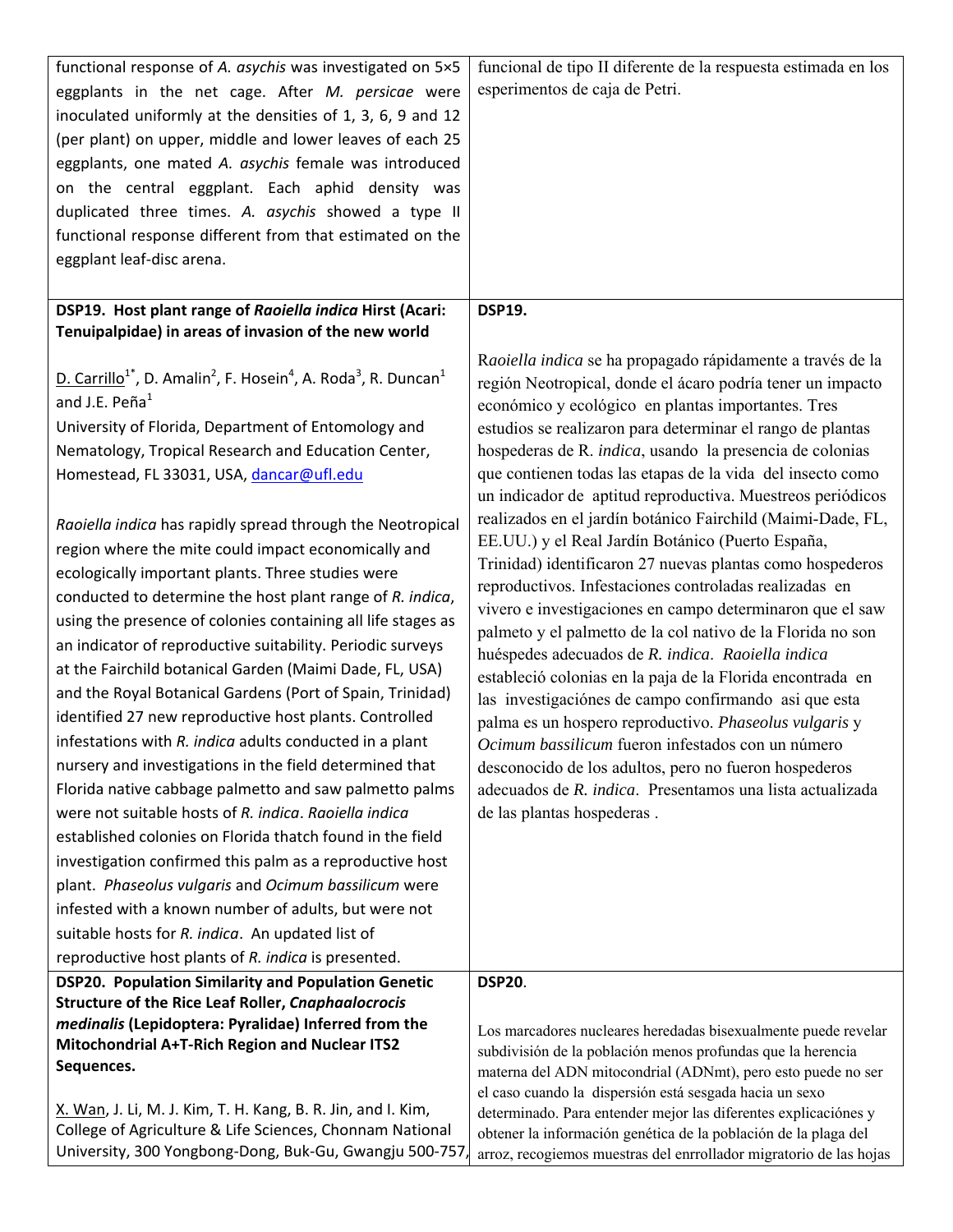| Republic of Korea.<br>The bisexually inherited nuclear markers may reveal shallov<br>population subdivision than the maternally inherited<br>mitochondrial DNA (mtDNA), but this may not be the case<br>when dispersal is biased towards one sex. To better                                                                                                                                                                                                                                                                                                                                                                                                                                                                                                                                                                                                                                                                                                                                                                                                                                                                                                                                                                                                                                                                                                                                                                                                                                                                           | del arroz, Cnaphalocrocis medinalis Guenée (Lepidoptera:<br>Pyralidae), de varias localidades coreanas y chinas. Las regiones<br>mitocondriales ricas en $A + T$ y el transcrito del espaciador<br>nuclear interno transcrito 2 (ITS2) de un total de 187 individuos<br>fueron clonados y secuenciados. Se encontraron un total de de 94<br>haplotipos en la región rica en $A + T$ , con varían en longitudes de                                                                                                                                                                                                                                                                                                                                                                                                                                                                                                                                                                                                                              |
|---------------------------------------------------------------------------------------------------------------------------------------------------------------------------------------------------------------------------------------------------------------------------------------------------------------------------------------------------------------------------------------------------------------------------------------------------------------------------------------------------------------------------------------------------------------------------------------------------------------------------------------------------------------------------------------------------------------------------------------------------------------------------------------------------------------------------------------------------------------------------------------------------------------------------------------------------------------------------------------------------------------------------------------------------------------------------------------------------------------------------------------------------------------------------------------------------------------------------------------------------------------------------------------------------------------------------------------------------------------------------------------------------------------------------------------------------------------------------------------------------------------------------------------|------------------------------------------------------------------------------------------------------------------------------------------------------------------------------------------------------------------------------------------------------------------------------------------------------------------------------------------------------------------------------------------------------------------------------------------------------------------------------------------------------------------------------------------------------------------------------------------------------------------------------------------------------------------------------------------------------------------------------------------------------------------------------------------------------------------------------------------------------------------------------------------------------------------------------------------------------------------------------------------------------------------------------------------------|
| understand the competing explanation and obtain the<br>population genetic information of the rice insect pest, we<br>collected the migratory rice leaf roller, Cnaphalocrocis<br>medinalis Guenée (Lepidoptera: Pyralidae), from several<br>Korean and Chinese localities. The entire mitochondrial<br>A+T-rich regions and nuclear internal transcribed spacer 2<br>(ITS2) were cloned and sequenced from a total of 187<br>individuals. A total of 94 A+T-rich region haplotypes, rangin<br>in sequence length from 339 bp to 348 bp and 129 ITS2<br>sequence types, ranging from 444 bp to 450 bp, with the<br>maximum sequence divergence of 4.55% and 4.43%,<br>respectively, were obtained. Finding of statistically<br>significant $F_{ST}$ in few population pairs only by ITS2 sequence<br>indicate a very low genetic differentiation of the rice leaf<br>roller populations. Among two molecules detection of a few<br>statistically significant $F_{ST}$ and statistically significant<br>variance component only by ITS2 sequences may indicate<br>that dispersal of C. medinalis is biased towards female. The<br>structural analysis of the A+T-rich region has shown the<br>presence of a poly-T stretch (10 $\approx$ 16 bp), a microsatellite-<br>like AT repeat (10 $\sim$ 14 repeats), and a 5-bp long-motif<br>"ATTTA". The typical 5-bp long conserved motif sequence<br>(ATAGA) that was previously found in other lepidopteran<br>insects was found instead as "ATAG" in the C. medinalis<br>A+T-rich region. | la secuencia entre 339 pb y 348 pb, lo mismo que 129 tipos de<br>secuencias ITS2, on longitudes que van desde 444 pb a 450 pb,<br>con la divergencia maxima de 4,55% y 4,43%, respectivamente. El<br>hallazgo de diferencias estadísticamente significativa $F_{ST}$ en unos<br>cuantos pares dentro de la poblacion sólo por la secuencia ITS2,<br>indican una diferenciación genética muy baja de las poblaciones<br>del enrrollador migratorio de las hojas del arroz, y que la<br>dispersion del C. medinalis es sesgada hacia las hembras. El<br>análisis estructural de la región rica en $A + T$ ha demostrado la<br>presencia de un tramo de poli-T ( $10 \sim 16$ pb), una repetición AT<br>similar a un microsatélite (10 ~ 14 repeticiones), y un motivo "<br>ATTTA " de 5-pb de largo.                                                                                                                                                                                                                                             |
| DSP21. Dynamics of the red palm mite, Raoiella indica                                                                                                                                                                                                                                                                                                                                                                                                                                                                                                                                                                                                                                                                                                                                                                                                                                                                                                                                                                                                                                                                                                                                                                                                                                                                                                                                                                                                                                                                                 | <b>DSP21</b>                                                                                                                                                                                                                                                                                                                                                                                                                                                                                                                                                                                                                                                                                                                                                                                                                                                                                                                                                                                                                                   |
| (Acari:Tenuipalpidae) in Florida                                                                                                                                                                                                                                                                                                                                                                                                                                                                                                                                                                                                                                                                                                                                                                                                                                                                                                                                                                                                                                                                                                                                                                                                                                                                                                                                                                                                                                                                                                      |                                                                                                                                                                                                                                                                                                                                                                                                                                                                                                                                                                                                                                                                                                                                                                                                                                                                                                                                                                                                                                                |
| J. E. Peña, R. Duncan, D. Carrillo, Ana Vargas<br>18905 SW 280 <sup>th</sup> Street, Homestead, FL 33031                                                                                                                                                                                                                                                                                                                                                                                                                                                                                                                                                                                                                                                                                                                                                                                                                                                                                                                                                                                                                                                                                                                                                                                                                                                                                                                                                                                                                              | El ácaro rojo de las palmeras, Raoiella indica (Acari:<br>Tenuipalpidae) fue descubierto en West Palm Beach, Florida, en                                                                                                                                                                                                                                                                                                                                                                                                                                                                                                                                                                                                                                                                                                                                                                                                                                                                                                                       |
| avargas22@ufl.edu                                                                                                                                                                                                                                                                                                                                                                                                                                                                                                                                                                                                                                                                                                                                                                                                                                                                                                                                                                                                                                                                                                                                                                                                                                                                                                                                                                                                                                                                                                                     | diciembre de 2007. Desde entonces, el ácaro se ha extendido en<br>Broward, Monroe, Miami Dade. Una vez cada mes, desde la época                                                                                                                                                                                                                                                                                                                                                                                                                                                                                                                                                                                                                                                                                                                                                                                                                                                                                                                |
| The red palm mite, Raoiella indica (Acari: Tenuipalpidae)<br>was discovered in West Palm Beach, Florida during<br>December 2007. Since then, the mite has spread into<br>Broward, Monroe, Miami Dade counties. Once each<br>month, since the time of the discovery of the R. indica<br>invasion on December 2007, 1 pinna was collected from<br>each of two fronds per coconut palm totaling 16 samples<br>per site. Each pinna was placed in a plastic bag, sealed<br>and placed in a refrigerated cooler, and frozen before<br>evaluation. Each sample was evaluated under the<br>microscope, and number of red palm mite, tetranychids,<br>diaspidid scales, whiteflies, mealybugs and different<br>predaceous arthropods (Phytoseiidae, Neuroptera,<br>Thripidae, Coccinellidae) was recorded. The scale,                                                                                                                                                                                                                                                                                                                                                                                                                                                                                                                                                                                                                                                                                                                         | del descubrimiento de la invasión R. indica. en diciembre de 2007,<br>se obtuvo una pequeña muestra de cada una de las dos frondas por<br>palma de coco por un total de 16 muestras por sitio. Cada muestra<br>se colocó en una bolsa plástica sellada y se y guardó en una nevera<br>portátil refrigerada y congelada antes de la evaluación. Cada<br>muestra fue evaluada bajo el microscopio, y se registró el número<br>de ácaros rojos de las palmeras, tetraníquidos, escalas diaspidid,<br>moscas blancas, cochinillas y diferentes artrópodos depredadores<br>(Phytoseiidae, Neuroptera, Thripidae, Coccinellidae). La escala,<br>Aonidiella orientalis (Newstead) (Heteroptera: Diaspididae), la<br>mosca blanca, Aleurocanthus woglumi Ashby (Heteroptera:<br>Aleyrodidae), los ácaros araña, Tetranychus spp.,, Tetranychus<br>gloveri Banks (Acari: Tetranychidae), fueron los microartrópodos<br>más comunes que habitan los cocos, mientras que Tetranychus sp.,<br>y Brevipalpus spp., fueron los habitantes más comúnes de los |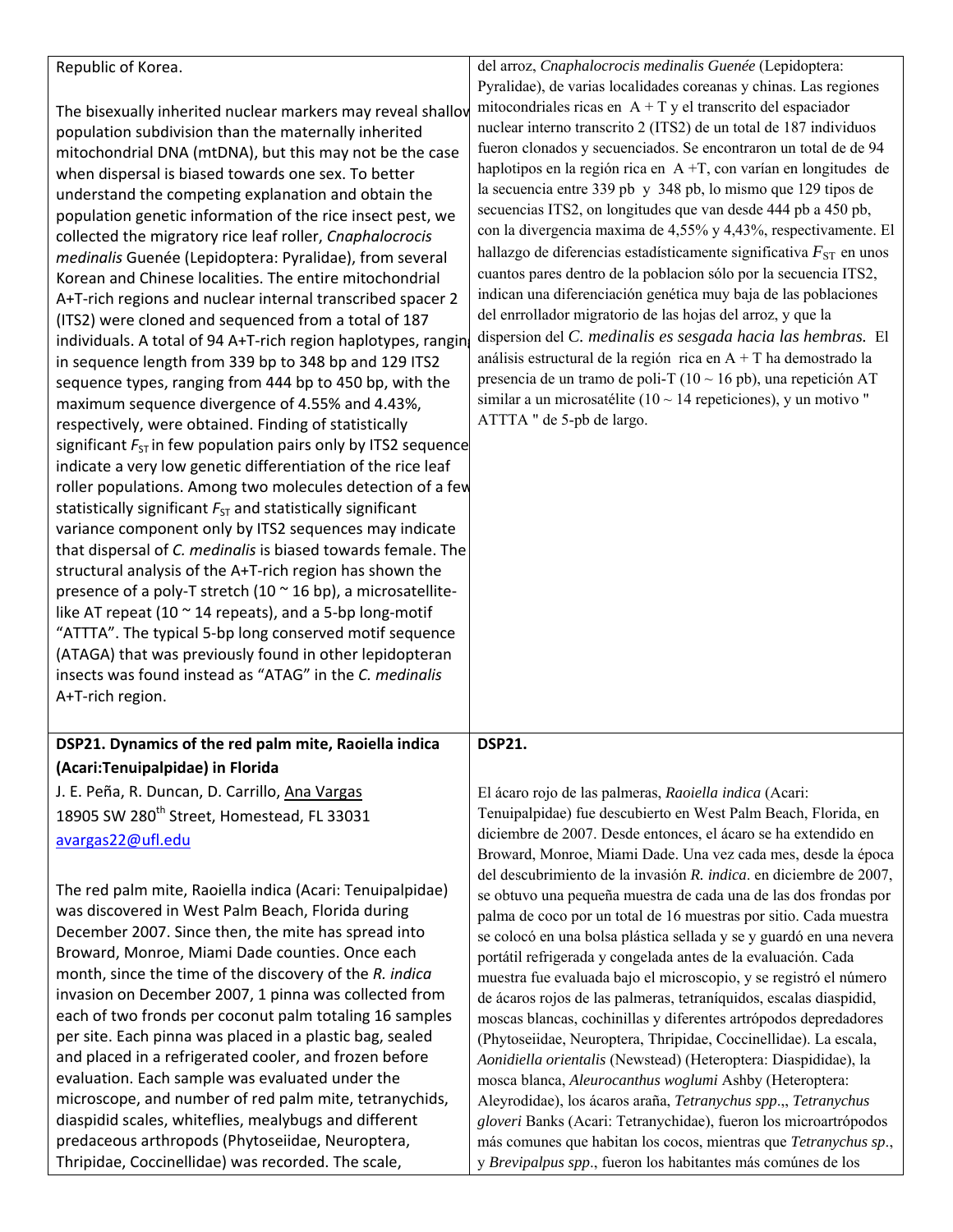| bananos desde 2006 hasta 2008 antes de la llegada de R. indica<br>(figuras 1 y 2). En cocos, los depredadores, Amblyseius<br>largoensis (Muma) (Acari: Phytoseiidae), Stethorus utilis<br>(Horn) y Chrysoperla spp., (Neuroptera: Chrysopidae) fueron los<br>más comunes seguidos por Bdella distincta (Barker y Bullock)<br>(Acari: Bdellidae) y Aleurodothrips fasciapennis (Franklin)<br>(Thysanoptera: Phlaeothripidae.                                                                                                                                                                                                                                                                                                                                                                                                                                                                                                                                                                                                                                                                                                                                                                                                                                                                                                                                                                                                                                                                                                                               |
|-----------------------------------------------------------------------------------------------------------------------------------------------------------------------------------------------------------------------------------------------------------------------------------------------------------------------------------------------------------------------------------------------------------------------------------------------------------------------------------------------------------------------------------------------------------------------------------------------------------------------------------------------------------------------------------------------------------------------------------------------------------------------------------------------------------------------------------------------------------------------------------------------------------------------------------------------------------------------------------------------------------------------------------------------------------------------------------------------------------------------------------------------------------------------------------------------------------------------------------------------------------------------------------------------------------------------------------------------------------------------------------------------------------------------------------------------------------------------------------------------------------------------------------------------------------|
|                                                                                                                                                                                                                                                                                                                                                                                                                                                                                                                                                                                                                                                                                                                                                                                                                                                                                                                                                                                                                                                                                                                                                                                                                                                                                                                                                                                                                                                                                                                                                           |
| <b>DSP22.</b>                                                                                                                                                                                                                                                                                                                                                                                                                                                                                                                                                                                                                                                                                                                                                                                                                                                                                                                                                                                                                                                                                                                                                                                                                                                                                                                                                                                                                                                                                                                                             |
|                                                                                                                                                                                                                                                                                                                                                                                                                                                                                                                                                                                                                                                                                                                                                                                                                                                                                                                                                                                                                                                                                                                                                                                                                                                                                                                                                                                                                                                                                                                                                           |
|                                                                                                                                                                                                                                                                                                                                                                                                                                                                                                                                                                                                                                                                                                                                                                                                                                                                                                                                                                                                                                                                                                                                                                                                                                                                                                                                                                                                                                                                                                                                                           |
|                                                                                                                                                                                                                                                                                                                                                                                                                                                                                                                                                                                                                                                                                                                                                                                                                                                                                                                                                                                                                                                                                                                                                                                                                                                                                                                                                                                                                                                                                                                                                           |
| La probabilidad de dispersión de escala blindados desde frutas<br>infestadas a los hospederos localizados en las cercanías se estudió<br>entre 2007 y 2009. frutas diferentes, por ejemplo, calabaza,<br>naranja, mandarinas y aguacates, con diferentes niveles de escala<br>roja oriental Aonidiella orientalis (Hemiptera: Diaspididae) fueron<br>colocados en un campo de pastos a diferentes distancias y                                                                                                                                                                                                                                                                                                                                                                                                                                                                                                                                                                                                                                                                                                                                                                                                                                                                                                                                                                                                                                                                                                                                            |
| direcciones de árboles de aguacate, Persea americana, cv. Hass en<br>la Universidad de Florida, Centro de Tropical de Investigación y<br>Educación Tropical, Homestead, FL. La producción de orugas por<br>fruto, número de colonos en las hojas y tallos de los árboles de<br>aguacate fueron inspeccionados semanalmente durante aprox. 4<br>semanas consecutivas. Los resultados variaron según el nivel de<br>infestación de orugas por fruto. De dos a 12 veces más orugas<br>emergieron de calabacines que de aguacates, naranjas y<br>mandarinas (DF5, 57, F = 55,26; <0,001). Más colonos se<br>obtuvieron en el árbol cuando el promedio de las orugas por fruto<br>promedió un máximo de 5.000 orugas / fruta que cuando el<br>número de los orugas promedió de 554 orugas / fruta, como en el<br>caso de la calabaza y el aguacate, respectivamente. Infestación de<br>scama en árboles colocados a 2 m de la fruta infestada no fueron<br>frecuentes. Sin embargo, las infestaciónes más comunes<br>ocurrieron cuando la fruta infestada estaba en estrecho contacto<br>con el árbol. La dirección del viento no parecen haber<br>desempeñado un papel clave en el transporte de orugas a los<br>árboles. El papel de los cosechadores de frutas en la dispersión de<br>las orugas se estudi. Infestación extremas de orugas y tecnicas<br>dedicadas desalojar orugas dieron lugar a la infestación de la ropa<br>de los cosechadores. Aqui discutimos el manejo normal de la fruta<br>infestada y sus efectos sobre la dispersión de orugas. |
|                                                                                                                                                                                                                                                                                                                                                                                                                                                                                                                                                                                                                                                                                                                                                                                                                                                                                                                                                                                                                                                                                                                                                                                                                                                                                                                                                                                                                                                                                                                                                           |
|                                                                                                                                                                                                                                                                                                                                                                                                                                                                                                                                                                                                                                                                                                                                                                                                                                                                                                                                                                                                                                                                                                                                                                                                                                                                                                                                                                                                                                                                                                                                                           |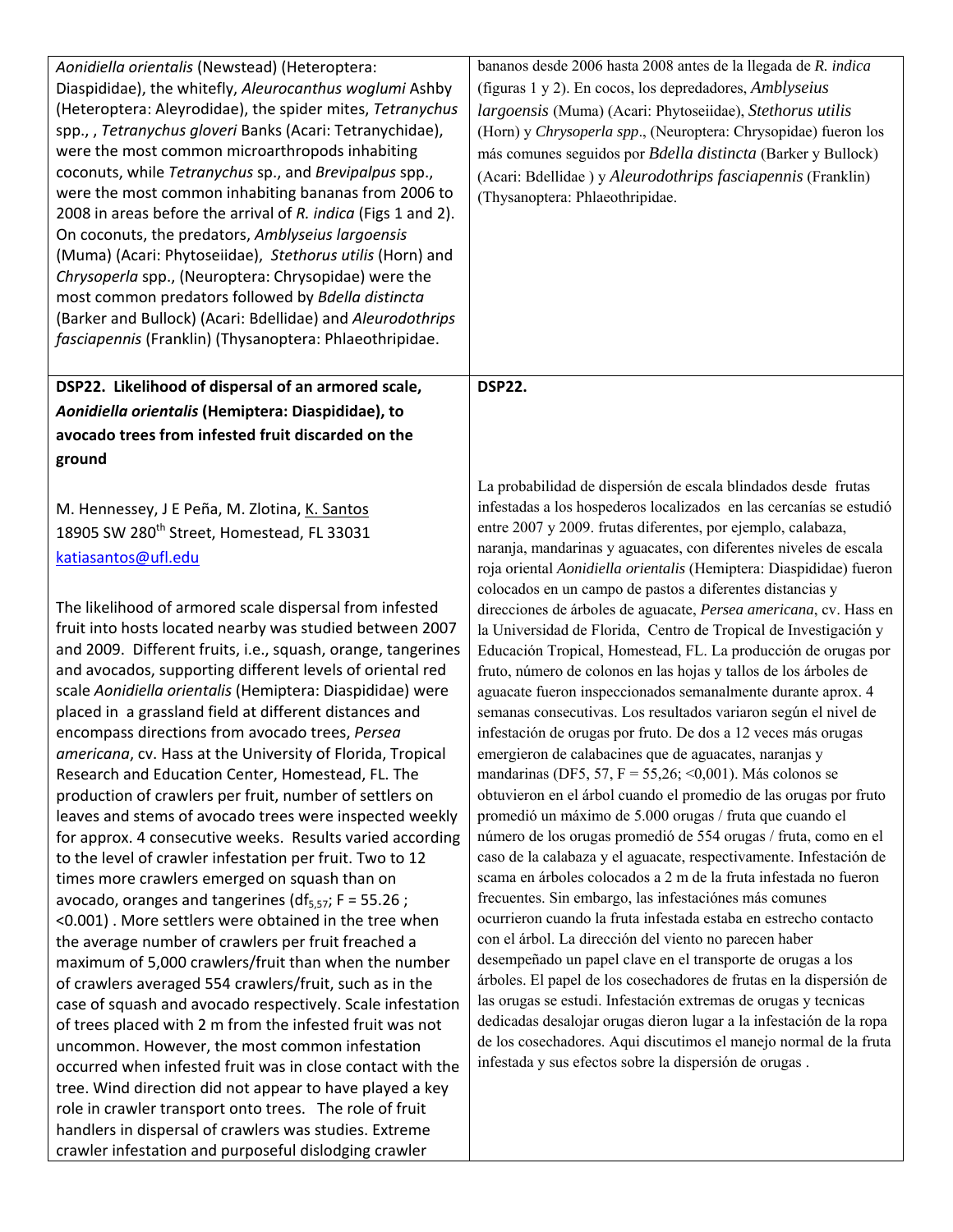| techniques resulted in an infestation of handlers clothing.<br>Normal handling of infested fruit and its effects on<br>crawler dispersion is discussed.                                                                                                                                                                                                                                                                                                                                                                                                                                                                                                                                                                                                                                                                                                                                                                                                                                                                                                                                                                                                                                                                                                                                                                                                                                                                                                                                                                                                                                                                                                                                                                                                                                                                                                                                                                                                                                                                                                                |                                                                                                                                                                                                                                                                                                                                                                                                                                                                                                                                                                                                                                                                                                                                                                                                                                                                                                                                                                                                                                                                                                                                                                                                                                                                                                                                                                                                                                                                                                                                                                                                                                                                                                                                                                           |
|------------------------------------------------------------------------------------------------------------------------------------------------------------------------------------------------------------------------------------------------------------------------------------------------------------------------------------------------------------------------------------------------------------------------------------------------------------------------------------------------------------------------------------------------------------------------------------------------------------------------------------------------------------------------------------------------------------------------------------------------------------------------------------------------------------------------------------------------------------------------------------------------------------------------------------------------------------------------------------------------------------------------------------------------------------------------------------------------------------------------------------------------------------------------------------------------------------------------------------------------------------------------------------------------------------------------------------------------------------------------------------------------------------------------------------------------------------------------------------------------------------------------------------------------------------------------------------------------------------------------------------------------------------------------------------------------------------------------------------------------------------------------------------------------------------------------------------------------------------------------------------------------------------------------------------------------------------------------------------------------------------------------------------------------------------------------|---------------------------------------------------------------------------------------------------------------------------------------------------------------------------------------------------------------------------------------------------------------------------------------------------------------------------------------------------------------------------------------------------------------------------------------------------------------------------------------------------------------------------------------------------------------------------------------------------------------------------------------------------------------------------------------------------------------------------------------------------------------------------------------------------------------------------------------------------------------------------------------------------------------------------------------------------------------------------------------------------------------------------------------------------------------------------------------------------------------------------------------------------------------------------------------------------------------------------------------------------------------------------------------------------------------------------------------------------------------------------------------------------------------------------------------------------------------------------------------------------------------------------------------------------------------------------------------------------------------------------------------------------------------------------------------------------------------------------------------------------------------------------|
| DSP23. Molecular Phylogenetic Analysis of True<br>Butterfly Families (Lepidoptera: Papilionoidea) by COI,<br>16S rRNA and EF-1α Sequences.<br>M.I. Kim, X. Wan, M.J. Kim, H. C.J.N. Ahn, K.G. Kim, Y.S.<br>Han, Iksoo Kim, College of Agriculture & Life Sciences,<br>Chonnam National University, 300 Yongbong-Dong, Buk-<br>Gu, Gwangju 500-757, Republic of Korea.<br>The molecular phylogenetic relationships among true<br>butterfly families (superfamily Papilionoidea) have been a<br>matter of substantial controversy, and that debate has<br>led to several competing hypotheses. Two of the most<br>compelling of those hypotheses involve the relationships<br>of (Nymphalidae + Lycaenidae) + (Pieridae + Papilionidae)<br>and (((Nymphalidae + Lycaenidae) + Pieridae) +<br>Papilionidae). In this study, approximately 3,500<br>nucleotide sequences from cytochrome oxidase subunit I<br>(COI), 16S ribosomal RNA (16S rRNA), and elongation<br>factor-1 alpha (EF-1 $\alpha$ ) were sequenced from 83 species<br>belonging to four true butterfly families, along with those<br>of three outgroup species belonging to three<br>lepidopteran superfamilies. These sequences were<br>subjected to phylogenetic reconstruction via Bayesian<br>Inference (BI), Maximum Likelihood (ML), and Maximum<br>Parsimony (MP) algorithms. The monophyletic Pieridae<br>and monophyletic Papilionidae were shown to recover<br>well in all analyses, but the monophyly of each of the<br>Lycaenidae and Nymphalidae was hampered by the singly<br>included species of each one lycaenid subfamily Miletinae<br>and nymphalid subfamily Danainae. Excluding those<br>singletons, all phylogenetic analyses among the four true<br>butterfly families strongly indicated that the Nymphalidae<br>is the sister to the Lycaenidae and this group is sister to<br>the Pieridae, with the Papilionidae identified as the most<br>basal linage to the true butterfly, thus supporting the<br>hypothesis: (Papilionidae + (Pieridae + (Nymphalidae +<br>Lycaenidae))). | <b>DSP23.</b><br>Las relaciones filogenéticas entre las familias de mariposas<br>verdaderas (superfamilia Papilionoidea) han sido motivo de gran<br>controversia, y este debate ha llevado a varias hipótesis en<br>competencia. Dos de las hipótesis más interesantes de las implican<br>las relaciones de (Nymphalidae + Lycaenidae) + (Pieridae<br>Papilionidae +) y (((Nymphalidae + Lycaenidae) + Pieridae) +<br>Papilionidae). En este estudio, se secuenciaron aproximadamente<br>3.500 secuencias de nucleótidos de las subunidades de la<br>citocromo oxidasa I (COI), el 16S ARN ribosomal (ARNr 16S), y<br>factor de elongación-1 alfa (EF-1 $\alpha$ ) de 83 especies pertenecientes<br>a cuatro familias de mariposas verdaderas, junto con las de tres<br>especies pertenecientes grupos externos de superfamilias de<br>lepidópteros. Estas secuencias fueron sometidas a reconstrucción<br>filogenética a través de la inferencia bayesiana (BI), máxima<br>verosimilitud (ML) y Máxima Parsimonia (MP). El Pieridae<br>monofilético y monofilético Papilionidae se recuperon bien en<br>todos los análisis, pero la monofilia de cada una de las Lycaenidae<br>y Nymphalidae se vio obstaculizada por las especies incluidas por<br>separado de cada uno Miletinae lycaenid subfamilia y Danainae<br>subfamilia ninfálidas. Excluyendo esas secuencias únicas, todos<br>los análisis filogenéticos entre las cuatro familias de mariposas<br>verdaderas indicaron claramente que Nymphalidae es la hermana<br>de Lycaenidae y este grupo es hermano de la Pieridae, con la<br>Papilionidae identificado como el linaje más basal de las<br>mariposas verdaderas, apoyando así el hipótesis: (Papilionidae +<br>(Pieridae + (Nymphalidae + Lycaenidae))). |
| DSP24. Descriptions of Mitochondrial Genomes of Three<br>Scarabaeiformia (Insecta: Coleoptera) and Molecular<br>Phylogenetic Analysis among Coleoptera.<br>M. J. Kim, K. G. Kim, and I. Kim, College of Agriculture &<br>Life Sciences, Chonnam National University, 300<br>Yongbong-Dong, Buk-Gu, Gwangju 500-757, Republic of<br>Korea.                                                                                                                                                                                                                                                                                                                                                                                                                                                                                                                                                                                                                                                                                                                                                                                                                                                                                                                                                                                                                                                                                                                                                                                                                                                                                                                                                                                                                                                                                                                                                                                                                                                                                                                              | Presentamos tres mitogenomes escarabeides, dos de los cuales se<br>han completado y uno están cerca de completar. se determinó que<br>la secuencia de nucleótidos completa de Protaetia brevitarsis<br>(Scarabaeiformia: Scarabaeidae), es 20.319 pares de bases, la de<br>Metopodontus blanchardi (Scarabaeiformia: Lucanidae) es                                                                                                                                                                                                                                                                                                                                                                                                                                                                                                                                                                                                                                                                                                                                                                                                                                                                                                                                                                                                                                                                                                                                                                                                                                                                                                                                                                                                                                        |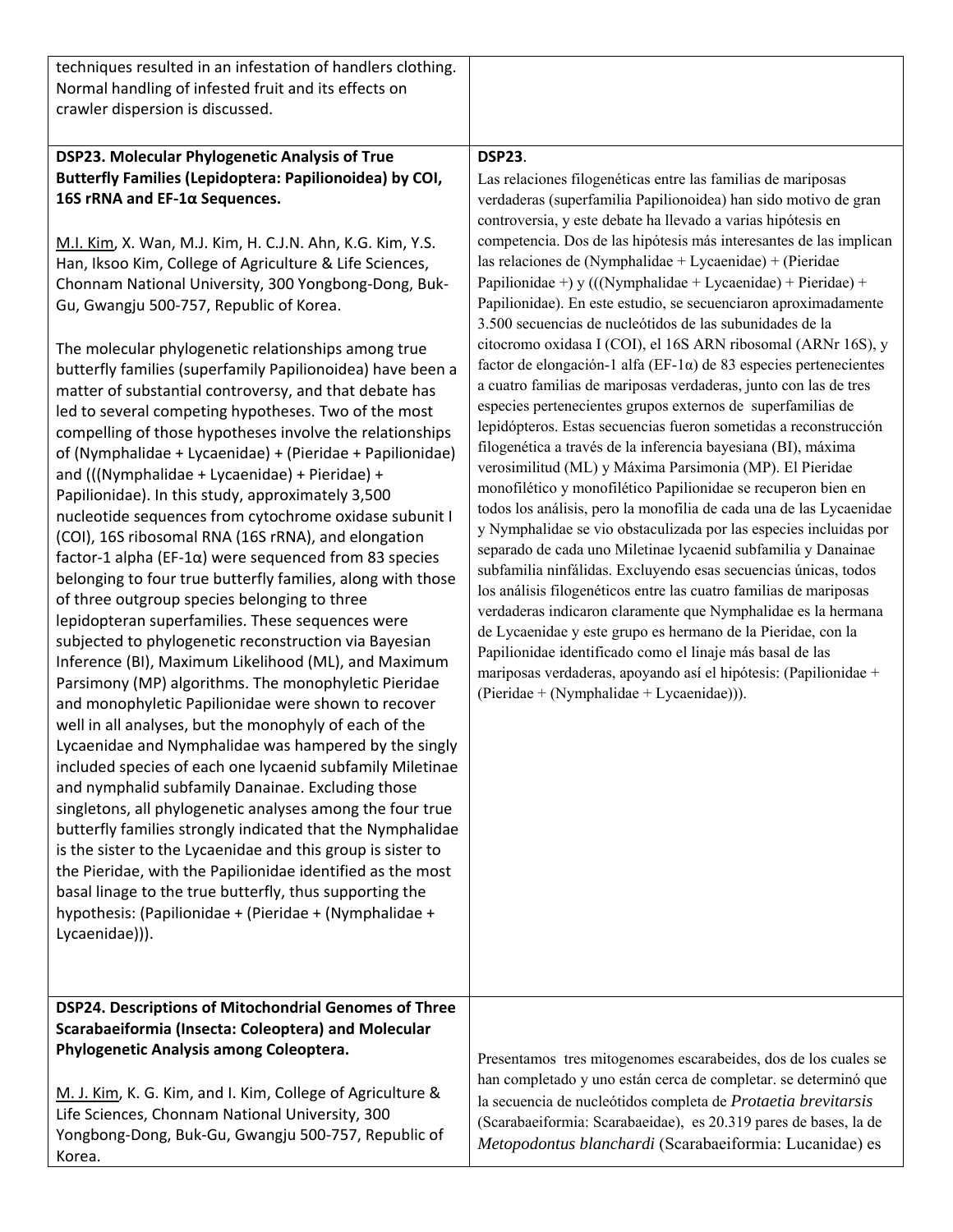We present three scarabaeoid mitogenomes, two of which are completed and one is near completed. The complete nucleotide sequences of the white‐spotted flower chafer, *Protaetia brevitarsis* (Scarabaeiformia: Scarabaeidae), was determined to be 20,319 bp, the two‐ spotted stag beetle, *Metopodontus blanchardi* (Scarabaeiformia: Lucanidae), was 21,678 bp, and the incomplete garden chafer, *Polyphylla laticollis* (Scarabaeiformia: Scarabaeidae), which lacks sequence information from whole A+T‐rich region and a partial srRNA gene was 14,473 bp. Thus, the two complete mitogenome sequences are longest among the completely sequenced insect mitogenomes, followed by the 19,517 bp‐long dipteran *Drosophila melanogaster*. The extraordinary length of the *P. brevitarsis* mitogenome stemmed from the presence of a total of 3,850‐bp long repeat sequences in the 5,654‐long A+T‐rich region. In the case of *M. blanchardi*, the A+T‐rich region expands to 3,100‐bp long, with the composition of nearly identical tandemly duplicated sequences (each 969 bp and 958 bp). Furthermore, the *M. blanchardi* mitogenome contains 3,529‐bp long tandem repeat units between tRNA<sup>Ile</sup> and tRNA<sup>GIn</sup>. In other aspects such as gene complement, order, and arrangement, the three species of scarabaeoid mitogenomes are mostly typical to the commonly found ones in insects. Phylogenetic analysis using the concatenated 13 amino acid sequences of PCGs of the 18 coleopteran insects including three newly sequenced scarabaeoid successfully recovered a monophyly of suborder Polyphaga, a monophyly of infraorder Cucujiformia, a monophyly of infraorder Elateriformia, and also a monophyly of infraorder Scarabaeiformia within Polyphga. However, the Scarabaeiformia represented by three newly sequenced species was unexpectedly placed as a sister group to the Cucujiformia, instead of the placement to the sister to the Cucujiformia and Elateriformia group.

**DSP25. Development of** *Artophaneura alcinous* **(Lepidoptera : Papilionidae) reared on different temperature and survivorship after storage at low temperature for diapause termination**

Seong hyun Kim, Man ‐Young Choi, Jeong‐Hwan Kim, Young Woong Byeon, Seok Jo Whang  $1$ Applied Entomology Division, National Academy of Agricultural Science (NAAS), Suwon, Republic of Korea.

In order to establish an indoor‐rearing system for *A. Alcinous,* the effect of temperature and pupae diapause was investigated. Temperature has been suggested as an 21.678 pares de bases, y la de *Polyphylla laticollis*  (Scarabaeiformia: Scarabaeidae que carece de información de la secuencia de toda una región rica en  $T+A$  y un gen srARN parcial es 14.473 pares de bases. Así, las dos secuencias mitogenome completas son los más largos conocidas entre los mitogenomes de insectos completamente secuenciados, seguido por el díptero *Drosophila melanogaster* que es 19.517 pares de bases. La extraordinaria longitud de el mitogenoma de *P. brevitarsis* se debe a la de la presencia de secuencias repetidas de 3850 pb en la región rica en T + A. En el caso de *M. blanchardi*, la región rica en  $A + T$  se expande a 3.100 pb de longitud, con secuencias duplicadas en tándem (cada pb una 969 pb y 958 pb). Además, el mitogenoma de *M. blanchardi* contiene repeticiones en tándem de 3529 pb de largo entre tRNAIle y tRNAGln. En otros aspectos tales como el complemento genetico, el orden y disposición, las tres especies de mitogenomes escarabeidos son en su mayoría típicas de los más comunes encontrados en insectos. El análisis filogenético utilizando 13 secuencias de aminoácidos concatenados PCGS de los 18 insectos coleópteros incluyendo tres nuevos escarabeidos recientemente recuperó con éxito una monofilia del suborden Polyphaga, una monofilia del infraorden Cucujiformia, una monofilia del infraorden Elateriformia, y también una monofilia de infraorden Scarabaeiformia dentro Polyphga . Sin embargo, la Scarabaeiformia representada por tres especies recientemente secuenciadas fue colocada inesperadamente como un grupo hermano del Cucujiformia, en lugar de la colocación ser hermano de los grupos Cucujiformia y Elateriformia.

A fin de establecer un sistema de cría en condiciones cubiertas *A. Alcínoo*, el efecto de la temperatura y la diapausa de la pupas fue investigado. Se ha sugerido que la temperatura es un factor importante que determina la tasa de desarrollo, longevidad y mortalidad en los invertebrados. A medida que la temperatura aumentó, el período de desarrollo se redujo gradualmente. El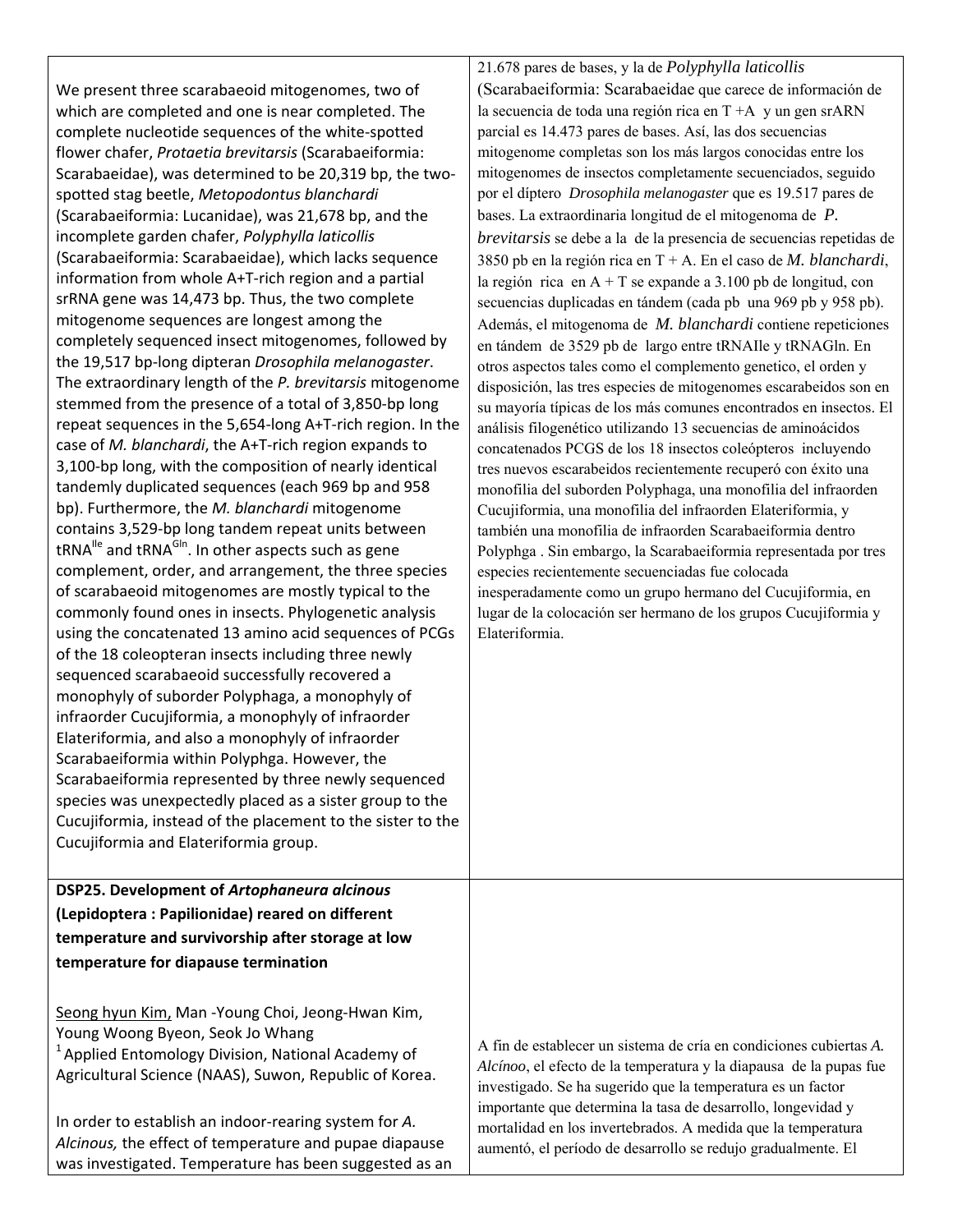| important factor determining the developmental rate,                                 | periodo de desarrollo de las larvas de A. Alcínoo fue de 12,9 días y |
|--------------------------------------------------------------------------------------|----------------------------------------------------------------------|
| Lifespan and mortality in invertebrates. As temperature                              |                                                                      |
| increase, the developmental period was gradually                                     |                                                                      |
| reduced. The developmental period of A. alcinous larvae                              | 25,8 días a 30°C y 20°C, respectivamente. Nosotros tambien           |
|                                                                                      |                                                                      |
|                                                                                      | investigamos el efecto de los diferentes días de enfriamiento en     |
| was 12.9 days and 25.8 days at 30°C and 20°C,                                        |                                                                      |
|                                                                                      | terminación de la diapausa. En condiciones de dia largo (LD 16:08    |
| respectively. And we investigated that effect of different                           |                                                                      |
| chilling days on diapause termination. Under longday                                 | h, 20 °C) el consumo de oxígeno aumenta gradualmente. Pero el        |
|                                                                                      |                                                                      |
|                                                                                      |                                                                      |
| condition (LD 16:8h, 20°C) oxygen consumption gradually                              | consumo de oxígeno en el primer día de la pupación fue el más        |
|                                                                                      | alto y disminuyo rapidamente al día siguiente y manteniendose        |
|                                                                                      | bajo durante los días sucesivos, con una media de 1.92mol/min/g      |
| increase. But oxygen consumption on the first day of                                 | bajo condición de diacorto (LD 8:16 h). pupas en diapausa se         |
| pupa was highest and rapid fell down the next day and                                |                                                                      |
| remained low for successive days, with average value of                              | enfriaron durante 60, 75, 90, 105 días a 8 °C y posteriormente       |
| 1.92 mol/min/g under shortday condition (LD 8:16h).                                  |                                                                      |
| Diapause pupae were chilled for 60, 75, 90, 105 days at                              |                                                                      |
|                                                                                      |                                                                      |
| 8°C and thereafter subjected to LD 16:8h at 25°C. And                                |                                                                      |
|                                                                                      | fueron sometidas a LD 16:08 h a 25°C. la tasa de emergencia a los    |
|                                                                                      |                                                                      |
| emergence rate at 60~90days was 57.1~80.7%. Key                                      |                                                                      |
| words: indoor-rearing system, Artophaneura alcinous,                                 | $60 \sim 90$ días fue 57.1 ~ 80.7%.                                  |
| diapause, temperature                                                                |                                                                      |
|                                                                                      |                                                                      |
| DSP26. Efficacy of four traps in capturing male                                      |                                                                      |
| Helicoverpa moths in north Florida                                                   |                                                                      |
|                                                                                      |                                                                      |
| Meagher, Robert L. <sup>1</sup> , Sarahlynne C. Guerrero <sup>2</sup> , Julieta      |                                                                      |
| Brambila <sup>2</sup> . <sup>1</sup> USDA-ARS CMAVE, 1700 SW 23 <sup>rd</sup> Drive, |                                                                      |
| Gainesville, FL 32608, <sup>2</sup> USDA-APHIS-PPQ, P.O. Box                         |                                                                      |
| 147100, Gainesville, FL 32614-7100.                                                  |                                                                      |
|                                                                                      |                                                                      |
| Species in the genus Helicoverpa include agricultural pests                          |                                                                      |
| that attack a variety of crops worldwide. In North                                   |                                                                      |
| America, the most important species is $H$ . zea but in the                          |                                                                      |
| Eastern Hemisphere H. armigera is the most important                                 |                                                                      |
| species and is a threat to invade the U.S. USDA-APHIS-                               |                                                                      |
| PPQ has an active trapping program using pheromone-                                  |                                                                      |
| baited traps. However, traps vary in their size, cost, and                           |                                                                      |
| trapping efficacy. This study was designed to determine                              |                                                                      |
| the most efficacious trap available for <i>Helicoverpa</i> moths.                    |                                                                      |
|                                                                                      |                                                                      |
| DSP27. Movement of Asian citrus psyllid, Diaphorina                                  | DSP27. Movimiento del psílido asiático de los cítricos,              |
| citri Kuwayama (Hemiptera: Psyllidae), as measured                                   | Diaphorina citri Kuwayama (Hemiptera: Psyllidae),                    |
| by immunomarking: implications for the spread of<br>huanglongbing                    | medido con inmunomarcaje: implicaciones para la                      |
|                                                                                      | propagación de la enfermedad Huanglongbing                           |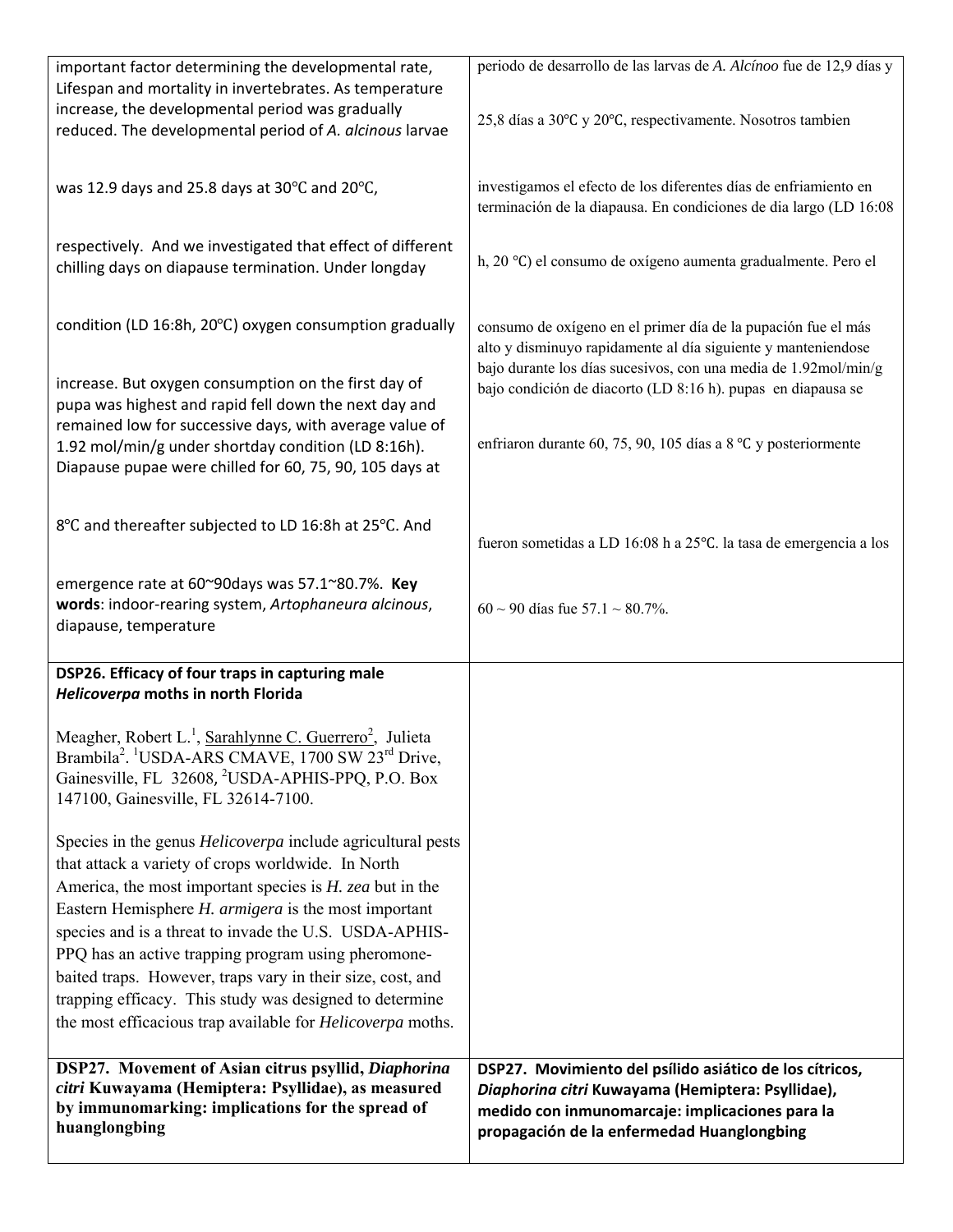| H. Lewis-Rosenblum, S. Tiwari, and L. L. Stelinski<br>University of Florida, CREC, 700 Experiment Station Rd.,<br>Lake Alfred, FL 33850, hannahlr@ufl.edu<br>The Asian citrus psyllid (ACP) is an important pest of<br>citrus as it vectors <i>Candidatus</i> Liberibacter asiaticus (Ca.<br>Las), a bacterium that causes huanglongbing (HLB).<br>Better understanding ACP movement should elucidate<br>trends in HLB spread within commercial citriculture. An<br>immunomarking technique, which employs crude food<br>proteins, was used to track insect movement directly in the<br>field. The protein markers were identified by ELISA. Our<br>results indicate that: ACP move from abandoned groves<br>into nearby managed groves; adults can move at least 2000<br>meters within 11 days; and peak movement is seasonally<br>variable. PCR analysis confirmed the presence of Ca. Las<br>in both abandoned and managed groves, and that ACP<br>transport Ca. Las from abandoned groves into managed<br>groves. | El psílido asiático de los cítricos (ACP) es una plaga<br>importante de cítricos debido a que es vector de<br>Candidatus Liberibacter asiaticus (Ca. Las), una bacteria que<br>causa la enfermedad de Huanglongbing (HLB). Una mejor<br>comprensión del movimiento del ACP podría aclarar las<br>tendencias de propagación de HLB en la industria comercial<br>cítrica. La técnica de inmunomarcaje, la cual utiliza las<br>proteínas de alimentos crudos, es utilizada para rastrear el<br>movimiento de insectos directamente en el campo. Los<br>marcadores de proteínas se identificaron mediante ELISA.<br>Nuestros resultados indican que: ACP se traslada de<br>plantaciones abandonadas hacia plantaciones cercanas<br>bien manejadas; los adultos se pueden mover por lo menos<br>2000 metros en un plazo de 11 días; y el pico de<br>movimiento es variable de acuerdo a las estaciones. Los<br>análisis de PCR confirmaron la presencia de Ca. Las en<br>ambas plantaciones, tanto la abandonada como la que<br>recibe un manejo, y que ACP transporta Ca. Las de<br>plantaciones abandonadas a plantaciones bien manejadas. |
|-----------------------------------------------------------------------------------------------------------------------------------------------------------------------------------------------------------------------------------------------------------------------------------------------------------------------------------------------------------------------------------------------------------------------------------------------------------------------------------------------------------------------------------------------------------------------------------------------------------------------------------------------------------------------------------------------------------------------------------------------------------------------------------------------------------------------------------------------------------------------------------------------------------------------------------------------------------------------------------------------------------------------|-----------------------------------------------------------------------------------------------------------------------------------------------------------------------------------------------------------------------------------------------------------------------------------------------------------------------------------------------------------------------------------------------------------------------------------------------------------------------------------------------------------------------------------------------------------------------------------------------------------------------------------------------------------------------------------------------------------------------------------------------------------------------------------------------------------------------------------------------------------------------------------------------------------------------------------------------------------------------------------------------------------------------------------------------------------------------------------------------------------------------------------------|
|                                                                                                                                                                                                                                                                                                                                                                                                                                                                                                                                                                                                                                                                                                                                                                                                                                                                                                                                                                                                                       |                                                                                                                                                                                                                                                                                                                                                                                                                                                                                                                                                                                                                                                                                                                                                                                                                                                                                                                                                                                                                                                                                                                                         |

## **TUESDAY MORNING, July 27, 2010 CONCURRENT SESSION ---Contributed Papers, General Entomology Pompano**

General Entomology Oral Presentations FES 2010

| [35] Evaluation of insecticides for control of thrips on<br>spring snap beans: Round Two                                                                                                                                                                                                                                                                                                                                                                                                                                                                                                                                                                                                                                                                                                              |                                                                                                                                |
|-------------------------------------------------------------------------------------------------------------------------------------------------------------------------------------------------------------------------------------------------------------------------------------------------------------------------------------------------------------------------------------------------------------------------------------------------------------------------------------------------------------------------------------------------------------------------------------------------------------------------------------------------------------------------------------------------------------------------------------------------------------------------------------------------------|--------------------------------------------------------------------------------------------------------------------------------|
| <b>Gregg Nuessly and Nicholas Larsen, Everglades Research</b><br>and Education Center, 3200 E. Palm Beach Rd., Belle Glade,<br>FL 33430, gnuessly@ufl.edu larsnick@ufl.edu<br>Two closely related species of Orius<br>(Hemiptera: Anthocoridae) inhabit the Florida peninsula.<br>While <i>O. insidiosus</i> is nearly ubiquitous east of the Rocky<br>Mountains, O. pumilio is a tropical/subtropical species<br>found in the U.S. no farther north than Alachua County.<br>For two seasons we have observed populations of both<br>species inhabiting flowers of Queen Anne's lace (Daucus<br>carota) and false Queen Anne's lace (Ammi majus) on an<br>organic farm in west Gainesville. Mechanisms of ovarian<br>development and measures of relatedness in the two<br>species will be discussed. |                                                                                                                                |
| GIS based spatial analysis of population dynamics of<br>parasitoids of the fall armyworm in a corn field                                                                                                                                                                                                                                                                                                                                                                                                                                                                                                                                                                                                                                                                                              | Análisis espaciales basados en GIS de la dinámica<br>poblacional de parasitoides del cogollero del maíz en un<br>campo de maíz |
| Mirian Medina Hay-Roe and Robert Meagher<br>USDA, ARS, CMAVE 1600-1700 SW 23 <sup>rd</sup> Drive Gainesville<br>FL 32608 Mirian.Hay-Roe@ars.usda.gov                                                                                                                                                                                                                                                                                                                                                                                                                                                                                                                                                                                                                                                  | El patrón espacial utilizado por los parasitoides durante su<br>búsqueda de hospederos puede ser afectado por la               |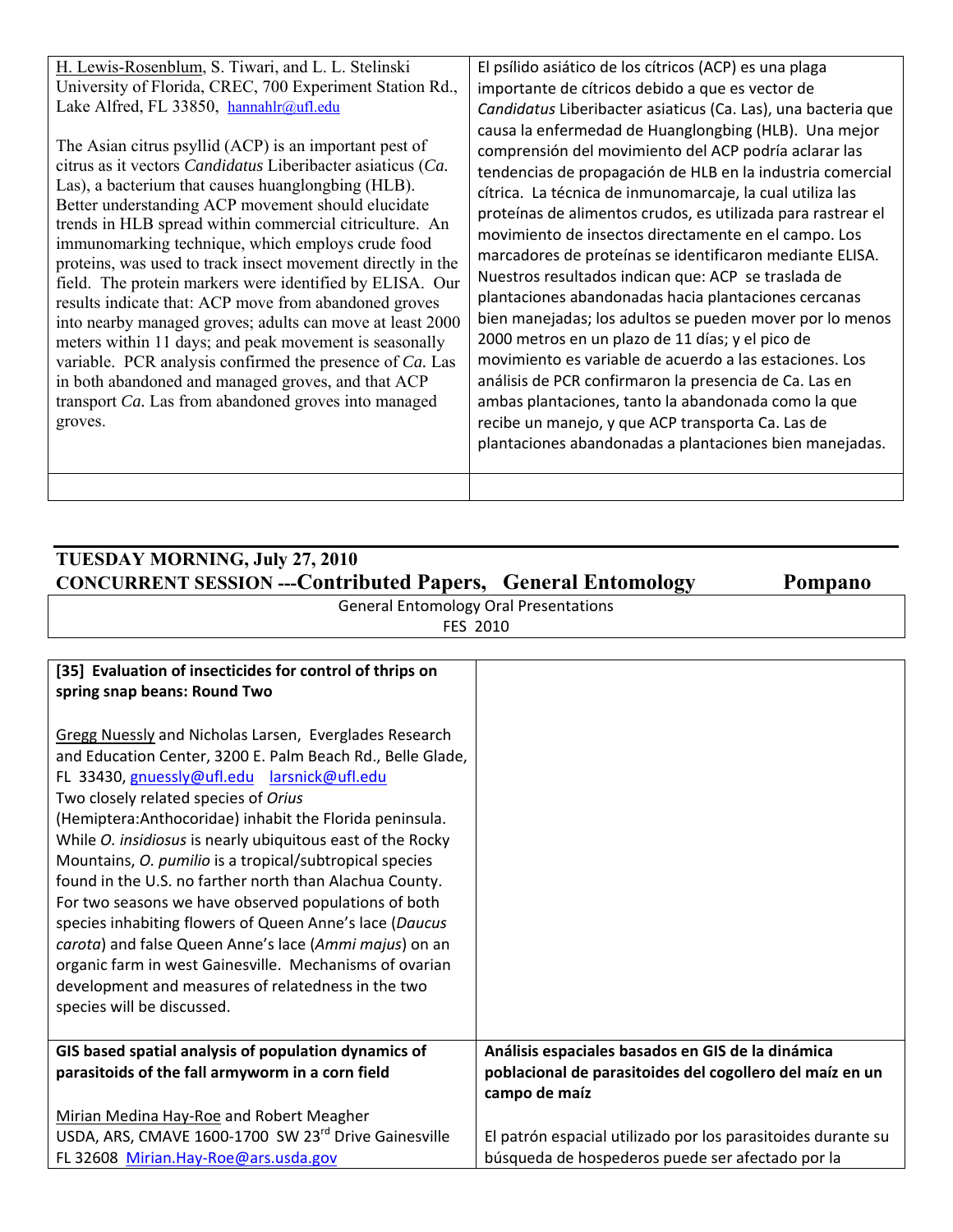| The spatial pattern over which parasitoid search takes<br>place can be affected by the distribution of the host and by<br>the spatial arrangement of the host's habitat. Here I<br>report initial results of a two years study that examines the<br>interaction between the fall armyworm and the population<br>dynamics of its parasitoids in a corn field associated with a<br>forest habitat.                                                                                                                                                                                                                                                                                                                                                                                                                                                                                                                                                                                                                                                                                                                                                                                                                                                                         | distribución del hospedador y por el arreglo espacial de su<br>hábitat. Aquí, se reporta los resultados iniciales de un<br>estudio de dos años donde se examinan las interacciones<br>entre el cogollero del maíz y la dinámica poblacional de<br>sus parasitoides en un campo de maíz asociado con un<br>hábitat de bosque.                                                                                                                                                                                                                                                                                                                                                                                                                                                                                                                                                                                                                                                                                                                                                                                                                                                                                                                                            |
|--------------------------------------------------------------------------------------------------------------------------------------------------------------------------------------------------------------------------------------------------------------------------------------------------------------------------------------------------------------------------------------------------------------------------------------------------------------------------------------------------------------------------------------------------------------------------------------------------------------------------------------------------------------------------------------------------------------------------------------------------------------------------------------------------------------------------------------------------------------------------------------------------------------------------------------------------------------------------------------------------------------------------------------------------------------------------------------------------------------------------------------------------------------------------------------------------------------------------------------------------------------------------|-------------------------------------------------------------------------------------------------------------------------------------------------------------------------------------------------------------------------------------------------------------------------------------------------------------------------------------------------------------------------------------------------------------------------------------------------------------------------------------------------------------------------------------------------------------------------------------------------------------------------------------------------------------------------------------------------------------------------------------------------------------------------------------------------------------------------------------------------------------------------------------------------------------------------------------------------------------------------------------------------------------------------------------------------------------------------------------------------------------------------------------------------------------------------------------------------------------------------------------------------------------------------|
| Preference, development, and reproduction of<br>Hippodamia convergens (Coleoptera: Coccinellidae) on<br>diets of three sucking insect pests of citrus                                                                                                                                                                                                                                                                                                                                                                                                                                                                                                                                                                                                                                                                                                                                                                                                                                                                                                                                                                                                                                                                                                                    | Preferencia, desarrollo, y reproducción de Hippodamia<br>convergens (Coleoptera: Coccinellidae) al alimentarse de<br>tres insectos succionadores plagas de cítricos                                                                                                                                                                                                                                                                                                                                                                                                                                                                                                                                                                                                                                                                                                                                                                                                                                                                                                                                                                                                                                                                                                     |
| Jawwad A. Qureshi and Philip A. Stansly<br>Department of Entomology and Nematology, University of<br>Florida - IFAS, SWFREC, 2686 SR 29 N, Immokalee, FL<br>34142, jawwadq@ufl.edu<br>Preference, development, and reproduction of the<br>convergent lady beetle, Hippodamia convergens Guérin-<br>Méneville was studied on the nymphs of Asian citrus<br>psyllid Diaphorina citri, brown citrus aphid Toxoptera<br>citricida and green citrus aphid Aphis spiraecola, and<br>frozen eggs of flour moth Ephestia kuehniella. Larvae<br>preferred D. citri over T. citricida in free-choice tests and<br>consumed more D. citri than T. citricida or A. spiraecola in<br>no-choice tests. Adults preferred T. citricida over A.<br>spiraecola in free-choice tests but consumed equal<br>numbers of all three species in no-choice tests.<br>Development and reproduction was successful on all diets.<br>However, development times of larvae were significantly<br>longer on the A. spiraecola diet than the other three diets<br>that did not differ. Females lived longer than the males,<br>irrespective of diet, and longevity of both genders was<br>significantly increased on E. kuehniella compared to D. citri<br>and A. spiraecola diets that did not differ. | La preferencia, desarrollo y reproducción de la mariquita<br>convergente, Hippodamia convergens Guérin-Méneville,<br>fue estudiada al ser alimentado con ninfas del silido<br>asiático del cítrico Diaphorina citri, el pulgón morrón del<br>cítrico Toxoptera citricida y el pulgón verde del cítrico<br>Aphis spiraecola, y huevos congelados de la polilla de la<br>harina Ephestia kuehniella. Las larvas prefieren D. citri<br>sobre T. citricida en pruebas de selección libre y<br>consumieron mas D. citri que T. citricida o A. spiraecola en<br>pruebas no-alternativas. Los adultos prefieren T. citricida<br>sobre A. spiraecola en pruebas de selección libre pero<br>consumieron igual número de las tres especies en pruebas<br>no-alternativas. El desarrollo y reproducción fue exitoso en<br>todas las dietas. Sin embargo, el tiempo de desarrollo de<br>las larvas fue más extenso en la dieta de A. spiraecola<br>comparada con las otras tres dietas que fueron similares.<br>Las hembras vivieron más que los machos, sin importar de<br>que dieta se criaron, y la longevidad de ambos géneros<br>incremento significativamente en E. kuehniella en<br>comparación con las dietas de D. citri y A. spiraecola que<br>no difirieron entre ellas. |
| Management of the brown citrus aphid, Toxoptera<br>citricidus, using entomopathogen Isaria fumosorosea and<br>aphid parasitoid, Lysiphlebus testaceipes.                                                                                                                                                                                                                                                                                                                                                                                                                                                                                                                                                                                                                                                                                                                                                                                                                                                                                                                                                                                                                                                                                                                 | Manejo del pulgón marrón del cítrico, Toxoptera<br>citricidus, utilizando el entomopatogeno Isaria<br>fumosorosea y el parasitoide del pulgón, Lysiphlebus<br>testaceipes.                                                                                                                                                                                                                                                                                                                                                                                                                                                                                                                                                                                                                                                                                                                                                                                                                                                                                                                                                                                                                                                                                              |
| David A. Pick <sup>1,2,4</sup> , Pasco B. Avery <sup>2</sup> , Wayne B. Hunter <sup>3</sup> ,<br>Charles A. Powell <sup>2</sup> , David G. Hall <sup>3</sup> , And Steven P. Arthurs <sup>4</sup><br><sup>1</sup> Florida Atlantic University, Harriet L Wilkes Honors<br>College, 5353 Parkside Drive, Jupiter, FL 33458, USA<br>dpick@fau.edu, {Undergraduate Sudies}<br><sup>2</sup> University of Florida, Institute of Food and Agricultural<br>Sciences, Indian River Research and Education Center,<br>2199 S.Rock Rd, Ft. Pierce, FL 34945, USA<br><sup>3</sup> USDA, ARS, U. S. Horticultural Res. Lab, 2001 S. Rock Rd.,<br>Ft. Pierce, FL 34945, USA, <sup>4</sup> University of Florida, Institute of<br>Food and Agricultural Sciences, Mid-Florida Research and<br>Education Center, 2725 Binion Rd. Apopka, FL 32703, USA<br>Widespread infestations of Toxoptera citricidus were                                                                                                                                                                                                                                                                                                                                                                         | Extensas infestaciones de Toxoptera citricidus eran<br>comunes a lo largo de la industria de cítricos de Florida<br>desde 1995-1998. En el presente, enemigos naturales<br>nativos, como Lysiphlebus testaceipes, están controlando<br>la plaga efectivamente. Se evaluó el efecto de Isaria<br>fumosorosea en el sistema trófico del pulgón/ parasitoide,<br>y también se midió el parasitismo de los pulgones.<br>Nuestros resultados coinciden con estudios similares, los<br>cuales muestran aspectos interesantes de los<br>entomopatogenos como herramientas para el manejo de<br>insectos plaga.                                                                                                                                                                                                                                                                                                                                                                                                                                                                                                                                                                                                                                                                 |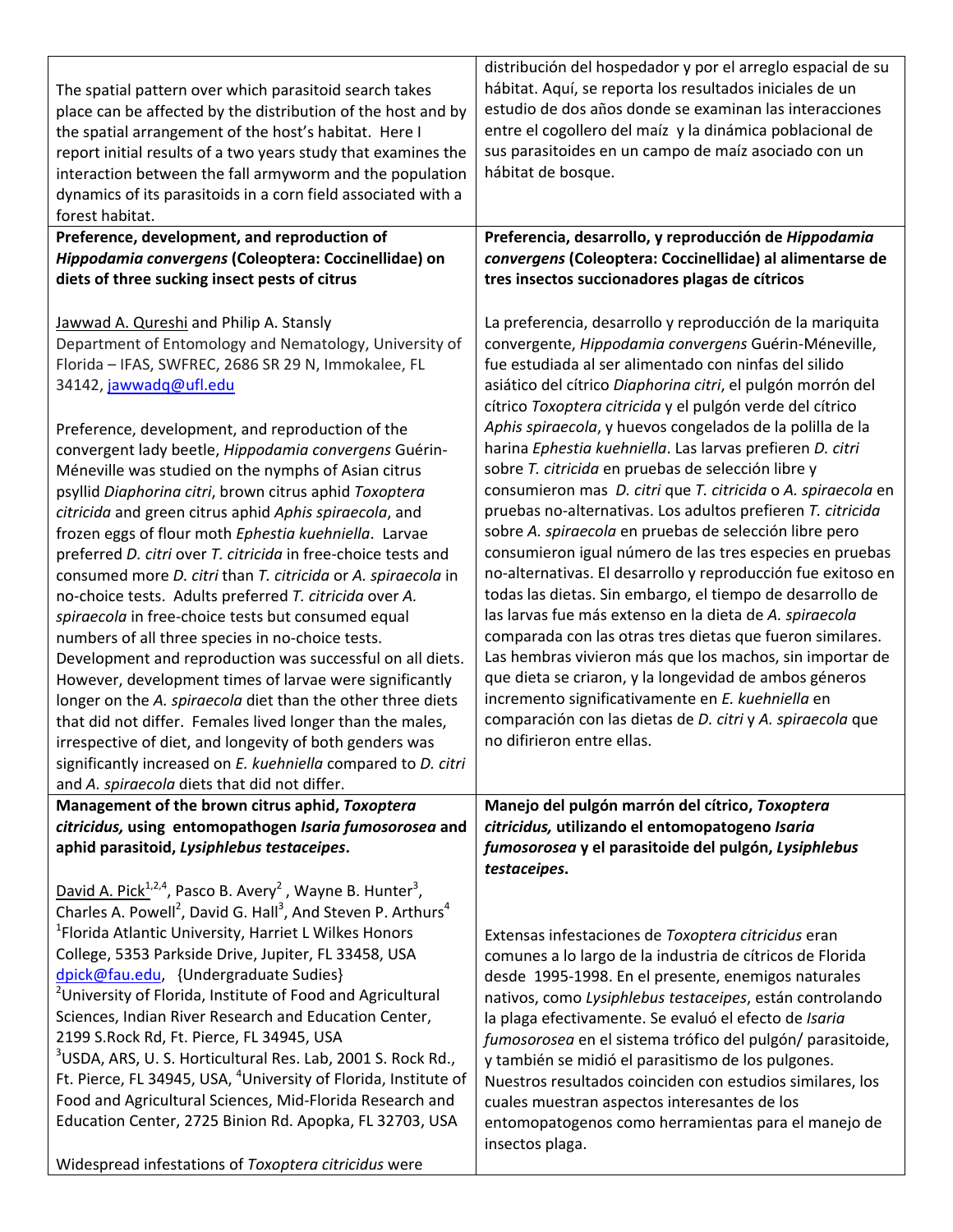| common throughout the Florida citrus industry, from                                                                                                                                                                                                                                                                                                                                                                                                                                                                                                                                                                                                                                                                            |                                                                                                                                                                                                                                                                                                                                                                                                                                                                                                                                                                                                                         |
|--------------------------------------------------------------------------------------------------------------------------------------------------------------------------------------------------------------------------------------------------------------------------------------------------------------------------------------------------------------------------------------------------------------------------------------------------------------------------------------------------------------------------------------------------------------------------------------------------------------------------------------------------------------------------------------------------------------------------------|-------------------------------------------------------------------------------------------------------------------------------------------------------------------------------------------------------------------------------------------------------------------------------------------------------------------------------------------------------------------------------------------------------------------------------------------------------------------------------------------------------------------------------------------------------------------------------------------------------------------------|
| 1995-1998, today native natural enemies, such as                                                                                                                                                                                                                                                                                                                                                                                                                                                                                                                                                                                                                                                                               |                                                                                                                                                                                                                                                                                                                                                                                                                                                                                                                                                                                                                         |
| Lysiphlebus testaceipes, are effectively managing this pest.                                                                                                                                                                                                                                                                                                                                                                                                                                                                                                                                                                                                                                                                   |                                                                                                                                                                                                                                                                                                                                                                                                                                                                                                                                                                                                                         |
| Effects of Isaria fumosorosea on this trophic system of                                                                                                                                                                                                                                                                                                                                                                                                                                                                                                                                                                                                                                                                        |                                                                                                                                                                                                                                                                                                                                                                                                                                                                                                                                                                                                                         |
| aphid, parasitoid, and aphid parasitism were evaluated.                                                                                                                                                                                                                                                                                                                                                                                                                                                                                                                                                                                                                                                                        |                                                                                                                                                                                                                                                                                                                                                                                                                                                                                                                                                                                                                         |
| Our results are in agreement with similar studies, and                                                                                                                                                                                                                                                                                                                                                                                                                                                                                                                                                                                                                                                                         |                                                                                                                                                                                                                                                                                                                                                                                                                                                                                                                                                                                                                         |
| recent literature presents some intriguing aspects of                                                                                                                                                                                                                                                                                                                                                                                                                                                                                                                                                                                                                                                                          |                                                                                                                                                                                                                                                                                                                                                                                                                                                                                                                                                                                                                         |
| entomopathogens as tools for insect pest management.                                                                                                                                                                                                                                                                                                                                                                                                                                                                                                                                                                                                                                                                           |                                                                                                                                                                                                                                                                                                                                                                                                                                                                                                                                                                                                                         |
| Behavioral response of Tamarixia radiata Waterston                                                                                                                                                                                                                                                                                                                                                                                                                                                                                                                                                                                                                                                                             | Respuesta del comportamiento de Tamarixia radiata                                                                                                                                                                                                                                                                                                                                                                                                                                                                                                                                                                       |
| (Hymenoptera: Eulophidae) to volatiles emanating from<br>Diaphorina citri Kuwayama (Hemiptera: Psyllidae), citrus,<br>and opposite sex conspecifics.                                                                                                                                                                                                                                                                                                                                                                                                                                                                                                                                                                           | Waterston (Hymenoptera: Eulophidae) a volátiles<br>emanando de Diaphorina citri Kuwayama (Hemiptera:<br>Psyllidae), cítricos, y conespecíficos de sexo opuesto                                                                                                                                                                                                                                                                                                                                                                                                                                                          |
| R.S. Mann, J.A. Qureshi, P.A. Stansly and L.L. Stelinski.<br>Citrus Research and Education Center, University of<br>Florida, 700 Experiment Station Road, Lake Alfred, FL<br>33850, U.S.A. mannrs@ufl.edu                                                                                                                                                                                                                                                                                                                                                                                                                                                                                                                      | Las respuestas olfativas de T. radiata a volátiles emanados<br>de D. citri o volátiles de plantas, así como también<br>hembras y machos de de T. radiata a conespecificos del<br>sexo opuesto fueron examinados usando un olfactometro<br>T-maze y una arena abierta. Nuestros resultados sugieren<br>que las hembras T. radiata utilizan volátiles emanados de                                                                                                                                                                                                                                                         |
| Olfactory responses of T. radiata to volatiles emanating<br>from <i>D. citri</i> or plant volatiles as well as of male and female<br>T. radiata to conspecifics of the opposite sex were<br>examined using T-maze olfactometer and open arena<br>bioassays. Our results provide behavioral evidence that<br>female T. radiata use volatiles emanating from D. citri<br>nymphs to locate their hosts and that female T. radiata<br>release a volatile pheromone that attracts male                                                                                                                                                                                                                                              | ninfas de D. citri para localizar sus hospedadores y que la<br>hembra de T. radiata libera una feromona volátil que atrae<br>a machos conespecificos.                                                                                                                                                                                                                                                                                                                                                                                                                                                                   |
| conspecifics.                                                                                                                                                                                                                                                                                                                                                                                                                                                                                                                                                                                                                                                                                                                  |                                                                                                                                                                                                                                                                                                                                                                                                                                                                                                                                                                                                                         |
| Prospects for Area Wide Management of the Asian Citrus                                                                                                                                                                                                                                                                                                                                                                                                                                                                                                                                                                                                                                                                         | Prospectos para el extenso manejo del silido asiático del                                                                                                                                                                                                                                                                                                                                                                                                                                                                                                                                                               |
| <b>Psyllid in Florida</b>                                                                                                                                                                                                                                                                                                                                                                                                                                                                                                                                                                                                                                                                                                      | cítrico en Florida                                                                                                                                                                                                                                                                                                                                                                                                                                                                                                                                                                                                      |
| Phil Stansly, Alejandro Arevalo, Mongi Zekri, Paul Mears,<br>Joe Russo and Ron Hamel<br>SWFREC. University of Florida, 2685 SR 29 N., Immokalee,<br>FL. 34142, http://swfrec.ifas.ufl.edu/entlab/<br>Control of citrus psyllid, Diaphorina citri, is probably the<br>best documented method of slowing spread of<br>huanglongbing or citrus greening disease that is ravaging<br>Florida citrus. "Dormant" sprays directed against adults<br>when trees are not actively growing has proven to be an<br>effective control measure, especially when applied area<br>wide. The next steps will be to integrate psyllid monitoring<br>and decision making, biological and cultural controls into a<br>true area wide IPM program. | El control del silido del cítrico, Diaphorina citri, es<br>probablemente el método mejor documentado que lleva a<br>la disminución de la propagación de la enfermedad de<br>cítricos conocida como "greening" o huanglongbing que<br>esta devastando los cítricos en Florida. Aplicaciones<br>"dormant" directamente sobre adultos es una manera<br>efectiva de control cuando los arboles no están creciendo<br>activamente. El siguiente paso será la integración del<br>monitoreo del silido y toma de decisiones, y los controles<br>biológicos y culturales, dentro de un extenso programa<br>integrado de plagas. |
| Does an alternative host promote or reduce                                                                                                                                                                                                                                                                                                                                                                                                                                                                                                                                                                                                                                                                                     | El uso de un hospedador alternativo, ¿promueve o reduce                                                                                                                                                                                                                                                                                                                                                                                                                                                                                                                                                                 |
| huanglongbing in citrus? Orange jasmine and Asian citrus                                                                                                                                                                                                                                                                                                                                                                                                                                                                                                                                                                                                                                                                       | la enfermedad de cítricos huanglongbing? Las naranjas                                                                                                                                                                                                                                                                                                                                                                                                                                                                                                                                                                   |
| psyllids reared from jasmine maintain low titers of                                                                                                                                                                                                                                                                                                                                                                                                                                                                                                                                                                                                                                                                            | jazmín y el silido asiático del cítrico criados en naranjas                                                                                                                                                                                                                                                                                                                                                                                                                                                                                                                                                             |
| <b>Candidatus Liberibacter asiaticus</b>                                                                                                                                                                                                                                                                                                                                                                                                                                                                                                                                                                                                                                                                                       | jazmín mantienen bajas concentraciones de Candidatus                                                                                                                                                                                                                                                                                                                                                                                                                                                                                                                                                                    |
|                                                                                                                                                                                                                                                                                                                                                                                                                                                                                                                                                                                                                                                                                                                                | Liberibacter asiaticus                                                                                                                                                                                                                                                                                                                                                                                                                                                                                                                                                                                                  |
| Abigail Walter <sup>1</sup> , David Hal1 <sup>1</sup> , and YongPing Duan <sup>2</sup>                                                                                                                                                                                                                                                                                                                                                                                                                                                                                                                                                                                                                                         |                                                                                                                                                                                                                                                                                                                                                                                                                                                                                                                                                                                                                         |
|                                                                                                                                                                                                                                                                                                                                                                                                                                                                                                                                                                                                                                                                                                                                | La naranja jazmín, Murraya paniculata, es una planta                                                                                                                                                                                                                                                                                                                                                                                                                                                                                                                                                                    |
| <sup>1</sup> USDA-ARS, U.S. Horticultural Research Laboratory,<br>Subtropical Insects Research Unit, Ft. Pierce, FL.                                                                                                                                                                                                                                                                                                                                                                                                                                                                                                                                                                                                           | hortícola común en Florida, y un hospedador alternativo                                                                                                                                                                                                                                                                                                                                                                                                                                                                                                                                                                 |
| <sup>2</sup> USDA-ARS, U.S. Horticultural Research Laboratory,                                                                                                                                                                                                                                                                                                                                                                                                                                                                                                                                                                                                                                                                 | del silido asiático del cítrico, Diaphorina citri Kuwayama.                                                                                                                                                                                                                                                                                                                                                                                                                                                                                                                                                             |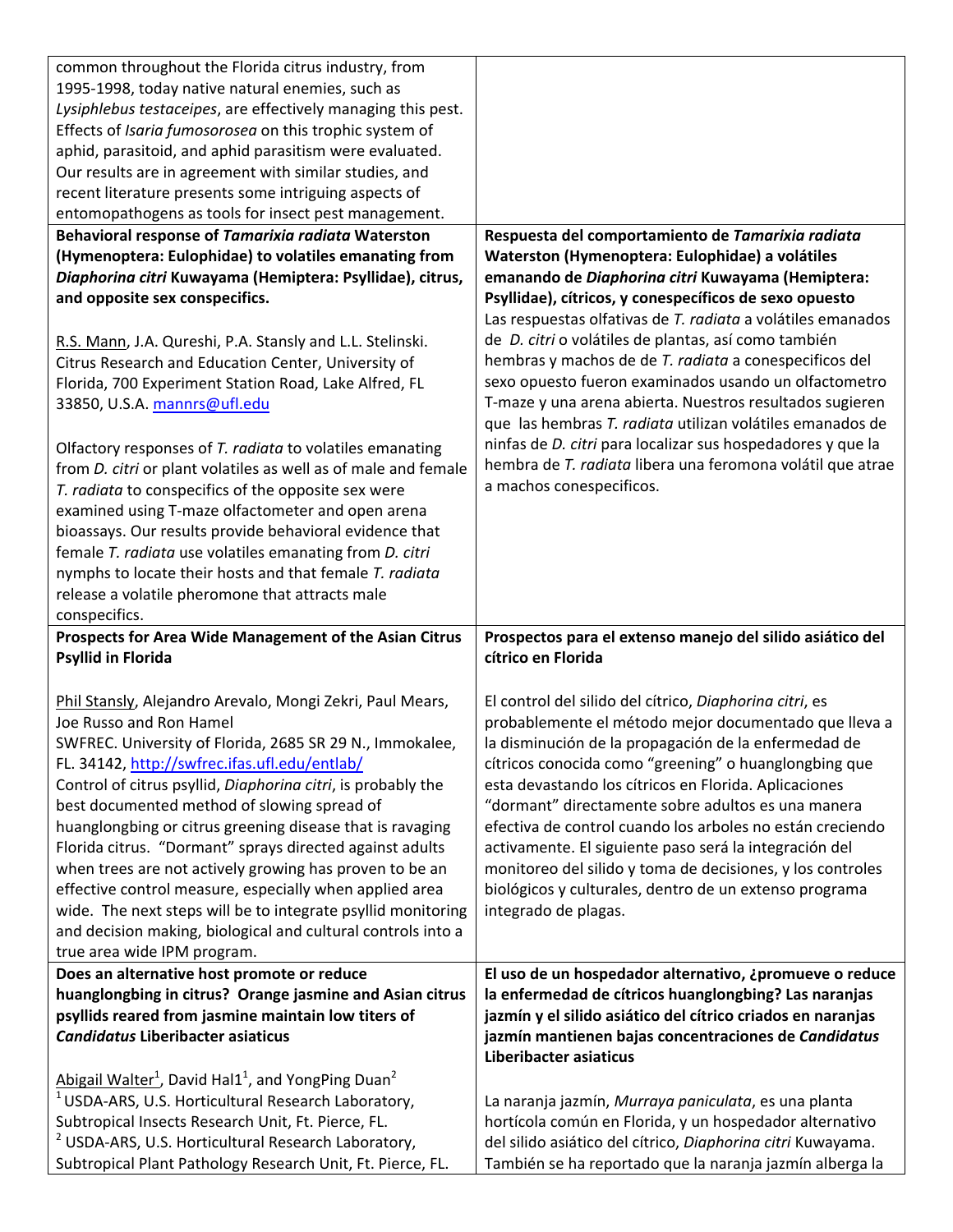|                                                                                                            | bacteria Candidatus Liberibacter asiaticus, el agente casual                                                  |
|------------------------------------------------------------------------------------------------------------|---------------------------------------------------------------------------------------------------------------|
| Orange jasmine, Murraya paniculata, is a common                                                            | de la enfermedad huanglongbing. Presentamos los                                                               |
| horticultural plant in Florida, and an alternate host of the                                               | primeros resultados de un estudio, aun en marcha, de                                                          |
| Asian citrus psyllid, Diaphorina citri Kuwayama. Orange                                                    | varias poblaciones de naranjas jazmín en el condado de                                                        |
| jasmine has also been reported to harbor the bacteria                                                      | Saint Lucie. Reportamos la presencia de Tamarixia                                                             |
| Candidatus Liberibacter asiaticus, the causal agent of                                                     | radiata, un agente de control biológico introducido en                                                        |
| huanglongbing disease. We present the first findings of an                                                 | 1998, que esta parasitando los silidos en naranjas jazmín.                                                    |
| ongoing survey of several orange jasmine populations in                                                    | La bacteria Ca. L. asiaticus está presente en naranjas                                                        |
| Saint Lucie County. We report the presence of Tamarixia                                                    | jazmín y también en silidos criados de estas naranjas, pero                                                   |
| radiata, a biological control agent introduced in 1998,                                                    | la concentración del ADN bacterial es muy baja. Debido a                                                      |
| parasitizing psyllid populations on jasmine. Ca. L. asiaticus                                              | que la bacteria está presente en tan bajos niveles, se                                                        |
| is present orange jasmine and in psyllids reared from                                                      | desconoce la importancia de la transmisión por estos                                                          |
| jasmine, but the titer of bacterial DNA is very low.                                                       | silidos, así como su importancia en la epidemiologia de<br>Huanglongbing en cítricos.                         |
| Because the bacteria are present at such low levels, the                                                   |                                                                                                               |
| importance of transmission by psyllids originating from                                                    |                                                                                                               |
| orange jasmine to the epidemiology of Huanglongbing in<br>citrus is uncertain.                             |                                                                                                               |
|                                                                                                            |                                                                                                               |
| Control of Blueberry bud mites, a major pest of Southern                                                   | Control del ácaro del arándano, una plaga importante del                                                      |
| <b>Highbush Blueberries</b>                                                                                | arándano del sur Highbush                                                                                     |
| Weibelzahl, E., and O. E. Liburd                                                                           |                                                                                                               |
| Biological Scientist, Entomology and Nematology Dept.,                                                     | Los ácaros del arándano (BBM), Acalitus vaccinnii, pueden                                                     |
| University of Florida, Gainesville, FL 32611                                                               | causar una pérdida de hasta 60% en cultivos de arándanos                                                      |
| Blueberry bud mites (BBM), Acalitus vaccinnii, can cause                                                   | highbush en el norte/centro de Florida. Las estrategias de                                                    |
| up to 60% crop loss in north/central Florida highbush                                                      | control se dificultan debido a su estilo de vida críptico ya                                                  |
| blueberries. Their mostly cryptic life style within flower                                                 | que se desarrolla dentro de los brotes florales. El uso de                                                    |
| buds makes control strategies a challenge. EPA is banning<br>the acaricide, endosulfan, which is currently | acaricidas y endosulfan, actualmente recomendadas para                                                        |
| recommended for BBM control. As an alternative to                                                          | el control del BBM, han sido prohibidas por EPA. Como una                                                     |
| endosulfan, two reduced risk pesticides, abamectin, and                                                    | alternativa al endosulfan, dos pesticidas de bajo riesgo,<br>abamectin y spirodiclofen, fueron comparados con |
| spirodiclofen, were compared with endosulfan in two                                                        | endosulfan en dos campos de arándanos con infestaciones                                                       |
| blueberry fields naturally infested with BBM. All                                                          | naturales de BBM. Todos los compuestos utilizados                                                             |
| compounds significantly reduced BBM populations.                                                           | redujeron significativamente las poblaciones de BBM.                                                          |
| Ship-borne termite interceptions in Australia and                                                          |                                                                                                               |
| onboard infestations in Florida, 1986-2009                                                                 |                                                                                                               |
|                                                                                                            |                                                                                                               |
| Rudolf H. Scheffrahn and William Crowe                                                                     |                                                                                                               |
| University of Florida, Fort Lauderdale R.E.C., 3205 College                                                |                                                                                                               |
| Avenue, Ft. Lauderdale, FL 33314 rhsc@ufl.edu                                                              |                                                                                                               |
| Alate flights from mature colonies infesting marine vessels                                                |                                                                                                               |
| is a primary mechanism for anthropogenic overwater                                                         |                                                                                                               |
| dispersal of invasive termite species. A taxonomic review                                                  |                                                                                                               |
| is given of 133 termite recorded infestations onboard                                                      |                                                                                                               |
| vessels in Australia and Florida between 1986 and 2009.                                                    |                                                                                                               |
| The differing governmental approaches to regulating entry                                                  |                                                                                                               |
| by foreign boats appear to reflect the relative frequency of                                               |                                                                                                               |
| exotic termite establishments in Australia and Florida.                                                    |                                                                                                               |
| Multiplication of Ca. Liberibacter asiaticus and impact on                                                 | Multiplicacion de Ca. Liberibacter asiaticus y el impacto                                                     |
| the fitness of the Asian citrus psyllid, Diaphorina citri                                                  | en el fitness del silido asiático del citrico, Diaphorina citri                                               |
|                                                                                                            |                                                                                                               |
| Kirsten S., Pelz-Stelinski and Michael Rogers                                                              | La propagación de patógenos vegetales por insectos                                                            |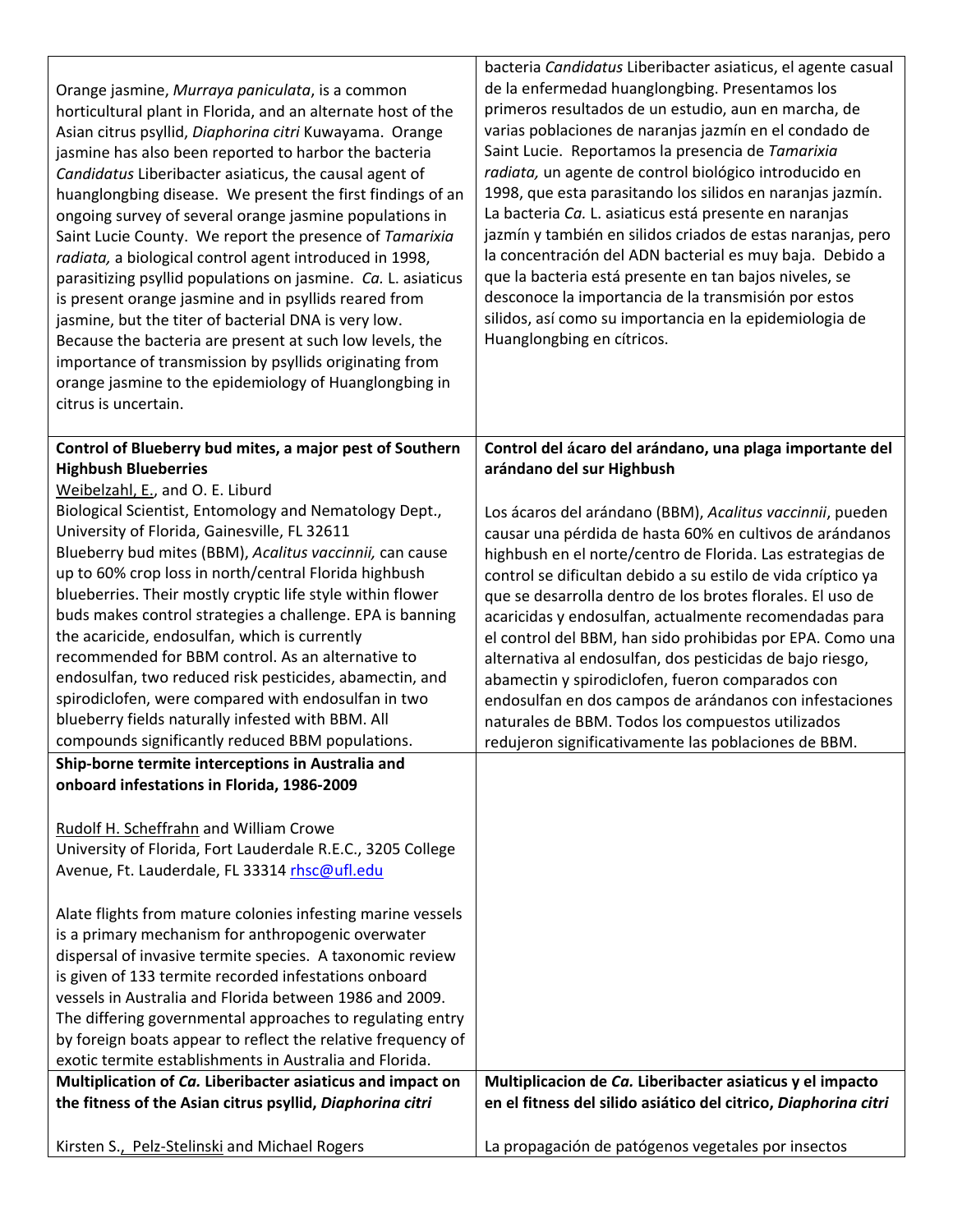| Propagation of plant pathogens within insect vectors has<br>important implications for disease epidemiology. If<br>multiplication of the pathogen occurs, the frequency of<br>pathogen transmission to susceptible host plants is more<br>likely to be greater than for non-propagating pathogens.<br>We conducted experiments to examine replication of the<br>pathogen associated with citrus greening disease,<br>Candidatus Liberibacter asiaticus (Las), in the Asian citrus<br>psyllid, Diaphorina citri. The percentage of Las-infected<br>adult psyllids decreased over time, suggesting that<br>multiplication of the pathogen does not occur in adults. In<br>contrast, the results of quantitative real-time PCR suggest<br>that Las propagates in psyllid nymphs. In a second set of<br>experiments, we evaluated the effect of Las infection on<br>psyllid fitness. The results of these studies suggest that a<br>fitness trade-off exists between psyllid longevity and<br>reproduction. | vectores tiene implicaciones importantes para las<br>enfermedades epidemiológicas. En el caso que la<br>multiplicación de patógenos ocurra, es muy probable que<br>aumente la frecuencia de transmisión de patógenos a<br>plantas hospederas susceptibles en comparación con<br>patógenos que no se estén propagando. Se realizaron<br>experimentos para examinar la replicación de patógenos<br>asociados con la enfermedad de los cítricos conocida como<br>"greening", Candidatus Liberibacter asiaticus (Las), dentro<br>del silido asiático del cítrico, Diaphorina citri. El porcentaje<br>de silidos adultos infectados con Las disminuyo a lo largo<br>del tiempo; esto sugiere que la multiplicación de<br>patógenos no ocurre dentro de los adultos. Por el<br>contrario, los resultados de los análisis cuantitativos de<br>PCR en tiempo real sugieren que Las se propaga en ninfas<br>de los silidos. En una segunda serie de experimentos, se<br>evaluó el efecto de la infección de Las en el fitness del<br>silido. Los resultados de estos estudios sugieren que existe<br>una compensación en el fitness entre la longevidad y |
|---------------------------------------------------------------------------------------------------------------------------------------------------------------------------------------------------------------------------------------------------------------------------------------------------------------------------------------------------------------------------------------------------------------------------------------------------------------------------------------------------------------------------------------------------------------------------------------------------------------------------------------------------------------------------------------------------------------------------------------------------------------------------------------------------------------------------------------------------------------------------------------------------------------------------------------------------------------------------------------------------------|--------------------------------------------------------------------------------------------------------------------------------------------------------------------------------------------------------------------------------------------------------------------------------------------------------------------------------------------------------------------------------------------------------------------------------------------------------------------------------------------------------------------------------------------------------------------------------------------------------------------------------------------------------------------------------------------------------------------------------------------------------------------------------------------------------------------------------------------------------------------------------------------------------------------------------------------------------------------------------------------------------------------------------------------------------------------------------------------------------------------------------------------------|
|                                                                                                                                                                                                                                                                                                                                                                                                                                                                                                                                                                                                                                                                                                                                                                                                                                                                                                                                                                                                         | reproducción de los silidos.                                                                                                                                                                                                                                                                                                                                                                                                                                                                                                                                                                                                                                                                                                                                                                                                                                                                                                                                                                                                                                                                                                                     |
| Abundance and control of Melon thrips, Thrips palmi<br>Karny (Thysanoptera: Thripidae) in South Florida                                                                                                                                                                                                                                                                                                                                                                                                                                                                                                                                                                                                                                                                                                                                                                                                                                                                                                 | Abundancia y control del trips del melon, Thrips palmi<br>Karny (Thysanoptera: Thripidae), en el sur de Florida                                                                                                                                                                                                                                                                                                                                                                                                                                                                                                                                                                                                                                                                                                                                                                                                                                                                                                                                                                                                                                  |
| Dakshina R. Seal, Vivek Jha, Garima Kakkar and Megha<br>Kalsi                                                                                                                                                                                                                                                                                                                                                                                                                                                                                                                                                                                                                                                                                                                                                                                                                                                                                                                                           | El trips del melón, Thrips palmi Karny, es una plaga<br>importante de varios cultivos de vegetales en el sur de<br>Florida. Durante la estación de crecimiento del 2010, se                                                                                                                                                                                                                                                                                                                                                                                                                                                                                                                                                                                                                                                                                                                                                                                                                                                                                                                                                                      |
| Tropical Research and Education Center, 18905 SW 280 <sup>th</sup><br>St. Homestead, FL 33031                                                                                                                                                                                                                                                                                                                                                                                                                                                                                                                                                                                                                                                                                                                                                                                                                                                                                                           | detectaron severas infestaciones del trips del melón en<br>cultivos de calabaza, pepino, berenjena, pimiento, y<br>frijoles. Las concentraciones recomendadas de spinetoram                                                                                                                                                                                                                                                                                                                                                                                                                                                                                                                                                                                                                                                                                                                                                                                                                                                                                                                                                                      |
| The melon thrips, Thrips palmi Karny, is an important<br>economic pest of various vegetable crops in the South<br>Florida. In the 2010 growing season, severe infestation of<br>melon thrips was experienced on squash, cucumber,<br>eggplant, pepper, and bean crops. Labeled rate of<br>Spinetoram provided unsatisfactory control of melon<br>thrips. Belay (8.0 oz/acre) and tolfenpyrad (21.0 oz/are)<br>provided significant reduction of melon thrips on<br>cucumber.                                                                                                                                                                                                                                                                                                                                                                                                                                                                                                                            | no controlaron satisfactoriamente el trips del melón. Sin<br>embargo, los insecticidas Beloy (8.0 oz/acre) y tolfenpyrad<br>(21.0 oz/acre) redujeron significativamente el trips del<br>melón en cultivos de pepino.                                                                                                                                                                                                                                                                                                                                                                                                                                                                                                                                                                                                                                                                                                                                                                                                                                                                                                                             |
| Effects of Diaphorina citri management on Can.                                                                                                                                                                                                                                                                                                                                                                                                                                                                                                                                                                                                                                                                                                                                                                                                                                                                                                                                                          | Efecto del manejo de Diaphorina citri sobre la                                                                                                                                                                                                                                                                                                                                                                                                                                                                                                                                                                                                                                                                                                                                                                                                                                                                                                                                                                                                                                                                                                   |
| Liberibacter asiaticus titer and fruit yield in Valencia                                                                                                                                                                                                                                                                                                                                                                                                                                                                                                                                                                                                                                                                                                                                                                                                                                                                                                                                                | concentración de Can. Liberibacter asiaticus y la<br>producción de frutas de naranjas Valencia                                                                                                                                                                                                                                                                                                                                                                                                                                                                                                                                                                                                                                                                                                                                                                                                                                                                                                                                                                                                                                                   |
| oranges<br>H. Alejandro Arevalo and Phil A. Stansly                                                                                                                                                                                                                                                                                                                                                                                                                                                                                                                                                                                                                                                                                                                                                                                                                                                                                                                                                     |                                                                                                                                                                                                                                                                                                                                                                                                                                                                                                                                                                                                                                                                                                                                                                                                                                                                                                                                                                                                                                                                                                                                                  |
| SWFREC. University of Florida, 2685 SR 29 N. Immokalee,<br>FL. 34142                                                                                                                                                                                                                                                                                                                                                                                                                                                                                                                                                                                                                                                                                                                                                                                                                                                                                                                                    | Se evaluó el efecto del manejo del silido en la<br>concentración de la bacteria Can. Liberibacter asiaticus y<br>en la producción de frutas en arboles de naranja Valencia.                                                                                                                                                                                                                                                                                                                                                                                                                                                                                                                                                                                                                                                                                                                                                                                                                                                                                                                                                                      |
| We evaluated the effect of psyllid management on Can.<br>Liberibacter asiaticus titer and fruit yield in Valencia<br>oranges trees. A block of citrus was divided into 16 plots,<br>eight of which were treated with insecticides based on<br>scouting, and eight plots remained untreated. The<br>bacterial titer was measured using real-time PCR and yield<br>was recorded during harvest. We found that vector                                                                                                                                                                                                                                                                                                                                                                                                                                                                                                                                                                                      | Un bloque de cítricos fue dividido en 16 parcelas, de las<br>cuales ocho fueron tratados con insecticidas y ocho<br>permanecieron sin tratarse. El numero de bacterias se<br>medio utilizando PCR en tiempo real y la producción de<br>frutas fue medida durante la cosecha. Se encontró que<br>mediante el manejo del vector se disminuye la<br>concentración de bacterias presentes y se incrementa la                                                                                                                                                                                                                                                                                                                                                                                                                                                                                                                                                                                                                                                                                                                                         |
| management resulted in lower bacterial titer and an                                                                                                                                                                                                                                                                                                                                                                                                                                                                                                                                                                                                                                                                                                                                                                                                                                                                                                                                                     | producción en comparación con las parcelas no tratadas.                                                                                                                                                                                                                                                                                                                                                                                                                                                                                                                                                                                                                                                                                                                                                                                                                                                                                                                                                                                                                                                                                          |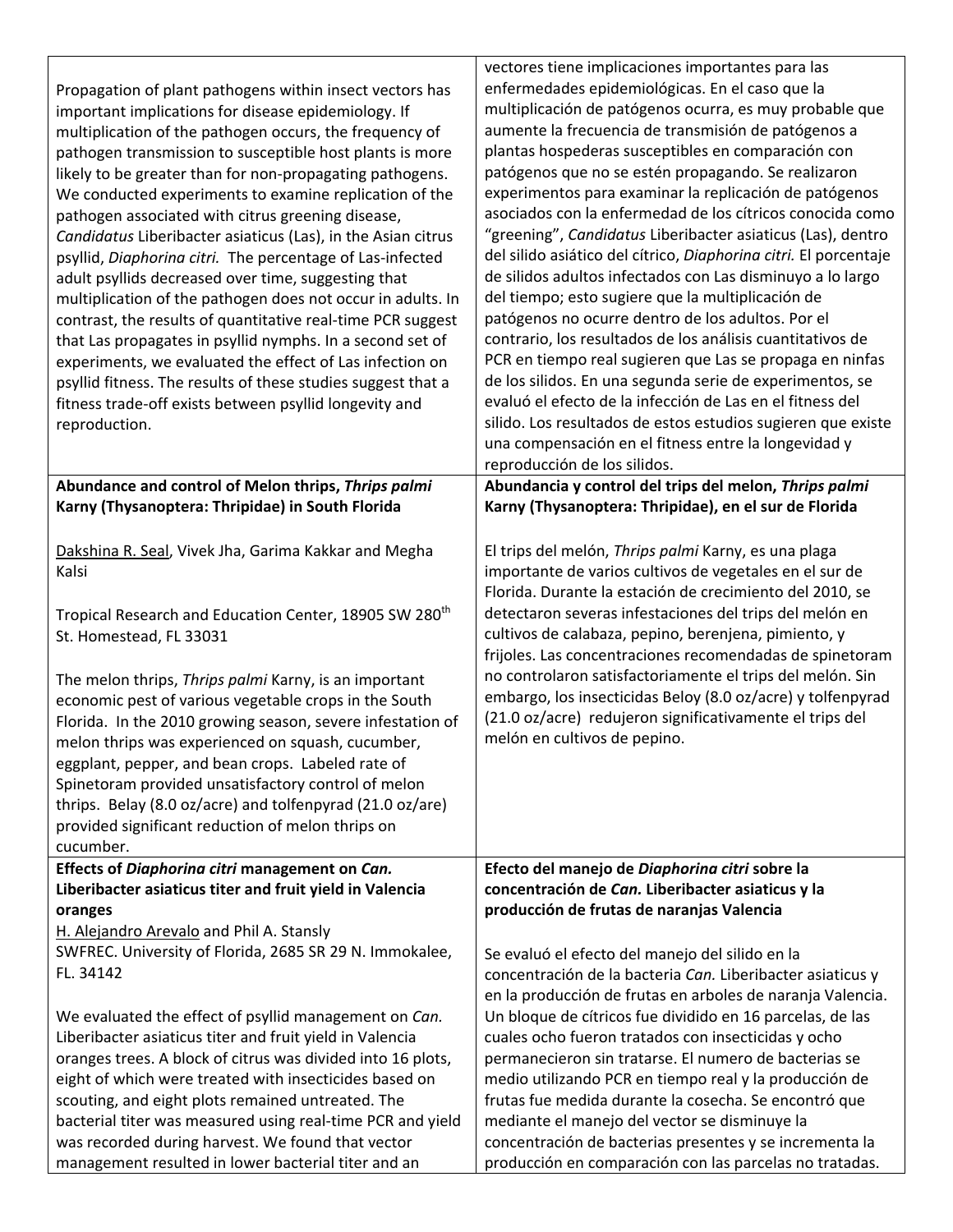| increased yield in comparison with untreated plots.                                                                                                                                                                                                                                                                                                                                                                                                                                                                                                                                                                                                                                                                                                                                                                                                                                                                                                                                                                                                                                                                                                                  |                                                                                                                                                                                                                                                                                                                                                                                                                                                                                                                                                                                                                                                                                                                                                                                                                                                                                                                                                                                                                                                                                                                                                     |
|----------------------------------------------------------------------------------------------------------------------------------------------------------------------------------------------------------------------------------------------------------------------------------------------------------------------------------------------------------------------------------------------------------------------------------------------------------------------------------------------------------------------------------------------------------------------------------------------------------------------------------------------------------------------------------------------------------------------------------------------------------------------------------------------------------------------------------------------------------------------------------------------------------------------------------------------------------------------------------------------------------------------------------------------------------------------------------------------------------------------------------------------------------------------|-----------------------------------------------------------------------------------------------------------------------------------------------------------------------------------------------------------------------------------------------------------------------------------------------------------------------------------------------------------------------------------------------------------------------------------------------------------------------------------------------------------------------------------------------------------------------------------------------------------------------------------------------------------------------------------------------------------------------------------------------------------------------------------------------------------------------------------------------------------------------------------------------------------------------------------------------------------------------------------------------------------------------------------------------------------------------------------------------------------------------------------------------------|
| Localization and relative titer of Candidatus Liberibacter<br>asiaticus in the salivary glands and alimentary canal of<br>Diaphorina citri vector of citrus huanglongbing disease                                                                                                                                                                                                                                                                                                                                                                                                                                                                                                                                                                                                                                                                                                                                                                                                                                                                                                                                                                                    | Localización y concentración relativa de Candidatus<br>Liberibacter asiaticus en las glándulas salivales y el canal<br>alimenticio de Diaphorina citri, un vector de la<br>enfermedad del cítrico, huanglongbing                                                                                                                                                                                                                                                                                                                                                                                                                                                                                                                                                                                                                                                                                                                                                                                                                                                                                                                                    |
| El-Desouky Ammar, Robert G. Shatters, Jr. and David G.<br>Hall . Subtropical Insects Research Unit, USDA-ARS, Fort<br>Pierce, FL. 34945.                                                                                                                                                                                                                                                                                                                                                                                                                                                                                                                                                                                                                                                                                                                                                                                                                                                                                                                                                                                                                             | La bacteria Candidatus Liberibacter asiaticus (CLas) ha sido<br>fuertemente asociado con huanglongbing (HLB), o "citrus<br>greening", que es la enfermedad más devastadora de                                                                                                                                                                                                                                                                                                                                                                                                                                                                                                                                                                                                                                                                                                                                                                                                                                                                                                                                                                       |
| Candidatus Liberibacter asiaticus (CLas) has been strongly<br>associated with huanglongbing (HLB), or citrus greening,<br>which is the most devastating citrus disease in Florida and<br>other parts of the world. HLB is transmitted in a persistent<br>manner by the psyllid vector Diaphorina citri. We used<br>quantitative polymerase chain reaction to detect and<br>study the relative titer of CLas in dissected organs of<br>individual D. citri adults collected from HLB-infected citrus<br>trees. Percentage of infected salivary glands (43-47%) was<br>much lower than that of infected alimentary canals (87-<br>92%). However, the relative titer of CLas was significantly<br>higher in both the salivary gland and alimentary canal<br>compared to that in the rest of the body. Only an average<br>of 16% individual HLB-infected adult psyllids transmitted<br>HLB to young potted citrus trees. These results strongly<br>suggest that the salivary gland constitutes a major barrier<br>to CLas infection and/or transmission in <i>D. citri</i> and that<br>CLas may be replicating at least in the salivary glands of its<br>psyllid vector. | cítricos en Florida y en otras partes del mundo.<br>La<br>enfermedad HLB es transmitida de una manera persistente<br>por el vector, el silido Diaphorina citri. Se utilizó<br>cuantitativamente una reacción en cadena<br>de<br>- Ia<br>polimerasa para detectar y estudiar la concentración<br>relativa de CLas en órganos disectados de adultos de D.<br>citri recolectados de arboles de cítricos infectados por HLB.<br>El porcentaje de glándulas salivales infectadas (43-47%)<br>fue significamente menor que el de los canales<br>alimenticios infectados (87-92%). Sin embargo,<br>la<br>concentración relativa de CLas fue significativamente<br>mayor tanto en las glándulas salivales como en el canal<br>alimenticio en comparación con el resto del cuerpo. En<br>promedio, solo un 16% de silidos adultos infectados con<br>HLB transmitieron la enfermedad a arboles jóvenes de<br>Estos resultados sugieren que las glándulas<br>cítricos.<br>salivales constituyen una importante barrera a la infección<br>por CLas y/o la transmisión en D. citri, y que CLas puede<br>replicarse en las glándulas salivales del silido vector. |
| <b>Olfactory Influences on Territorial Zone Discrimination in</b>                                                                                                                                                                                                                                                                                                                                                                                                                                                                                                                                                                                                                                                                                                                                                                                                                                                                                                                                                                                                                                                                                                    | Influencia del olfato en la discriminación de la zona                                                                                                                                                                                                                                                                                                                                                                                                                                                                                                                                                                                                                                                                                                                                                                                                                                                                                                                                                                                                                                                                                               |
| the Red Imported Fire Ant, Solenopsis invicta Buren<br>(Hymenoptera: Formicidae)                                                                                                                                                                                                                                                                                                                                                                                                                                                                                                                                                                                                                                                                                                                                                                                                                                                                                                                                                                                                                                                                                     | territorial en la hormiga roja de fuego importada,<br>Solenopsis invicta Buren (Hymenoptera: Formicidae)<br>Se realizo un estudio en el laboratorio en el cual hormigas                                                                                                                                                                                                                                                                                                                                                                                                                                                                                                                                                                                                                                                                                                                                                                                                                                                                                                                                                                             |
| Toure G. Thompson- Alabama A&M University, Department of<br>Natural and Physical Sciences - Biology, P. O. Box 610<br>Alabama A&M University, Normal, Alabama 35762<br>toure.thompson@aamu.edu                                                                                                                                                                                                                                                                                                                                                                                                                                                                                                                                                                                                                                                                                                                                                                                                                                                                                                                                                                       | trabajadores pertenecientes a dos colonias del campo<br>fueron liberadas individualmente dentro de platos de<br>Petri. Los plato Petri contenían papeles de filtro cortados a<br>la mitad, que fueron tratados con hidrocarburos<br>cuticulares de hormigas trabajadores extraídos con hexano                                                                                                                                                                                                                                                                                                                                                                                                                                                                                                                                                                                                                                                                                                                                                                                                                                                       |
| A laboratory study was performed in which fire ant<br>workers from either of two field colonies were released<br>singly to Petri dish arenas in which filter paper half-discs<br>that were treated with cuticular hydrocarbons extracted in<br>hexane from workers of the ants' colonies or with hexane<br>controls were placed on opposite sides of Petri dishes.<br>Both non-choice tests, in which the half-discs in an arena<br>were treated with the same olfactory stimulus, and choice<br>tests, in which the half-discs were treated with different<br>olfactory stimuli, were performed. Workers released to<br>the arenas were allowed to freely roam at will and were<br>periodically scored for their location in the arena, the<br>direction of their movement between the two sides of the<br>arenas, and other pertinent behaviors as they moved. The<br>effects of mother colony, rival colony, and hexane control<br>olfactory stimuli on worker ant zone discrimination will be                                                                                                                                                                    | o recibieron solo hexano (controles). Se realizaron pruebas<br>no-alternativas en el que los papeles filtro se trataron con<br>el mismo estimulo olfatorio, y también pruebas de<br>selección libre en el que los papeles filtro recibieron<br>diferentes estímulos olfatorios. Las hormigas trabajadoras<br>introducidas al plato Petri pudieron recorrer libremente la<br>arena, y se midieron varios comportamientos como la<br>ubicación en la arena, la dirección del movimiento, y otros.<br>Se describirán y discutirán el efecto de la colonia madre, la<br>colonia rival, y el estimulo olfatorio del hexano en la zona<br>de discriminación de la hormiga trabajadora.                                                                                                                                                                                                                                                                                                                                                                                                                                                                    |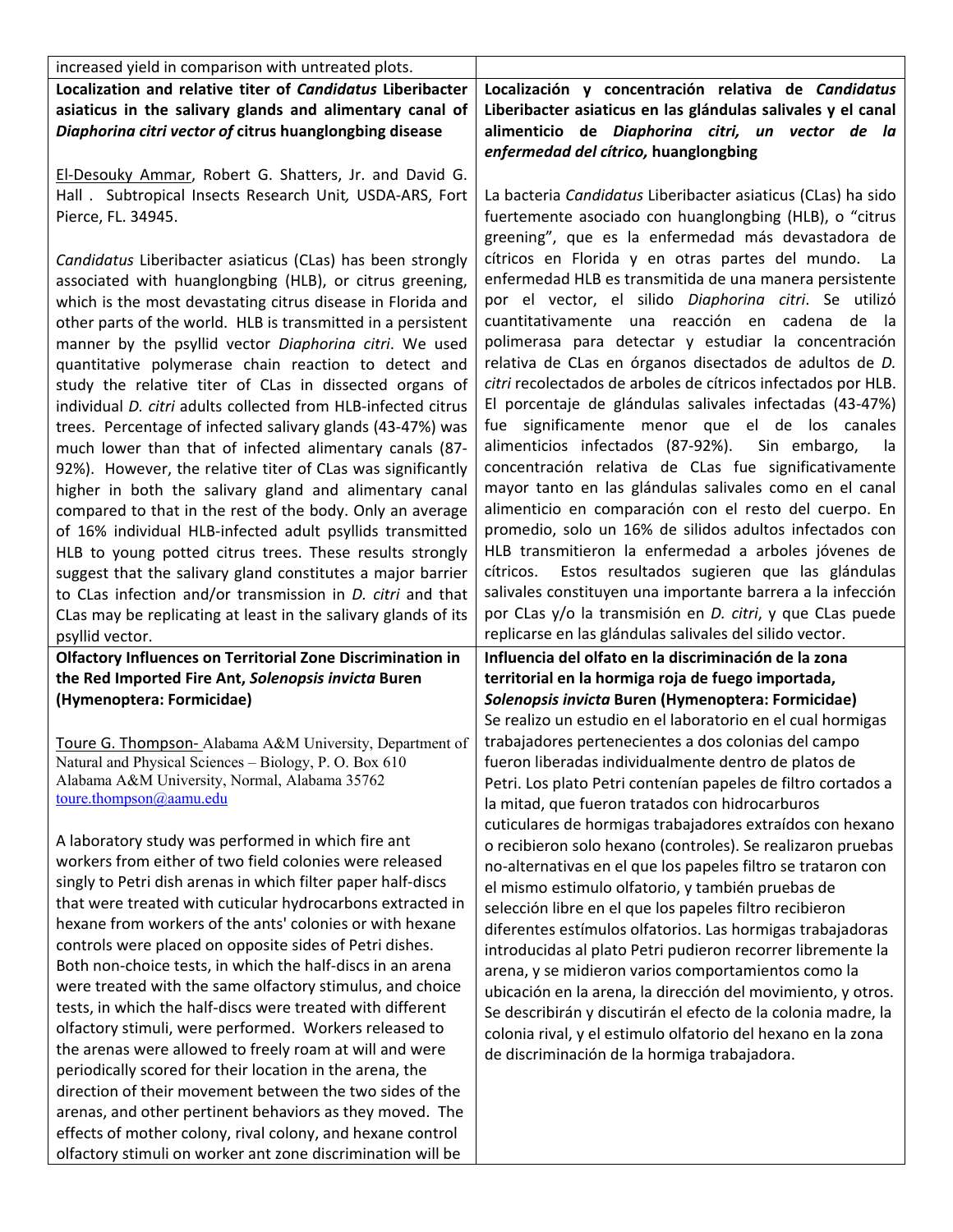| described and discussed.                                  |                                                                                                                                                                                |
|-----------------------------------------------------------|--------------------------------------------------------------------------------------------------------------------------------------------------------------------------------|
| Diversity of Florida's cattle dung fauna: Impact of       | Diversidad de la fauna de excremento de ganado:                                                                                                                                |
| introduced species                                        | Impacto de especies introducidas                                                                                                                                               |
| Kaufman, P.E. Entomology and Nematology Dept, PO Box      |                                                                                                                                                                                |
| 110620, Univ. of Florida, Gainesville, FL 32611,          | Asi como los humanos han redistribuido el ganado                                                                                                                               |
| pkaufman@ufl.edu                                          | alrededor del planeta, los escarabajos peloteros los han<br>seguido o han sido introducidos intencionalmente a estos<br>ecosistemas. A pesar del clásico ejemplo de Australia, |
| As humans have redistributed livestock around the planet, | otras introducciones del escarabajo pelotero no han tenido                                                                                                                     |
| dung beetles have either serendipitously followed or been | mucho éxito. Hasta el presente, nada se ha publicado                                                                                                                           |
| intentionally introduced to these ecosystems. Despite the | sobre la estacionalidad del escarabajo pelotero, su                                                                                                                            |
| classic Australian example, other dung beetle             | abundancia y su presencia en las pasturas de Florida. El                                                                                                                       |
| introductions have not had resounding success. To date no | objetivo de este estudio fue identificar las especies de                                                                                                                       |
| study has been published on dung beetle seasonality,      | escarabajo pelotero, su abundancia relativa y distribución                                                                                                                     |
| abundance and overall presence on Florida's cattle        | en pasturas de ganado de Florida.                                                                                                                                              |
| pastures. The objective of this study was to identify the |                                                                                                                                                                                |
| dung beetle species, their relative abundance and         |                                                                                                                                                                                |
| distribution on Florida cattle pastures.                  |                                                                                                                                                                                |
|                                                           |                                                                                                                                                                                |

## **TUESDAY AFTERNOON, JULY 27, 2010**

#### **Symposium Title: Multitrophic Interactions: Concepts and Applications Organizers: Veronica Manrique, Rodrigo Diaz, and William A. Overholt**

**\_\_\_\_\_\_\_\_\_\_\_\_\_\_\_\_\_\_\_\_\_\_\_\_\_\_\_\_\_\_\_\_\_\_\_\_\_\_\_\_\_\_\_\_\_\_\_\_\_\_\_\_\_\_\_\_\_\_\_\_\_\_\_\_\_\_\_\_\_\_\_\_\_\_\_\_\_\_\_\_\_\_\_\_\_\_\_** 

 $\mathcal{L}_\mathcal{L} = \mathcal{L}_\mathcal{L} = \mathcal{L}_\mathcal{L} = \mathcal{L}_\mathcal{L} = \mathcal{L}_\mathcal{L} = \mathcal{L}_\mathcal{L} = \mathcal{L}_\mathcal{L} = \mathcal{L}_\mathcal{L} = \mathcal{L}_\mathcal{L} = \mathcal{L}_\mathcal{L} = \mathcal{L}_\mathcal{L} = \mathcal{L}_\mathcal{L} = \mathcal{L}_\mathcal{L} = \mathcal{L}_\mathcal{L} = \mathcal{L}_\mathcal{L} = \mathcal{L}_\mathcal{L} = \mathcal{L}_\mathcal{L}$  $\mathcal{L}_\mathcal{L} = \mathcal{L}_\mathcal{L} = \mathcal{L}_\mathcal{L} = \mathcal{L}_\mathcal{L} = \mathcal{L}_\mathcal{L} = \mathcal{L}_\mathcal{L} = \mathcal{L}_\mathcal{L} = \mathcal{L}_\mathcal{L} = \mathcal{L}_\mathcal{L} = \mathcal{L}_\mathcal{L} = \mathcal{L}_\mathcal{L} = \mathcal{L}_\mathcal{L} = \mathcal{L}_\mathcal{L} = \mathcal{L}_\mathcal{L} = \mathcal{L}_\mathcal{L} = \mathcal{L}_\mathcal{L} = \mathcal{L}_\mathcal{L}$ 

## **Date: July 27th from 2:30 to 6:00 pm, Amberjack Room**

| 50. Stephen D. Hight and James E. Carpenter.                  | 50.                                                                  |
|---------------------------------------------------------------|----------------------------------------------------------------------|
| "Development and deployment of control techniques to          | "Desarrollo y uso de técnicas de control para mitigar la             |
| mitigate the threat of Cactoblastis cactorum in North         | amenaza de Cactoblastis cactorum en Norteamérica"                    |
| America"                                                      | El control de <i>Opuntia</i> spp. por la polilla <i>Cactoblastis</i> |
| The most successful classical biocontrol of weeds program     | cactorum ha sido el programa más exitoso de control                  |
| has been the control of invasive prickly-pears (Opuntia       | biológico de malezas. Sin embargo, la polilla ha invadido            |
| spp.) by <i>Cactoblastis cactorum</i> . However, the moth has | Norteamérica, generando así una alta preocupación por las            |
| invaded North America raising concerns for the many           | especies de Opuntia spp. Hemos desarrollado una encuesta             |
| important <i>Opuntia</i> spp. A survey tool was developed to  | para identificar la presencia de la polilla. También se han          |
| identify the presence of the moth. In support of a Sterile    | realizado varios estudios para el desarrollo de la técnica del       |
| Insect Technique (SIT), studies were conducted on mass        | insecto estéril (SIT), incluyendo la crianza en masa,                |
| rearing, radiation biology, overflooding ratios, transport -  | biología de radiación, transporte – almacenamiento en frio           |
| cold storage - release techniques, and sanitation efforts.    | - técnicas de liberación, y esfuerzo de higiene.                     |
| 51. Jorge. E. Peña, J. L. Capinera, M. Thomas, G.             | 51.                                                                  |
| Steck, R. Duncan, G. Braar, P. Kendra                         | "El complejo de Scolytinae que atacan Persea borbonia                |
| and S.                                                        | y Persea americana en Florida: posibles interacciones                |
| McLean.                                                       | con otras especies"                                                  |
| "The complex of Scolytinae inhabiting Persea borbonia"        | Varias especies de Scolytinae han sido encontradas                   |
| and Persea americana in Florida: Possible interactions        | habitando las plantas de P. borbonia y P. americana en               |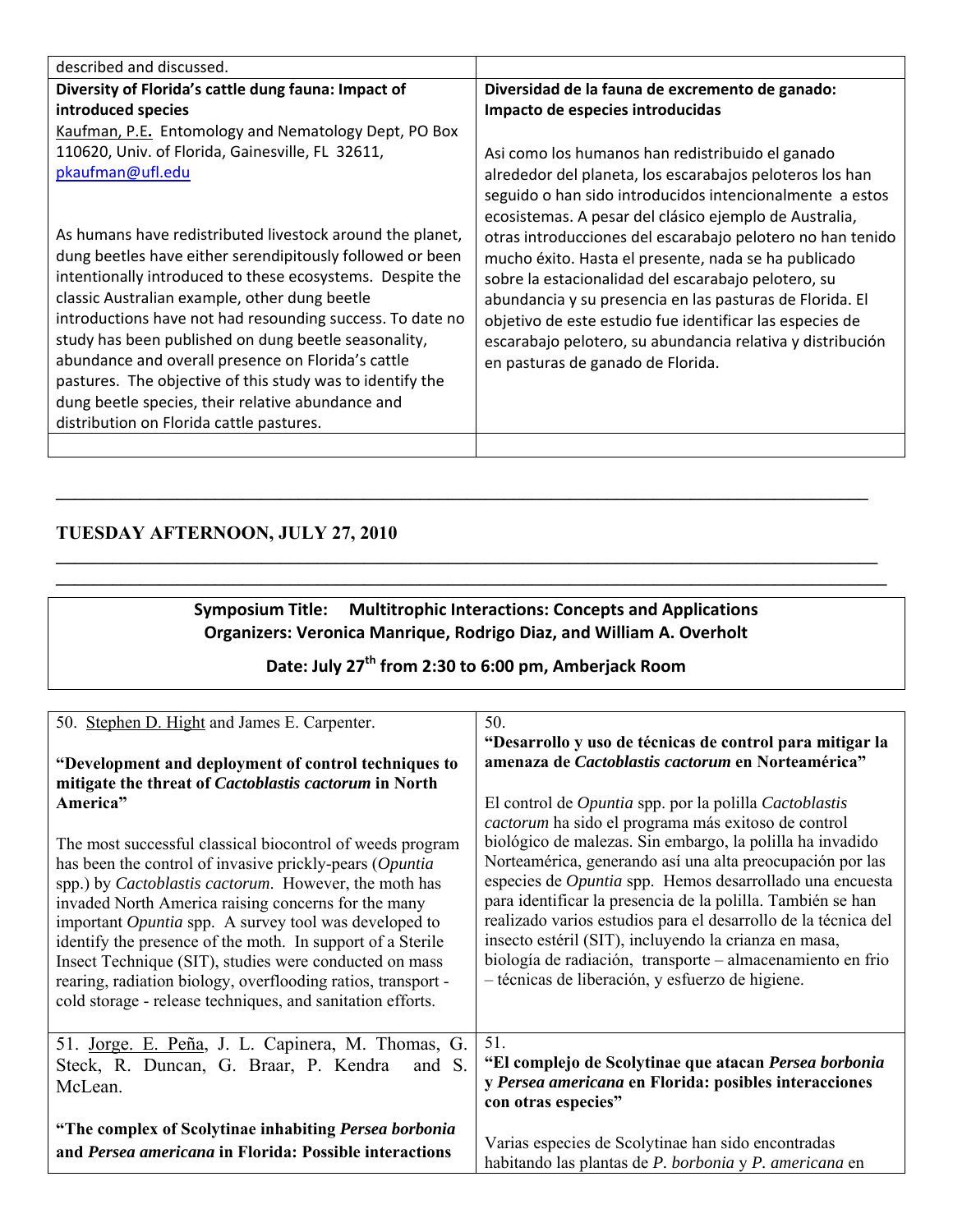| with other species"<br>Several scolytinae have been found inhabiting P. borbonia<br>and P. americana in Florida during 2009 and 2010. They<br>include, the exotic red bay ambrosia beetle, Xyleborus<br>glabratus vector of Rafaelea lauricola, X. volvulus, X.<br>ferrugineus, Xylosandrus crassiusculus, Euwallacea<br>fornicatus and some species of Platypodidae. A complex of<br>predaceous and parasitoid fauna has been identified as well,<br>i.e., Calliodis temnostethoides (Anthocoridae), Apenes spp.,<br>(Carabidae), Paratachys sp., Lamophleus<br>(Lamophloeidae), Euborellia annulipes (Dermaptera),<br>Gowdeyana spp., (Stratiomyiidae) and several unidentified<br>Hymenoptera. | Florida en los años 2009 y 2010. Estas especies incluyen al<br>escarabajo exótico ambrosia del laurel (Xyleborus<br>glabratus) que es un vector del patógeno Rafaelea<br>lauricola, y también otras especies como X. volvulus, X.<br>ferrugineus, Xylosandrus crassiusculus, Euwallacea<br>fornicatus y algunas especies de Platypodidae. También se<br>identificó un complejo faunístico de depredadores y<br>parasitoides: Calliodis temnostethoides (Anthocoridae),<br>Apenes spp., (Carabidae), Paratachys sp., Lamophleus<br>(Lamophloeidae), Euborellia annulipes (Dermaptera),<br>Gowdeyana spp., (Stratiomyiidae) y varias especies no<br>identificadas de himenóptera. |
|---------------------------------------------------------------------------------------------------------------------------------------------------------------------------------------------------------------------------------------------------------------------------------------------------------------------------------------------------------------------------------------------------------------------------------------------------------------------------------------------------------------------------------------------------------------------------------------------------------------------------------------------------------------------------------------------------|---------------------------------------------------------------------------------------------------------------------------------------------------------------------------------------------------------------------------------------------------------------------------------------------------------------------------------------------------------------------------------------------------------------------------------------------------------------------------------------------------------------------------------------------------------------------------------------------------------------------------------------------------------------------------------|
| 52. Karla M. Addesso, Corraine McNeill, Hans T. Alborn,<br>Heather J. McAuslane.                                                                                                                                                                                                                                                                                                                                                                                                                                                                                                                                                                                                                  | 52.<br>"Desarrollo de estrategias de manejo basadas en el                                                                                                                                                                                                                                                                                                                                                                                                                                                                                                                                                                                                                       |
| "Developing behaviorally-based management strategies<br>for the pepper weevil (Anthonomus eugenii)".                                                                                                                                                                                                                                                                                                                                                                                                                                                                                                                                                                                              | comportamiento del picudo del pimiento (Anthonomus<br>eugenii)".                                                                                                                                                                                                                                                                                                                                                                                                                                                                                                                                                                                                                |
| The pepper weevil is a major pest of all species of<br>cultivated peppers throughout the southern United Stated,<br>Mexico, Central America and the Caribbean. Feeding and<br>oviposition by adults causes flower and fruit abscission<br>which can result in total crop loss. Immature stages are<br>protected within the fruit body, making adults the target of<br>control measures. Our research focuses on behavioral<br>manipulation techniques intended to augment pesticides in<br>an integrated approach to pepper weevil management.                                                                                                                                                    | El picudo del pimiento es una plaga importante de todas las<br>especies de cultivos del pimiento en el sur de Estados<br>Unidos, México, Centroamérica, y el Caribe. El daño por la<br>alimentación y la oviposición de los adultos ocasiona la<br>caída de flores y frutos, y esto puede resultar en la pérdida<br>total del cultivo. Debido a que los estadios inmaduros están<br>protegidos dentro del fruto, las medidas de control se<br>enfocan en los adultos. Nuestro estudio se basa en técnicas<br>de manipulación del comportamiento con el objeto de<br>aumentar el efecto de pesticidas mediante un manejo<br>integrado de plagas del picudo del pimiento.         |
| 53. Pasco B. Avery, Vitalis W. Wekesa, Wayne B. Hunter,<br>David G. Hall, Cindy L. McKenzie, Lance L. Osborne,                                                                                                                                                                                                                                                                                                                                                                                                                                                                                                                                                                                    | 53.                                                                                                                                                                                                                                                                                                                                                                                                                                                                                                                                                                                                                                                                             |
| Charles A. Powell, and Michael E. Rogers.<br>"Multitrophic interactions of Isaria fumosorosea: to                                                                                                                                                                                                                                                                                                                                                                                                                                                                                                                                                                                                 | "Interacciones multitróficas de Isaria fumosorosea: para<br>reducir la expansión de una enfermedad de los cítricos,<br>Huanglongbing"                                                                                                                                                                                                                                                                                                                                                                                                                                                                                                                                           |
| reduce the spread of citrus disease, Huanglongbing"<br>Reduction in the spread of Huanglongbing, vectored by the<br>Asian citrus psyllid, is tantamount to the survival of the<br>citrus industry. The present chemical paradigm has been<br>limited in managing the psyllid and an alternative IPM<br>strategy is needed which is compatible with natural<br>enemies. Efficacy of a plant-herbivore-entomopathogenic<br>fungus interaction was evaluated for potential reduction of<br>psyllid transmission of the plant-infecting bacteria,<br>associated with the Huanglongbing citrus pathosystem.                                                                                            | La reducción de la propagación de Huanglongbing, que<br>tiene como vector al psílido asiático de los cítricos, es vital<br>para el futuro de la industria cítrica. El presente paradigma<br>respecto al control químico ha limitado el manejo del<br>psílido, por ende, se requiere una estrategia alternativa de<br>manejo de plagas compatible con el uso de enemigos<br>naturales. Se evaluaron las interacciones de planta-<br>herbívoro-entomopatógeno con respecto a la reducción de<br>la transmisión de la bacteria por el psílido, bacteria<br>asociada con la enfermedad Huanglongbing.                                                                               |
| 52. Teresa Cooper, Ronald D. Cave, and Howard Frank.<br>"The effects of two host bromeliad species on a                                                                                                                                                                                                                                                                                                                                                                                                                                                                                                                                                                                           | 52.<br>"El efecto de dos especies de bromelias como plantas<br>hospederas del escarabajo picudo Metamasius callizona"                                                                                                                                                                                                                                                                                                                                                                                                                                                                                                                                                           |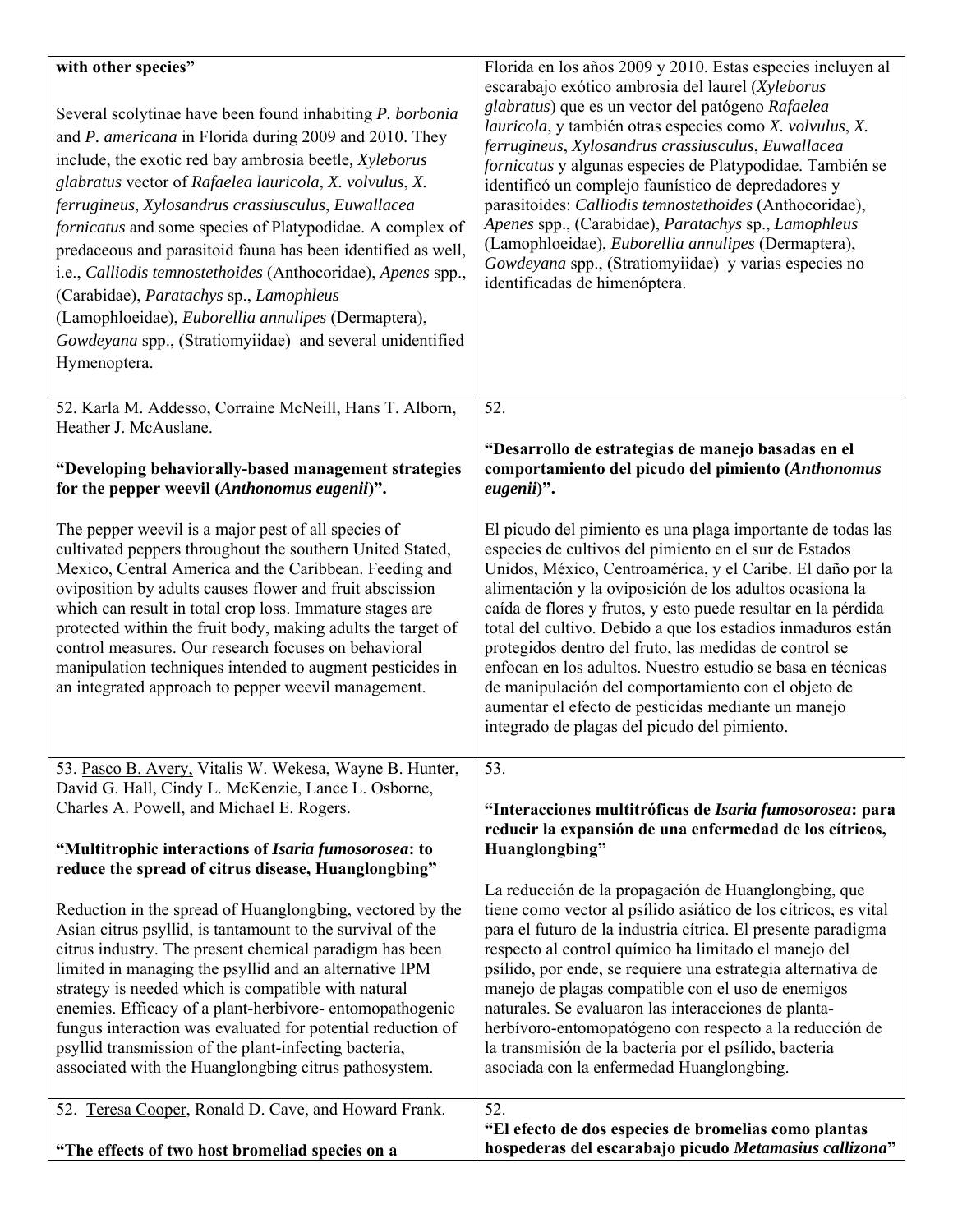| bromeliad-eating weevil, Metamasius callizona"                                                                                                                                                                                                                                                                                                                                                                                                                                                                                                                                                                                                                                                                                                                                                                                                                                                                                 |                                                                                                                                                                                                                                                                                                                                                                                                                                                                                                                                                                                                                                                                                                                                                                                                                                                                                                                                                                                       |
|--------------------------------------------------------------------------------------------------------------------------------------------------------------------------------------------------------------------------------------------------------------------------------------------------------------------------------------------------------------------------------------------------------------------------------------------------------------------------------------------------------------------------------------------------------------------------------------------------------------------------------------------------------------------------------------------------------------------------------------------------------------------------------------------------------------------------------------------------------------------------------------------------------------------------------|---------------------------------------------------------------------------------------------------------------------------------------------------------------------------------------------------------------------------------------------------------------------------------------------------------------------------------------------------------------------------------------------------------------------------------------------------------------------------------------------------------------------------------------------------------------------------------------------------------------------------------------------------------------------------------------------------------------------------------------------------------------------------------------------------------------------------------------------------------------------------------------------------------------------------------------------------------------------------------------|
| Metamasius callizona (Chevrolat) is an invasive bromeliad-<br>eating weevil in Florida. Field studies have monitored<br>seasonality and abundance of M. callizona on two<br>bromeliad species, Tillandsia utriculata L. and T.<br><i>fasciculata</i> Swartz, native to Florida. The weevil is present<br>year-round, but exhibits different patterns of seasonality<br>and abundance on these two host plants. This demographic<br>variability is likely caused by differences in host plant leaf<br>type and growth habit and will, in turn, influence host plant<br>survival.                                                                                                                                                                                                                                                                                                                                                | Metamasius callizona (Chevrolat) es un gorgojo invasivo<br>que ataca las bromeliáceas en Florida. Los estudios<br>realizados en el campo han monitoreado la estacionalidad y<br>la abundancia del gorgojo en dos especies de bromeliáceas,<br>Tillandsia utriculata L. y T. fasciculata Swartz, nativas de<br>Florida. El gorgojo está presente durante todo el año, pero<br>muestra diferentes patrones de estacionalidad y abundancia<br>en estas dos plantas hospederas. Esta variabilidad<br>demográfica es causada probablemente por diferencias en<br>el tipo de hoja y su manera de crecimiento y,<br>probablemente, influenciará en la supervivencia de la planta<br>hospedera.                                                                                                                                                                                                                                                                                               |
| 55. William A. Overholt, L. Markle, E. N. Rosskopf, V.                                                                                                                                                                                                                                                                                                                                                                                                                                                                                                                                                                                                                                                                                                                                                                                                                                                                         | 55.                                                                                                                                                                                                                                                                                                                                                                                                                                                                                                                                                                                                                                                                                                                                                                                                                                                                                                                                                                                   |
| Manrique, J. Albano, E. Cave and S. Adkins.<br>"The interactions of Tropical soda apple mosaic<br>tobamovirus and Gratiana boliviana (Coleoptera:                                                                                                                                                                                                                                                                                                                                                                                                                                                                                                                                                                                                                                                                                                                                                                              | "Las interacciones del tobamovirus del mosaico<br>(TSAMV) y Gratiana boliviana (Coleoptera:<br>Chrysomelidae), un agente introducido de control<br>biológico de Solanum viarum"                                                                                                                                                                                                                                                                                                                                                                                                                                                                                                                                                                                                                                                                                                                                                                                                       |
| Chrysomelidae), an introduced biological control agent                                                                                                                                                                                                                                                                                                                                                                                                                                                                                                                                                                                                                                                                                                                                                                                                                                                                         |                                                                                                                                                                                                                                                                                                                                                                                                                                                                                                                                                                                                                                                                                                                                                                                                                                                                                                                                                                                       |
| of tropical soda apple (Solanum viarum)"<br>Tropical soda apple (Solanum viarum Dunal) (TSA) is a<br>South American invasive plant of rangelands, pastures and<br>natural areas in Florida. A chrysomelid beetle from South<br>America, Gratiana boliviana Spaeth, has been released in<br>Florida for biological control of TSA since 2003. TSA is a<br>host of several plant viruses, including the newly described<br>Tropical soda apple mosaic virus (TSAMV). We<br>investigated the influence of TSAMV infection of TSA<br>plants on the performance of G. boliviana, and also tested<br>transmission of the virus by the beetle. Developmental time<br>was 10% slower when beetles fed on infected plants, and<br>adults consumed 50% as much leaf tissue compared to<br>uninfected plants. Females fed on uninfected plants<br>produced 71% more eggs. There was no evidence of<br>TSAMV transmission by G. boliviana. | Solanum viarum Dunal (Solanaceae) (TSA) es una planta<br>invasiva de Sudamérica que invade pastizales y áreas<br>naturales en Florida. Gratiana boliviana Spaeth, un<br>escarabajo crisomélido nativo de Sudamérica, ha sido<br>liberado en Florida para el control biológico de TSA desde<br>el 2003. TSA es una planta que alberga varios virus<br>incluyendo el virus del mosaico recientemente descripto<br>como TSAMV. Se investigó el efecto de plantas de TSA<br>infectadas con TSAMV sobre el escarabajo G. boliviana, y<br>también se evaluó la transmisión del virus por el<br>escarabajo. El tiempo de desarrollo se redujo un 10%<br>cuando G. boliviana fue alimentado con plantas infectadas,<br>y esos adultos consumieron solo un 50% en comparación<br>con aquellos criados en plantas no infectadas por el virus.<br>Hembras criadas en plantas no infectadas depositaron un<br>71% más de huevos. No hubo evidencias de transmisión del<br>TSAMV por G. boliviana. |
| 56. Peter Stiling.                                                                                                                                                                                                                                                                                                                                                                                                                                                                                                                                                                                                                                                                                                                                                                                                                                                                                                             | 56.<br>"Efectos de elevado CO <sub>2</sub> desde las plantas a los                                                                                                                                                                                                                                                                                                                                                                                                                                                                                                                                                                                                                                                                                                                                                                                                                                                                                                                    |
| "The effects of elevated $CO2$ cascade through plants to                                                                                                                                                                                                                                                                                                                                                                                                                                                                                                                                                                                                                                                                                                                                                                                                                                                                       | herbívoros, pero no hacia otros niveles tróficos"                                                                                                                                                                                                                                                                                                                                                                                                                                                                                                                                                                                                                                                                                                                                                                                                                                                                                                                                     |
| herbivores, but not to other trophic levels"                                                                                                                                                                                                                                                                                                                                                                                                                                                                                                                                                                                                                                                                                                                                                                                                                                                                                   |                                                                                                                                                                                                                                                                                                                                                                                                                                                                                                                                                                                                                                                                                                                                                                                                                                                                                                                                                                                       |
| The effects of 11 years of elevated $CO2$ on the plants and<br>insects of a scrub-oak community were studied at Kennedy<br>Space Center, FL, from 1996-2007. Elevated CO <sub>2</sub> increased<br>plant growth, decreased foliar nitrogen and reduced<br>herbivory by leaf miners and leaf tiers for all plant species<br>in all 11 years of the study. For the first 5 years, absolute<br>numbers of leaf miners and leaf tiers were reduced.<br>However, during the last 6 years, increased biomass in<br>elevated CO <sub>2</sub> caused increased numbers of leaf miners and<br>leaf tiers. The effects of elevated $CO2$ did not cascade to<br>other trophic levels.                                                                                                                                                                                                                                                     | Se estudio el efecto de 11 años de elevado niveles de $CO2$<br>en plantas e insectos de una comunidad matorral de robles o<br>"scrub-oak" desde 1996-2007 en el Kennedy Space Center,<br>Florida. Un elevado $CO2$ resulto en un aumento en el<br>crecimiento de las plantas, una disminución en el contenido<br>de nitrógeno en las hojas, y en una reducción de herbivoria<br>por minadores y pegadores de hojas en todas las especies de<br>plantas en los 11 años de estudio. Durante los primeros 5<br>años, el número absoluto de minadores y pegadores de<br>hojas se redujo por m <sup>2</sup> de hojarasca. Sin embargo, durante<br>los últimos 6 años, un incremento de la biomasa en elevado<br>$CO2$ causo un aumento en el numero de minadores y<br>pegadores de hojas por m <sup>2</sup> de hojarasca. El efecto de un<br>elevado CO <sub>2</sub> no afecto otros niveles tróficos.                                                                                     |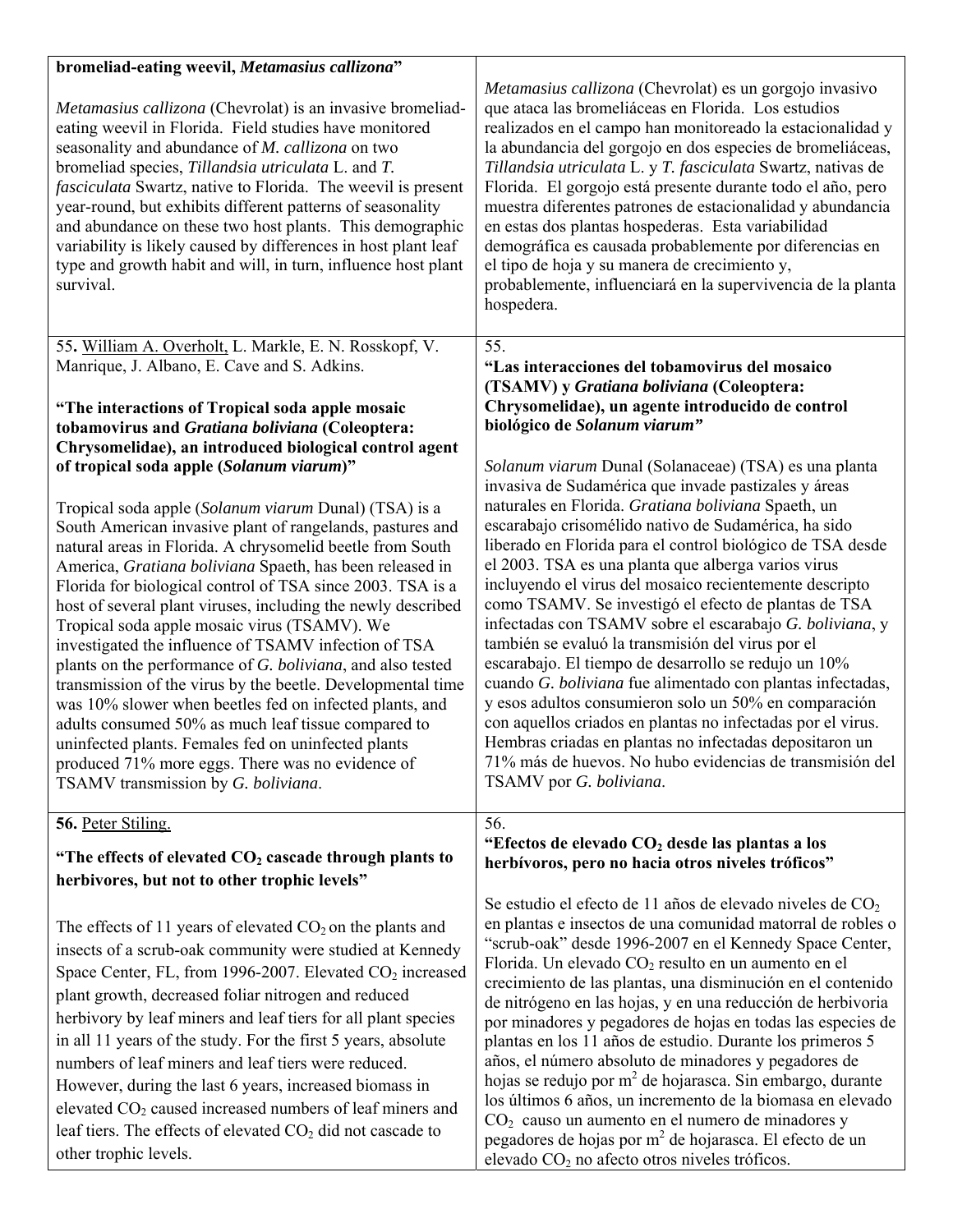| 57. Rodrigo Diaz, Veronica Manrique, and William A.<br>Overholt.                                                                                                                                                                                                                                                                                                                                                                                                                                                                                                                                                                                            | 57.<br>"Efecto de niveles elevados de CO <sub>2</sub> en el desarrollo de<br>tropical soda apple y su agente de control biológico                                                                                                                                                                                                                                                                                                                                                                                                                                                                                                                                                  |
|-------------------------------------------------------------------------------------------------------------------------------------------------------------------------------------------------------------------------------------------------------------------------------------------------------------------------------------------------------------------------------------------------------------------------------------------------------------------------------------------------------------------------------------------------------------------------------------------------------------------------------------------------------------|------------------------------------------------------------------------------------------------------------------------------------------------------------------------------------------------------------------------------------------------------------------------------------------------------------------------------------------------------------------------------------------------------------------------------------------------------------------------------------------------------------------------------------------------------------------------------------------------------------------------------------------------------------------------------------|
| "Effect of rising CO <sub>2</sub> levels on the performance of                                                                                                                                                                                                                                                                                                                                                                                                                                                                                                                                                                                              | Gratiana boliviana"                                                                                                                                                                                                                                                                                                                                                                                                                                                                                                                                                                                                                                                                |
| tropical soda apple and its biocontrol agent Gratiana<br>boliviana"<br>We studied the effect elevated $CO2$ on the performance of<br>an invasive weed and its biocontrol agent using<br>environmental growth chambers. Plants growing at high<br>$CO2$ (780ppm) were taller and had greater root and stem<br>biomass compared to those growing at current levels<br>(400ppm). Gratiana boliviana immature performance was<br>negatively affected at high $CO2$ but not at medium levels<br>(580ppm). Adult fecundity was similar among CO <sub>2</sub> levels.<br>The implications of raising $CO2$ levels on weed biological<br>control will be discussed. | Se estudió el efecto de niveles elevados de CO <sub>2</sub> en el<br>desarrollo de una maleza invasiva y su agente de control<br>biológico usando cámaras de crecimiento. Plantas<br>expuestas a altos niveles de $CO2$ (780ppm) fueron más altas<br>y tuvieron mayor biomasa de raíces y tallos comparada con<br>aquellas a niveles actuales (400ppm). El desarrollo de<br>Gratiana boliviana fue negativamente afectado a niveles<br>altos de $CO2$ pero no a niveles medios (580ppm). La<br>fecundidad de adultos fue similar entre niveles de CO <sub>2</sub> . Las<br>implicaciones de niveles elevados de CO <sub>2</sub> en control<br>biológico de malezas será discutido. |
| 58. James P. Cuda.<br>"Biology and host range of the Brazilian peppertree<br>stem boring weevil, Apocnemidophorus pipitzi                                                                                                                                                                                                                                                                                                                                                                                                                                                                                                                                   | 58.<br>"Biologia y el rango de hospederos del picudo<br>barrenador de tallo, Apocnemidophorus pipitzi<br>(Coleoptera: Curculionidae)"                                                                                                                                                                                                                                                                                                                                                                                                                                                                                                                                              |
| (Coleoptera: Curculionidae)".<br>Brazilian peppertree (BP), Schinus terebinthifolius Raddi, is<br>an aggressive invasive weed of disturbed and natural areas<br>in Florida. Surveys conducted recently in Argentina and<br>Paraguay confirmed the presence of several new natural<br>enemies of BP, including the stem boring weevil<br>Apocnemidophorus pipitzi (Faust). The results of<br>biological and laboratory host range studies indicate that A.<br><i>pipitzi</i> is a BP specialist, and a petition for field release as a<br>biological control agent of BP is in preparation.                                                                  | La planta conocida como Brazilian peppertree (BP),<br>Schinus terebinthifolius Raddi, es una maleza agresiva que<br>invade áreas naturales y con disturbios en<br>Florida. Muestreos realizados recientemente en Argentina<br>y Paraguay confirmaron la presencia de nuevos enemigos<br>naturales de BP, incluyendo el picudo barrenador de tallo,<br>Apocnemidophorus pipitzi (Faust). Los estudios realizados<br>en el laboratorio de la biología y especificidad indican que<br>A. pipitzi es un herbívoro especialista de BP. Una petición<br>para liberar A. pipitzi como agente de control biológico se<br>encuentra en preparación.                                         |

## **TUESDAY AFTERNOON, JULY 27, 2010**

| <b>Tuesday Afternoon FES General Entomology Contributed Papers</b>                              |                                                                                                 |
|-------------------------------------------------------------------------------------------------|-------------------------------------------------------------------------------------------------|
| Reducing Insecticide Use on Guatemalan Snow Peas                                                | Reducción del uso de insecticidas en arveja china de                                            |
| Hugh A. Smith <sup>1</sup> , Ana Cristina Bailey <sup>2</sup> , Luis F. Calderón <sup>2</sup> , | Guatemala                                                                                       |
| Charles M. MacVean <sup>2</sup> José Manuel Benavente <sup>2</sup> , Rafaél                     | Hugh A. Smith <sup>1</sup> , Ana Cristina Bailey <sup>2</sup> , Luis F. Calderón <sup>2</sup> , |
| Oroxóm <sup>2</sup> , and Fredi O. Xocop <sup>2</sup> .                                         | Charles M. MacVean <sup>2</sup> José Manuel Benavente <sup>2</sup> , Rafaél                     |
| Replicated field trials carried out at the government                                           | Oroxóm <sup>2</sup> , and Fredi O. Xocop <sup>2</sup> .                                         |
| agricultural experiment station near Chimaltenango,                                             | Para evaluar el uso reducido de insecticidas en el manejo                                       |
| Guatemala, from 2007-2008 evaluated reduced insecticide                                         | de trips en arveja china (Pisum sativum), se llevaron a cabo                                    |
| use in managing thrips on snow pea. We compared the                                             | ensayos de campo en una estación experimental                                                   |

 $\mathcal{L}_\mathcal{L} = \mathcal{L}_\mathcal{L} = \mathcal{L}_\mathcal{L} = \mathcal{L}_\mathcal{L} = \mathcal{L}_\mathcal{L} = \mathcal{L}_\mathcal{L} = \mathcal{L}_\mathcal{L} = \mathcal{L}_\mathcal{L} = \mathcal{L}_\mathcal{L} = \mathcal{L}_\mathcal{L} = \mathcal{L}_\mathcal{L} = \mathcal{L}_\mathcal{L} = \mathcal{L}_\mathcal{L} = \mathcal{L}_\mathcal{L} = \mathcal{L}_\mathcal{L} = \mathcal{L}_\mathcal{L} = \mathcal{L}_\mathcal{L}$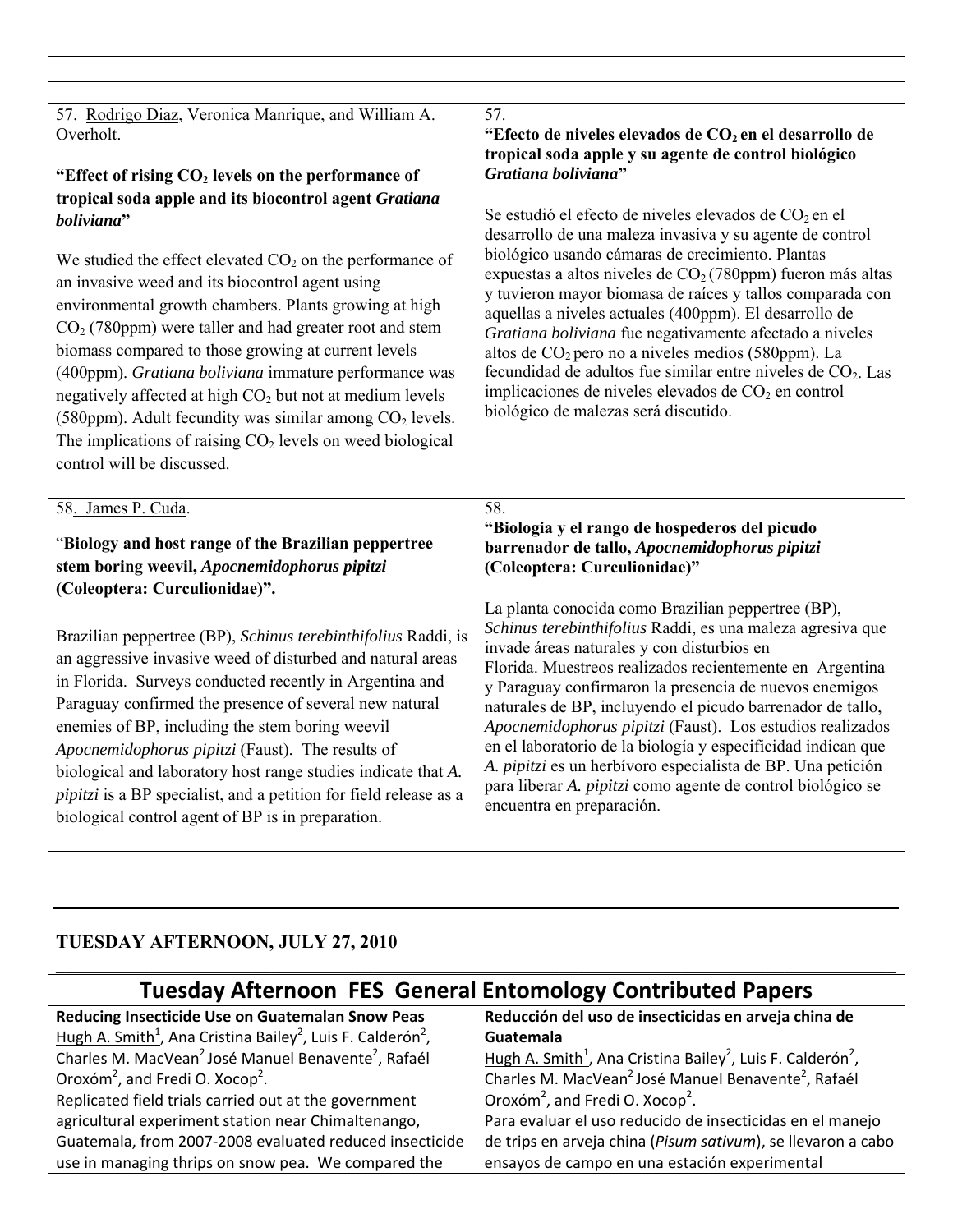| effect of applying insecticides at flowering versus<br>germination on densities of thrips and thrips predators, and<br>evaluated faba bean (Vicia faba) as a trap crop for thrips<br>when intercropped with snow pea. In addition, maize (Zea<br>mays) was evaluated as a source of generalist predators.<br>Results: delaying insecticide applications until initiation of<br>flowering did not increase thrips densities or reduce yields<br>compared to applying insecticides soon after plant<br>emergence. Thrips densities were significantly higher on<br>faba bean than snow pea, while thrips' densities on snow<br>pea intercropped with faba bean were not statistically<br>different from thrips densities on snow pea grown in<br>monoculture. Thus faba bean does not function as a trap<br>crop for thrips. Densities of predatory Coleoptera,<br>Neuroptera and Dermaptera were significantly higher on<br>snow pea adjacent to maize than distant (25 meters) from<br>maize, and higher on snow pea receiving delayed<br>insecticide applications than on snow pea sprayed soon<br>after germination. Predator densities were significantly<br>higher in unsprayed snow pea than in either insecticide<br>treatment. However increased predator densities did not | gubernamental en Chimaltenango, Guatemala, de 2007 a<br>2008. Con un diseño de bloques al azar, comparamos la<br>aplicación de insecticidas retrasada hasta floración vs. la<br>aplicación convencional luego de germinación con<br>respecto a densidades de trips y sus depredadores.<br>También evaluamos el haba (Vicia faba) como cultivo<br>trampa para trips en asocio con arveja. Además, se<br>evaluó el maíz (Zea mays) como fuente de depredadores<br>generalistas. Resultados: la demora en aplicación de<br>insecticidas hasta floración no incrementó densidades de<br>trips ni redujo rendimientos comparado con la aplicación<br>de insecticidas poco después de la germinación. Las<br>densidades de trips fueron significativamente mayores en<br>haba que en arveja, pero no hubo diferencias entre las<br>densidades de trips en arveja en asocio con haba que en<br>arveja en monocultivo. El haba, por lo tanto, no actúa<br>como cultivo trampa para trips. Densidades de<br>depredadores de Coleoptera, Neuroptera y Dermaptera<br>fueron significativamente mayores en arveja adyacente al<br>maíz que lejana del mismo (25 m), y mayores en arveja con<br>aplicación demorada de insecticidas vs. la aplicación |
|------------------------------------------------------------------------------------------------------------------------------------------------------------------------------------------------------------------------------------------------------------------------------------------------------------------------------------------------------------------------------------------------------------------------------------------------------------------------------------------------------------------------------------------------------------------------------------------------------------------------------------------------------------------------------------------------------------------------------------------------------------------------------------------------------------------------------------------------------------------------------------------------------------------------------------------------------------------------------------------------------------------------------------------------------------------------------------------------------------------------------------------------------------------------------------------------------------------------------------------------------------------------------------|------------------------------------------------------------------------------------------------------------------------------------------------------------------------------------------------------------------------------------------------------------------------------------------------------------------------------------------------------------------------------------------------------------------------------------------------------------------------------------------------------------------------------------------------------------------------------------------------------------------------------------------------------------------------------------------------------------------------------------------------------------------------------------------------------------------------------------------------------------------------------------------------------------------------------------------------------------------------------------------------------------------------------------------------------------------------------------------------------------------------------------------------------------------------------------------------------------------------------------------|
| result in a reduction of thrips densities. This research<br>demonstrated that delayed insecticide applications works,<br>so can reduce insecticide use on snow peas in Guatemala.<br>Trap cropping with faba beans is apparently not an option<br>for reducing insecticide use on snow pea. This research was<br>funded by the Foreign Agricultural Service of the<br>USDA. <sup>1</sup> Connecticut Agricultural Experiment Station, Valley                                                                                                                                                                                                                                                                                                                                                                                                                                                                                                                                                                                                                                                                                                                                                                                                                                       | convencional. Densidades de depredadores también<br>fueron significativamente mayores en arveja testigo, sin<br>aplicación de insecticidas, que en cualquiera de los dos<br>tratamientos. No obstante, las densidades incrementadas<br>de depredadores no produjeron una reducción de trips.<br>Esta investigación demuestra que el retraso en aplicación<br>de insecticidas es funcional y que puede utilizarse para                                                                                                                                                                                                                                                                                                                                                                                                                                                                                                                                                                                                                                                                                                                                                                                                                    |
| Lab, 153 Cook Hill Road, Windsor, CT, 06095, <sup>2</sup> Universidad<br>Rafael Landívar, Guatemala City, Guatemala                                                                                                                                                                                                                                                                                                                                                                                                                                                                                                                                                                                                                                                                                                                                                                                                                                                                                                                                                                                                                                                                                                                                                                | reducir el uso de insecticidas en arveja en Guatemala. El<br>uso de haba como cultivo trampa no parece ser funcional.<br>Este trabajo fue financiado por el Foreign Agricultural<br>Service del USDA.                                                                                                                                                                                                                                                                                                                                                                                                                                                                                                                                                                                                                                                                                                                                                                                                                                                                                                                                                                                                                                    |
| A new material for controlling RIFA's in record time                                                                                                                                                                                                                                                                                                                                                                                                                                                                                                                                                                                                                                                                                                                                                                                                                                                                                                                                                                                                                                                                                                                                                                                                                               | Un Nuevo material para controlar RIFA en tiempo record                                                                                                                                                                                                                                                                                                                                                                                                                                                                                                                                                                                                                                                                                                                                                                                                                                                                                                                                                                                                                                                                                                                                                                                   |
| Bruce Ryser, Dr. Reid Ipser, and Dr. Dina Richman                                                                                                                                                                                                                                                                                                                                                                                                                                                                                                                                                                                                                                                                                                                                                                                                                                                                                                                                                                                                                                                                                                                                                                                                                                  | La hormiga roja de fuego importada, Solenopsis invicta, es<br>una especie ampliamente reconocida como plaga exótica                                                                                                                                                                                                                                                                                                                                                                                                                                                                                                                                                                                                                                                                                                                                                                                                                                                                                                                                                                                                                                                                                                                      |
| FMC Corporation, 9703 Cypress Pond Avenue, Tampa, FL.<br>33647. bruce.ryser@fmc.com                                                                                                                                                                                                                                                                                                                                                                                                                                                                                                                                                                                                                                                                                                                                                                                                                                                                                                                                                                                                                                                                                                                                                                                                | de importancia médica que se encuentra en áreas urbanas<br>y rurales a lo largo de la península de Florida y el sudeste.<br>Varios insecticidas han sido rotulados para el control de                                                                                                                                                                                                                                                                                                                                                                                                                                                                                                                                                                                                                                                                                                                                                                                                                                                                                                                                                                                                                                                    |
| Red imported fire ants, Solenopsis invicta, are well<br>recognized exotic pests of medical importance found in<br>urban and rural environments throughout both the Florida<br>peninsula and the southeast. Numerous insecticides are<br>labeled for their control. This paper profiles a new<br>granular insecticide which offers dual action control in<br>minutes as well as providing long residual activity of<br>perimeter and lawn insect pests.                                                                                                                                                                                                                                                                                                                                                                                                                                                                                                                                                                                                                                                                                                                                                                                                                             | esta hormiga. Este estudio describe un nuevo insecticida<br>granular que ofrece una doble acción de control en<br>minutos, y también provee una actividad residual<br>extendida contra insectos plaga de perímetro y césped.                                                                                                                                                                                                                                                                                                                                                                                                                                                                                                                                                                                                                                                                                                                                                                                                                                                                                                                                                                                                             |
| Effects of Soil and Foliar applied insecticides on Silverleaf<br>Whitefly populations and Tomato Yellow Leaf Curl Virus                                                                                                                                                                                                                                                                                                                                                                                                                                                                                                                                                                                                                                                                                                                                                                                                                                                                                                                                                                                                                                                                                                                                                            | Efecto de insecticidas de suelo y foliares en poblaciones<br>de la mosca blanca de hoja plateada y la transmisión del                                                                                                                                                                                                                                                                                                                                                                                                                                                                                                                                                                                                                                                                                                                                                                                                                                                                                                                                                                                                                                                                                                                    |
| (TYLCV) transmission in two varieties of field grown                                                                                                                                                                                                                                                                                                                                                                                                                                                                                                                                                                                                                                                                                                                                                                                                                                                                                                                                                                                                                                                                                                                                                                                                                               | virus de hoja de tomate amarilla ondulada (TYLCV) en dos                                                                                                                                                                                                                                                                                                                                                                                                                                                                                                                                                                                                                                                                                                                                                                                                                                                                                                                                                                                                                                                                                                                                                                                 |
| tomatoes                                                                                                                                                                                                                                                                                                                                                                                                                                                                                                                                                                                                                                                                                                                                                                                                                                                                                                                                                                                                                                                                                                                                                                                                                                                                           | variedades de tomates crecidos en el campo                                                                                                                                                                                                                                                                                                                                                                                                                                                                                                                                                                                                                                                                                                                                                                                                                                                                                                                                                                                                                                                                                                                                                                                               |
| Kostyk, B.C and Stansly, P.A                                                                                                                                                                                                                                                                                                                                                                                                                                                                                                                                                                                                                                                                                                                                                                                                                                                                                                                                                                                                                                                                                                                                                                                                                                                       |                                                                                                                                                                                                                                                                                                                                                                                                                                                                                                                                                                                                                                                                                                                                                                                                                                                                                                                                                                                                                                                                                                                                                                                                                                          |
| University of Florida, Institute of Food and Agricultural                                                                                                                                                                                                                                                                                                                                                                                                                                                                                                                                                                                                                                                                                                                                                                                                                                                                                                                                                                                                                                                                                                                                                                                                                          | Las parcelas tratadas con insecticidas se dividieron entre                                                                                                                                                                                                                                                                                                                                                                                                                                                                                                                                                                                                                                                                                                                                                                                                                                                                                                                                                                                                                                                                                                                                                                               |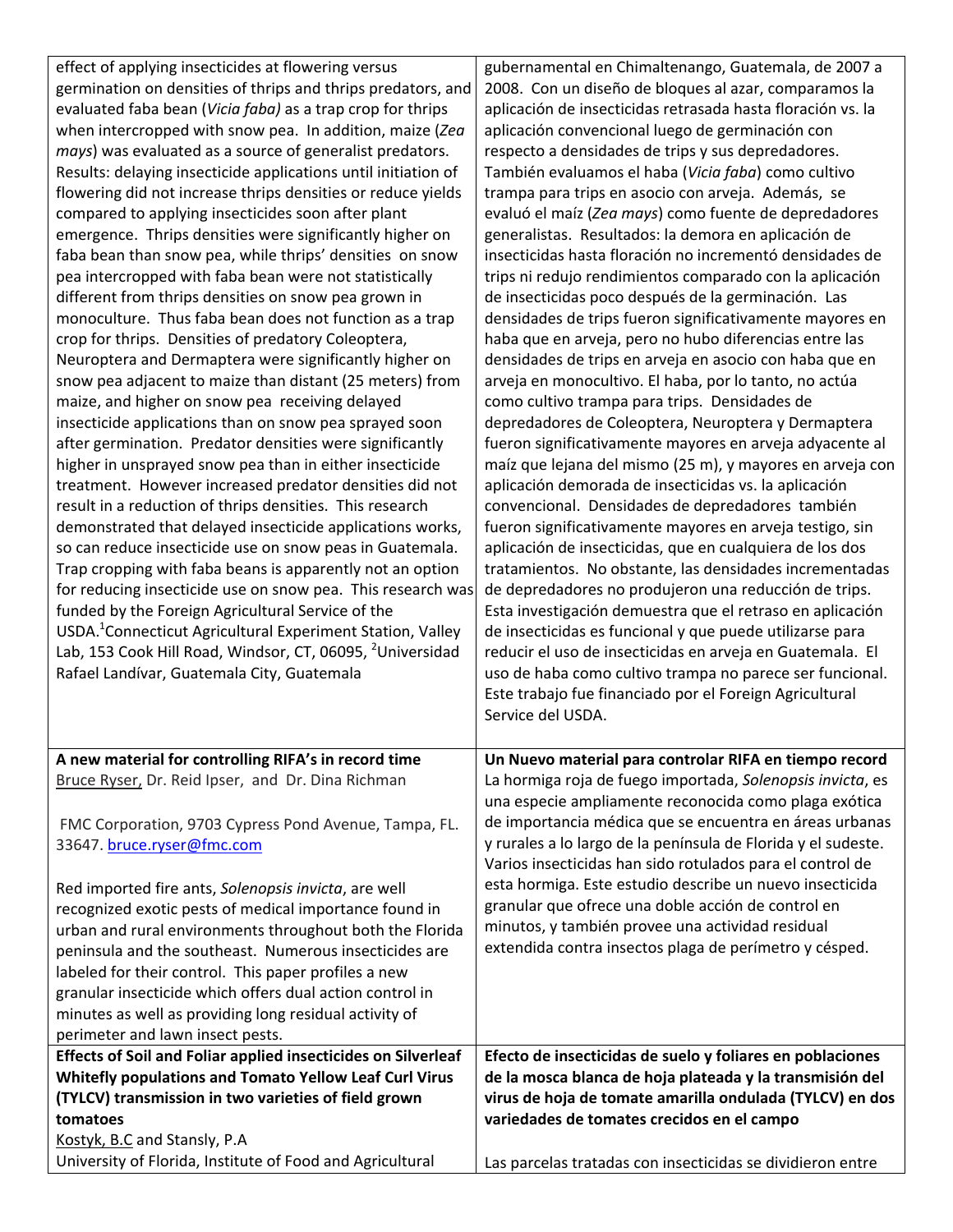| Sciences Southwest Florida Research and Education<br>Center, 2685 State Rd. 29 N, Immokalee, Florida 34142                                                                                                                                                                                        | dos variedades: 1) susceptible a TYLCV (BHN-602), y 2)<br>resistente (Tygress). Una menor cantidad de moscas<br>blancas se detectaron en las plantas que recibieron                                                                                                             |
|---------------------------------------------------------------------------------------------------------------------------------------------------------------------------------------------------------------------------------------------------------------------------------------------------|---------------------------------------------------------------------------------------------------------------------------------------------------------------------------------------------------------------------------------------------------------------------------------|
| Main plots were insecticide treatments, split into: (1)<br>TYLCV susceptible (BHN-602) and (2) resistant (Tygress)<br>varieties. Fewer whitefly nymphs were seen on plants<br>drenched at planting with Dinotefuran (Scorpion 35 SL)<br>than with imidicloprid (Admire Pro) or Rynaxypyr (Coragen | dinotefuran (Scorpion 35 SL) en comparación con<br>midicloprid (Admire Pro) o con Rynaxypyr (Coragen 20 SC).<br>Aplicaciones foliares de spirotetramat (Movento) y<br>spiromesifen (Oberon 2 SC) resultaron en el mejor control<br>de ninfas. Los tratamientos con Dinotefuran, |
| 20 SC). Foliar applications of spirotetramat (Movento) and<br>spiromesifen (Oberon 2 SC) provided the best nymphal                                                                                                                                                                                | spirotetramat, y novaluron redujeron la expansión de<br>TYLCV, pero todas las plantas susceptibles mostraron                                                                                                                                                                    |
| control. Dinotefuran, spirotetramat, and novaluron<br>treatments slowed spread of TYLCV, but all susceptible                                                                                                                                                                                      | síntomas a la semana 12.                                                                                                                                                                                                                                                        |
| plants were symptomatic by week 12.                                                                                                                                                                                                                                                               |                                                                                                                                                                                                                                                                                 |
| Acoustic survey of the newly invasive red palm weevil,                                                                                                                                                                                                                                            | Estudio acústico de una nueva especie invasiva, el picudo                                                                                                                                                                                                                       |
| Rhynchophorus ferrugineus (Olivier), in Curacao and                                                                                                                                                                                                                                               | rojo de la palmera, Rhynchophorus ferrugineus (Olivier),                                                                                                                                                                                                                        |
| Aruba                                                                                                                                                                                                                                                                                             | en Curacao y Aruba                                                                                                                                                                                                                                                              |
| Mankin, R.W. (USDA-ARS-CMAVE, Gainesville, FL), A. L.<br>Roda (USDA-APHIS-CPHST, Miami, FL), M.T.K. Kairo (FAMU,                                                                                                                                                                                  | La larva del picudo rojo de la palmera (RPW) se alimenta                                                                                                                                                                                                                        |
| Tallahassee, FL).<br>Red palm weevil (RPW) larvae feed unseen in trunks of                                                                                                                                                                                                                        | dentro de dátiles y troncos de palmeras ornamentales<br>causando un daño económico considerable en el Sur de                                                                                                                                                                    |
| date and ornamental palms, causing considerable                                                                                                                                                                                                                                                   | Asia, en el Medio Oriente, y Europa. Recientemente, RPW                                                                                                                                                                                                                         |
| economic damage in South Asia, the Middle East and                                                                                                                                                                                                                                                | fue encontrado en Curacao y Aruba. Debido al gran                                                                                                                                                                                                                               |
| Europe. Recently, RPW was found in Curacao and Aruba.                                                                                                                                                                                                                                             | tamaño de las larvas y su alta actividad, estas pueden ser                                                                                                                                                                                                                      |
| Because these are large, active insects, the hidden larvae                                                                                                                                                                                                                                        | detectadas acústicamente. Se utilizaron métodos                                                                                                                                                                                                                                 |
| can be detected acoustically. A survey using acoustic                                                                                                                                                                                                                                             | acústicos para determinar si mediante esta técnica se                                                                                                                                                                                                                           |
| methods was conducted to determine if the technique<br>could help scouts identify infested trees in efforts to                                                                                                                                                                                    | podría identificar arboles infestados con el objeto de                                                                                                                                                                                                                          |
| eradicate RPW on the islands.                                                                                                                                                                                                                                                                     | ayudar a la erradicación de RPW en las islas.                                                                                                                                                                                                                                   |
| Re-Invasion Capacity of Melaleuca quinquenervia in a                                                                                                                                                                                                                                              | La capacidad re-invasiva de Melaleuca quinquenervia en                                                                                                                                                                                                                          |
| Seasonally Inundated Wetland in the Western Everglades                                                                                                                                                                                                                                            | humedales con inundaciones estacionales en el Oeste de                                                                                                                                                                                                                          |
| Philip W. Tipping. USDA-ARS Invasive Plant Research Laboratory,                                                                                                                                                                                                                                   | los Everglades                                                                                                                                                                                                                                                                  |
| Ft. Lauderdale, FL 33314<br>Melaleuca quinquenervia (melaleuca) once spread                                                                                                                                                                                                                       | La planta Melaleuca quinquenervia (melaleuca), que                                                                                                                                                                                                                              |
| unimpeded across the south Florida landscape, infesting                                                                                                                                                                                                                                           | alguna vez se expandió a través del sur de Florida, y en su                                                                                                                                                                                                                     |
| 0.61 million ha at its height. The complete lack of top                                                                                                                                                                                                                                           | pico máximo poblacional llego a infestar 0.61 millones de<br>hectáreas. La falta de reguladores "de arriba a abajo" de su                                                                                                                                                       |
| down regulation of its growth and reproduction resulted in                                                                                                                                                                                                                                        | crecimiento y reproducción llevo a la rápida expansión de                                                                                                                                                                                                                       |
| its rapid spread into pine flatwoods, cypress domes,                                                                                                                                                                                                                                              | esta planta en bosques de pinos, cipreses, praderas de                                                                                                                                                                                                                          |
| sawgrass prairies, and hardwood hammocks. The first                                                                                                                                                                                                                                               | sawgrass, y bosques de "hammocks". El primer agente de                                                                                                                                                                                                                          |
| biological agent, Oxyops vitiosa Pascoe (Coleoptera:<br>Curculionidae), was introduced in 1997 and the second,                                                                                                                                                                                    | control biológico, Oxyops vitiosa Pascoe (Coleoptera:                                                                                                                                                                                                                           |
| Boreioglycaspis melaleucae Moore (Hemiptera: Psyllidae),                                                                                                                                                                                                                                          | Curculionidae), fue introducido en 1997 y el segundo                                                                                                                                                                                                                            |
| in 2002. These natural enemies, especially O. vitiosa,                                                                                                                                                                                                                                            | agente, Boreioglycaspis melaleucae Moore (Hemiptera:<br>Psyllidae), en el 2002. Estos enemigos naturales,                                                                                                                                                                       |
| suppressed both the growth habit and reproductive                                                                                                                                                                                                                                                 |                                                                                                                                                                                                                                                                                 |
| capacity of melaleuca. A five year study was started in                                                                                                                                                                                                                                           |                                                                                                                                                                                                                                                                                 |
|                                                                                                                                                                                                                                                                                                   | especialmente O vittiosa, reduce el crecimiento y la                                                                                                                                                                                                                            |
| 2005 in a West Everglades location to evaluate the ability                                                                                                                                                                                                                                        | capacidad reproductiva de melaleuca. Se realizo un<br>estudio de cinco años que comenzó en el 2005, en un sitio                                                                                                                                                                 |
| of large reproductive melaleuca trees to re-infest cleared                                                                                                                                                                                                                                        | en el Oeste de los Everglades con el objeto de evaluar la                                                                                                                                                                                                                       |
| areas via natural seed dispersal. During the experiment a                                                                                                                                                                                                                                         | capacidad re-invasiva de arboles reproductivamente                                                                                                                                                                                                                              |
| mean of 207.2 seeds $m2$ were deposited naturally into the                                                                                                                                                                                                                                        | maduros de melaleuca a través de la dispersión de                                                                                                                                                                                                                               |
| plots every 4-6 weeks from reproductive trees. A total of 2<br>melaleuca seedlings were recruited within all plots from                                                                                                                                                                           | semillas. Durante el experimento, un promedio de 207.2                                                                                                                                                                                                                          |
| the period from July 2005 to May 2007. In May 2007, a                                                                                                                                                                                                                                             | semillas por m <sup>2</sup> se depositaron naturalmente dentro de las                                                                                                                                                                                                           |
| natural fire burned the plots and stimulated a pulse of<br>melaleuca seedling recruitment. A total of 975 melaleuca                                                                                                                                                                               | parcelas cada 4-6 semanas. Un total de 2 plantines de<br>melaleuca fueron producidos desde julio del 2005 a mayo                                                                                                                                                                |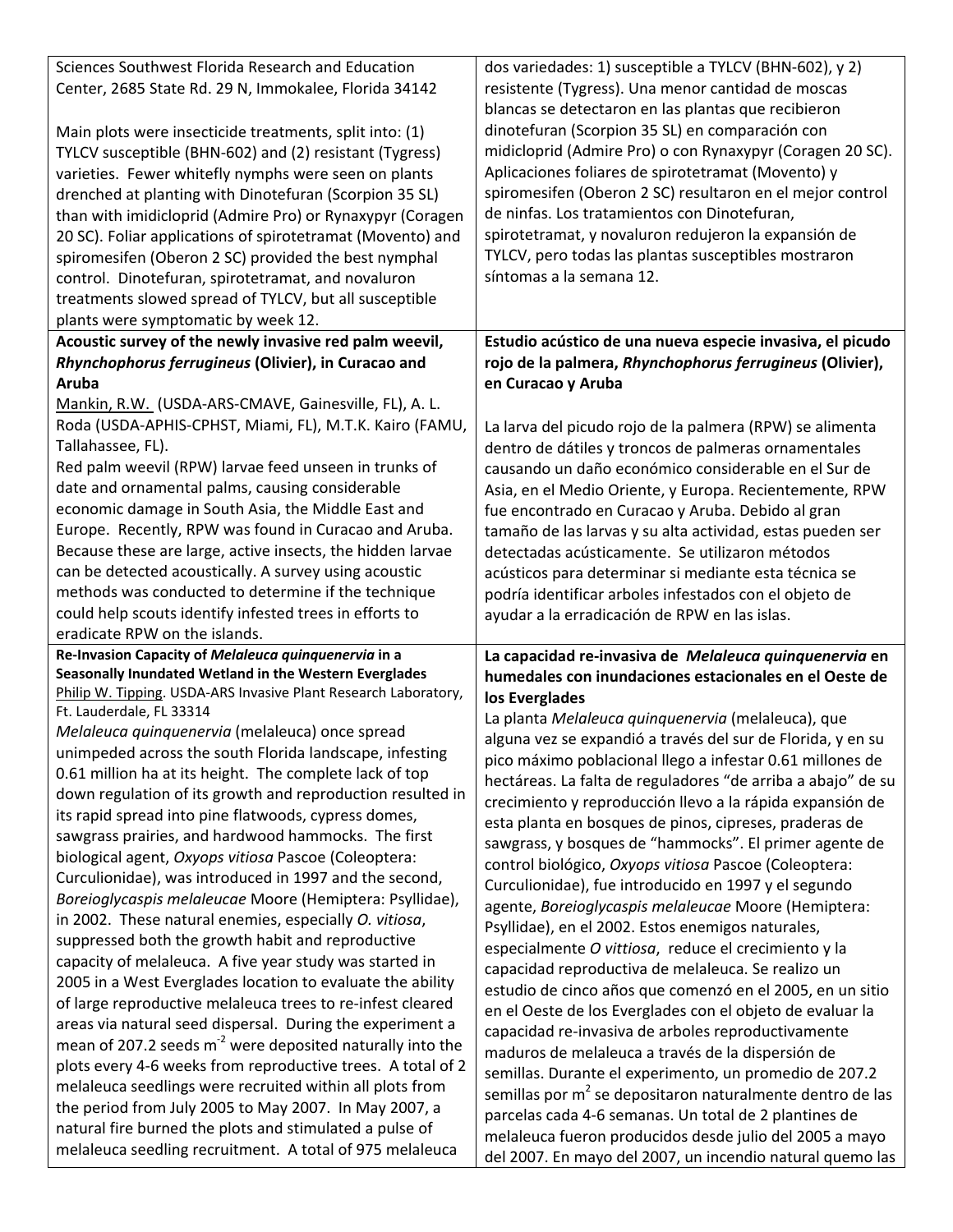| seedlings from this cohort were labeled, treated with<br>parcelas y estimulo el reclutamiento de plantines de<br>insecticide or water, and measured every six months for<br>melaleuca. Un total de 975 plantines de melaleuca fueron<br>survival and growth. The study was completed in May<br>rotulados, tratados con insecticidas o agua, y se realizaron<br>2010 and all melaleuca biomass was harvested from the<br>mediciones de la sobrevivencia y crecimiento de estos<br>plots. Mean mortality of seedlings 1083 days post fire was<br>plantines cada seis meses. Este estudio se termino en<br>93% with no difference between seedlings protected from<br>mayo del 2010, y la biomasa total de las plantas de<br>herbivory by biocontrol agents and those exposed to<br>melaleuca fue cosechada en cada parcela. La mortalidad<br>de los plantines luego de 1083 días del incendio fue del<br>herbivory. However, protected seedlings were 63.1%<br>93%, y no hubo diferencias entre plantines protegidos de<br>taller than unprotected seedlings. In this case, biological<br>control appears to be limiting the invasive capacity of<br>herbívoros o aquellos expuestos a herbivoria. Sin embargo,<br>melaleuca by reducing the canopy seed bank of existing<br>los plantines protegidos eran 63.1% más altos que los no<br>reproductive trees rather than by increasing the mortality<br>protegidos. En este caso, el uso de control biológico parece<br>of any seedlings they produce.<br>limitar la capacidad invasiva de melaleuca mediante la<br>reducción de semillas en arboles reproductivos pero no<br>mediante el incremento de la mortalidad de los plantines<br>que se producen.<br><b>Metabolic Mechanisms Mediate the Miserable Months:</b><br>Mecanismos metabólicos que intervienen en los meses<br><b>Seasonal Diapause Promotes Speciation in the Apple</b><br>miserables: diapausa estacional promueve la especiación<br>del gusano de la manzana<br><b>Maggot</b><br>Ragland, Gregory J <sup>1</sup> , Jeffrey L. Feder <sup>2</sup> , and Daniel A. Hahn <sup>1</sup><br>1. Department of Entomology and Nematology, University<br>El gusano de la manzana, Rhagoletis pomonella, es citado<br>of Florida, Gainesville Fl 32606. 2. Department of<br>en los libros como el modelo de especiación simpátrica y<br>Biological Sciences, University of Notre Dame, South Bend<br>divergencia genética adaptativa que ha expandido<br>IN 46556, dahahn@ufl.edu,<br>recientemente (~200 años atrás) su rango de hospederos,<br>http://www.entnemdept.ufl.edu/hahn/lab/<br>ya que paso de utilizar una especie nativa el espino del<br>The apple maggot, Rhagoletis pomonella, a text-book<br>género Crataegus, a utilizar una especie introducida, las<br>model for sympatric speciation and adaptive genetic<br>manzanas domesticas. Las manzanas producen sus flores y<br>divergence has recently (~200ya) expanded its host range<br>frutas más temprano en el verano que el espino, por lo<br>from native hawthorns to domesticated apples. Apples<br>tanto, el gusano de la manzana tiene que sincronizarse con<br>flower and fruit earlier in the summer than hawthorns and<br>su nuevo hospedador mediante una prolongada diapausia.<br>to synchronize themselves with the novel plant apple flies<br>Para compensar, se espera que la pupa del gusano de la<br>undergo a longer, more metabolically demanding<br>manzana: 1) incremente sus reservas (mayor reserva de<br>diapause. To compensate, we expected apple pupae<br>lípidos), 2) utilice las reservas con más cuidado<br>would: 1) tank up with more fuel reserves (greater lipid<br>(disminuyendo su tasa metabólica). Hemos demostrado<br>storage), or 2) use their fuel reserves more judiciously<br>que individuos recolectados en el campo criados en<br>(decreased metabolic rates). We have shown that field-<br>manzanas tienen significativamente mayores reservas de<br>collected apple race individuals have significantly greater<br>lípidos que los criados en espinos. Pero, ¿son más<br>lipid reserves than hawthorn race individuals. But, are<br>eficientes los individuos criados en manzanas? Primero, se<br>apple race individuals more efficient? First, we use<br>utilizaron microensayos para caracterizar el transcriptoma<br>microarrays to characterize the tanscriptome of diapausing<br>de individuos en diapausa y los que no estaban en<br>and non-diapausing individuals, indentifying several<br>diapausa, y se identificaron varios candidatos para |
|-----------------------------------------------------------------------------------------------------------------------------------------------------------------------------------------------------------------------------------------------------------------------------------------------------------------------------------------------------------------------------------------------------------------------------------------------------------------------------------------------------------------------------------------------------------------------------------------------------------------------------------------------------------------------------------------------------------------------------------------------------------------------------------------------------------------------------------------------------------------------------------------------------------------------------------------------------------------------------------------------------------------------------------------------------------------------------------------------------------------------------------------------------------------------------------------------------------------------------------------------------------------------------------------------------------------------------------------------------------------------------------------------------------------------------------------------------------------------------------------------------------------------------------------------------------------------------------------------------------------------------------------------------------------------------------------------------------------------------------------------------------------------------------------------------------------------------------------------------------------------------------------------------------------------------------------------------------------------------------------------------------------------------------------------------------------------------------------------------------------------------------------------------------------------------------------------------------------------------------------------------------------------------------------------------------------------------------------------------------------------------------------------------------------------------------------------------------------------------------------------------------------------------------------------------------------------------------------------------------------------------------------------------------------------------------------------------------------------------------------------------------------------------------------------------------------------------------------------------------------------------------------------------------------------------------------------------------------------------------------------------------------------------------------------------------------------------------------------------------------------------------------------------------------------------------------------------------------------------------------------------------------------------------------------------------------------------------------------------------------------------------------------------------------------------------------------------------------------------------------------------------------------------------------------------------------------------------------------------------------------------------------------------------------------------------------------------------------------------------------------------------------------------------------------------------------------------------------------------------------------------------------------------------------------------------------------------------------------------------------------------------------------------------------------------------------------------------------------------------------------------------------------------------------------------------------------------------------------------------------------------------------------------------------------------------------------------------------------------------------------------------------------------------------------------------------------------------------------------------------------------------------------------------------------------------------------------------|
|                                                                                                                                                                                                                                                                                                                                                                                                                                                                                                                                                                                                                                                                                                                                                                                                                                                                                                                                                                                                                                                                                                                                                                                                                                                                                                                                                                                                                                                                                                                                                                                                                                                                                                                                                                                                                                                                                                                                                                                                                                                                                                                                                                                                                                                                                                                                                                                                                                                                                                                                                                                                                                                                                                                                                                                                                                                                                                                                                                                                                                                                                                                                                                                                                                                                                                                                                                                                                                                                                                                                                                                                                                                                                                                                                                                                                                                                                                                                                                                                                                                                                                                                                                                                                                                                                                                                                                                                                                                                                                                                                                                   |
|                                                                                                                                                                                                                                                                                                                                                                                                                                                                                                                                                                                                                                                                                                                                                                                                                                                                                                                                                                                                                                                                                                                                                                                                                                                                                                                                                                                                                                                                                                                                                                                                                                                                                                                                                                                                                                                                                                                                                                                                                                                                                                                                                                                                                                                                                                                                                                                                                                                                                                                                                                                                                                                                                                                                                                                                                                                                                                                                                                                                                                                                                                                                                                                                                                                                                                                                                                                                                                                                                                                                                                                                                                                                                                                                                                                                                                                                                                                                                                                                                                                                                                                                                                                                                                                                                                                                                                                                                                                                                                                                                                                   |
|                                                                                                                                                                                                                                                                                                                                                                                                                                                                                                                                                                                                                                                                                                                                                                                                                                                                                                                                                                                                                                                                                                                                                                                                                                                                                                                                                                                                                                                                                                                                                                                                                                                                                                                                                                                                                                                                                                                                                                                                                                                                                                                                                                                                                                                                                                                                                                                                                                                                                                                                                                                                                                                                                                                                                                                                                                                                                                                                                                                                                                                                                                                                                                                                                                                                                                                                                                                                                                                                                                                                                                                                                                                                                                                                                                                                                                                                                                                                                                                                                                                                                                                                                                                                                                                                                                                                                                                                                                                                                                                                                                                   |
|                                                                                                                                                                                                                                                                                                                                                                                                                                                                                                                                                                                                                                                                                                                                                                                                                                                                                                                                                                                                                                                                                                                                                                                                                                                                                                                                                                                                                                                                                                                                                                                                                                                                                                                                                                                                                                                                                                                                                                                                                                                                                                                                                                                                                                                                                                                                                                                                                                                                                                                                                                                                                                                                                                                                                                                                                                                                                                                                                                                                                                                                                                                                                                                                                                                                                                                                                                                                                                                                                                                                                                                                                                                                                                                                                                                                                                                                                                                                                                                                                                                                                                                                                                                                                                                                                                                                                                                                                                                                                                                                                                                   |
|                                                                                                                                                                                                                                                                                                                                                                                                                                                                                                                                                                                                                                                                                                                                                                                                                                                                                                                                                                                                                                                                                                                                                                                                                                                                                                                                                                                                                                                                                                                                                                                                                                                                                                                                                                                                                                                                                                                                                                                                                                                                                                                                                                                                                                                                                                                                                                                                                                                                                                                                                                                                                                                                                                                                                                                                                                                                                                                                                                                                                                                                                                                                                                                                                                                                                                                                                                                                                                                                                                                                                                                                                                                                                                                                                                                                                                                                                                                                                                                                                                                                                                                                                                                                                                                                                                                                                                                                                                                                                                                                                                                   |
|                                                                                                                                                                                                                                                                                                                                                                                                                                                                                                                                                                                                                                                                                                                                                                                                                                                                                                                                                                                                                                                                                                                                                                                                                                                                                                                                                                                                                                                                                                                                                                                                                                                                                                                                                                                                                                                                                                                                                                                                                                                                                                                                                                                                                                                                                                                                                                                                                                                                                                                                                                                                                                                                                                                                                                                                                                                                                                                                                                                                                                                                                                                                                                                                                                                                                                                                                                                                                                                                                                                                                                                                                                                                                                                                                                                                                                                                                                                                                                                                                                                                                                                                                                                                                                                                                                                                                                                                                                                                                                                                                                                   |
|                                                                                                                                                                                                                                                                                                                                                                                                                                                                                                                                                                                                                                                                                                                                                                                                                                                                                                                                                                                                                                                                                                                                                                                                                                                                                                                                                                                                                                                                                                                                                                                                                                                                                                                                                                                                                                                                                                                                                                                                                                                                                                                                                                                                                                                                                                                                                                                                                                                                                                                                                                                                                                                                                                                                                                                                                                                                                                                                                                                                                                                                                                                                                                                                                                                                                                                                                                                                                                                                                                                                                                                                                                                                                                                                                                                                                                                                                                                                                                                                                                                                                                                                                                                                                                                                                                                                                                                                                                                                                                                                                                                   |
|                                                                                                                                                                                                                                                                                                                                                                                                                                                                                                                                                                                                                                                                                                                                                                                                                                                                                                                                                                                                                                                                                                                                                                                                                                                                                                                                                                                                                                                                                                                                                                                                                                                                                                                                                                                                                                                                                                                                                                                                                                                                                                                                                                                                                                                                                                                                                                                                                                                                                                                                                                                                                                                                                                                                                                                                                                                                                                                                                                                                                                                                                                                                                                                                                                                                                                                                                                                                                                                                                                                                                                                                                                                                                                                                                                                                                                                                                                                                                                                                                                                                                                                                                                                                                                                                                                                                                                                                                                                                                                                                                                                   |
|                                                                                                                                                                                                                                                                                                                                                                                                                                                                                                                                                                                                                                                                                                                                                                                                                                                                                                                                                                                                                                                                                                                                                                                                                                                                                                                                                                                                                                                                                                                                                                                                                                                                                                                                                                                                                                                                                                                                                                                                                                                                                                                                                                                                                                                                                                                                                                                                                                                                                                                                                                                                                                                                                                                                                                                                                                                                                                                                                                                                                                                                                                                                                                                                                                                                                                                                                                                                                                                                                                                                                                                                                                                                                                                                                                                                                                                                                                                                                                                                                                                                                                                                                                                                                                                                                                                                                                                                                                                                                                                                                                                   |
|                                                                                                                                                                                                                                                                                                                                                                                                                                                                                                                                                                                                                                                                                                                                                                                                                                                                                                                                                                                                                                                                                                                                                                                                                                                                                                                                                                                                                                                                                                                                                                                                                                                                                                                                                                                                                                                                                                                                                                                                                                                                                                                                                                                                                                                                                                                                                                                                                                                                                                                                                                                                                                                                                                                                                                                                                                                                                                                                                                                                                                                                                                                                                                                                                                                                                                                                                                                                                                                                                                                                                                                                                                                                                                                                                                                                                                                                                                                                                                                                                                                                                                                                                                                                                                                                                                                                                                                                                                                                                                                                                                                   |
|                                                                                                                                                                                                                                                                                                                                                                                                                                                                                                                                                                                                                                                                                                                                                                                                                                                                                                                                                                                                                                                                                                                                                                                                                                                                                                                                                                                                                                                                                                                                                                                                                                                                                                                                                                                                                                                                                                                                                                                                                                                                                                                                                                                                                                                                                                                                                                                                                                                                                                                                                                                                                                                                                                                                                                                                                                                                                                                                                                                                                                                                                                                                                                                                                                                                                                                                                                                                                                                                                                                                                                                                                                                                                                                                                                                                                                                                                                                                                                                                                                                                                                                                                                                                                                                                                                                                                                                                                                                                                                                                                                                   |
|                                                                                                                                                                                                                                                                                                                                                                                                                                                                                                                                                                                                                                                                                                                                                                                                                                                                                                                                                                                                                                                                                                                                                                                                                                                                                                                                                                                                                                                                                                                                                                                                                                                                                                                                                                                                                                                                                                                                                                                                                                                                                                                                                                                                                                                                                                                                                                                                                                                                                                                                                                                                                                                                                                                                                                                                                                                                                                                                                                                                                                                                                                                                                                                                                                                                                                                                                                                                                                                                                                                                                                                                                                                                                                                                                                                                                                                                                                                                                                                                                                                                                                                                                                                                                                                                                                                                                                                                                                                                                                                                                                                   |
|                                                                                                                                                                                                                                                                                                                                                                                                                                                                                                                                                                                                                                                                                                                                                                                                                                                                                                                                                                                                                                                                                                                                                                                                                                                                                                                                                                                                                                                                                                                                                                                                                                                                                                                                                                                                                                                                                                                                                                                                                                                                                                                                                                                                                                                                                                                                                                                                                                                                                                                                                                                                                                                                                                                                                                                                                                                                                                                                                                                                                                                                                                                                                                                                                                                                                                                                                                                                                                                                                                                                                                                                                                                                                                                                                                                                                                                                                                                                                                                                                                                                                                                                                                                                                                                                                                                                                                                                                                                                                                                                                                                   |
|                                                                                                                                                                                                                                                                                                                                                                                                                                                                                                                                                                                                                                                                                                                                                                                                                                                                                                                                                                                                                                                                                                                                                                                                                                                                                                                                                                                                                                                                                                                                                                                                                                                                                                                                                                                                                                                                                                                                                                                                                                                                                                                                                                                                                                                                                                                                                                                                                                                                                                                                                                                                                                                                                                                                                                                                                                                                                                                                                                                                                                                                                                                                                                                                                                                                                                                                                                                                                                                                                                                                                                                                                                                                                                                                                                                                                                                                                                                                                                                                                                                                                                                                                                                                                                                                                                                                                                                                                                                                                                                                                                                   |
|                                                                                                                                                                                                                                                                                                                                                                                                                                                                                                                                                                                                                                                                                                                                                                                                                                                                                                                                                                                                                                                                                                                                                                                                                                                                                                                                                                                                                                                                                                                                                                                                                                                                                                                                                                                                                                                                                                                                                                                                                                                                                                                                                                                                                                                                                                                                                                                                                                                                                                                                                                                                                                                                                                                                                                                                                                                                                                                                                                                                                                                                                                                                                                                                                                                                                                                                                                                                                                                                                                                                                                                                                                                                                                                                                                                                                                                                                                                                                                                                                                                                                                                                                                                                                                                                                                                                                                                                                                                                                                                                                                                   |
|                                                                                                                                                                                                                                                                                                                                                                                                                                                                                                                                                                                                                                                                                                                                                                                                                                                                                                                                                                                                                                                                                                                                                                                                                                                                                                                                                                                                                                                                                                                                                                                                                                                                                                                                                                                                                                                                                                                                                                                                                                                                                                                                                                                                                                                                                                                                                                                                                                                                                                                                                                                                                                                                                                                                                                                                                                                                                                                                                                                                                                                                                                                                                                                                                                                                                                                                                                                                                                                                                                                                                                                                                                                                                                                                                                                                                                                                                                                                                                                                                                                                                                                                                                                                                                                                                                                                                                                                                                                                                                                                                                                   |
|                                                                                                                                                                                                                                                                                                                                                                                                                                                                                                                                                                                                                                                                                                                                                                                                                                                                                                                                                                                                                                                                                                                                                                                                                                                                                                                                                                                                                                                                                                                                                                                                                                                                                                                                                                                                                                                                                                                                                                                                                                                                                                                                                                                                                                                                                                                                                                                                                                                                                                                                                                                                                                                                                                                                                                                                                                                                                                                                                                                                                                                                                                                                                                                                                                                                                                                                                                                                                                                                                                                                                                                                                                                                                                                                                                                                                                                                                                                                                                                                                                                                                                                                                                                                                                                                                                                                                                                                                                                                                                                                                                                   |
|                                                                                                                                                                                                                                                                                                                                                                                                                                                                                                                                                                                                                                                                                                                                                                                                                                                                                                                                                                                                                                                                                                                                                                                                                                                                                                                                                                                                                                                                                                                                                                                                                                                                                                                                                                                                                                                                                                                                                                                                                                                                                                                                                                                                                                                                                                                                                                                                                                                                                                                                                                                                                                                                                                                                                                                                                                                                                                                                                                                                                                                                                                                                                                                                                                                                                                                                                                                                                                                                                                                                                                                                                                                                                                                                                                                                                                                                                                                                                                                                                                                                                                                                                                                                                                                                                                                                                                                                                                                                                                                                                                                   |
|                                                                                                                                                                                                                                                                                                                                                                                                                                                                                                                                                                                                                                                                                                                                                                                                                                                                                                                                                                                                                                                                                                                                                                                                                                                                                                                                                                                                                                                                                                                                                                                                                                                                                                                                                                                                                                                                                                                                                                                                                                                                                                                                                                                                                                                                                                                                                                                                                                                                                                                                                                                                                                                                                                                                                                                                                                                                                                                                                                                                                                                                                                                                                                                                                                                                                                                                                                                                                                                                                                                                                                                                                                                                                                                                                                                                                                                                                                                                                                                                                                                                                                                                                                                                                                                                                                                                                                                                                                                                                                                                                                                   |
|                                                                                                                                                                                                                                                                                                                                                                                                                                                                                                                                                                                                                                                                                                                                                                                                                                                                                                                                                                                                                                                                                                                                                                                                                                                                                                                                                                                                                                                                                                                                                                                                                                                                                                                                                                                                                                                                                                                                                                                                                                                                                                                                                                                                                                                                                                                                                                                                                                                                                                                                                                                                                                                                                                                                                                                                                                                                                                                                                                                                                                                                                                                                                                                                                                                                                                                                                                                                                                                                                                                                                                                                                                                                                                                                                                                                                                                                                                                                                                                                                                                                                                                                                                                                                                                                                                                                                                                                                                                                                                                                                                                   |
|                                                                                                                                                                                                                                                                                                                                                                                                                                                                                                                                                                                                                                                                                                                                                                                                                                                                                                                                                                                                                                                                                                                                                                                                                                                                                                                                                                                                                                                                                                                                                                                                                                                                                                                                                                                                                                                                                                                                                                                                                                                                                                                                                                                                                                                                                                                                                                                                                                                                                                                                                                                                                                                                                                                                                                                                                                                                                                                                                                                                                                                                                                                                                                                                                                                                                                                                                                                                                                                                                                                                                                                                                                                                                                                                                                                                                                                                                                                                                                                                                                                                                                                                                                                                                                                                                                                                                                                                                                                                                                                                                                                   |
|                                                                                                                                                                                                                                                                                                                                                                                                                                                                                                                                                                                                                                                                                                                                                                                                                                                                                                                                                                                                                                                                                                                                                                                                                                                                                                                                                                                                                                                                                                                                                                                                                                                                                                                                                                                                                                                                                                                                                                                                                                                                                                                                                                                                                                                                                                                                                                                                                                                                                                                                                                                                                                                                                                                                                                                                                                                                                                                                                                                                                                                                                                                                                                                                                                                                                                                                                                                                                                                                                                                                                                                                                                                                                                                                                                                                                                                                                                                                                                                                                                                                                                                                                                                                                                                                                                                                                                                                                                                                                                                                                                                   |
|                                                                                                                                                                                                                                                                                                                                                                                                                                                                                                                                                                                                                                                                                                                                                                                                                                                                                                                                                                                                                                                                                                                                                                                                                                                                                                                                                                                                                                                                                                                                                                                                                                                                                                                                                                                                                                                                                                                                                                                                                                                                                                                                                                                                                                                                                                                                                                                                                                                                                                                                                                                                                                                                                                                                                                                                                                                                                                                                                                                                                                                                                                                                                                                                                                                                                                                                                                                                                                                                                                                                                                                                                                                                                                                                                                                                                                                                                                                                                                                                                                                                                                                                                                                                                                                                                                                                                                                                                                                                                                                                                                                   |
|                                                                                                                                                                                                                                                                                                                                                                                                                                                                                                                                                                                                                                                                                                                                                                                                                                                                                                                                                                                                                                                                                                                                                                                                                                                                                                                                                                                                                                                                                                                                                                                                                                                                                                                                                                                                                                                                                                                                                                                                                                                                                                                                                                                                                                                                                                                                                                                                                                                                                                                                                                                                                                                                                                                                                                                                                                                                                                                                                                                                                                                                                                                                                                                                                                                                                                                                                                                                                                                                                                                                                                                                                                                                                                                                                                                                                                                                                                                                                                                                                                                                                                                                                                                                                                                                                                                                                                                                                                                                                                                                                                                   |
|                                                                                                                                                                                                                                                                                                                                                                                                                                                                                                                                                                                                                                                                                                                                                                                                                                                                                                                                                                                                                                                                                                                                                                                                                                                                                                                                                                                                                                                                                                                                                                                                                                                                                                                                                                                                                                                                                                                                                                                                                                                                                                                                                                                                                                                                                                                                                                                                                                                                                                                                                                                                                                                                                                                                                                                                                                                                                                                                                                                                                                                                                                                                                                                                                                                                                                                                                                                                                                                                                                                                                                                                                                                                                                                                                                                                                                                                                                                                                                                                                                                                                                                                                                                                                                                                                                                                                                                                                                                                                                                                                                                   |
|                                                                                                                                                                                                                                                                                                                                                                                                                                                                                                                                                                                                                                                                                                                                                                                                                                                                                                                                                                                                                                                                                                                                                                                                                                                                                                                                                                                                                                                                                                                                                                                                                                                                                                                                                                                                                                                                                                                                                                                                                                                                                                                                                                                                                                                                                                                                                                                                                                                                                                                                                                                                                                                                                                                                                                                                                                                                                                                                                                                                                                                                                                                                                                                                                                                                                                                                                                                                                                                                                                                                                                                                                                                                                                                                                                                                                                                                                                                                                                                                                                                                                                                                                                                                                                                                                                                                                                                                                                                                                                                                                                                   |
|                                                                                                                                                                                                                                                                                                                                                                                                                                                                                                                                                                                                                                                                                                                                                                                                                                                                                                                                                                                                                                                                                                                                                                                                                                                                                                                                                                                                                                                                                                                                                                                                                                                                                                                                                                                                                                                                                                                                                                                                                                                                                                                                                                                                                                                                                                                                                                                                                                                                                                                                                                                                                                                                                                                                                                                                                                                                                                                                                                                                                                                                                                                                                                                                                                                                                                                                                                                                                                                                                                                                                                                                                                                                                                                                                                                                                                                                                                                                                                                                                                                                                                                                                                                                                                                                                                                                                                                                                                                                                                                                                                                   |
|                                                                                                                                                                                                                                                                                                                                                                                                                                                                                                                                                                                                                                                                                                                                                                                                                                                                                                                                                                                                                                                                                                                                                                                                                                                                                                                                                                                                                                                                                                                                                                                                                                                                                                                                                                                                                                                                                                                                                                                                                                                                                                                                                                                                                                                                                                                                                                                                                                                                                                                                                                                                                                                                                                                                                                                                                                                                                                                                                                                                                                                                                                                                                                                                                                                                                                                                                                                                                                                                                                                                                                                                                                                                                                                                                                                                                                                                                                                                                                                                                                                                                                                                                                                                                                                                                                                                                                                                                                                                                                                                                                                   |
|                                                                                                                                                                                                                                                                                                                                                                                                                                                                                                                                                                                                                                                                                                                                                                                                                                                                                                                                                                                                                                                                                                                                                                                                                                                                                                                                                                                                                                                                                                                                                                                                                                                                                                                                                                                                                                                                                                                                                                                                                                                                                                                                                                                                                                                                                                                                                                                                                                                                                                                                                                                                                                                                                                                                                                                                                                                                                                                                                                                                                                                                                                                                                                                                                                                                                                                                                                                                                                                                                                                                                                                                                                                                                                                                                                                                                                                                                                                                                                                                                                                                                                                                                                                                                                                                                                                                                                                                                                                                                                                                                                                   |
|                                                                                                                                                                                                                                                                                                                                                                                                                                                                                                                                                                                                                                                                                                                                                                                                                                                                                                                                                                                                                                                                                                                                                                                                                                                                                                                                                                                                                                                                                                                                                                                                                                                                                                                                                                                                                                                                                                                                                                                                                                                                                                                                                                                                                                                                                                                                                                                                                                                                                                                                                                                                                                                                                                                                                                                                                                                                                                                                                                                                                                                                                                                                                                                                                                                                                                                                                                                                                                                                                                                                                                                                                                                                                                                                                                                                                                                                                                                                                                                                                                                                                                                                                                                                                                                                                                                                                                                                                                                                                                                                                                                   |
|                                                                                                                                                                                                                                                                                                                                                                                                                                                                                                                                                                                                                                                                                                                                                                                                                                                                                                                                                                                                                                                                                                                                                                                                                                                                                                                                                                                                                                                                                                                                                                                                                                                                                                                                                                                                                                                                                                                                                                                                                                                                                                                                                                                                                                                                                                                                                                                                                                                                                                                                                                                                                                                                                                                                                                                                                                                                                                                                                                                                                                                                                                                                                                                                                                                                                                                                                                                                                                                                                                                                                                                                                                                                                                                                                                                                                                                                                                                                                                                                                                                                                                                                                                                                                                                                                                                                                                                                                                                                                                                                                                                   |
|                                                                                                                                                                                                                                                                                                                                                                                                                                                                                                                                                                                                                                                                                                                                                                                                                                                                                                                                                                                                                                                                                                                                                                                                                                                                                                                                                                                                                                                                                                                                                                                                                                                                                                                                                                                                                                                                                                                                                                                                                                                                                                                                                                                                                                                                                                                                                                                                                                                                                                                                                                                                                                                                                                                                                                                                                                                                                                                                                                                                                                                                                                                                                                                                                                                                                                                                                                                                                                                                                                                                                                                                                                                                                                                                                                                                                                                                                                                                                                                                                                                                                                                                                                                                                                                                                                                                                                                                                                                                                                                                                                                   |
|                                                                                                                                                                                                                                                                                                                                                                                                                                                                                                                                                                                                                                                                                                                                                                                                                                                                                                                                                                                                                                                                                                                                                                                                                                                                                                                                                                                                                                                                                                                                                                                                                                                                                                                                                                                                                                                                                                                                                                                                                                                                                                                                                                                                                                                                                                                                                                                                                                                                                                                                                                                                                                                                                                                                                                                                                                                                                                                                                                                                                                                                                                                                                                                                                                                                                                                                                                                                                                                                                                                                                                                                                                                                                                                                                                                                                                                                                                                                                                                                                                                                                                                                                                                                                                                                                                                                                                                                                                                                                                                                                                                   |
|                                                                                                                                                                                                                                                                                                                                                                                                                                                                                                                                                                                                                                                                                                                                                                                                                                                                                                                                                                                                                                                                                                                                                                                                                                                                                                                                                                                                                                                                                                                                                                                                                                                                                                                                                                                                                                                                                                                                                                                                                                                                                                                                                                                                                                                                                                                                                                                                                                                                                                                                                                                                                                                                                                                                                                                                                                                                                                                                                                                                                                                                                                                                                                                                                                                                                                                                                                                                                                                                                                                                                                                                                                                                                                                                                                                                                                                                                                                                                                                                                                                                                                                                                                                                                                                                                                                                                                                                                                                                                                                                                                                   |
|                                                                                                                                                                                                                                                                                                                                                                                                                                                                                                                                                                                                                                                                                                                                                                                                                                                                                                                                                                                                                                                                                                                                                                                                                                                                                                                                                                                                                                                                                                                                                                                                                                                                                                                                                                                                                                                                                                                                                                                                                                                                                                                                                                                                                                                                                                                                                                                                                                                                                                                                                                                                                                                                                                                                                                                                                                                                                                                                                                                                                                                                                                                                                                                                                                                                                                                                                                                                                                                                                                                                                                                                                                                                                                                                                                                                                                                                                                                                                                                                                                                                                                                                                                                                                                                                                                                                                                                                                                                                                                                                                                                   |
|                                                                                                                                                                                                                                                                                                                                                                                                                                                                                                                                                                                                                                                                                                                                                                                                                                                                                                                                                                                                                                                                                                                                                                                                                                                                                                                                                                                                                                                                                                                                                                                                                                                                                                                                                                                                                                                                                                                                                                                                                                                                                                                                                                                                                                                                                                                                                                                                                                                                                                                                                                                                                                                                                                                                                                                                                                                                                                                                                                                                                                                                                                                                                                                                                                                                                                                                                                                                                                                                                                                                                                                                                                                                                                                                                                                                                                                                                                                                                                                                                                                                                                                                                                                                                                                                                                                                                                                                                                                                                                                                                                                   |
|                                                                                                                                                                                                                                                                                                                                                                                                                                                                                                                                                                                                                                                                                                                                                                                                                                                                                                                                                                                                                                                                                                                                                                                                                                                                                                                                                                                                                                                                                                                                                                                                                                                                                                                                                                                                                                                                                                                                                                                                                                                                                                                                                                                                                                                                                                                                                                                                                                                                                                                                                                                                                                                                                                                                                                                                                                                                                                                                                                                                                                                                                                                                                                                                                                                                                                                                                                                                                                                                                                                                                                                                                                                                                                                                                                                                                                                                                                                                                                                                                                                                                                                                                                                                                                                                                                                                                                                                                                                                                                                                                                                   |
|                                                                                                                                                                                                                                                                                                                                                                                                                                                                                                                                                                                                                                                                                                                                                                                                                                                                                                                                                                                                                                                                                                                                                                                                                                                                                                                                                                                                                                                                                                                                                                                                                                                                                                                                                                                                                                                                                                                                                                                                                                                                                                                                                                                                                                                                                                                                                                                                                                                                                                                                                                                                                                                                                                                                                                                                                                                                                                                                                                                                                                                                                                                                                                                                                                                                                                                                                                                                                                                                                                                                                                                                                                                                                                                                                                                                                                                                                                                                                                                                                                                                                                                                                                                                                                                                                                                                                                                                                                                                                                                                                                                   |
|                                                                                                                                                                                                                                                                                                                                                                                                                                                                                                                                                                                                                                                                                                                                                                                                                                                                                                                                                                                                                                                                                                                                                                                                                                                                                                                                                                                                                                                                                                                                                                                                                                                                                                                                                                                                                                                                                                                                                                                                                                                                                                                                                                                                                                                                                                                                                                                                                                                                                                                                                                                                                                                                                                                                                                                                                                                                                                                                                                                                                                                                                                                                                                                                                                                                                                                                                                                                                                                                                                                                                                                                                                                                                                                                                                                                                                                                                                                                                                                                                                                                                                                                                                                                                                                                                                                                                                                                                                                                                                                                                                                   |
|                                                                                                                                                                                                                                                                                                                                                                                                                                                                                                                                                                                                                                                                                                                                                                                                                                                                                                                                                                                                                                                                                                                                                                                                                                                                                                                                                                                                                                                                                                                                                                                                                                                                                                                                                                                                                                                                                                                                                                                                                                                                                                                                                                                                                                                                                                                                                                                                                                                                                                                                                                                                                                                                                                                                                                                                                                                                                                                                                                                                                                                                                                                                                                                                                                                                                                                                                                                                                                                                                                                                                                                                                                                                                                                                                                                                                                                                                                                                                                                                                                                                                                                                                                                                                                                                                                                                                                                                                                                                                                                                                                                   |
|                                                                                                                                                                                                                                                                                                                                                                                                                                                                                                                                                                                                                                                                                                                                                                                                                                                                                                                                                                                                                                                                                                                                                                                                                                                                                                                                                                                                                                                                                                                                                                                                                                                                                                                                                                                                                                                                                                                                                                                                                                                                                                                                                                                                                                                                                                                                                                                                                                                                                                                                                                                                                                                                                                                                                                                                                                                                                                                                                                                                                                                                                                                                                                                                                                                                                                                                                                                                                                                                                                                                                                                                                                                                                                                                                                                                                                                                                                                                                                                                                                                                                                                                                                                                                                                                                                                                                                                                                                                                                                                                                                                   |
|                                                                                                                                                                                                                                                                                                                                                                                                                                                                                                                                                                                                                                                                                                                                                                                                                                                                                                                                                                                                                                                                                                                                                                                                                                                                                                                                                                                                                                                                                                                                                                                                                                                                                                                                                                                                                                                                                                                                                                                                                                                                                                                                                                                                                                                                                                                                                                                                                                                                                                                                                                                                                                                                                                                                                                                                                                                                                                                                                                                                                                                                                                                                                                                                                                                                                                                                                                                                                                                                                                                                                                                                                                                                                                                                                                                                                                                                                                                                                                                                                                                                                                                                                                                                                                                                                                                                                                                                                                                                                                                                                                                   |
| candidates for adaptive shifts in diapause in metabolic,<br>cambios adaptativos de su diapausa en las etapas del                                                                                                                                                                                                                                                                                                                                                                                                                                                                                                                                                                                                                                                                                                                                                                                                                                                                                                                                                                                                                                                                                                                                                                                                                                                                                                                                                                                                                                                                                                                                                                                                                                                                                                                                                                                                                                                                                                                                                                                                                                                                                                                                                                                                                                                                                                                                                                                                                                                                                                                                                                                                                                                                                                                                                                                                                                                                                                                                                                                                                                                                                                                                                                                                                                                                                                                                                                                                                                                                                                                                                                                                                                                                                                                                                                                                                                                                                                                                                                                                                                                                                                                                                                                                                                                                                                                                                                                                                                                                  |
| endocrine, and stress resistance pathways. Second, we<br>metabolismo, endocrinos, y estrés. En segundo lugar, se                                                                                                                                                                                                                                                                                                                                                                                                                                                                                                                                                                                                                                                                                                                                                                                                                                                                                                                                                                                                                                                                                                                                                                                                                                                                                                                                                                                                                                                                                                                                                                                                                                                                                                                                                                                                                                                                                                                                                                                                                                                                                                                                                                                                                                                                                                                                                                                                                                                                                                                                                                                                                                                                                                                                                                                                                                                                                                                                                                                                                                                                                                                                                                                                                                                                                                                                                                                                                                                                                                                                                                                                                                                                                                                                                                                                                                                                                                                                                                                                                                                                                                                                                                                                                                                                                                                                                                                                                                                                  |
| assay variation in diapause metabolic rates in a large group<br>analizo la variación de las tasas metabólicas de diapausa                                                                                                                                                                                                                                                                                                                                                                                                                                                                                                                                                                                                                                                                                                                                                                                                                                                                                                                                                                                                                                                                                                                                                                                                                                                                                                                                                                                                                                                                                                                                                                                                                                                                                                                                                                                                                                                                                                                                                                                                                                                                                                                                                                                                                                                                                                                                                                                                                                                                                                                                                                                                                                                                                                                                                                                                                                                                                                                                                                                                                                                                                                                                                                                                                                                                                                                                                                                                                                                                                                                                                                                                                                                                                                                                                                                                                                                                                                                                                                                                                                                                                                                                                                                                                                                                                                                                                                                                                                                         |
| of individuals, clearly identifying classes of individuals with<br>en un grupo numeroso de individuos, y se identifico                                                                                                                                                                                                                                                                                                                                                                                                                                                                                                                                                                                                                                                                                                                                                                                                                                                                                                                                                                                                                                                                                                                                                                                                                                                                                                                                                                                                                                                                                                                                                                                                                                                                                                                                                                                                                                                                                                                                                                                                                                                                                                                                                                                                                                                                                                                                                                                                                                                                                                                                                                                                                                                                                                                                                                                                                                                                                                                                                                                                                                                                                                                                                                                                                                                                                                                                                                                                                                                                                                                                                                                                                                                                                                                                                                                                                                                                                                                                                                                                                                                                                                                                                                                                                                                                                                                                                                                                                                                            |
| greater or lesser metabolic depression. Climate change will<br>claramente grupos de individuos con una mayor o menor                                                                                                                                                                                                                                                                                                                                                                                                                                                                                                                                                                                                                                                                                                                                                                                                                                                                                                                                                                                                                                                                                                                                                                                                                                                                                                                                                                                                                                                                                                                                                                                                                                                                                                                                                                                                                                                                                                                                                                                                                                                                                                                                                                                                                                                                                                                                                                                                                                                                                                                                                                                                                                                                                                                                                                                                                                                                                                                                                                                                                                                                                                                                                                                                                                                                                                                                                                                                                                                                                                                                                                                                                                                                                                                                                                                                                                                                                                                                                                                                                                                                                                                                                                                                                                                                                                                                                                                                                                                              |
| affect the phenology of plants and their insect herbivores,<br>depresión metabólica. El cambio climático afectara la                                                                                                                                                                                                                                                                                                                                                                                                                                                                                                                                                                                                                                                                                                                                                                                                                                                                                                                                                                                                                                                                                                                                                                                                                                                                                                                                                                                                                                                                                                                                                                                                                                                                                                                                                                                                                                                                                                                                                                                                                                                                                                                                                                                                                                                                                                                                                                                                                                                                                                                                                                                                                                                                                                                                                                                                                                                                                                                                                                                                                                                                                                                                                                                                                                                                                                                                                                                                                                                                                                                                                                                                                                                                                                                                                                                                                                                                                                                                                                                                                                                                                                                                                                                                                                                                                                                                                                                                                                                              |
| potentially yielding both rapid adaptive change in life<br>fenología de las plantas e insectos herbívoros, y                                                                                                                                                                                                                                                                                                                                                                                                                                                                                                                                                                                                                                                                                                                                                                                                                                                                                                                                                                                                                                                                                                                                                                                                                                                                                                                                                                                                                                                                                                                                                                                                                                                                                                                                                                                                                                                                                                                                                                                                                                                                                                                                                                                                                                                                                                                                                                                                                                                                                                                                                                                                                                                                                                                                                                                                                                                                                                                                                                                                                                                                                                                                                                                                                                                                                                                                                                                                                                                                                                                                                                                                                                                                                                                                                                                                                                                                                                                                                                                                                                                                                                                                                                                                                                                                                                                                                                                                                                                                      |
| history timing and novel interactions; this work bridges the<br>potencialmente puede llevar a un rápido cambio                                                                                                                                                                                                                                                                                                                                                                                                                                                                                                                                                                                                                                                                                                                                                                                                                                                                                                                                                                                                                                                                                                                                                                                                                                                                                                                                                                                                                                                                                                                                                                                                                                                                                                                                                                                                                                                                                                                                                                                                                                                                                                                                                                                                                                                                                                                                                                                                                                                                                                                                                                                                                                                                                                                                                                                                                                                                                                                                                                                                                                                                                                                                                                                                                                                                                                                                                                                                                                                                                                                                                                                                                                                                                                                                                                                                                                                                                                                                                                                                                                                                                                                                                                                                                                                                                                                                                                                                                                                                    |
| gap between physiological and genetic mechanisms<br>adaptativo en la sincronización de la historia de vida y                                                                                                                                                                                                                                                                                                                                                                                                                                                                                                                                                                                                                                                                                                                                                                                                                                                                                                                                                                                                                                                                                                                                                                                                                                                                                                                                                                                                                                                                                                                                                                                                                                                                                                                                                                                                                                                                                                                                                                                                                                                                                                                                                                                                                                                                                                                                                                                                                                                                                                                                                                                                                                                                                                                                                                                                                                                                                                                                                                                                                                                                                                                                                                                                                                                                                                                                                                                                                                                                                                                                                                                                                                                                                                                                                                                                                                                                                                                                                                                                                                                                                                                                                                                                                                                                                                                                                                                                                                                                      |
| underlying the evolution of diapause timing, host plant<br>nuevas interacciones. Este estudio ayuda a cerrar el                                                                                                                                                                                                                                                                                                                                                                                                                                                                                                                                                                                                                                                                                                                                                                                                                                                                                                                                                                                                                                                                                                                                                                                                                                                                                                                                                                                                                                                                                                                                                                                                                                                                                                                                                                                                                                                                                                                                                                                                                                                                                                                                                                                                                                                                                                                                                                                                                                                                                                                                                                                                                                                                                                                                                                                                                                                                                                                                                                                                                                                                                                                                                                                                                                                                                                                                                                                                                                                                                                                                                                                                                                                                                                                                                                                                                                                                                                                                                                                                                                                                                                                                                                                                                                                                                                                                                                                                                                                                   |
| shifts, and diversification.<br>espacio entre los mecanismos fisiológicos y genéticos                                                                                                                                                                                                                                                                                                                                                                                                                                                                                                                                                                                                                                                                                                                                                                                                                                                                                                                                                                                                                                                                                                                                                                                                                                                                                                                                                                                                                                                                                                                                                                                                                                                                                                                                                                                                                                                                                                                                                                                                                                                                                                                                                                                                                                                                                                                                                                                                                                                                                                                                                                                                                                                                                                                                                                                                                                                                                                                                                                                                                                                                                                                                                                                                                                                                                                                                                                                                                                                                                                                                                                                                                                                                                                                                                                                                                                                                                                                                                                                                                                                                                                                                                                                                                                                                                                                                                                                                                                                                                             |
|                                                                                                                                                                                                                                                                                                                                                                                                                                                                                                                                                                                                                                                                                                                                                                                                                                                                                                                                                                                                                                                                                                                                                                                                                                                                                                                                                                                                                                                                                                                                                                                                                                                                                                                                                                                                                                                                                                                                                                                                                                                                                                                                                                                                                                                                                                                                                                                                                                                                                                                                                                                                                                                                                                                                                                                                                                                                                                                                                                                                                                                                                                                                                                                                                                                                                                                                                                                                                                                                                                                                                                                                                                                                                                                                                                                                                                                                                                                                                                                                                                                                                                                                                                                                                                                                                                                                                                                                                                                                                                                                                                                   |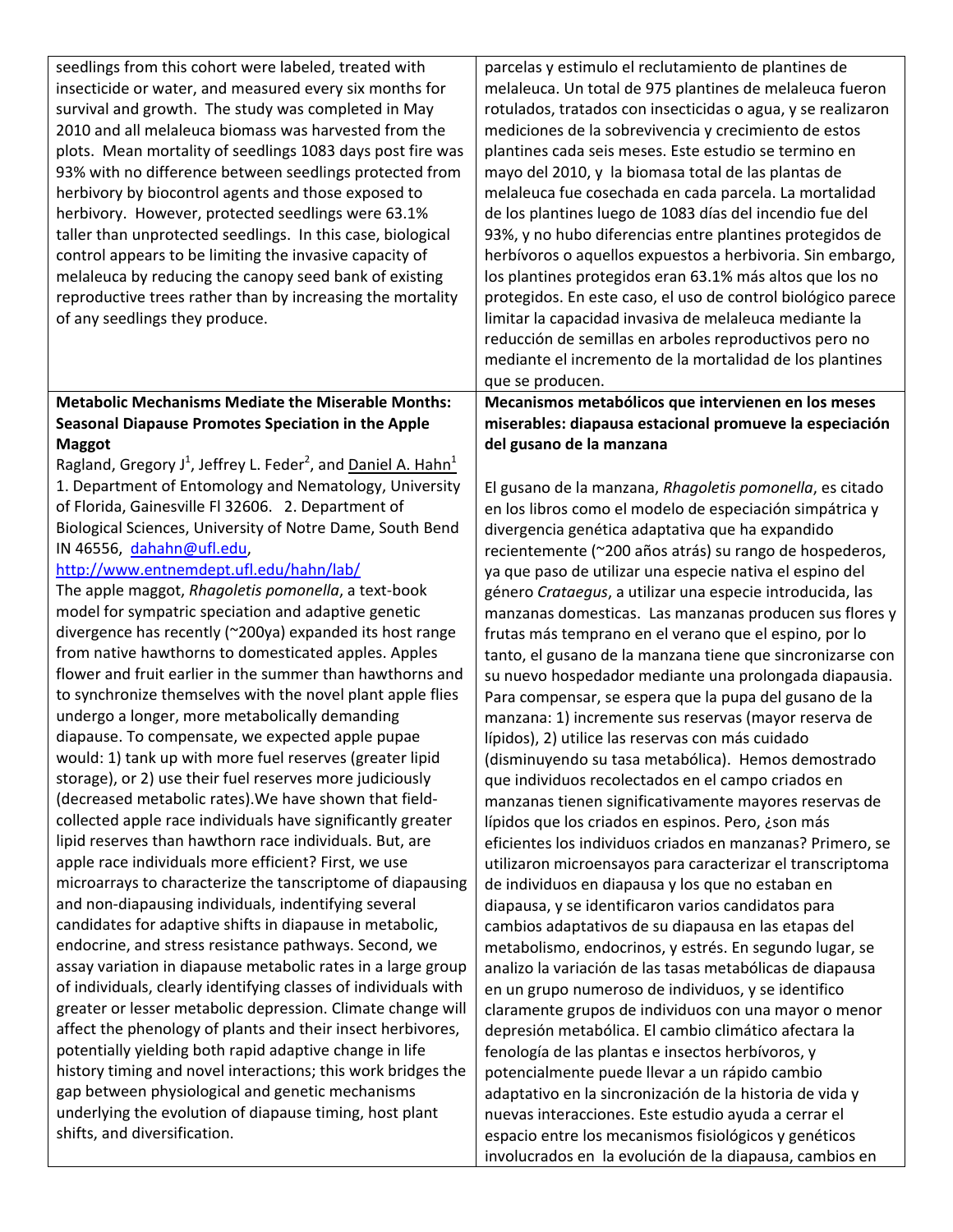|                                                                               | plantas hospederas, y diversificación. |
|-------------------------------------------------------------------------------|----------------------------------------|
| <b>Sampling For Wireworms At Sugarcane Planting</b>                           |                                        |
| R. Cherry <sup>1</sup> , P. Grose <sup>2</sup> , and E. Barbieri <sup>2</sup> |                                        |
| <sup>1</sup> Everglades Research and Education Center, Belle Glade,           |                                        |
| Florida, <sup>2</sup> King Ranch, South Bay, Florida                          |                                        |
| Wireworms (Coleoptera: Elateridae) are important insect                       |                                        |
| pests of newly planted sugarcane in Florida. Usually,                         |                                        |
| newly planted fields receive a soil insecticide application to                |                                        |
| prevent wireworm damage. During a two year study, 38                          |                                        |
| fields were sampled for wireworms to determine the                            |                                        |
| necessity of soil insecticide application at planting. Soil                   |                                        |
| samples were taken for wireworms in a transect across                         |                                        |
| each field using a new sampling method. The fields were                       |                                        |
| paired so as to be similar except that one field received a                   |                                        |
| soil insecticide application and one field did not. During                    |                                        |
| the first year (2008), there was no significant difference in                 |                                        |
| gross tons per acre, net standard tons per acre, % sucrose,                   |                                        |
| or tons of sugar per acre in fields receiving insecticide                     |                                        |
| application versus fields without insecticide application.                    |                                        |
| During the second year (2009), there was again no                             |                                        |
| significant difference in gross tons per acre, net standard                   |                                        |
| tons per acre, % sucrose, or tons of sugar per acre in fields                 |                                        |
| receiving insecticide application versus fields without                       |                                        |
| insecticide application.                                                      |                                        |
|                                                                               |                                        |
| Can Tissue Elemental Signatures Provide Information on                        |                                        |
| Diet and Provenance Feeding in Stored Product Insects?                        |                                        |
| Rizana M. Mahroof <sup>1</sup> and Thomas W. Phillips <sup>2</sup>            |                                        |
| <sup>1</sup> Department of Biological and Physical Sciences, South            |                                        |
| Carolina State University, Orangeburg, SC 29117, USA,                         |                                        |
| <sup>2</sup> Department of Entomology, Kansas State University,               |                                        |
| Manhattan, KS 66506, USA                                                      |                                        |
| Dietary history of insects can be studied using methods of                    |                                        |
| tissue elemental analyses. We used natural stable                             |                                        |
| isotopes and trace elements to track the dietary history of                   |                                        |
| Rhyzopertha. dominica. Insects collected from the                             |                                        |
| periphery of granaries or inside woodlands and insects                        |                                        |
| reared on standard diets in the laboratory were used to                       |                                        |
| compare and contrast isotope signatures and trace                             |                                        |
| elements. Insects reared on the $C_3$ plant-based seeds of                    |                                        |
| wheat or oak showed much depleted $\delta^{13}$ C values as                   |                                        |
| opposed to insects reared on seeds of the C4 corn. A                          |                                        |
| majority of the field-collected R. dominica showed $\delta^{13}$ C            |                                        |
| values similar to a $C_3$ host, however a few insects had $\delta^{13}C$      |                                        |
| signatures similar to the $C_4$ plant-reared insects. These                   |                                        |
| results suggest that R. dominica occurs on either $C_3$ or $C_4$              |                                        |
| based hosts in the field. Trace elemental analyses showed                     |                                        |
| that discriminating trace elements for field collected R.                     |                                        |
| dominica were P, Ca, Fe, Zn, and Cu related to different                      |                                        |
| hosts.                                                                        |                                        |
| Pre-adaptive shift of an indigenous ant-eating predator                       |                                        |
| (Araneae, Zodariidae) on an abundant, invasive species                        |                                        |
| (Hymenoptera, Formicidae).                                                    |                                        |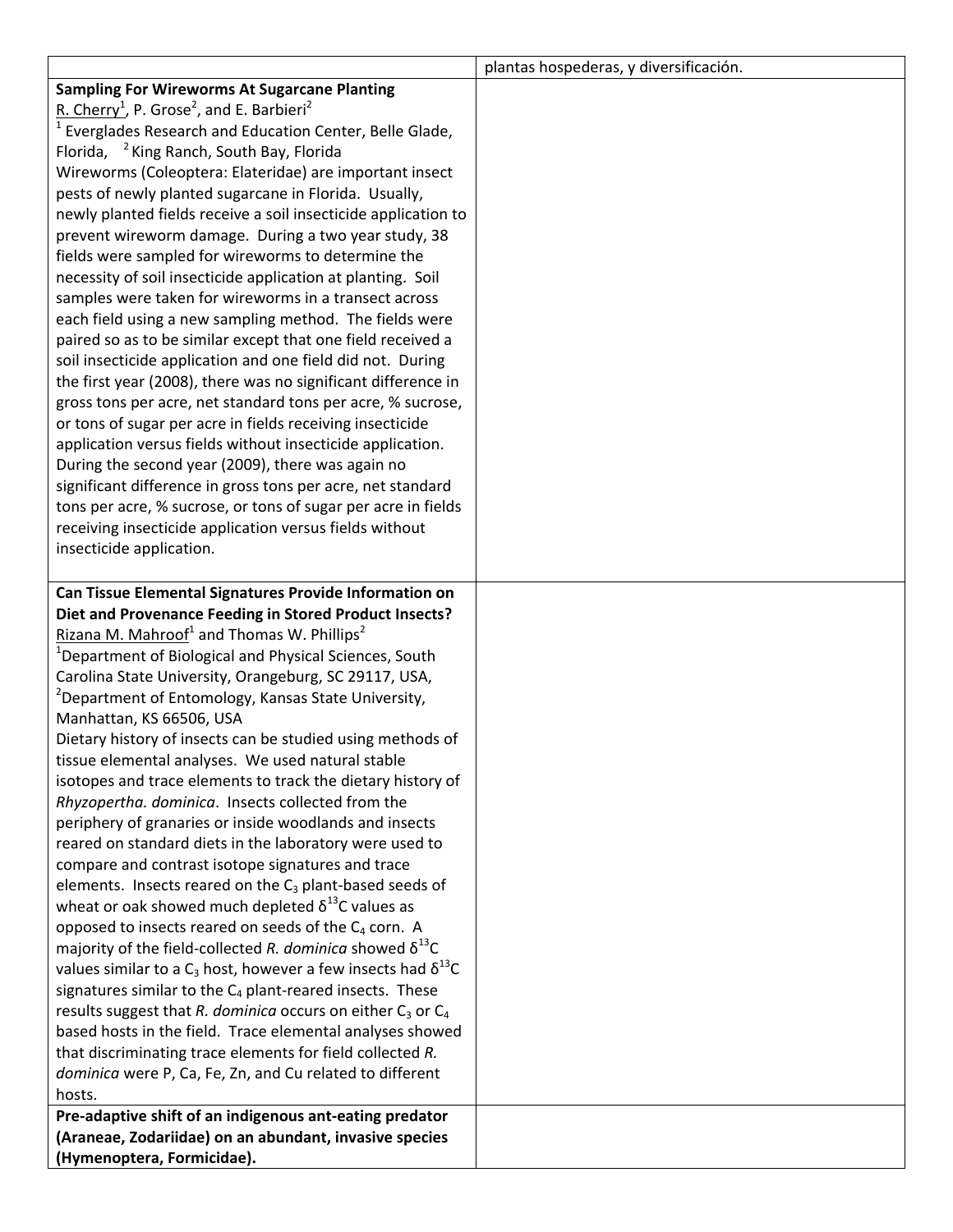| María Juan-Blasco, Stano Pekár, Oscar Mollá, Alberto           |                                                             |
|----------------------------------------------------------------|-------------------------------------------------------------|
| Urbaneja, Pedro Castañera and César Monzó.                     |                                                             |
| cmonzo@ufl.edu SWFREC. University of Florida, 2685 SR          |                                                             |
| 29 N. Immokalee, FL. 34142                                     |                                                             |
|                                                                |                                                             |
| In this work we studied how a native spider, Zodarion          |                                                             |
| cesari, has been able to pre-adapt to the presence of the      |                                                             |
| Argentine ant Linepithema humile in an invaded habitat.        |                                                             |
| To accomplish it, ecological parameters such as relative       |                                                             |
| abundance, seasonal and circadian activity of both species,    |                                                             |
| and biological parameters such as capture efficiency and       |                                                             |
| prey specificity of the predator have been evaluated.          |                                                             |
|                                                                |                                                             |
| Parasitism of Blueberry Gall Midge (Diptera:                   | Parasitismo de la mosca de las agallas del arándano         |
| <b>Cecidomyiidae) Infesting Blueberry Flower and Leaf Buds</b> | (Diptera: Cecidomyiidae) infestando las flores y hojas del  |
| Craig R. Roubos and Oscar E. Liburd.                           | arándano                                                    |
|                                                                |                                                             |
| University of Florida, Entomology & Nematology Dept.,          | Las larvas de la mosca de la agalla del arándano, Dasineura |
| Bldg. 970 Natural Area Dr., Gainesville, FL 32611,             | oxycoccana (Johnson), se alimenta de flores en desarrollo   |
| roubosc@ufl.edu                                                | y yemas de hojas. Para identificar los parasitoides         |
|                                                                | asociados con la mosca de la agalla del arándano y evaluar  |
|                                                                | su parasitismo, se disectaron flores de arándanos y yemas   |
| Blueberry gall midge, Dasineura oxycoccana (Johnson),          | de hojas infestadas, y las larvas fueron removidas. Las     |
| larvae feed in developing flower and leaf buds. To identify    |                                                             |
| the parasitoids associated with blueberry gall midge and       | larvas dentro de las capullos florales fueron parasitadas   |
| assess parasitism, infested blueberry flower and leaf buds     | principalmente por Platygaster sp. (Hymenoptera:            |
| were dissected and larvae removed. Midge larvae in             | Platygastridae), y las larvas en las yemas de las hojas     |
| flower buds were parasitized primarily by Platygaster sp.      | fueron parasitadas principalmente por Aprostocetus sp.      |
| (Hymenoptera: Platygastridae), and larvae in leaf buds         | (Hymenoptera: Eulophidae). Hubo diferencias en el           |
| were parasitized primarily by Aprostocetus sp.                 | porcentaje de parasitismo entre flores y yemas de hojas.    |
| (Hymenoptera: Eulophidae). Percent parasitism by host          |                                                             |
| instar differed between flower and leaf buds.                  |                                                             |
| Effect of temperature on blueberry gall midge larval and       | Efecto de la temperatura en el desarrollo de las larvas y   |
| pupal development                                              | pupas de la mosca de las agallas del arándano               |
| Liburd O.E. and C.R. Roubos, : 970 Natural Area Drive,         | La mosca de las agallas del arándano, Dasineura             |
| Entomology and Nematology Dept., Gainesville, FL 32611-        | oxycoccana (Johnson), es una plaga importante del           |
| 0620. oeliburd@ufl.edu                                         | arándano ojo de conejo. Las agallas florales conteniendo    |
| Blueberry gall midge, Dasineura oxycoccana (Johnson) is a      | larvas de la mosca del arándano fueron expuestas a          |
| key pest of rabbiteye blueberries. Blueberry gall midge        | diferentes temperaturas de 29, 21 y 12°C. Una mayor         |
| larvae in floral buds were exposed to different                | cantidad de moscas adultas emergieron a bajas               |
| temperatures at 29, 21 and 12 °C. More midges emerged          | temperaturas, esto sugiere que bajas temperaturas           |
| at the lower temperature, which may indicate that adults       | favorecen el desarrollo de los adultos. No hubo diferencias |
| may favor cooler temperatures. No differences between          | en la emergencia de adultos entre hembras y machos. Por     |
| the sexes that emerged were recorded. Subsequently,            | lo tanto, los productores necesitan comenzar con            |
| growers may need to begin their management operations          | operaciones de manejo temprano en la estación cuando        |
| earlier in the season when temperatures are still low.         | las temperaturas son aun bajas.                             |
| Predatory competition at the margins                           |                                                             |
| Jeffrey Shapiro, Paul Shirk, Stuart Reitz, and Jean Thomas     |                                                             |
| USDA, ARS, CMAVE, 1700 SW 23rd Drive, Gainesville, FL          |                                                             |
| 32605 jeff.shapiro@ars.usda.gov                                |                                                             |
| Two closely related species of Orius (Hemiptera:               |                                                             |
| Anthocoridae) inhabit the Florida peninsula. While O.          |                                                             |
| insidiosus is nearly ubiquitous east of the Rocky              |                                                             |
| Mountains, O. pumilio is a tropical/subtropical species        |                                                             |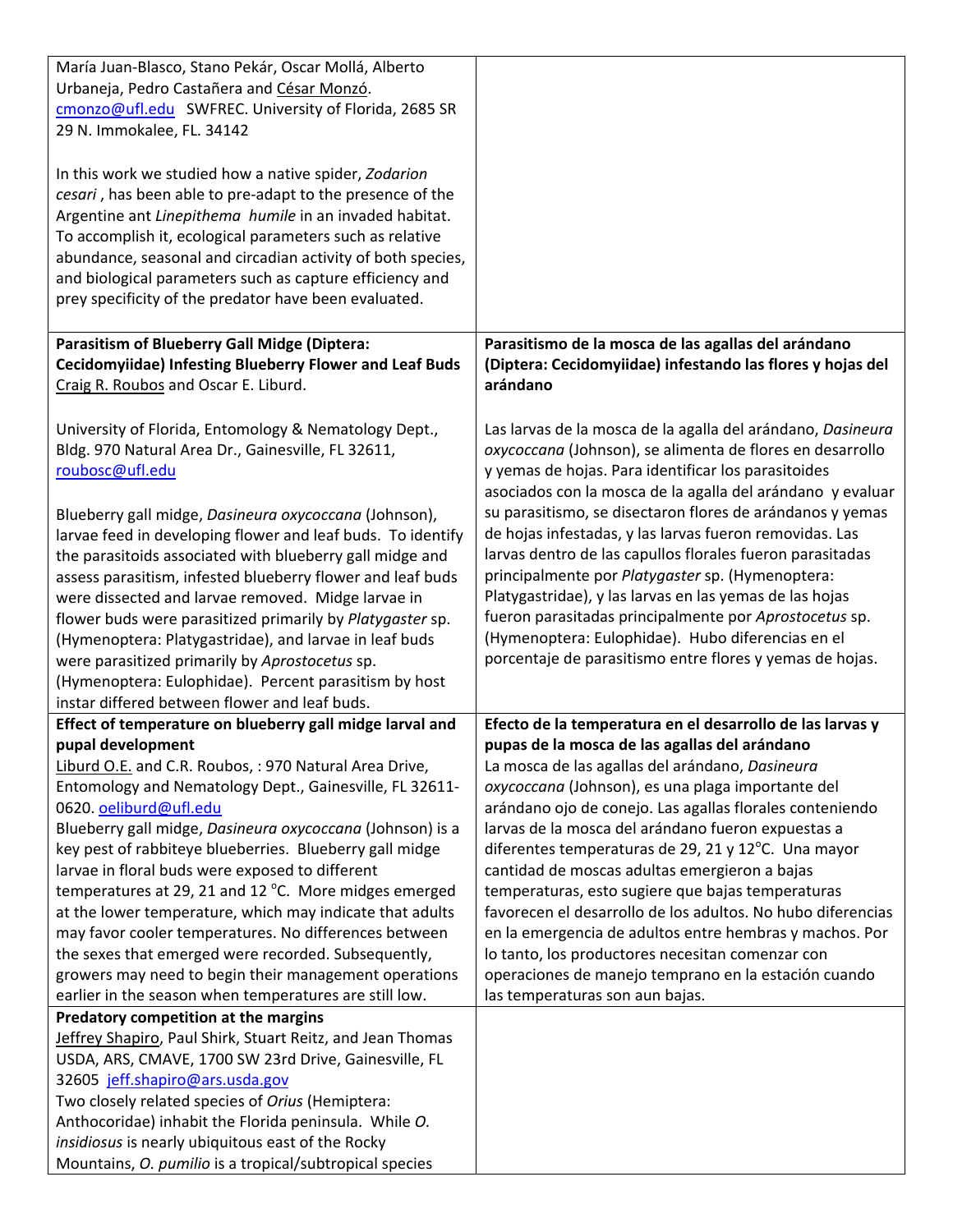| found in the U.S. no farther north than Alachua County.<br>For two seasons we have observed populations of both<br>species inhabiting flowers of Queen Anne's lace (Daucus<br>carota) and false Queen Anne's lace (Ammi majus) on an |  |
|--------------------------------------------------------------------------------------------------------------------------------------------------------------------------------------------------------------------------------------|--|
| organic farm in west Gainesville. Mechanisms of ovarian<br>development and measures of relatedness in the two<br>species will be discussed.                                                                                          |  |
|                                                                                                                                                                                                                                      |  |

#### **WEDNESDAY MORNING, July 28, 2010**

## SYMPOSIUM: **Center for Systematic Entomology AMBERJACK- ROOM**

**Organizers:** J. E. Eger, Dow AgroSciences, Tampa, FL, and J. H. Frank, Dept. of Entomology and Nematology, University of Florida, Gainesville, FL

## *Center For Systematic Entomology Symposium - 25th Anniversary: Honoring Ross Arnett*

- 8:00 Introduction: **J. E. Eger**
- 8:05 [71] **Ross Arnett: Contributions to Entomology.** E. J. Gerberg, Dept. Entomology and Nematology, University of Florida, Gainesville, FL
- 8:25 [72] **Studies on the order Ephemeroptera (Insecta) in Cuba.**  Carlos Naranjo López (1), Janice G. Peters (2) & Merlin García Núñez (1) . (1)Oriental Center of Ecosystems and Biodiversity (BIOECO), Museum of Natural History Tomás Romay, 601 Saco St., Santiago de Cuba. (2)Entomology, 409 Perry-Paige Florida A&M University Tallahassee, FL 32307.
- 8:45 [73] **Termite diversity surveys of the Caribbean Basin, 1989-2010.** R.H. Scheffrahn, J.A. Chase, J.R. Mangold, and J. Krecek., Ft. Lauderdale Research and Education Center, University of Florida, Ft. Lauderdale, FL.
- 9:05 [74] **Richness and phenology of moth community in north-central Florida**. Andrei Sourakov and George Austin, McGuire Center, Florida Museum of Natural History, Gainesville, FL.
- 9:25 [75] **Pentatomoidea collected in French Guiana**. J. E. Eger, Dow AgroSciences, Tampa, FL
- 9:45 [76] **A review of the Antillocorini (Heteroptera: Rhyparochromidae) from French Guiana**. J. Brambila, USDA-APHIS-PPQ, Gainesville, FL

 $10:05$ 

**10:20- 10:35 BREAK**